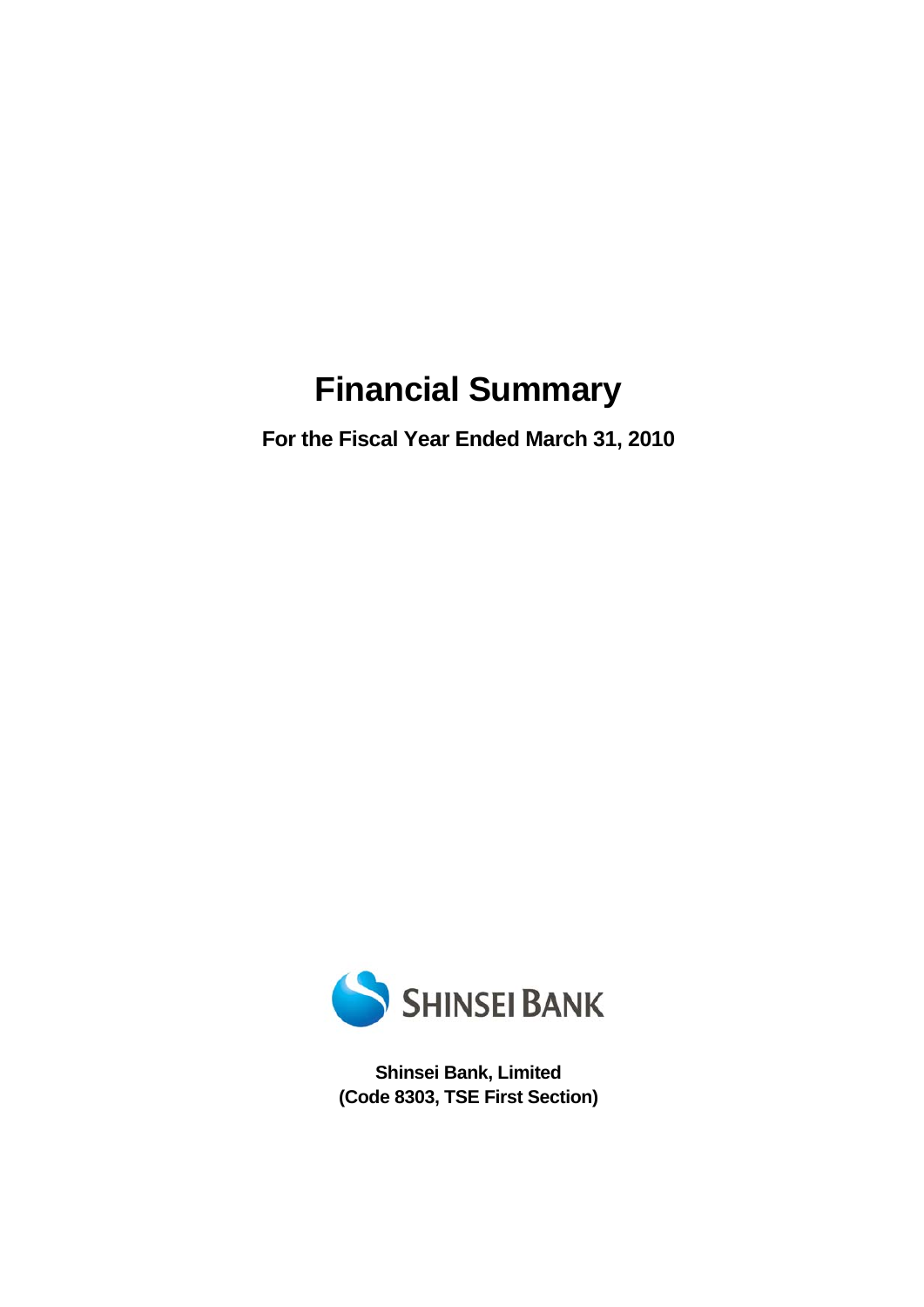| Financial Summary: Fiscal Year Ended March 31, 2010, Shinsei Bank, Limited |                   |
|----------------------------------------------------------------------------|-------------------|
| <b>Contents</b>                                                            | <u>Page</u>       |
| <b>Financial Highlights</b>                                                | 1                 |
| <b>Financial and Economic Environment</b>                                  | 3                 |
| Section 1. Consolidated Information                                        |                   |
| Results of Operations - Table 1-                                           | (Consolidated) 4  |
| Items included in Results of Operations - Table 1-1-                       | (Consolidated) 6  |
| Interest-Earning Assets and Interest-Bearing Liabilities - Table 2-        | (Consolidated)7   |
| Non-Interest Income -Table 3-                                              | (Consolidated) 8  |
| General and Administrative Expenses - Table 4-                             | (Consolidated) 9  |
| Net Credit Costs - Table 5-                                                | (Consolidated) 10 |
| Amortization of Goodwill and Other Intangible Assets - Table 6-            | (Consolidated) 10 |
| Other Gains (Losses) - Table 7-                                            | (Consolidated) 11 |
| Minority Interests in Net Income of Subsidiaries - Table 8-                | (Consolidated) 11 |
| Major Balance Sheet Data - Table 9-                                        | (Consolidated) 12 |
| Risk-Monitored Loans -Table 10-                                            | (Consolidated) 13 |
| Reserve for Credit Losses - Table 11-                                      | (Consolidated) 13 |
| Loans by Borrower Industry - Table 12-                                     | (Consolidated) 14 |
| Securities Being Held to Maturity - Table 13-                              | (Consolidated) 15 |
| Available for Sale Securities, at Fair Value - Table 14-                   | (Consolidated) 16 |
| Hedge-Accounting Derivative Transactions - Table 15-                       | (Consolidated) 17 |
| Deposits, Including Negotiable Certificates of Deposit (NCDs) - Table 16-  | (Consolidated) 17 |
| Financial Ratios - Table 17-                                               | (Consolidated) 18 |
| Capital Adequacy Data - Table 18-                                          | (Consolidated) 18 |
| Per Share Data - Table 19-                                                 | (Consolidated) 19 |
| <b>Business Lines Results - Table 20-</b>                                  | (Consolidated) 20 |
| Institutional Group - Table 21-                                            | (Consolidated) 21 |

*Institutional Group Revenue by Product -Table 22- (Consolidated)*.......... 21

*Individual Group -Table 23- (Consolidated)*.......... 23

*Individual Group Revenue by Product/Entity -Table 24- (Consolidated)*.......... 24

*Consolidated Balance Sheets (Consolidated)*.......... 26

*Consolidated Statements of Operations (Consolidated)*.......... 28

*Consolidated Statements of Change in Equity (Consolidated)*.......... 29

*Consolidated Statements of Cash Flows (Consolidated)*.......... 31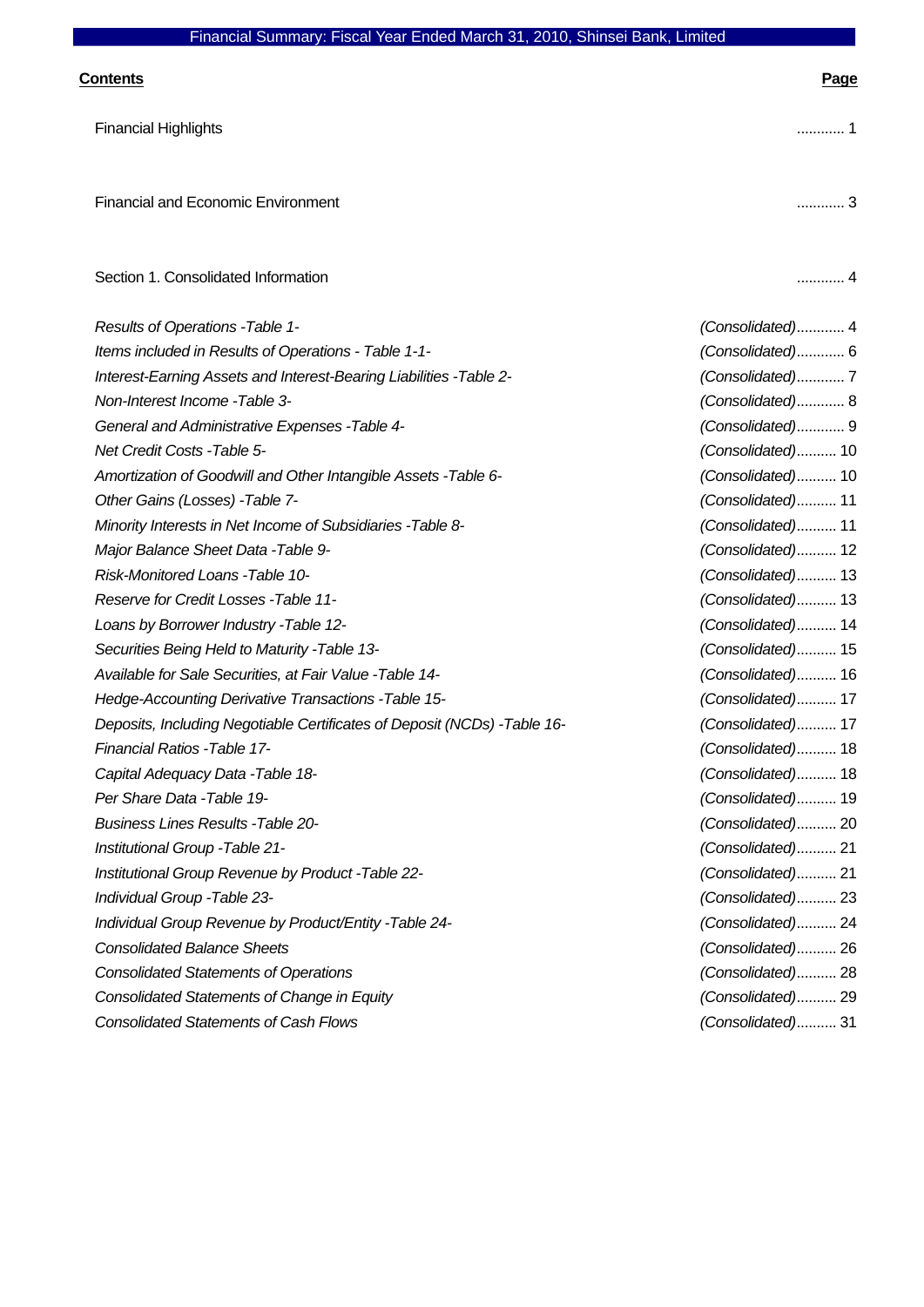Section 2. Non-Consolidated Information .......... 32

| Results of Operations - Table 25-                                                                    | (Non-Consolidated) 32 |
|------------------------------------------------------------------------------------------------------|-----------------------|
| <b>Net Credit Costs -Table 26-</b>                                                                   | (Non-Consolidated) 33 |
| Interest-Earning Assets and Interest-Bearing Liabilities -Table 27-                                  | (Non-Consolidated) 33 |
| Risk-Monitored Loans - Table 28-                                                                     | (Non-Consolidated) 34 |
| Loans by Borrower Industry - Table 29-                                                               | (Non-Consolidated) 34 |
| Risk Monitored Loans by Borrower Industry - Table 30-                                                | (Non-Consolidated) 35 |
| Overseas and Offshore Loans by Region - Table 31-                                                    | (Non-Consolidated) 35 |
| Risk-Monitored Overseas and Offshore Loans by Region - Table 32-                                     | (Non-Consolidated) 36 |
| Claims Classified under the Financial Revitalization Law -Table 33-                                  | (Non-Consolidated) 36 |
| Coverage Ratios for Non-Performing Claims Disclosed under the Financial Revitalization Law -Table 34 |                       |
|                                                                                                      | (Non-Consolidated) 37 |
| Reserve for Credit Losses - Table 35                                                                 | (Non-Consolidated) 37 |
| Reserve Ratios for Borrowers' Category - Table 36-                                                   | (Non-Consolidated) 37 |
| Housing Loans - Table 37-                                                                            | (Non-Consolidated) 38 |
| Loans to Small- and Medium-Sized Entities (SMEs) -Table 38-                                          | (Non-Consolidated) 38 |
| Securities Being Held to Maturity - Table 39-                                                        | (Non-Consolidated) 39 |
| Available for Sale Securities, at Fair Value - Table 40-                                             | (Non-Consolidated) 40 |
| Hedge-Accounting Derivative Transactions - Table 41-                                                 | (Non-Consolidated) 41 |
| Employees' Retirement Benefit - Table 42-                                                            | (Non-Consolidated) 41 |
| Capital Adequacy Data - Table 43-                                                                    | (Non-Consolidated) 42 |
| Non-Consolidated Balance Sheets                                                                      | (Non-Consolidated) 43 |
| Non-Consolidated Statements of Operations                                                            | (Non-Consolidated) 45 |
| Non-Consolidated Statements of Change in Equity                                                      | (Non-Consolidated) 46 |

Section 3. Earnings Forecast -Table 44- (Consolidated and Non-Consolidated) .......... 48

| Section 4. Exposure to Securitized Products and Related Investments                                           | (Non-Consolidated)  49 |
|---------------------------------------------------------------------------------------------------------------|------------------------|
| Balance of Securitized Products (Breakdown by Region and Type of Securities) -Table 45- (Non-Consolidated) 49 |                        |
| Securitized Products, Recorded under "Securities" and                                                         |                        |
| "Other Monetary Claims Purchased" and OCI-Table 46-                                                           | (Non-Consolidated)50   |
| LBO, Monoline, SIV, ABCP, CDS -Table 47-                                                                      | (Non-Consolidated)51   |
| Definitions - Table 48-                                                                                       | 52                     |

| (Appendix 1) English translation originally prepared in Japanese using the format |         |
|-----------------------------------------------------------------------------------|---------|
| required by Bank of Japan Press Club                                              | ………… 53 |
| (Appendix 2) Calculation grounds of deferred tax assets                           | 55      |

The following discussion should be read in conjunction with the consolidated and non-consolidated financial statements prepared in accordance with generally accepted accounting principles in Japan for banks. Except as otherwise indicated, the financial information in the following discussion is based on the consolidated financial statements. Financial and operational data that are stated in multiples of 0.1 billion have been truncated. All percentages have been rounded to the nearest 0.1%.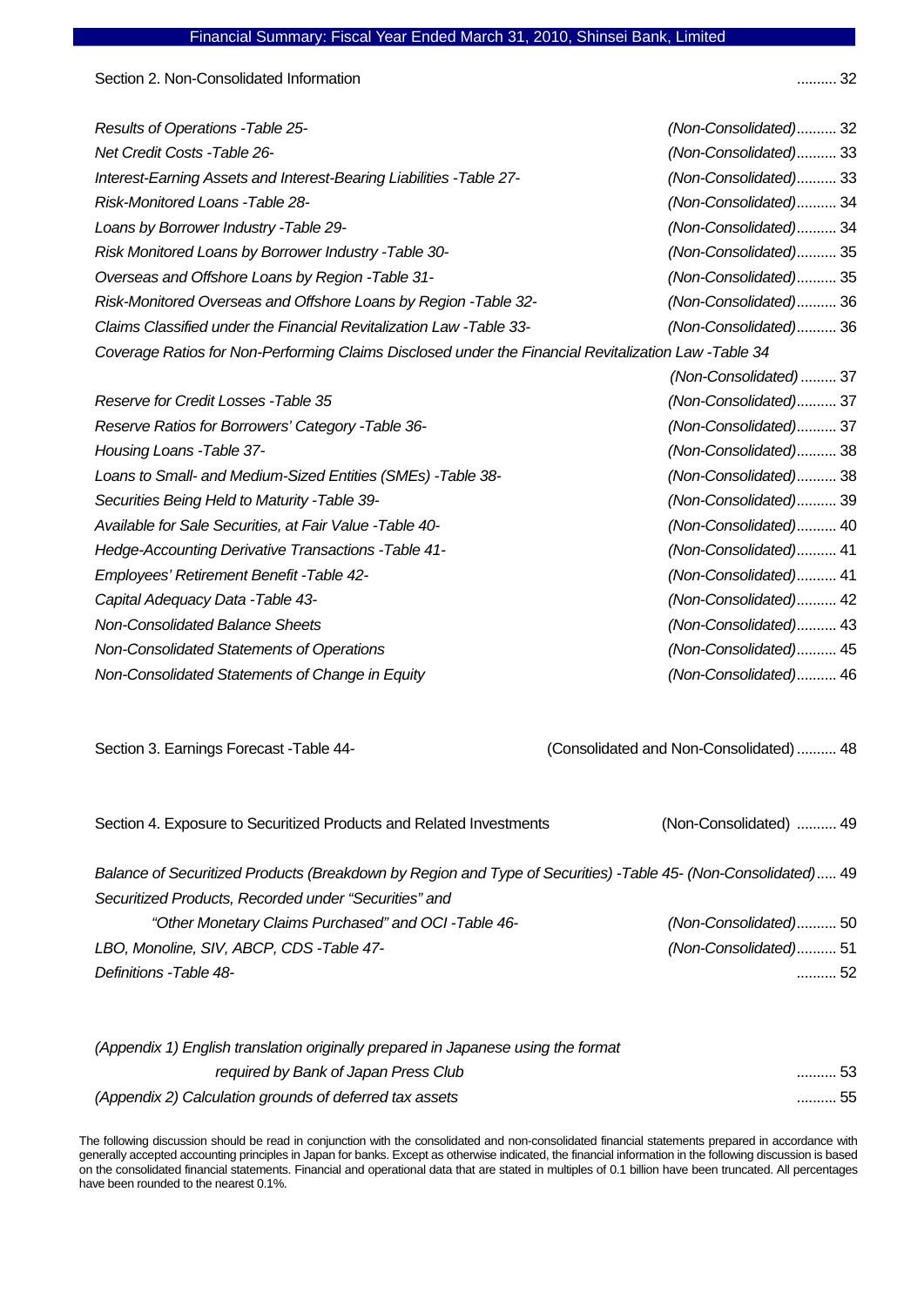# **Financial Highlights**  (1)

|                                                                     | (Billions of yen, except percentages) |          |                       |          |
|---------------------------------------------------------------------|---------------------------------------|----------|-----------------------|----------|
|                                                                     | FY2009                                | FY2008   | Change<br>% or Amount | 1HFY2009 |
| Selected income statement items                                     |                                       |          |                       |          |
| Net interest income                                                 | 207.9                                 | 202.9    | 2.5%                  | 109.4    |
| Non-interest income                                                 | 77.5                                  | 55.2     | 40.5%                 | 56.4     |
| Net fees and commissions                                            | 25.1                                  | 26.5     | (5.2)%                | 10.9     |
| Net trading income                                                  | 9.0                                   | (4.6)    | 293.3%                | 3.1      |
| Net other business income                                           | 43.3                                  | 33.3     | 30.2%                 | 42.4     |
| Total revenue                                                       | 285.5                                 | 258.2    | 10.6%                 | 165.8    |
| General and administrative expenses                                 | 168.3                                 | 178.7    | (5.8)%                | 86.5     |
| Ordinary business profit                                            | 117.1                                 | 79.4     | 47.5%                 | 79.3     |
| Net credit costs                                                    | 112.2                                 | 129.0    | $(13.0)\%$            | 39.2     |
| Ordinary business profit after net credit costs                     | 4.8                                   | (49.6)   | 109.8%                | 40.1     |
| Amortization of goodwill and other intangible assets <sup>(2)</sup> | 20.9                                  | 17.5     | 19.2%                 | 10.8     |
| Other gains (losses)                                                | (107.0)                               | (51.8)   | $(106.3)\%$           | (9.1)    |
| Income (loss) before income taxes and minority interests            | (123.0)                               | (119.0)  | (3.4)%                | 20.1     |
| Current income tax                                                  | 1.5                                   | 3.4      | $(55.6)\%$            | 0.5      |
| Deferred income tax                                                 | 6.7                                   | 7.0      | (4.2)%                | 3.3      |
| Minority interests in net income of subsidiaries                    | 8.8                                   | 13.5     | (35.0)%               | 5.1      |
| Net income (loss)                                                   | (140.1)                               | (143.0)  | 2.1%                  | 11.0     |
| Cash basis net income (loss) <sup>(3)</sup>                         | (53.7)                                | (97.0)   | 44.6%                 | 20.2     |
| Selected balance sheet items                                        |                                       |          |                       |          |
| Securities                                                          | 3,233.3                               | 2,174.1  | 1,059.1               | 3,282.2  |
| Loans and bills discounted                                          | 5,163.7                               | 5,876.9  | (713.1)               | 5,469.9  |
| Customers' liabilities for acceptances and guarantees               | 623.7                                 | 675.2    | (51.4)                | 652.4    |
| Reserve for credit losses                                           | (196.6)                               | (192.5)  | (4.1)                 | (198.6)  |
| Total assets                                                        | 11,376.7                              | 11,949.1 | (572.4)               | 12,183.5 |
| Deposits and negotiable certificates of deposit                     | 6,475.3                               | 6,272.1  | 203.2                 | 7,046.5  |
| Debentures                                                          | 483.7                                 | 675.5    | (191.8)               | 527.5    |
| Borrowed money                                                      | 1,186.8                               | 1,012.3  | 174.5                 | 800.2    |
| Reserve for losses on interest repayments                           | 70.0                                  | 193.8    | (123.7)               | 119.5    |
| <b>Total liabilities</b>                                            | 10,741.8                              | 11,181.7 | (439.9)               | 11,383.5 |
| Total equity                                                        | 634.9                                 | 767.4    | (132.5)               | 799.9    |
| Financial ratios (%)                                                |                                       |          |                       |          |
| Net interest margin                                                 | 2.47                                  | 2.46     |                       | 2.54     |
| Return on assets                                                    | (1.2)                                 | (1.2)    |                       | $0.2\,$  |
| Return on equity                                                    | (27.6)                                | (22.4)   |                       | 3.8      |
| Cash basis return on assets                                         | (0.5)                                 | (0.8)    |                       | $0.3\,$  |
| Cash basis return on equity                                         | (10.6)                                | (15.2)   |                       | 6.9      |
| Expense-to revenue ratio                                            | 59.0                                  | 69.2     |                       | 52.2     |
| Capital adequacy data                                               |                                       |          |                       |          |
| Tier I                                                              | 490.7                                 | 580.0    | (89.2)                | 591.5    |
| <b>Total capital</b>                                                | 645.4                                 | 803.4    | (158.0)               | 791.5    |
| Risk weighted assets                                                | 7,722.1                               | 9,621.0  | (1,898.9)             | 8,449.2  |
| Capital adequacy ratio                                              | 8.35%                                 | 8.35%    |                       | 9.36%    |
| Tier I capital ratio                                                | 6.35%                                 | 6.02%    |                       | 7.00%    |
| Core Tier I ratio <sup>(4)</sup>                                    | 4.05%                                 | 4.03%    |                       | 4.87%    |
| TCE ratio <sup>(5)</sup>                                            | 3.09%                                 | 3.00%    |                       | 3.47%    |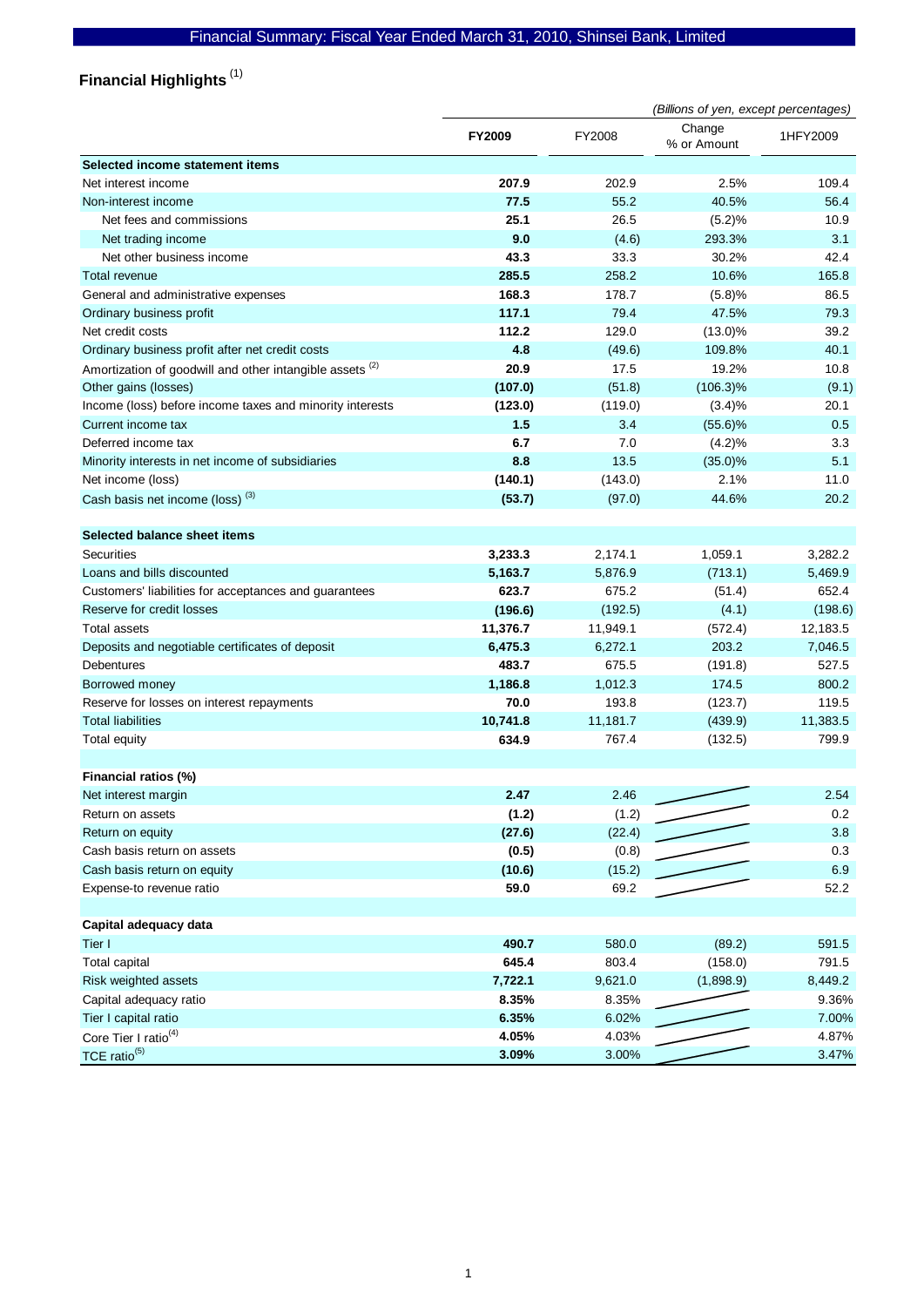|                                                          | (Billions of yen, except percentages) |         |                       |          |
|----------------------------------------------------------|---------------------------------------|---------|-----------------------|----------|
|                                                          | <b>FY2009</b>                         | FY2008  | Change<br>% or Amount | 1HFY2009 |
| Per share data                                           |                                       |         |                       |          |
| Common equity                                            | 232.72                                | 284.95  | $(18.3)\%$            | 312.05   |
| Fully diluted equity                                     | 232.72                                | 284.95  | $(18.3)\%$            | 312.05   |
| Basic net income (loss)                                  | (71.36)                               | (72.85) | 2.1%                  | 5.63     |
| Diluted net income (loss)                                | (71.36)                               | (72.85) | 2.1%                  | 5.63     |
| Cash basis basic net income (loss)                       | (27.37)                               | (49.39) | 44.6%                 | 10.31    |
| Cash basis diluted net income (loss)                     | (27.37)                               | (49.39) | 44.6%                 | 10.31    |
|                                                          |                                       |         |                       |          |
| Non-performing loans (Non-Consolidated)                  |                                       |         |                       |          |
| Claims classified under the Financial Revitalization Law | 333.0                                 | 145.8   | 187.1                 | 181.6    |
| Ratio to total claims                                    | 6.70%                                 | 2.51%   |                       | 3.41%    |
| Reserve for credit losses                                | 102.2                                 | 118.9   | (16.7)                | 107.5    |
| Reserve ratio                                            | 30.6%                                 | 81.6%   |                       | 59.2%    |
| Coverage ratio                                           | 97.6%                                 | 96.0%   |                       | 97.1%    |

(1) Represents results based on management accounting basis.

(2) In our consolidated financial statements, amortization of goodwill and other intangible assets is recorded in total general and administrative expenses.

(3) Excludes amortization or impairment of goodwill and other intangible assets, net of tax benefit, related to the acquisition of consumer and commercial

finance companies.

(4) Core Tier I capital ratio: Tier I, excluding preferred securities and preferred stock minus deferred tax assets (net) divided by risk weighted assets.

(5) Tangible common equity ratio: Net assets minus preferred stock, intangible assets and minority interests divided by total assets, excluding intangible assets.

- Consolidated cash basis net loss for fiscal year 2009 was ¥53.7 billion, compared to a cash basis net loss of ¥97.0 billion for fiscal year 2008.
- The Bank recognized a consolidated net loss of ¥140.1 billion on a reported basis for fiscal year 2009, compared to a consolidated net loss of ¥143.0 billion for fiscal year 2008.
- The Shinsei Bank Group's fiscal year 2009 results were significantly impacted by three major items which were partially offset by gains:
	- ¾ First, changes to Japanese consumer finance regulations and the Japanese economic recession have impacted our consumer finance businesses, leading to charges of approximately ¥104.7 billion against these businesses.
	- $\triangleright$  Second, the Japanese economic recession has significantly impacted Japanese commercial real-estate, leading to charges of approximately ¥70.2 billion against our domestic real estate businesses.
	- Third, we have taken further mark-downs, impairments and credit reserves against our European investments and overseas and domestic asset-backed securities and asset-backed investments of ¥18.9 billion.
- To offset the above, the Bank generated ¥42.7 billion of gains through opportunistic preferred and subordinated securities buy-backs, and sales of collateralized loan obligations (CLO) and corporate

debt and equities. Other highlights include:

- Top-line revenues up 10.6% due mainly to improvements in the Institutional Group and full-year contribution from Shinsei Financial.
- Overall expenses down 5.8% and normalized expenses down 16.7% year-on-year and 21.7% over two years through business right-sizing.
- Funding costs declined to 0.81% and net interest margin improved to 2.47%.
- We maintained or improved the level of our capital ratios despite the net loss in fiscal year 2009 mainly by reducing risk weighted assets:
	- Total capital adequacy ratio was maintained at 8.35% and Tier I capital ratio improved to 6.35% at March 31, 2010 from 6.02% at March 31, 2009 as risk weighted assets declined from ¥9.6 trillion at March 31, 2009 to ¥7.7 trillion at March 31, 2010.
	- Loans and bills discounted balance reduced by ¥713.1 billion to ¥5,163.7 billion and non Japanese government bond securities balance decreased by ¥98.2 billion to ¥871.7 billion as at March 31, 2010.
- Diluted net loss per share for fiscal year 2009 was ¥71.36, as compared to diluted net loss per share of ¥72.85 for fiscal year 2008. Cash basis diluted net loss per share for fiscal year 2009 was ¥27.37, as compared to cash basis diluted net loss per share of ¥49.39 for fiscal year 2008.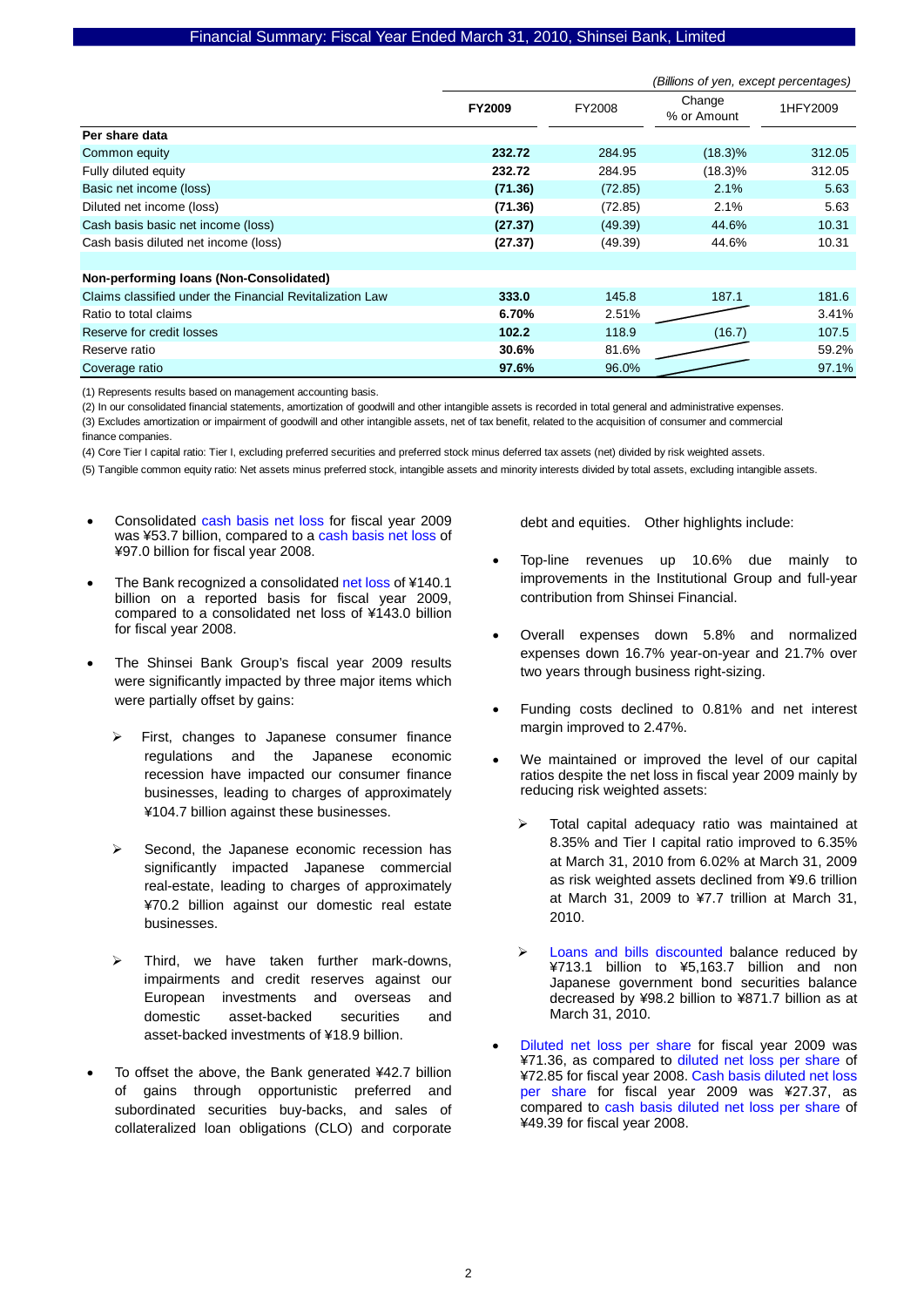# **Financial and Economic Environment**

- In June 2009, the Nikkei Stock Average recovered to the 10,000 yen mark after falling to a post-bubble record low of below 8,000 yen in March 2009. As this fact indicates, this fiscal year was one in which both the Japanese and global economy moved towards a recovery from the financial crisis.
- However, the recovery has not proceeded smoothly, given that mistrust in the economic environment remains. To give some examples, the yen-dollar exchange rate spiked to 86 yen level for the first time in 14 years in November 2009, and the Nikkei Stock Average again dropped below 10,000 yen.
- Overseas, Dubai World requested a debt rescheduling in November 2009 – the so-called "Dubai shock" – which brought further credit concerns to the surface. Early in the New Year, government bonds of countries such as Greece and Portugal were traded at a loss as a result of underlying concerns over national finances. These events suggest that there are still many issues to be resolved as the recovery progresses.
- In Japan, the country experienced a change of government and subsequently, political and economic reforms have progressed during this fiscal year.

However, in its monthly economic report for November 2009, the government announced that the country had entered a deflationary phase. In response, the Bank of Japan acknowledged that a full scale recovery is still some time away as it continued and expanded its low interest rate measures.

- In response to these monetary policy easing measures, short term interest rates fell, with the six month LIBOR interest rate falling more than 0.3% against the March 2009 rate.
- On the other hand, long-term interest rates over ten years (and longer) were stable or rose with the recovery of the stock market, and the yield curve steepened.
- The financial situation has slowly improved due to the various policies implemented to date, and the focus going forward will be on whether this trend is set to continue. In addition, taking the financial crisis as a lesson, the Basel Committee on Banking Supervision has begun a review of the methods of regulation, supervision and risk management of financial institutions.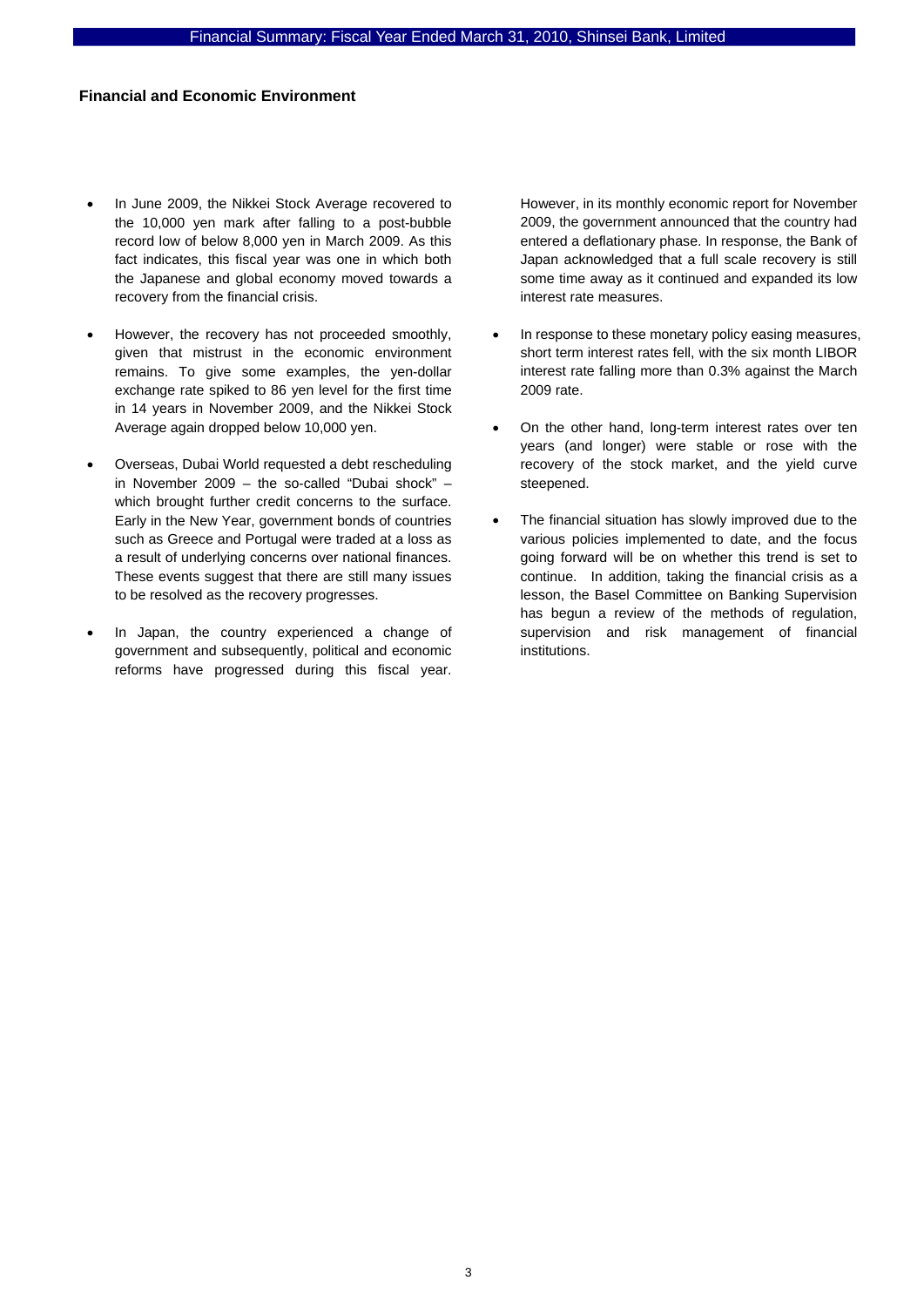# **Section 1. Consolidated Information**

# *Results of Operations -Table 1- (Consolidated)*  (1)

|                                                                     |                       | (Billions of yen, except percentages) |                |                        |  |
|---------------------------------------------------------------------|-----------------------|---------------------------------------|----------------|------------------------|--|
|                                                                     | FY2009<br>(12 months) | FY2008<br>(12 months)                 | $\%$<br>Change | 1HFY2009<br>(6 months) |  |
| Net interest income                                                 | 207.9                 | 202.9                                 | 2.5            | 109.4                  |  |
| Non-interest income                                                 | 77.5                  | 55.2                                  | 40.5           | 56.4                   |  |
| Net fees and commissions                                            | 25.1                  | 26.5                                  | (5.2)          | 10.9                   |  |
| Net trading income                                                  | 9.0                   | (4.6)                                 | 293.3          | 3.1                    |  |
| Net other business income                                           | 43.3                  | 33.3                                  | 30.2           | 42.4                   |  |
| <b>Total revenue</b>                                                | 285.5                 | 258.2                                 | 10.6           | 165.8                  |  |
| General and administrative expenses                                 | 168.3                 | 178.7                                 | (5.8)          | 86.5                   |  |
| <b>Ordinary business profit</b>                                     | 117.1                 | 79.4                                  | 47.5           | 79.3                   |  |
| Net credit costs                                                    | 112.2                 | 129.0                                 | (13.0)         | 39.2                   |  |
| Ordinary business profit after net credit costs                     | 4.8                   | (49.6)                                | 109.8          | 40.1                   |  |
| Amortization of goodwill and other intangible assets <sup>(2)</sup> | 20.9                  | 17.5                                  | 19.2           | 10.8                   |  |
| Other gains (losses)                                                | (107.0)               | (51.8)                                | (106.3)        | (9.1)                  |  |
| Income (loss) before income taxes and minority interests            | (123.0)               | (119.0)                               | (3.4)          | 20.1                   |  |
| <b>Current income tax</b>                                           | 1.5                   | 3.4                                   | (55.6)         | 0.5                    |  |
| Deferred income tax                                                 | 6.7                   | 7.0                                   | (4.2)          | 3.3                    |  |
| Minority interests in net income of subsidiaries                    | 8.8                   | 13.5                                  | (35.0)         | 5.1                    |  |
| Net income (loss)                                                   | (140.1)               | (143.0)                               | 2.1            | 11.0                   |  |
| Cash basis net income (loss) <sup>(3)</sup>                         | (53.7)                | (97.0)                                | 44.6           | 20.2                   |  |

(1) Represents results based on management accounting basis.

(2) In our consolidated financial statements, amortization of goodwill and other intangible assets is recorded in total general and administrative expenses.

(3) Excludes amortization or impairment of goodwill and other intangible assets, net of tax benefit, related to the acquisition of consumer and commercial finance companies.

- Shinsei Bank reported total revenue for fiscal year 2009 of ¥285.5 billion. This was ¥27.3 billion or 10.6% higher than the ¥258.2 billion total revenue recorded in fiscal year 2008.
- Net interest income rose to ¥207.9 billion during the current period from ¥202.9 billion in fiscal year 2008.
	- ¾ This increase was primarily driven by ¥92.5 billion in net interest income contribution from Shinsei Financial, which has been incorporated into our financial results from the third quarter of fiscal year 2008 and which contributed ¥65.3 billion to net interest income for the second half of the prior period. The net increase in Shinsei Financial net interest income offset declines in net interest income within our other consumer finance subsidiaries as we have worked to comply with the revised Money Lending Business Control and Regulation Law.
- Non-interest income increased to ¥77.5 billion in the current period versus ¥55.2 billion in the previous period.
	- ¾ Our net fees and commissions income remained largely flat at ¥25.1 billion during the current period from ¥26.5 billion during fiscal year 2008 despite the inclusion of Shinsei Financial customer ATM usage and other customer related fees of ¥4.8 billion in the current period versus ¥2.7 billion in the prior period.
	- ¾ We generated net trading income of ¥9.0 billion in fiscal year 2009 compared to incurring a net trading loss of ¥4.6 billion in the prior period.
- Net other business income for fiscal year 2009 increased to ¥43.3 billion from ¥33.3 billion in fiscal year 2008.
- $\ge$  This included income of ¥43.0 billion from the leased assets and installment receivables businesses of Showa Leasing, APLUS FINANCIAL, Shinsei Financial and others.
- ¾ Major non-recurring items included in net other business income are gains of ¥20.9 billion on the repurchase of our preferred securities and subordinated debt, gains of ¥17.7 billion on the sale of collateralized loan obligations (CLOs) and gains of ¥3.5 billion on corporate bonds and equities.
- ¾ These gains were largely offset by mark-downs and impairments of ¥35.5 billion on our legacy Japanese real estate principal investments, ¥3.8 billion of losses on our equity method affiliate Jih Sun Financial Holding Co., Ltd. (Jih Sun) and mark-downs and impairments of ¥3.2 billion on asset-backed investments, asset-backed securities and European investments.
- $\geq$  During fiscal year 2008, in the net trading loss and net other business income accounts we incurred ¥50.7 billion in impairments of our collateralized loan obligation (CLO) portfolio, ¥27.9 billion of losses related to our holdings of European investments, asset-backed investments and asset-backed securities, ¥11.6 billion of impairments within our capital markets area, ¥11.5 billion of impairments of Japanese equities, ¥8.7 billion in losses on bonds incurred upon the bankruptcy of Lehman Brothers Holdings, Inc. (Lehman Brothers) and ¥7.0 billion of losses on other asset-backed investments.
- ¾ Fiscal year 2008 losses were partially offset by a gain of ¥74.1 billion recorded on the repurchase of preferred securities and subordinated debt.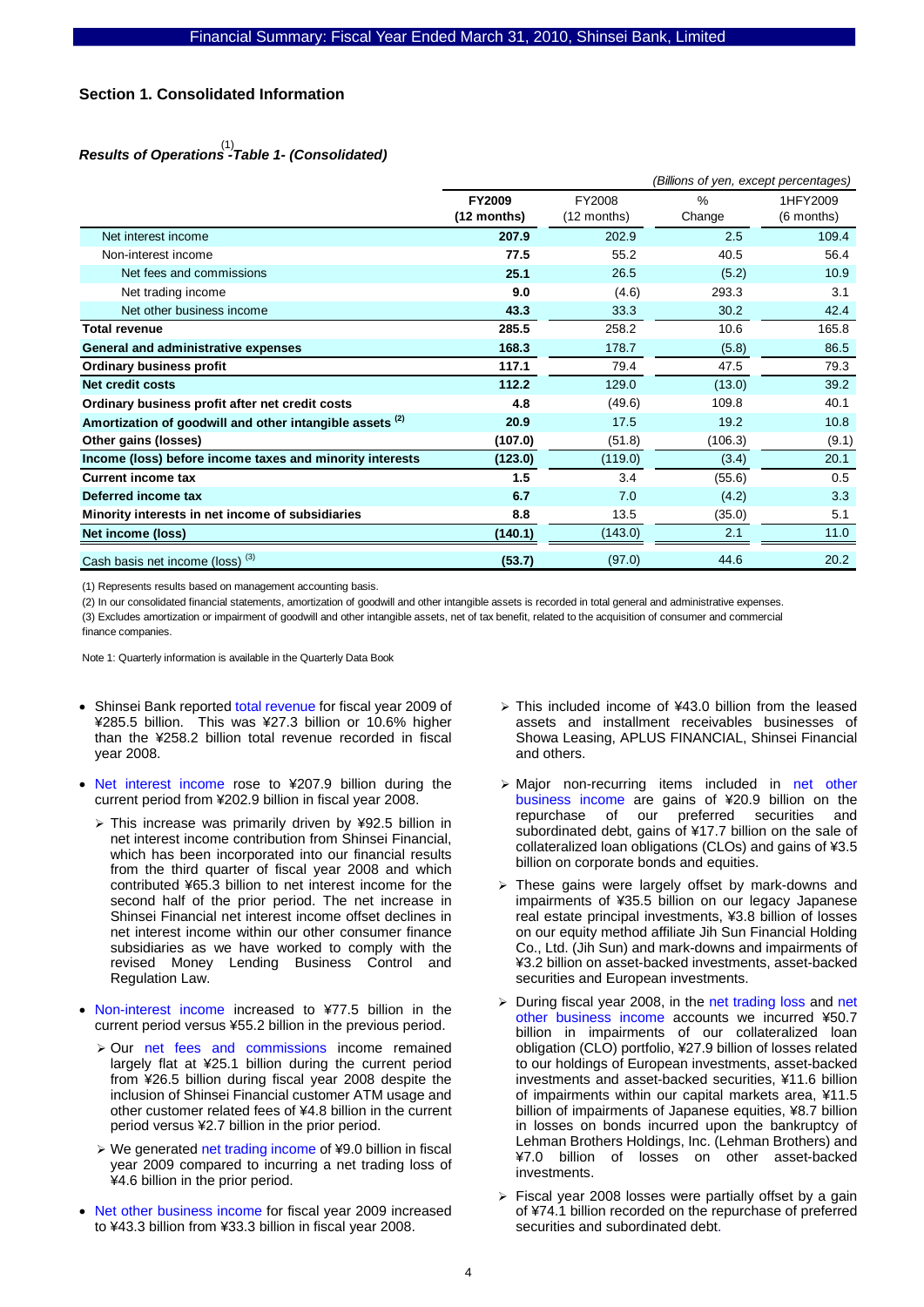- General and administrative expenses during fiscal year 2009 were ¥168.3 billion, a decrease of ¥10.4 billion or 5.8% compared to fiscal year 2008.
	- ¾ Expenses declined from fiscal year 2008 despite the inclusion of Shinsei Financial's expenses from October 1, 2008, as we have placed a significant focus upon reducing expenses across all areas of our business.
	- $\triangleright$  Excluding Shinsei Financial's direct expenses for fiscal year 2009, our expenses declined to ¥127.1 billion from ¥152.6 billion in the prior period, a decrease of ¥25.5 billion or 16.7% from fiscal year 2008.
	- $\triangleright$  Excluding both Shinsei Financial's and Shinki's direct expenses for fiscal year 2009 for direct comparison purposes to fiscal year 2007, our expenses declined to ¥119.3 billion from ¥152.3 billion in fiscal year 2007, a decrease of 21.7% over the two year period.
- Our expense-to-revenue ratio was 59.0% for fiscal year 2009.
	- ¾ This compares to an expense-to-revenue ratio of 69.2% in fiscal year 2008 and reflects the progress that we have made in reducing our expense base over the past twelve months.
	- $\triangleright$  Prior period results were impacted by reduced revenues in fiscal year 2008 resulting from the Lehman Brothers' bankruptcy and resulting financial market turmoil.
- Net credit costs of ¥112.2 billion for fiscal year 2009 were ¥16.7 billion, or 13.0% lower compared to the ¥129.0 billion net credit costs recorded in the prior fiscal year, primarily due to ¥20.6 billion in credit costs incurred in the prior period for a loan to a subsidiary of Lehman Brothers.
	- $\triangleright$  Current period results were significantly impacted by declines in the domestic commercial real estate market, changes to the domestic consumer finance market, and continued weakness in domestic and overseas asset-backed investments.
	- $\triangleright$  Net credit costs included net provisions of ¥32.8 billion for domestic real estate non-recourse finance, ¥25.3 billion net credit costs within Shinsei Financial, ¥21.0 billion net credit costs within APLUS FINANCIAL, and ¥15.6 billion in net provisions associated with our holdings of domestic and overseas asset-backed investments.
	- ¾ The results of fiscal year 2008 were impacted by ¥20.6 billion of credit costs incurred for a loan to a subsidiary of Lehman Brothers, ¥18.9 billion of reserves for real estate finance and ¥15.7 billion in credit costs associated with our holdings of European asset-backed investments.
- Amortization of goodwill and other intangible assets associated with the acquisition of consumer and commercial finance companies was ¥20.9 billion for fiscal year 2009 as compared with ¥17.5 billion in fiscal year 2008.
- ¾ The higher amounts reflect the amortization of goodwill and other intangible assets associated with our acquisition of Shinsei Financial, partially offset by reduced amortization of goodwill and other intangible assets of APLUS FINANCIAL due to APLUS FINANCIAL's accelerated goodwill amortization taken at the end of fiscal year 2008.
- Other losses of ¥107.0 billion included impairment of goodwill and intangibles in our investment in APLUS FINANCIAL of ¥66.0 billion, net of taxes, and impairment of Shinki intangible assets of ¥2.5 billion, net of taxes, grey zone provisions of ¥17.8 billion at Shinki, ¥10.8 billion at APLUS FINANCIAL and ¥0.9 billion at Shinsei Financial, as well as restructuring charges of ¥6.5 billion at APLUS FINANCIAL and Shinki, which were partially offset by recoveries of written-off claims of ¥10.7 billion.
	- $\triangleright$  The Shinsei Financial grey zone charges incurred during fiscal year 2009 were for the portion of the portfolio not covered by the GE indemnity included in the purchase of Shinsei Financial from GE.
	- $\triangleright$  Fiscal year 2008 results included a gain of ¥8.2 billion on the sale of Showa Auto Rental & Leasing and a ¥7.2 billion gain on the sale of the Bank's Meguro Production Center, net of restoration and future relocation costs, and were offset by a ¥30.9 billion accelerated goodwill amortization charge in APLUS FINANCIAL, restructuring expenses of ¥20.3 billion and grey zone expenses of ¥15.0 billion at APLUS FINANCIAL and Shinki, as well as a ¥3.6 billion loss for litigation expenses.
- Current and deferred income taxes reflected a net tax of ¥8.2 billion compared to a net tax of ¥10.4 billion in the prior fiscal year.
	- ¾ Fiscal year 2009 results include a Shinsei Bank ¥8.3 billion charge for a reversal of deferred tax assets, while fiscal year 2008 included recognition of a deferred tax asset of ¥1.9 billion by Showa Leasing.
- Minority interests in net income of subsidiaries for fiscal year 2009 amounting to ¥8.8 billion largely reflected dividends paid on perpetual preferred securities, minority interests relating to APLUS FINANCIAL's preferred shareholders and minority interests in other subsidiaries.
- The Bank recognized a consolidated net loss of ¥140.1 billion on a reported basis for fiscal year 2009, compared to a consolidated net loss of ¥143.0 billion for fiscal year 2008.
- Consolidated cash basis net loss for fiscal year 2009 was ¥53.7 billion, compared to a cash basis net loss of ¥97.0 billion for fiscal year 2008. The cash basis net income is calculated by excluding amortization and impairment of goodwill and other intangible assets, net of tax benefit, from net income under Japanese generally accepted accounting principles (JGAAP).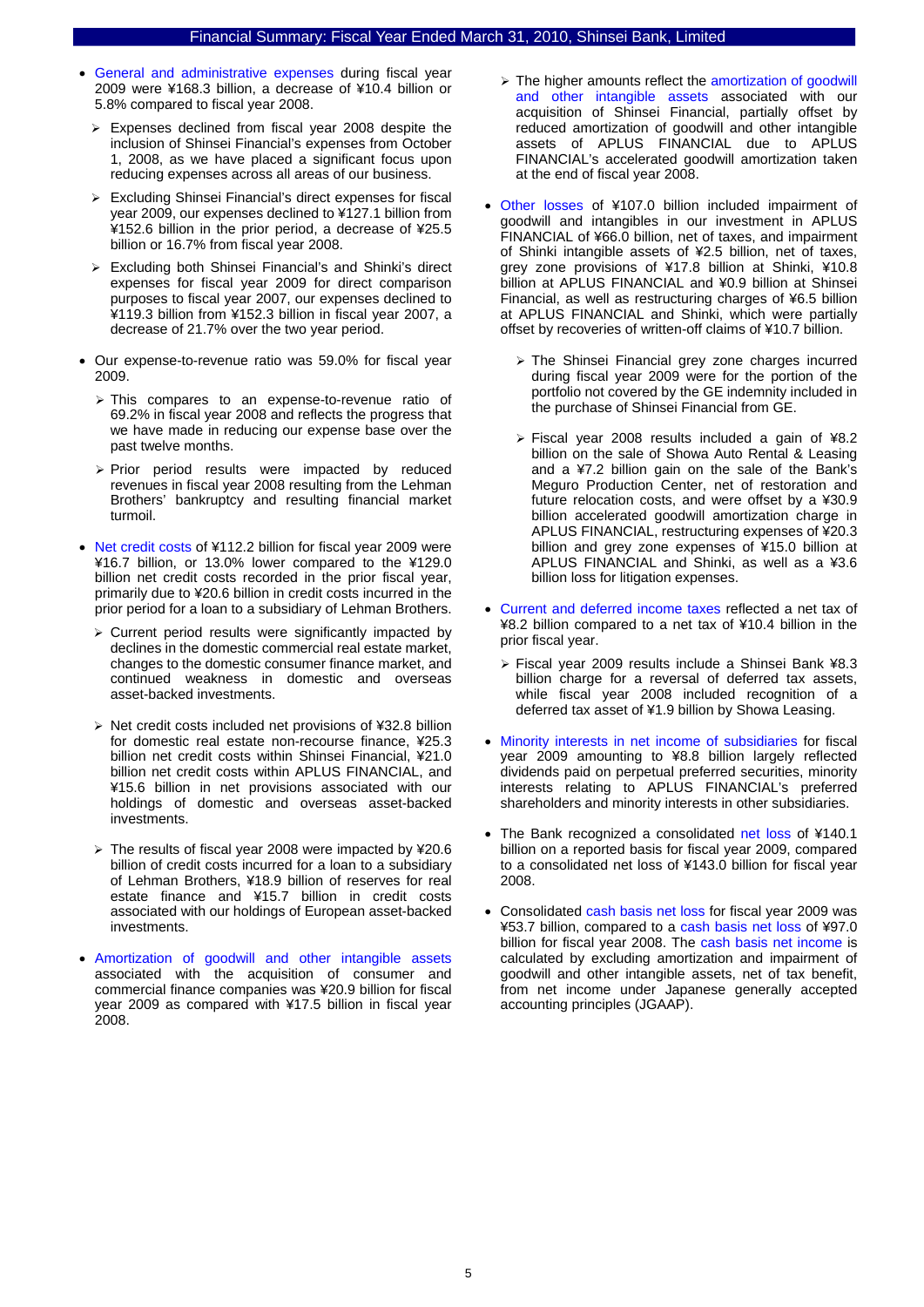# Items included in Results of Operations<sup>(1)</sup> Table 1-1- (Consolidated)

|                                                                                       |                                      |                               | (Billions of yen)                               |
|---------------------------------------------------------------------------------------|--------------------------------------|-------------------------------|-------------------------------------------------|
|                                                                                       | FY2009<br>(12 months)<br>$(a) + (b)$ | 4QFY2009<br>(3 months)<br>(a) | 1Q-3QFY2009 <sup>(2)</sup><br>(9 months)<br>(b) |
| Gains included in revenue                                                             |                                      |                               |                                                 |
| Gain from buy back of preferred securities and subordinated debt                      | 20.9                                 | 6.0                           | 14.8                                            |
| Gain from the sale of collateralized loan obligations (CLOs)                          | 17.7                                 | 2.0                           | 15.6                                            |
| Gain from corporate bonds and equities                                                | 4.0                                  | 0.2                           | 3.8                                             |
| <b>Total</b>                                                                          | 42.7                                 | 8.3                           | 34.3                                            |
| Mark-downs/impairments included in revenue                                            |                                      |                               |                                                 |
| Japanese real estate principal investments                                            | (35.5)                               | (27.3)                        | (8.1)                                           |
| Losses on our equity method affiliate Jih Sun Financial Holding Co., Ltd.             | (3.8)                                | 0.3                           | (4.2)                                           |
| Asset-backed securities, asset-backed investments and European investments            | (3.2)                                | 0.0                           | (3.3)                                           |
| Subtotal (i)                                                                          | (42.6)                               | (26.9)                        | (15.7)                                          |
| Items included in net credit costs                                                    |                                      |                               |                                                 |
| Domestic real estate non-recourse finance                                             | (32.8)                               | (28.0)                        | (4.8)                                           |
| Asset-backed investments                                                              | (15.6)                               | (7.5)                         | (8.1)                                           |
| Credit recovery at Shinki                                                             | 6.4                                  | 0.0                           | 6.4                                             |
| Subtotal (ii)                                                                         | (42.0)                               | (35.5)                        | (6.5)                                           |
|                                                                                       |                                      |                               |                                                 |
| <b>Other losses</b>                                                                   |                                      |                               |                                                 |
| Impairment of goodwill and intangible assets, net of tax (APLUS FINANCIAL)            | (66.0)                               | (66.0)                        |                                                 |
| Grey zone related provisions                                                          | (29.6)                               | (19.7)                        | (9.9)                                           |
| Restructuring costs at APLUS FINANCIAL and Shinki                                     | (6.5)                                | (4.2)                         | (2.2)                                           |
| Impairment of intangible assets, net of tax (Shinki)                                  | (2.5)                                | (2.5)<br>0.0                  |                                                 |
| Losses related to Jih Sun Financial Holding Co., Ltd.                                 | (0.8)                                |                               | (0.8)                                           |
| Japanese real estate principal investments<br>Other                                   | (1.9)                                | (1.9)                         |                                                 |
| Subtotal (iii)                                                                        | (4.0)<br>(111.5)                     | (0.2)<br>(94.7)               | (3.7)<br>(16.8)                                 |
|                                                                                       |                                      |                               |                                                 |
| Deferred income tax (Shinsei Bank non-consolidated basis) (iv)                        | (8.3)                                | (3.6)                         | (4.6)                                           |
| Total (i) + (ii) + (iii) + (iv)                                                       | (204.7)                              | (160.9)                       | (43.7)                                          |
| <b>Breakdown by Category</b>                                                          |                                      |                               |                                                 |
| Impairment of goodwill and intangible assets, net of tax (APLUS FINANCIAL and Shinki) | (68.5)                               | (68.5)                        |                                                 |
| Japanese real estate principal investments                                            | (37.4)                               | (29.2)                        | (8.1)                                           |
| Domestic real estate non-recourse finance                                             | (32.8)                               | (28.0)                        | (4.8)                                           |
| Grey zone related provisions                                                          | (29.6)                               | (19.7)                        | (9.9)                                           |
| Asset-backed securities, asset-backed investments and European investments            | (18.9)                               | (7.5)                         | (11.4)                                          |
| Deferred income tax (Shinsei Bank non-consolidated basis)                             | (8.3)                                | (3.6)                         | (4.6)                                           |
| Restructuring costs at APLUS FINANCIAL and Shinki                                     | (6.5)                                | (4.2)                         | (2.2)                                           |
| Jih Sun Financial Holding Co., Ltd.                                                   | (4.7)                                | 0.3                           | (5.0)                                           |
| Credit recovery at Shinki                                                             | 6.4                                  | 0.0                           | 6.4                                             |
| Other                                                                                 | (4.0)                                | (0.2)                         | (3.7)                                           |
| <b>Total</b>                                                                          | (204.7)                              | (160.9)                       | (43.7)                                          |

(1) This table shows items which are considered to be largely non-recurring.

(2) Prior period has been adjusted to conform to current period presentation.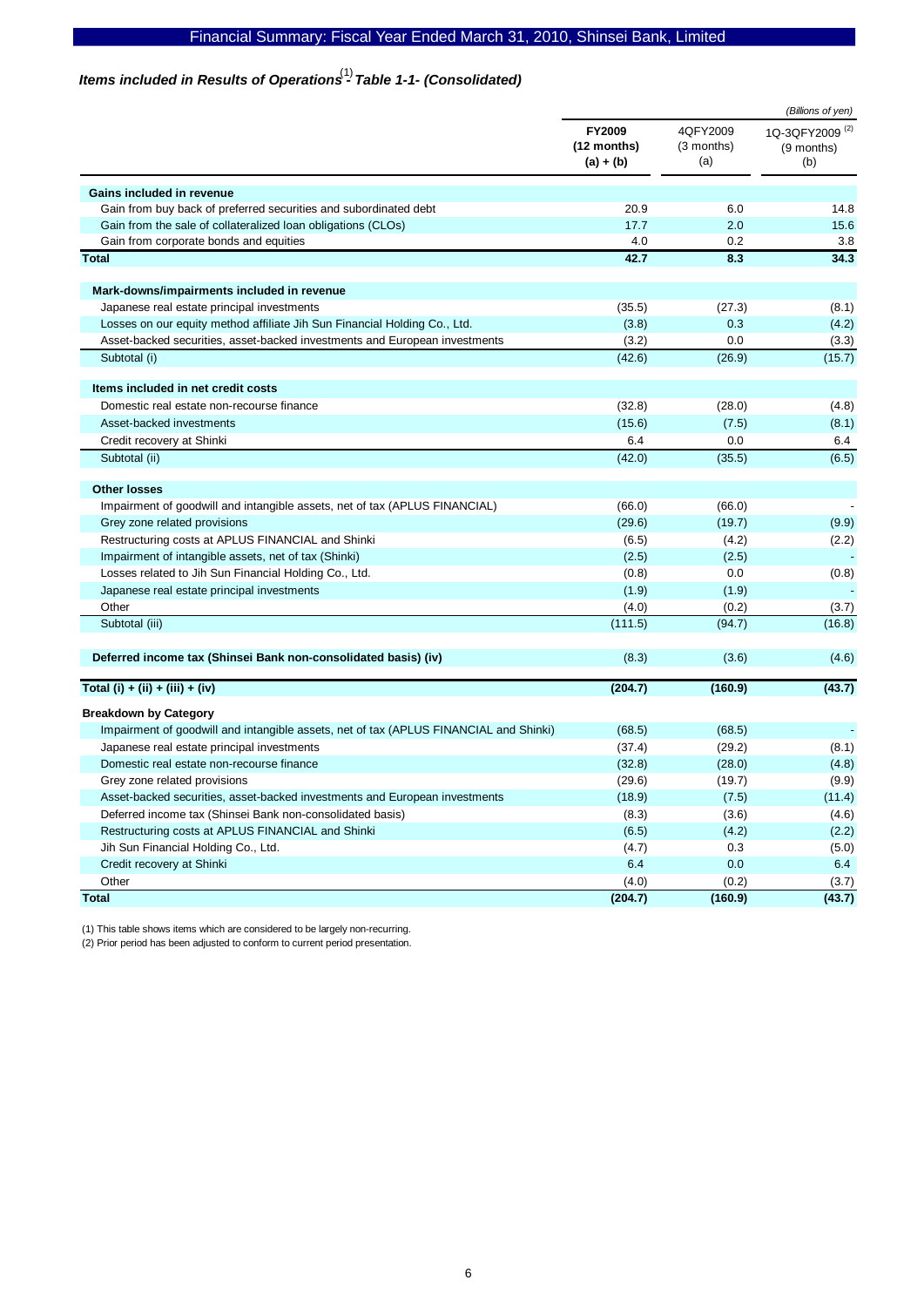#### *Interest-Earning Assets and Interest-Bearing Liabilities -Table 2- (Consolidated)*

|                                                               |                       |                |                       |                                   |                        |                                   |                                          |                | (Billions of yen, except percentages) |
|---------------------------------------------------------------|-----------------------|----------------|-----------------------|-----------------------------------|------------------------|-----------------------------------|------------------------------------------|----------------|---------------------------------------|
|                                                               | FY2009<br>(12 months) |                | FY2008<br>(12 months) |                                   | 1HFY2009<br>(6 months) |                                   |                                          |                |                                       |
|                                                               | Average<br>Balance    | Interest       | Yield/rate<br>(%)     | Average <sup>(6)</sup><br>Balance | Interest               | Yield/rate <sup>(6)</sup><br>(% ) | Average <sup>(6)</sup><br><b>Balance</b> | Interest       | Yield/rate $^{(6)}$<br>$(\% )$        |
| Interest-earning assets (1):                                  |                       |                |                       |                                   |                        |                                   |                                          |                |                                       |
| Loans and bills discounted                                    | 5,457.6               | 245.2          | 4.49                  | 5,910.3                           | 256.1                  | 4.33                              | 5,558.4                                  | 130.2          | 4.67                                  |
| Leased assets and installment receivables (1)                 | 619.0                 | 43.0           | 6.95                  | 689.0                             | 49.2                   | 7.15                              | 640.9                                    | 22.2           | 6.93                                  |
| <b>Securities</b>                                             | 3,212.6               | 30.5           | 0.95                  | 2,388.7                           | 37.9                   | 1.59                              | 3,197.3                                  | 16.8           | 1.05                                  |
| Other interest-earning assets (2)(3)                          | 664.6                 | 7.7            | $n.m.$ $(5)$          | 963.0                             | 9.2                    | $n.m.$ $(5)$                      | 724.7                                    | 4.3            | $n.m.$ (5)                            |
| Total revenue on interest-earning assets (1)                  | 9,953.9               | 326.5          | 3.28                  | 9,951.2                           | 352.7                  | 3.54                              | 10,121.4                                 | 173.7          | 3.42                                  |
| Interest-bearing liabilities:                                 |                       |                |                       |                                   |                        |                                   |                                          |                |                                       |
| Deposits, including negotiable certificates of deposit        | 6,803.0               | 52.9           | 0.78                  | 6,195.6                           | 52.2                   | 0.84                              | 6,842.2                                  | 28.7           | 0.84                                  |
| <b>Debentures</b>                                             | 562.5                 | 3.8            | 0.69                  | 706.3                             | 5.0                    | 0.71                              | 618.4                                    | 2.2            | 0.74                                  |
| Borrowed money                                                | 933.6                 | 10.2           | 1.09                  | 1,135.9                           | 17.0                   | 1.50                              | 932.9                                    | 6.0            | 1.29                                  |
| Subordinated debt                                             | 102.0                 | 1.1            | 1.09                  | 107.9                             | 1.4                    | 1.33                              | 102.0                                    | 0.5            | 1.17                                  |
| Other borrowed money                                          | 831.6                 | 9.0            | 1.09                  | 1,028.0                           | 15.5                   | 1.51                              | 830.9                                    | 5.4            | 1.30                                  |
| Corporate bonds                                               | 229.3                 | 6.5            | 2.84                  | 351.6                             | 11.5                   | 3.27                              | 252.1                                    | 3.7            | 2.94                                  |
| Subordinated bonds                                            | 166.8                 | 5.7            | 3.45                  | 272.4                             | 10.1                   | 3.71                              | 178.1                                    | 3.1            | 3.53                                  |
| Other corporate bonds                                         | 62.4                  | 0.7            | 1.21                  | 79.2                              | 1.3                    | 1.76                              | 74.0                                     | 0.5            | 1.53                                  |
| Other interest-bearing liabilities <sup>(2)</sup>             | 825.9                 | 2.0            | $n.m.$ $(5)$          | 914.0                             | 14.5                   | $n.m.$ (5)                        | 822.6                                    | 1.2            | $n.m.$ (5)                            |
| Total expense on interest-bearing liabilities                 | 9,354.5               | 75.5           | 0.81                  | 9,303.7                           | 100.4                  | 1.08                              | 9,468.5                                  | 42.0           | 0.89                                  |
| Non interest-bearing sources of funds:                        |                       |                |                       |                                   |                        |                                   |                                          |                |                                       |
| Non interest-bearing (assets) liabilities, net                | 89.3                  |                | $\blacksquare$        | 8.3                               |                        | $\overline{\phantom{a}}$          | 65.0                                     |                |                                       |
| Total equity excluding minority interests in subsidiaries (4) | 510.0                 |                |                       | 639.1                             |                        |                                   | 587.9                                    |                |                                       |
| Total interest-bearing liabilities and                        |                       |                |                       |                                   |                        |                                   |                                          |                |                                       |
| non interest-bearing sources of funds                         | 9,953.9               | $\blacksquare$ |                       | 9,951.2                           | $\blacksquare$         | $\overline{a}$                    | 10,121.4                                 | $\overline{a}$ | $\blacksquare$                        |
| Net interest margin <sup>(1)</sup>                            | ä,                    | ä,             | 2.47                  |                                   | ä,                     | 2.46                              |                                          | $\blacksquare$ | 2.54                                  |
| Impact of non interest-bearing sources                        |                       |                | 0.05                  |                                   | L,                     | 0.07                              | ÷,                                       |                | 0.06                                  |
| Net revenue/yield on interest-earning assets (1)              | $\blacksquare$        | 250.9          | 2.52                  |                                   | 252.2                  | 2.54                              | ä,                                       | 131.6          | 2.59                                  |
| Reconciliation of total revenue on interest-earning           |                       |                |                       |                                   |                        |                                   |                                          |                |                                       |
| assets to total interest income:                              |                       |                |                       |                                   |                        |                                   |                                          |                |                                       |
| Total revenue on interest-earning assets                      | 9,953.9               | 326.5          | 3.28                  | 9,951.2                           | 352.7                  | 3.54                              | 10,121.4                                 | 173.7          | 3.42                                  |
| Less: Income on leased assets and installment receivables     | 619.0                 | 43.0           | 6.95                  | 689.0                             | 49.2                   | 7.15                              | 640.9                                    | 22.2           | 6.93                                  |
| Total interest income                                         | 9,334.9               | 283.5          | 3.04                  | 9,262.1                           | 303.4                  | 3.28                              | 9,480.5                                  | 151.4          | 3.19                                  |
| Total interest expense                                        |                       | 75.5           |                       |                                   | 100.4                  |                                   |                                          | 42.0           |                                       |
| Net interest income                                           | $\blacksquare$        | 207.9          |                       | $\overline{\phantom{a}}$          | 202.9                  | $\blacksquare$                    | ÷.                                       | 109.4          |                                       |

(1) Includes leased assets and installment receivables and related yields.

(2) Other interest-earning assets and other interest-bearing liabilities include interest swaps and funding swaps. (3) Excludes average balance of non interest-earning assets.

(4) Represents a simple average of the balance at the end of the current period and the balance at the end of the previous period.

 $(5)$  n.m. is not meaningful.

(6) Previous period figures for average balance and yield are adjusted to conform to recalculation of the average balance of securities.

Note 1: Quarterly information is available in the Quarterly Data Book

- Net revenue on interest-earning assets includes net interest income as well as revenue earned on the average balance of leased assets and installment receivables. The Bank considers income on leased assets and installment receivables to be a component of interest income, but JGAAP does not include income on leased assets and installment receivables in net interest income. Under JGAAP, therefore, income on leased assets and installment receivables is reported in net other business income in our consolidated statements of operations.
- Net revenue on interest-earning assets for fiscal year 2009 was ¥250.9 billion, a decrease of ¥1.2 billion compared to the prior fiscal year.
- Total revenue on interest-earning assets decreased by

¥26.1 billion and total expense on interest-bearing liabilities decreased by ¥24.8 billion in fiscal year 2009 from the prior fiscal year.

- The net interest margin and net yield on interest-earning assets were 2.47% and 2.52%, respectively, in fiscal year 2009, compared with 2.46% and 2.54%, respectively, for fiscal year 2008.
	- $\triangleright$  The changes in net interest margin and net yield reflect the lower volume of loans and bills discounted and leased assets and installment receivables and lower yields on securities that have been invested for liquidity purposes, offset by lower expense for other borrowed money and other interest-bearing liabilities and lower subordinated bond interest expense.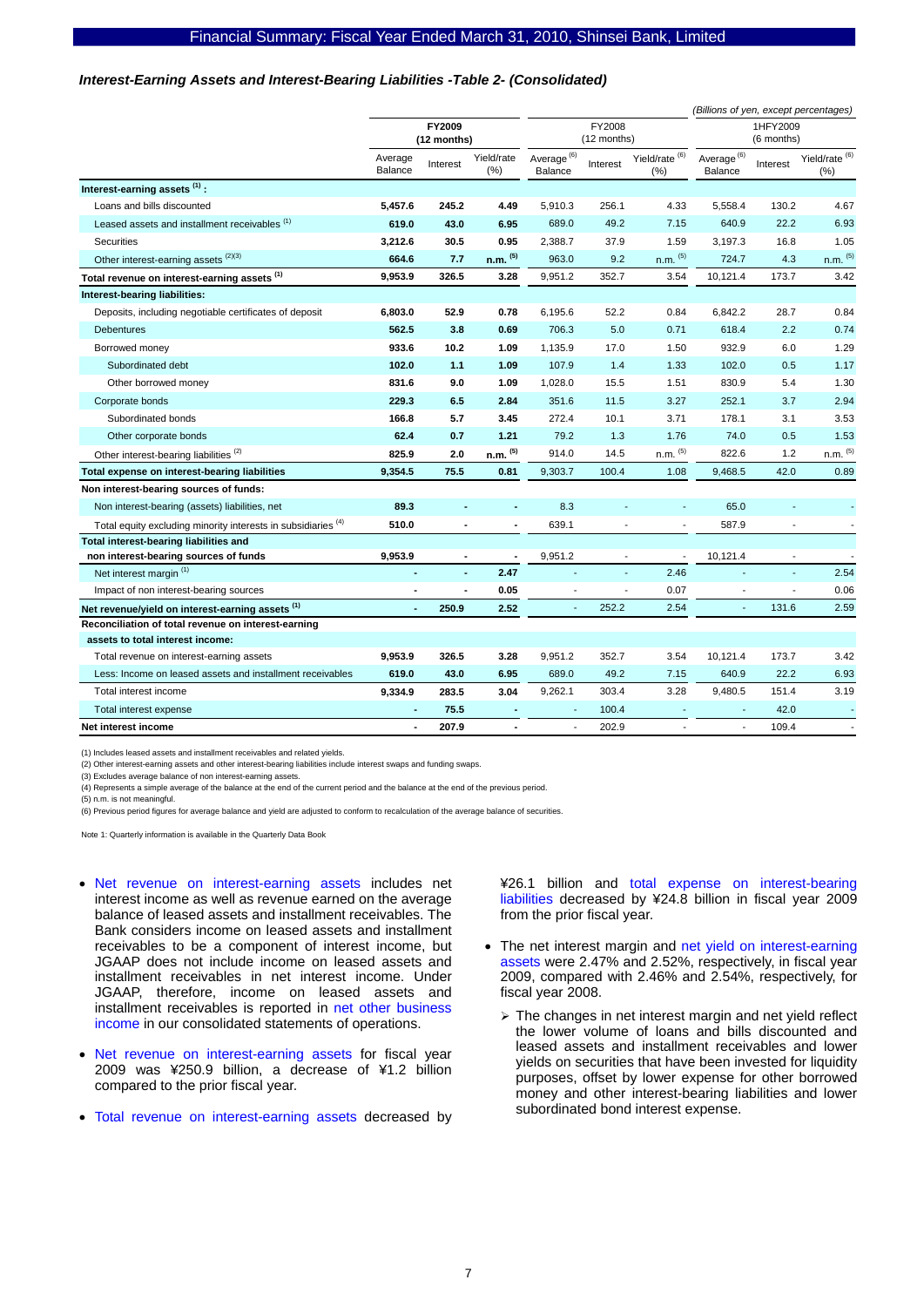#### *Non-Interest Income -Table 3- (Consolidated)*

|                                                     |                              | (Billions of yen, except percentages) |             |                        |  |
|-----------------------------------------------------|------------------------------|---------------------------------------|-------------|------------------------|--|
|                                                     | <b>FY2009</b><br>(12 months) | FY2008<br>(12 months)                 | %<br>Change | 1HFY2009<br>(6 months) |  |
| Net fees and commissions                            | 25.1                         | 26.5                                  | (5.2)       | 10.9                   |  |
| Net trading income (loss)                           | 9.0                          | (4.6)                                 | 293.3       | 3.1                    |  |
| Net other business income                           | 43.3                         | 33.3                                  | 30.2        | 42.4                   |  |
| Income on leased assets and installment receivables | 43.0                         | 49.2                                  | (12.7)      | 22.2                   |  |
| <b>Total non-interest income</b>                    | 77.5                         | 55.2                                  | 40.5        | 56.4                   |  |

- Total non-interest income for fiscal year 2009 amounted to ¥77.5 billion, an increase of ¥22.3 billion or 40.5% compared to the prior fiscal year.
	- $\triangleright$  This includes revenue from fees and commissions, trading and other non-interest sources, including revenue from leased assets and installment receivables, gains on the repurchase of our subordinated debt and gains on the sale of available for sale securities.
- Net fees and commissions mainly includes fees on non-recourse real estate finance, consumer finance related guarantees and other financing products and commissions on sales of asset management products. Net fees and commissions of ¥25.1 billion were earned in fiscal year 2009, a decrease of ¥1.3 billion or 5.2% compared to the prior fiscal year.
	- $\triangleright$  Net fees and commissions remained largely flat despite the inclusion of Shinsei Financial customer ATM usage and other customer related fees of ¥4.8 billion in the current period versus ¥2.7 billion in the prior period.
- Net trading income reflects revenues from customerdriven transactions, such as option trading income, as well as transactions undertaken for trading purposes. During fiscal year 2009, net trading income showed a gain of ¥9.0 billion, compared to a loss of ¥4.6 billion in the prior fiscal year. The prior period net trading loss includes ¥3.9 billion of losses on Lehman Brothers bonds and related swaps. In the current period, we booked a gain of ¥0.5 billion on the sale of the Lehman Brothers bonds.
- Net other business income for fiscal year 2009 was ¥43.3 billion.
- $\triangleright$  This included income of ¥43.0 billion from the leased assets and installment receivables businesses of Showa Leasing, APLUS FINANCIAL, Shinsei Financial and others. Excluding such income, net other business income for fiscal year 2009 showed a gain of ¥0.3 billion, an increase of ¥16.3 billion from the prior fiscal year.
- ¾ Major items included in net other business income are gains of ¥20.9 billion on the repurchase of our preferred securities and subordinated debt, gains of ¥17.7 billion on the sale of collateralized loan obligations (CLOs) and gains of ¥3.5 billion on corporate bonds and equities.
- $\ge$  These gains were offset by mark-downs and impairments of ¥35.5 billion on our legacy Japanese real estate principal investments, ¥3.8 billion of losses on our equity method affiliate Jih Sun and mark-downs and impairments of ¥3.2 billion on asset-backed investments, asset-backed securities and European investments.
- ¾ Fiscal year 2008 net other business income includes ¥50.7 billion in impairments of our CLO portfolio, ¥27.9 billion of losses related to our holdings of European<br>investments. asset-backed investments and investments, asset-backed investments and asset-backed securities, ¥11.6 billion of impairments within our capital markets area, ¥11.5 billion of impairments of Japanese equities, ¥7.0 billion of losses on other asset-backed investments and ¥4.7 billion in losses on bonds incurred upon the bankruptcy of Lehman Brothers.
- $\triangleright$  Fiscal year 2008 losses within net other business income were partially offset by a gain of ¥74.1 billion recorded on the repurchase of our preferred securities and subordinated debt.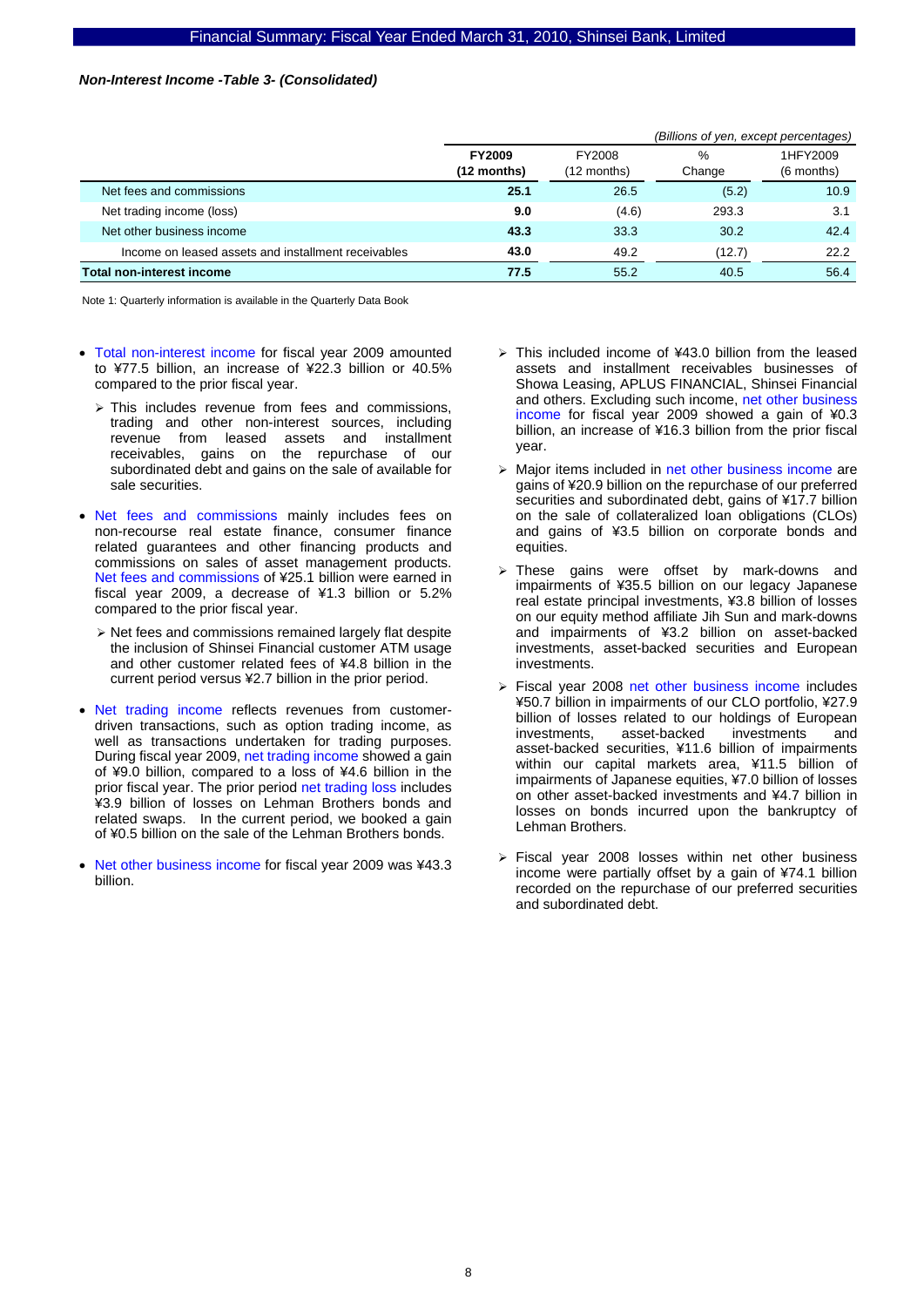#### *General and Administrative Expenses -Table 4- (Consolidated)*

|                                           | (Billions of yen, except percentages) |                         |             |                        |
|-------------------------------------------|---------------------------------------|-------------------------|-------------|------------------------|
|                                           | <b>FY2009</b><br>$(12$ months)        | FY2008<br>$(12$ months) | %<br>Change | 1HFY2009<br>(6 months) |
| Personnel expenses                        | 62.3                                  | 69.0                    | (9.6)       | 32.8                   |
| Non-personnel expenses                    | 105.9                                 | 109.7                   | (3.5)       | 53.7                   |
| Premises expenses                         | 27.4                                  | 27.4                    | (0.0)       | 13.9                   |
| Technology and data processing expenses   | 23.9                                  | 24.4                    | (2.2)       | 12.3                   |
| Advertising expenses                      | 12.2                                  | 12.5                    | (2.4)       | 6.1                    |
| Consumption and property taxes            | 9.0                                   | 8.2                     | 10.8        | 4.7                    |
| Deposit insurance premium                 | 4.3                                   | 3.8                     | 12.8        | 2.1                    |
| Other general and administrative expenses | 28.9                                  | 33.2                    | (13.0)      | 14.4                   |
| General and administrative expenses       | 168.3                                 | 178.7                   | (5.8)       | 86.5                   |

Note 1: Quarterly information is available in the Quarterly Data Book

- General and administrative expenses were ¥168.3 billion in fiscal year 2009, a decrease of ¥10.4 billion or 5.8% compared to the prior fiscal year.
	- $\triangleright$  Expenses declined despite our acquisition of Shinsei Financial from GE Japan Holdings Corporation on September 22, 2008 and the inclusion of Shinsei Financial's expenses from October 1, 2008, as we have placed a significant focus upon reducing expenses across all of our business lines.
	- $\triangleright$  Excluding Shinsei Financial's direct expenses for fiscal year 2009, our expenses declined to ¥127.1 billion from ¥152.6 billion in the prior period, a decrease of ¥25.5 billion or 16.7% from fiscal year 2008.
	- ¾ Excluding both Shinsei Financial's and Shinki's direct expenses for fiscal year 2009 for direct comparison purposes to fiscal year 2007, our expenses declined to ¥119.3 billion from ¥152.3 billion in fiscal year 2007, a decrease of 21.7% over the two year period.

Personnel expenses of ¥62.3 billion decreased by ¥6.6 billion or 9.6% from the prior fiscal year.

- ¾ Despite the inclusion of Shinsei Financial's personnel expenses of ¥13.7 billion for the current period versus ¥9.1 billion for the prior period, we were able to reduce our personnel expense through ongoing personnel expense reductions across our business, as group employees decreased from 7,006 at March 2009 to 6,116 at March 2010, a reduction of 890 employees.
- Non-personnel expenses declined to ¥105.9 billion compared to ¥109.7 billion in the prior fiscal year mainly through strict control of our Other general and administrative expenses.
	- $\triangleright$  Premises expenses were largely flat, mainly due to increased Shinsei Financial premises expenses offset by lower premises expenses in other areas of our business. Advertising expenses and technology and data processing expenses were lower than the prior fiscal year despite the inclusion of Shinsei Financial's expenses, as we have offset these expenses through continued optimization of expenses in other businesses. Consumption and property taxes were ¥0.8 billion higher mainly due to the inclusion of consumption and property taxes incurred by Shinsei Financial.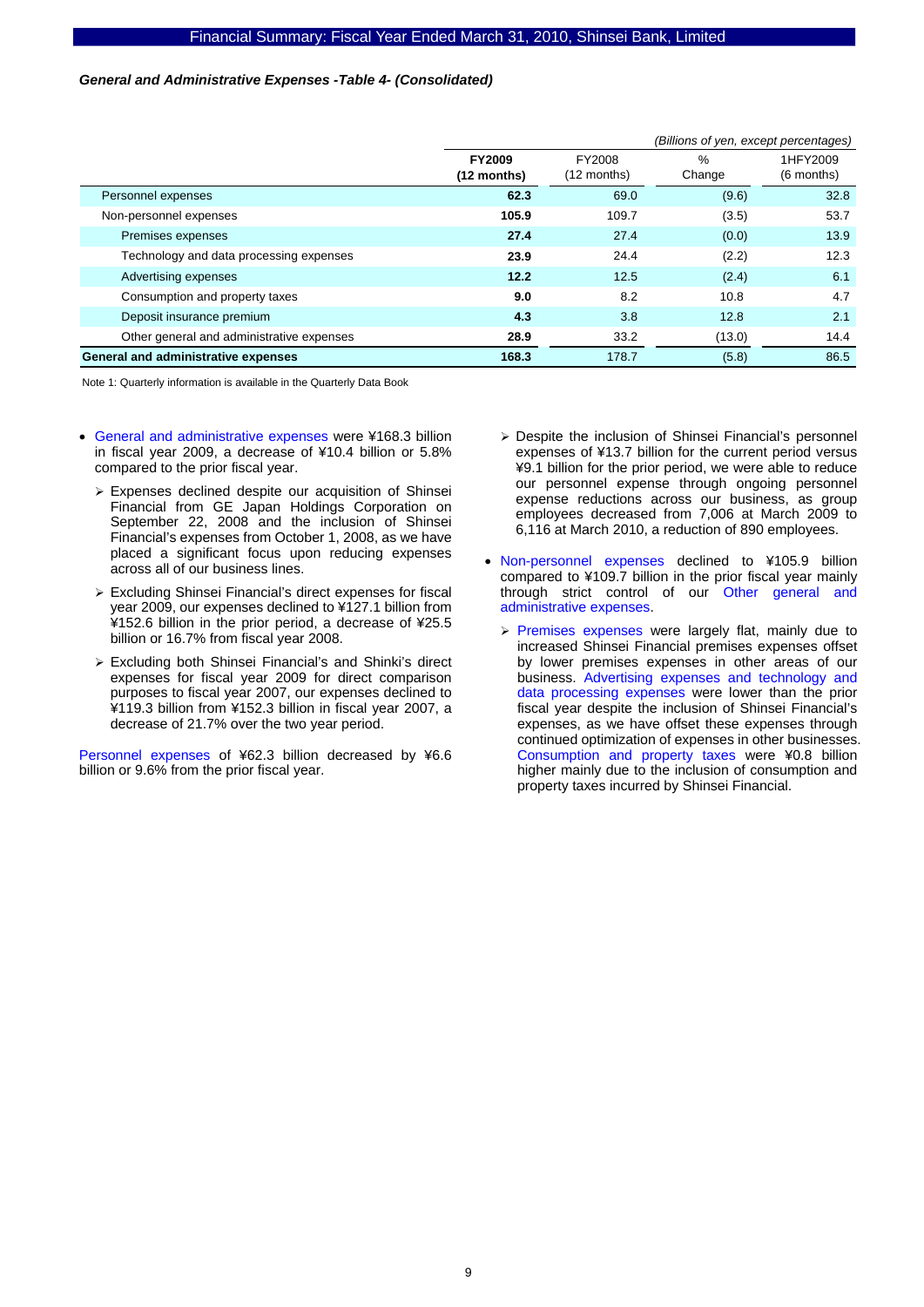#### *Net Credit Costs -Table 5- (Consolidated)*

|                                                                                   |                                        |                       | (Billions of yen, except percentages) |                          |
|-----------------------------------------------------------------------------------|----------------------------------------|-----------------------|---------------------------------------|--------------------------|
|                                                                                   | <b>FY2009</b><br>$(12 \text{ months})$ | FY2008<br>(12 months) | $\%$<br>Change                        | 1HFY2009<br>$(6$ months) |
| Losses on write-off of loans/Losses on sale of loans                              | 18.5                                   | 3.1                   | 482.3                                 | 4.6                      |
| Net provision of reserve for loan losses:                                         | 95.5                                   | 129.7                 | (26.4)                                | 35.4                     |
| Net provision of general reserve for loan losses                                  | 40.0                                   | 56.1                  | (28.7)                                | 12.2                     |
| Net provision of specific reserve for loan losses                                 | 55.5                                   | 73.6                  | (24.6)                                | 23.1                     |
| Net provision (reversal) of reserve for loan losses to<br>restructuring countries | (0.0)                                  | (0.0)                 | (14.9)                                | (0.0)                    |
| Net provision (reversal) of specific reserve for<br>other credit losses           | (0.1)                                  | (4.7)                 | 97.6                                  | (0.1)                    |
| Other credit costs relating to leasing business                                   | (1.7)                                  | 0.8                   | (297.3)                               | (0.7)                    |
| Net credit costs                                                                  | 112.2                                  | 129.0                 | (13.0)                                | 39.2                     |

Note 1: Quarterly information is available in the Quarterly Data Book

.

- Net credit costs of ¥112.2 billion for fiscal year 2009 were ¥16.7 billion or 13.0% lower compared to the prior fiscal year.
	- ¾ Net credit costs included net provisions of ¥32.8 billion for domestic real estate non-recourse finance, ¥25.3 billion net credit costs within Shinsei Financial, ¥21.0 billion net credit costs within APLUS FINANCIAL, and ¥15.6 billion in net provisions associated with our holdings of domestic and overseas asset-backed investments.
- $\geq$  The fiscal year 2009 net credit costs decrease from the prior period resulted primarily from higher prior period credit costs driven by ¥20.6 billion of credit costs incurred for a loan to a subsidiary of Lehman Brothers, ¥18.9 billion of reserves for real estate finance and ¥15.7 billion in credit costs associated with our holdings of European asset-backed investments.
- ¾ We also recorded ¥0.8 billion of net credit recoveries within Shinki due to better collections within that business.

#### *Amortization of Goodwill and Other Intangible Assets -Table 6- (Consolidated)*

|                                                      |                              |                       | (Billions of yen, except percentages) |                        |  |  |  |
|------------------------------------------------------|------------------------------|-----------------------|---------------------------------------|------------------------|--|--|--|
|                                                      | <b>FY2009</b><br>(12 months) | FY2008<br>(12 months) | %<br>Change                           | 1HFY2009<br>(6 months) |  |  |  |
| Shinsei Financial                                    | 10.7                         | 5.6                   | 90.8                                  | 5.6                    |  |  |  |
| <b>APLUS FINANCIAL</b>                               | 6.5                          | 8.6                   | (24.6)                                | 3.2                    |  |  |  |
| Shinki                                               | 0.7                          | 0.8                   | (13.8)                                | 0.3                    |  |  |  |
| Showa Leasing                                        | 2.9                          | 2.9                   | 3.0                                   | 1.4                    |  |  |  |
| <b>Others</b>                                        | (0.0)                        | (0.4)                 | 99.9                                  | (0.0)                  |  |  |  |
| Amortization of goodwill and other intangible assets | 20.9                         | 17.5                  | 19.2                                  | 10.8                   |  |  |  |

Note 1: Quarterly information is available in the Quarterly Data Book

- Amortization of Goodwill and Other Intangible Assets totaled ¥20.9 billion in the current period, compared to ¥17.5 billion in the prior fiscal year.
	- ¾ The ¥3.3 billion net increase in amortization of goodwill and other intangible assets reflects our acquisition of Shinsei Financial on September 22, 2008 and associated amortization of goodwill and other intangible

assets resulting from the acquisition, partially offset by a reduction in APLUS FINANCIAL's amortization of goodwill and other intangible assets resulting from accelerated amortization of APLUS FINANCIAL's goodwill at the end of fiscal year 2008.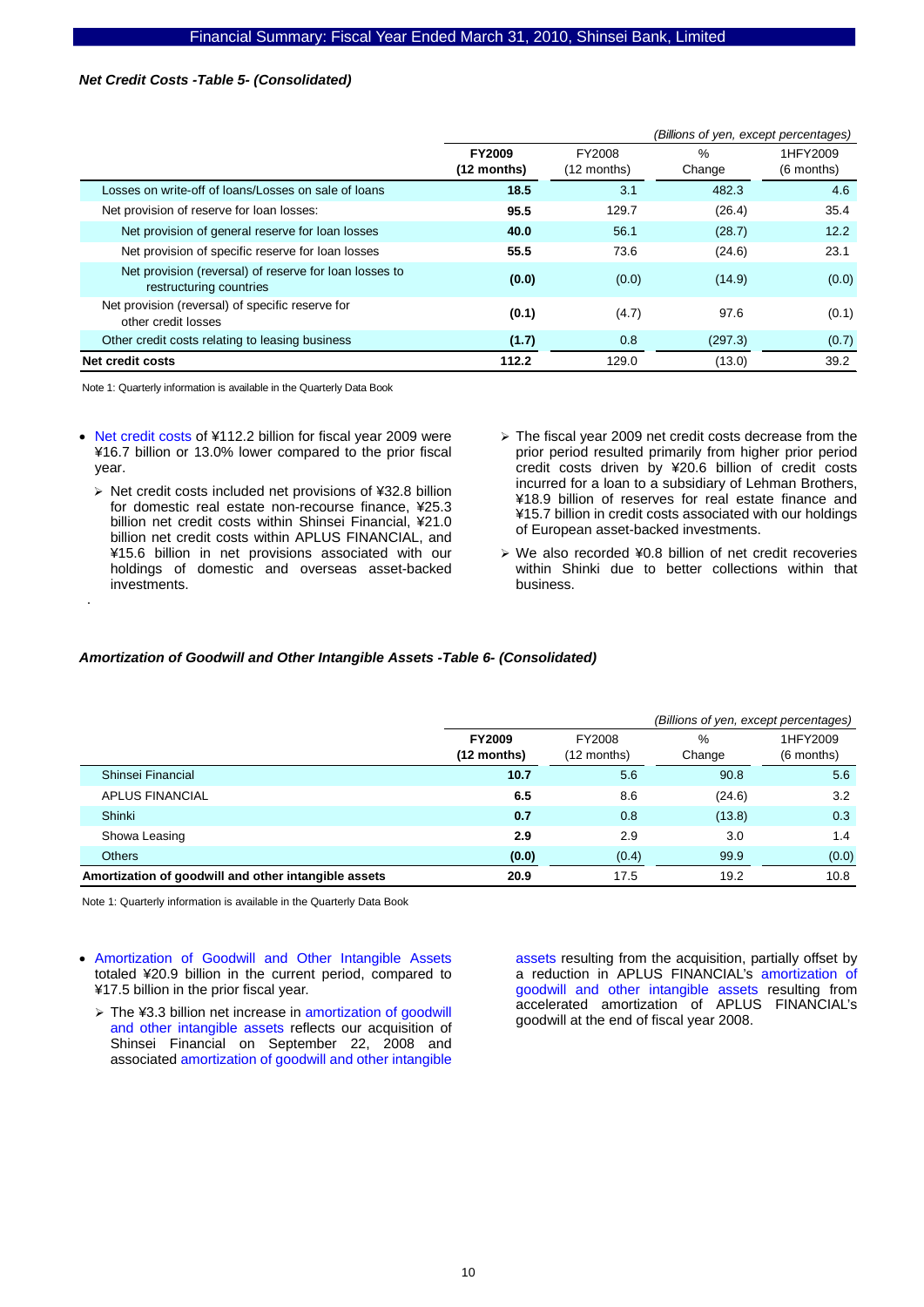### *Other Gains (Losses) -Table 7- (Consolidated)*

|                                                                | (Billions of yen, except percentages) |                       |                         |                        |  |  |
|----------------------------------------------------------------|---------------------------------------|-----------------------|-------------------------|------------------------|--|--|
|                                                                | <b>FY2009</b><br>$(12$ months)        | FY2008<br>(12 months) | $\frac{0}{0}$<br>Change | 1HFY2009<br>(6 months) |  |  |
| Extraordinary income (loss)                                    | (71.6)                                | (30.8)                | (132.5)                 | 2.8                    |  |  |
| Net gain on disposal of premises and equipment                 | (1.9)                                 | 8.7                   | (122.3)                 | (1.5)                  |  |  |
| Provision for loss on disposition of premises and<br>equipment | (0.2)                                 | (3.9)                 | 93.2                    | (0.0)                  |  |  |
| Recoveries of written-off claims                               | 10.7                                  | 5.7                   | 85.8                    | 4.3                    |  |  |
| Gain on sale of subsidiary's stock                             | 0.0                                   | 8.2                   | (100.0)                 |                        |  |  |
| Other extraordinary income (loss)                              | (80.2)                                | (49.7)                | (61.3)                  | 0.1                    |  |  |
| Provisions of reserve for losses on interest repayment         | (29.6)                                | (15.0)                | (97.4)                  | (9.9)                  |  |  |
| Shinsei Financial                                              | (0.9)                                 |                       |                         | (0.9)                  |  |  |
| <b>APLUS FINANCIAL</b>                                         | (10.8)                                | (8.7)                 | (24.8)                  | (0.5)                  |  |  |
| Shinki                                                         | (17.8)                                | (6.3)                 | (182.5)                 | (8.4)                  |  |  |
| Other                                                          | 0.0                                   | 0.0                   | (52.0)                  | 0.0                    |  |  |
| Other                                                          | (5.6)                                 | (6.0)                 | 5.5                     | (2.1)                  |  |  |
| Other gains (Losses)                                           | (107.0)                               | (51.8)                | (106.3)                 | (9.1)                  |  |  |

- Other losses of ¥107.0 billion included impairment of goodwill and intangible assets in our investment in APLUS FINANCIAL of ¥66.0 billion, net of taxes, impairment of Shinki intangibles of ¥2.5 billion, net of taxes, grey zone provisions of ¥17.8 billion at Shinki, ¥10.8 billion at APLUS FINANCIAL and ¥0.9 billion at Shinsei Financial, as well as restructuring charges of ¥6.5 billion at APLUS FINANCIAL and Shinki, offset by recoveries of written off-claims of ¥10.7 billion at Shinsei Financial, Shinsei Bank, Shinki and APLUS FINANCIAL.
	- ¾ The Shinsei Financial grey zone charges incurred during fiscal year 2009 were for the portion of the

portfolio not covered by the GE indemnity included in the purchase of Shinsei Financial from GE.

¾ Fiscal year 2008 other losses include a gain of ¥8.2 billion on the sale of Showa Auto Rental & Leasing and a ¥7.2 billion gain on the sale of the Bank's Meguro Production Center, net of restoration and future relocation costs, offset by a ¥30.9 billion accelerated goodwill amortization charge in APLUS FINANCIAL, restructuring expenses of ¥20.3 billion and grey zone expenses of ¥15.0 billion at APLUS FINANCIAL and Shinki, as well as a ¥3.6 billion loss for litigation expenses.

# *Minority Interests in Net Income of Subsidiaries -Table 8- (Consolidated)*

|                                                                                               |                              |                         | (Billions of yen, except percentages) |                        |  |  |
|-----------------------------------------------------------------------------------------------|------------------------------|-------------------------|---------------------------------------|------------------------|--|--|
|                                                                                               | <b>FY2009</b><br>(12 months) | FY2008<br>$(12$ months) | %<br>Change                           | 1HFY2009<br>(6 months) |  |  |
| Dividends on perpetual preferred securities (hybrid Tier I<br>capital) issued by foreign SPCs | 10.3                         | 9.8                     | 5.1                                   | 5.0                    |  |  |
| Dividends on APLUS FINANCIAL's preferred stock                                                | 0.4                          | 3.2                     | (86.4)                                | 0.2                    |  |  |
| <b>Others</b>                                                                                 | (1.9)                        | 0.5                     | (467.4)                               | (0.0)                  |  |  |
| Minority interests in net income of subsidiaries                                              | 8.8                          | 13.5                    | (35.0)                                | 5.1                    |  |  |

Note 1: Quarterly information is available in the Quarterly Data Book

• Minority interests in net income of subsidiaries for fiscal year 2009 amounting to ¥8.8 billion largely reflected dividends paid on perpetual preferred securities and minority interests relating to APLUS FINANCIAL's preferred shareholders as well as minority interests in other subsidiaries. Lower APLUS FINANCIAL preferred

stock dividends were paid in fiscal year 2009 as a result of the redemption of APLUS FINANCIAL's preferred securities which occurred during the fourth quarter of fiscal year 2008.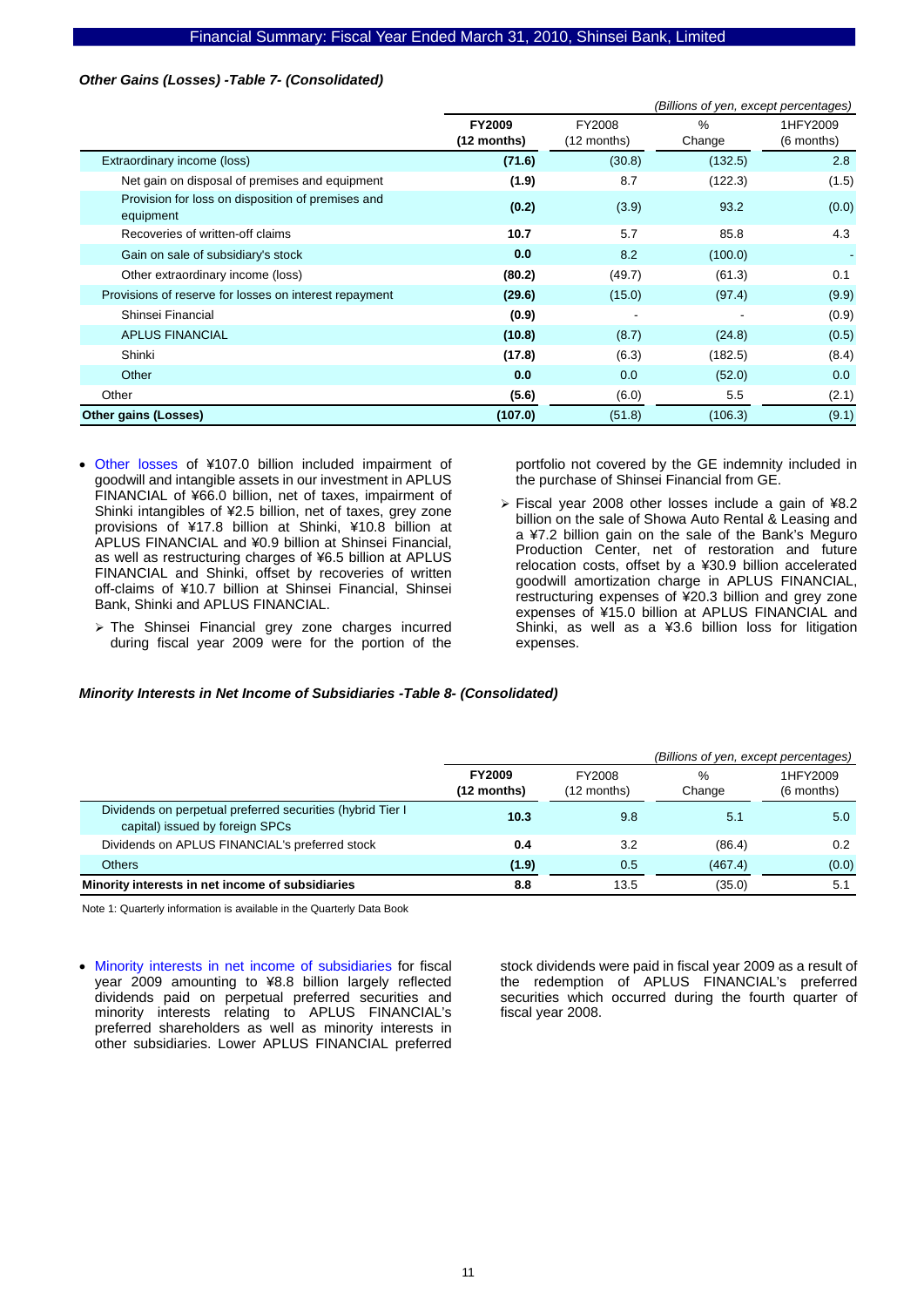#### *Major Balance Sheet Data -Table 9- (Consolidated)*

|                                                       |                       |                           |           |                | (Billions of yen) |
|-------------------------------------------------------|-----------------------|---------------------------|-----------|----------------|-------------------|
|                                                       | <b>Mar 31</b><br>2010 | Mar <sub>31</sub><br>2009 | Change    | Sep 30<br>2009 | Change            |
|                                                       | (a)                   | (b)                       | $(a)-(b)$ | (c)            | $(a)-(c)$         |
| Other monetary claims purchased                       | 252.7                 | 408.0                     | (155.2)   | 361.5          | (108.7)           |
| Monetary assets held in trust                         | 292.2                 | 348.8                     | (56.6)    | 329.1          | (36.9)            |
| <b>Securities</b>                                     | 3,233.3               | 2,174.1                   | 1,059.1   | 3,282.2        | (48.8)            |
| Loans and bills discounted                            | 5,163.7               | 5,876.9                   | (713.1)   | 5,469.9        | (306.2)           |
| Lease receivables and leased investment assets        | 213.7                 | 232.5                     | (18.8)    | 224.0          | (10.3)            |
| Other assets                                          | 863.2                 | 1,125.7                   | (262.4)   | 1,023.7        | (160.4)           |
| Installment receivables                               | 347.8                 | 404.7                     | (56.8)    | 376.7          | (28.9)            |
| Premises and equipment                                | 52.1                  | 50.9                      | 1.1       | 55.8           | (3.6)             |
| Tangible leased assets                                | 15.4                  | 10.8                      | 4.6       | 17.5           | (2.0)             |
| Intangible assets                                     | 109.9                 | 209.1                     | (99.2)    | 197.4          | (87.5)            |
| Goodwill, net                                         | 57.8                  | 132.9                     | (75.1)    | 125.3          | (67.5)            |
| Other intangible assets (1)                           | 25.2                  | 44.7                      | (19.5)    | 40.7           | (15.5)            |
| Customers' liabilities for acceptances and guarantees | 623.7                 | 675.2                     | (51.4)    | 652.4          | (28.6)            |
| Reserve for credit losses                             | (196.6)               | (192.5)                   | (4.1)     | (198.6)        | 2.0               |
| <b>Total assets</b>                                   | 11,376.7              | 11,949.1                  | (572.4)   | 12,183.5       | (806.7)           |
| Deposits and negotiable certificates of deposit       | 6,475.3               | 6,272.1                   | 203.2     | 7,046.5        | (571.1)           |
| <b>Debentures</b>                                     | 483.7                 | 675.5                     | (191.8)   | 527.5          | (43.8)            |
| Borrowed money                                        | 1,186.8               | 1,012.3                   | 174.5     | 800.2          | 386.5             |
| Corporate bonds                                       | 188.2                 | 266.4                     | (78.2)    | 205.2          | (16.9)            |
| <b>Other liabilities</b>                              | 619.2                 | 819.9                     | (200.6)   | 745.8          | (126.6)           |
| Reserve for losses on interest repayments             | 70.0                  | 193.8                     | (123.7)   | 119.5          | (49.4)            |
| Acceptances and guarantees                            | 623.7                 | 675.2                     | (51.4)    | 652.4          | (28.6)            |
| <b>Total liabilities</b>                              | 10,741.8              | 11,181.7                  | (439.9)   | 11,383.5       | (641.7)           |
| <b>Total equity</b>                                   | 634.9                 | 767.4                     | (132.5)   | 799.9          | (165.0)           |

(1) Intangible assets recorded through consolidation of Shinsei Financial, APLUS FINANCIAL, Showa Leasing and Shinki.

- Shinsei Bank's loans and bills discounted balance was ¥5,163.7 billion as at March 31, 2010 as compared to ¥5,876.9 billion as at March 31, 2009.
	- $\ge$  The decrease mainly occurred due to a decline of ¥518.4 billion in our Institutional Group loans outstanding as we worked to optimize our Institutional Group risk assets during the current period.
	- ¾ Corporate loans decreased 11.2% to ¥2,141.1 billion at March 31, 2010 compared to ¥2,409.8 billion at March 31, 2009, and the real estate finance balance decreased 9.6% to ¥1,043.3 billion at March 31, 2010 from ¥1,154.0 billion at March 31, 2009 as we have continued to work to optimize our loan exposures and risk assets.
	- $\triangleright$  Excluding non-recourse real estate loans, other real estate finance loans decreased from ¥180.9 billion to ¥98.9 billion, or approximately 45.3% during the fiscal year ended March 31, 2010.
	- $\geq$  Loans to individual customers, which include loans in retail banking, loans at Shinsei Financial, APLUS FINANCIAL and Shinki, decreased 10.2% to ¥1,713.0 billion at March 31, 2010 from ¥1,907.8 billion at March 31, 2009. Retail housing loans remained flat at ¥882.3 billion at March 31, 2010 compared to ¥882.6 billion at March 31, 2009 as ¥67.5 billion in housing loans were transferred from Shinsei Financial to Retail Banking during the fourth quarter of fiscal year 2009.
- ¾ Loans to Shinsei Financial customers decreased by 24.0% to ¥512.1 billion at March 31, 2010 from ¥673.6 billion at March 31, 2009. Loans to APLUS FINANCIAL customers decreased by 15.9% to ¥166.6 billion at March 31, 2010 from ¥198.1 billion at March 31, 2009, and loans to Shinki customers decreased by 11% to ¥79.5 billion at March 31, 2010 from ¥89.3 billion at March 31, 2009.
- Securities balance as of March 31, 2010 amounted to ¥3,233.3 billion as compared to ¥2,174.1 billion as of March 31, 2009.
	- $\triangleright$  This increase occurred largely due to purchases of short-term Japanese national government bonds. The total balance of Japanese national government bonds increased to ¥2,361.6 billion at March 31, 2010 from ¥1,204.2 billion at March 31, 2009, for liquidity purposes.
- Shinsei Bank continues to optimize its funding base through deposits from retail customers. Total deposits and negotiable certificates of deposit increased from ¥6,272.1 billion at March 31, 2009 to ¥6,475.3 billion at March 31, 2010.
	- $\geq$  The retail deposits balance totaled ¥5,305.0 billion at March 31, 2010, an increase of ¥282.0 billion compared to March 31, 2009. Retail Banking represents 80.3% of the Bank's total funding through customer deposits and debentures.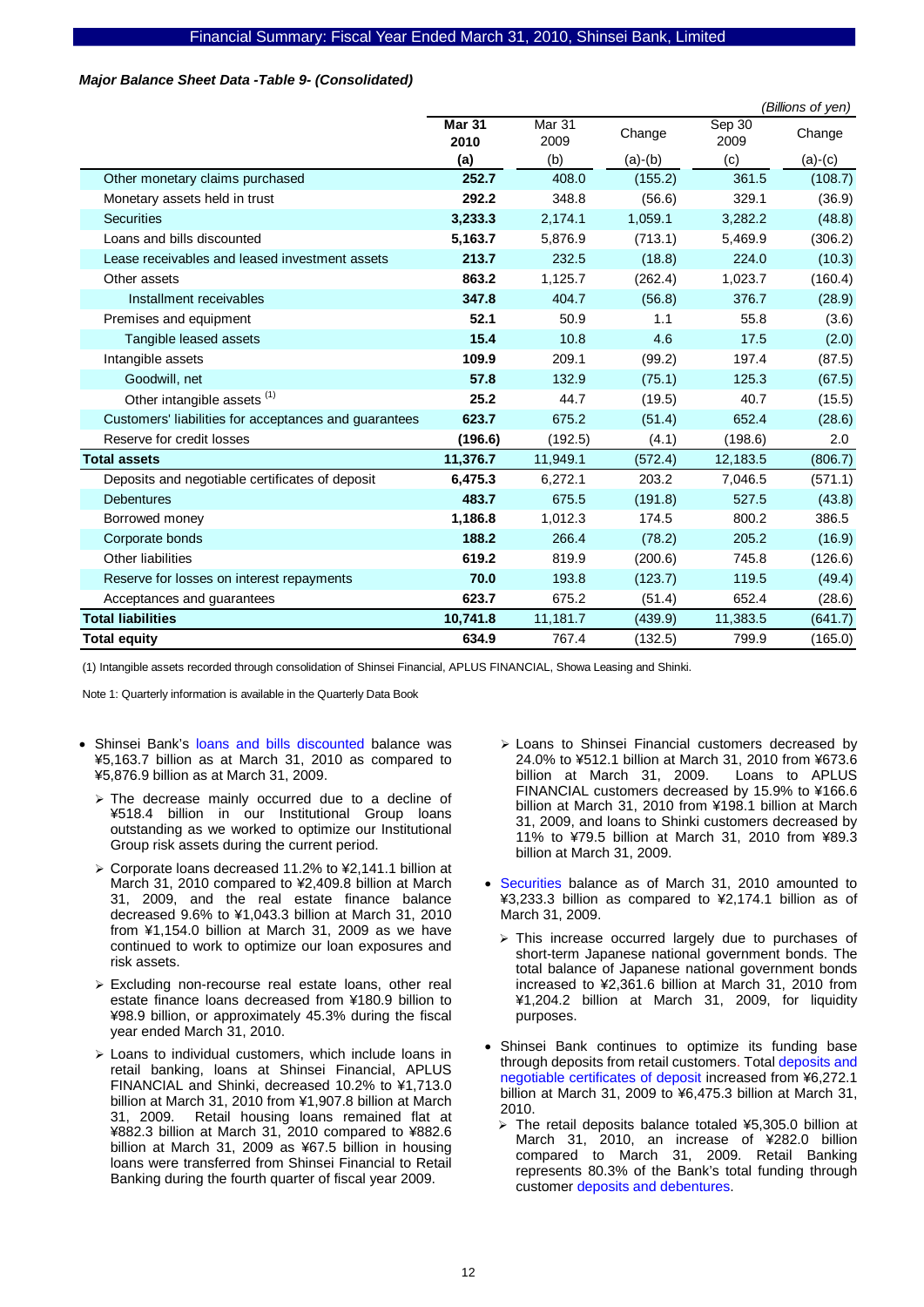### *Risk-Monitored Loans -Table 10- (Consolidated)*

|                                                               | (Billions of yen, except percentages) |                       |           |                |           |  |
|---------------------------------------------------------------|---------------------------------------|-----------------------|-----------|----------------|-----------|--|
|                                                               | <b>Mar 31</b><br>2010                 | <b>Mar 31</b><br>2009 | Change    | Sep 30<br>2009 | Change    |  |
|                                                               | (a)                                   | (b)                   | $(a)-(b)$ | (c)            | $(a)-(c)$ |  |
| Loans to bankrupt obligors                                    | 21.5                                  | 39.5                  | (18.0)    | 33.7           | (12.2)    |  |
| Non-accrual delinquent loans                                  | 346.7                                 | 178.5                 | 168.1     | 192.2          | 154.4     |  |
| Loans past due for three months or more                       | 2.7                                   | 5.9                   | (3.1)     | 26.4           | (23.6)    |  |
| <b>Restructured loans</b>                                     | 61.3                                  | 59.6                  | 1.6       | 62.5           | (1.2)     |  |
| Total (A)                                                     | 432.3                                 | 283.6                 | 148.6     | 315.0          | 117.3     |  |
| Loans and bills discounted (B)                                | 5,163.7                               | 5,876.9               | (713.1)   | 5,469.9        | (306.2)   |  |
| Ratio to total loans and bills discounted $(A / B X 100)$ (%) | 8.37%                                 | 4.83%                 |           | 5.76%          |           |  |
| Reserve for credit losses (C)                                 | 196.6                                 | 192.5                 | 4.1       | 198.6          | (2.0)     |  |
| Reserve ratio (C / A X 100)                                   | 45.5%                                 | 67.9%                 |           | 63.1%          |           |  |

Note 1: Quarterly information is available in the Quarterly Data Book

- As at March 31, 2010, risk monitored loans totaled ¥432.3 billion, and the ratio of risk monitored loans to total loans and bills discounted was 8.37%.
	- ¾ Compared to March 31, 2009, risk monitored loans and the ratio of risk monitored loans to total loans and bills discounted increased by ¥148.6 billion, and 3.55%, respectively.
	- $\triangleright$  This increase occurred mainly due to a net increase of ¥165.2 billion of risk monitored loans within Shinsei

#### *Reserve for Credit Losses -Table 11- (Consolidated)*

Bank.

- ¾ Non-accrual delinquent loans increased by ¥168.1 billion, driven primarily by real estate non-accrual delinquent loans.
- $\triangleright$  The ratio of risk monitored loans to total loans and bills discounted also increased in part due to the ¥713.1 billion decrease in total loans and bills discounted compared to March 31, 2009.

|                                              |                       |                |           |                | (Billions of yen) |
|----------------------------------------------|-----------------------|----------------|-----------|----------------|-------------------|
|                                              | <b>Mar 31</b><br>2010 | Mar 31<br>2009 | Change    | Sep 30<br>2009 | Change            |
|                                              | (a)                   | (b)            | $(a)-(b)$ | (c)            | $(a)-(c)$         |
| General reserve for loan losses              | 110.0                 | 105.6          | 4.4       | 120.4          | (10.3)            |
| Specific reserve for loan losses             | 86.5                  | 86.8           | (0.2)     | 78.2           | 8.3               |
| Reserve for loans to restructuring countries | 0.0                   | 0.0            | (0.0)     | 0.0            | (0.0)             |
| Total reserve for credit losses              | 196.6                 | 192.5          | 4.1       | 198.6          | (2.0)             |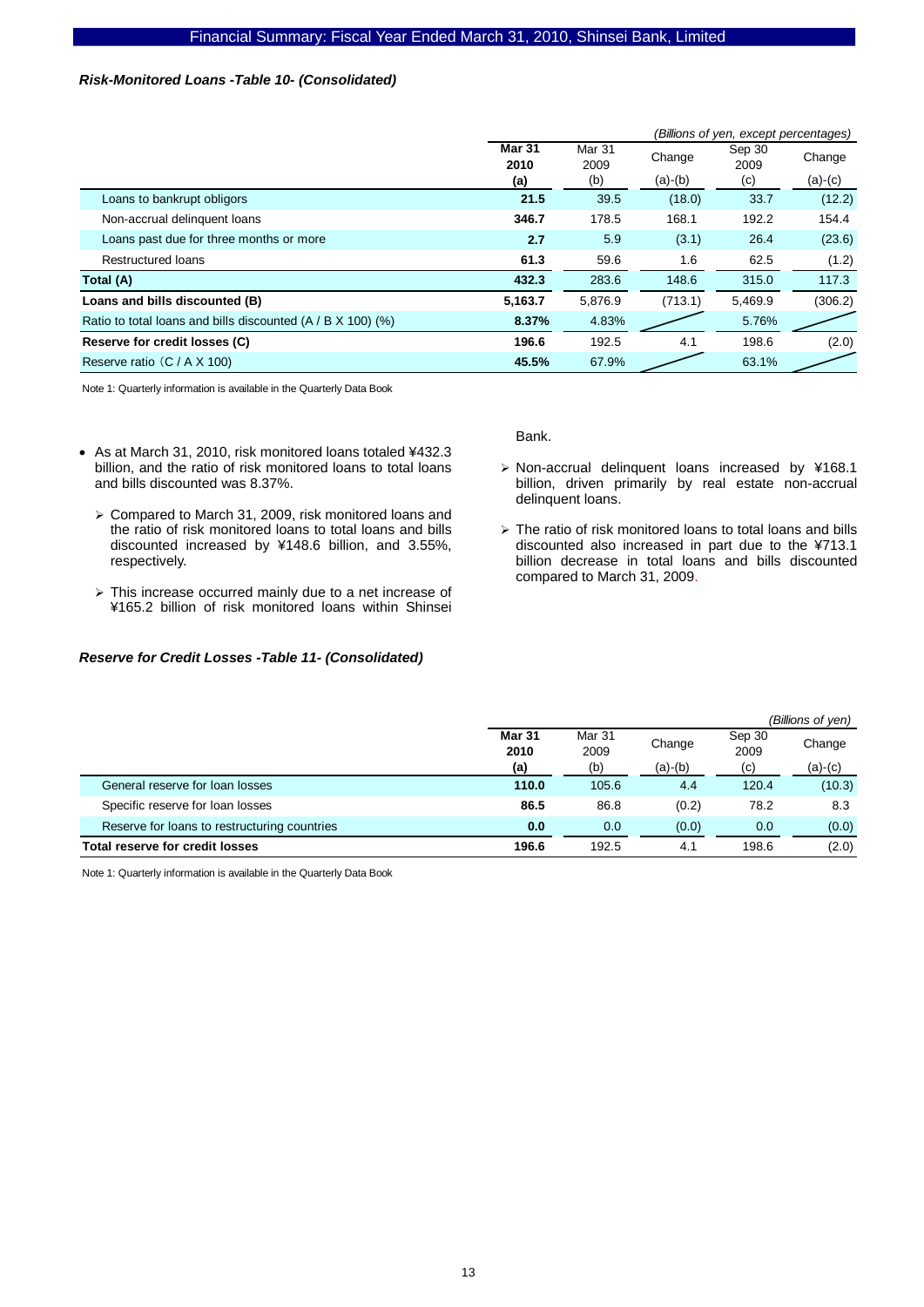# *Loans by Borrower Industry -Table 12- (Consolidated)*

|                                                                                                  |                       |                |           |                | (Billions of yen) |
|--------------------------------------------------------------------------------------------------|-----------------------|----------------|-----------|----------------|-------------------|
|                                                                                                  | <b>Mar 31</b><br>2010 | Mar 31<br>2009 | Change    | Sep 30<br>2009 | Change            |
|                                                                                                  | (a)                   | (b)            | $(a)-(b)$ | (c)            | $(a)-(c)$         |
| Domestic offices (excluding Japan offshore market account):                                      |                       |                |           |                |                   |
| Manufacturing                                                                                    | 249.0                 | 243.1          | 5.9       | 257.2          | (8.1)             |
| Agriculture, forestry                                                                            | 0.0                   | 0.0            | 0.0       | 0.0            | 0.0               |
| Fishery                                                                                          | 2.5                   | 2.7            | (0.2)     | 2.6            | (0.1)             |
| Mining, quarrying, gravel extraction                                                             | 2.7                   | 3.6            | (0.8)     | 3.2            | (0.4)             |
| Construction                                                                                     | 8.7                   | 13.0           | (4.3)     | 9.3            | (0.5)             |
| Electric power, gas, heat supply and water supply                                                | 32.3                  | 45.4           | (13.1)    | 39.6           | (7.3)             |
| Information and communications                                                                   | 17.0                  | 48.1           | (31.0)    | 20.1           | (3.0)             |
| Transportation, postal service                                                                   | 293.6                 | 336.9          | (43.3)    | 313.9          | (20.2)            |
| Wholesale and retail                                                                             | 109.6                 | 132.1          | (22.5)    | 126.0          | (16.4)            |
| Finance and insurance                                                                            | 1,095.9               | 1,152.7        | (56.8)    | 1,107.8        | (11.9)            |
| Real estate                                                                                      | 875.6                 | 1,011.3        | (135.6)   | 929.8          | (54.1)            |
| <b>Services</b>                                                                                  | 262.7                 | 332.7          | (70.0)    | 266.6          | (3.9)             |
| Local government                                                                                 | 171.3                 | 156.5          | 14.8      | 168.3          | 2.9               |
| <b>Others</b>                                                                                    | 1,956.2               | 2,280.8        | (324.6)   | 2,124.8        | (168.6)           |
| Loans to individual customers (retail banking,<br>Shinsei Financial, APLUS FINANCIAL and Shinki) | 1,667.0               | 1,887.6        | (220.6)   | 1,752.9        | (85.9)            |
| Total domestic (A)                                                                               | 5,077.6               | 5,759.5        | (681.8)   | 5,369.7        | (292.1)           |
| Overseas offices (including Japan offshore market accounts):                                     |                       |                |           |                |                   |
| Governments                                                                                      | 1.9                   | 1.4            | 0.4       | 1.5            | 0.4               |
| <b>Financial institutions</b>                                                                    | 1.8                   |                | 1.8       |                | 1.8               |
| <b>Others</b>                                                                                    | 82.2                  | 115.8          | (33.6)    | 98.6           | (16.3)            |
| Total overseas (B)                                                                               | 86.0                  | 117.3          | (31.2)    | 100.1          | (14.1)            |
| Total (A+B)                                                                                      | 5,163.7               | 5,876.9        | (713.1)   | 5,469.9        | (306.2)           |

Note: Presentation of some industries has changed with the revision of Japan Standard Industry Classification (November 2007).

The figures on or before March 31, 2009 were not adjusted as the impact from this change is negligible.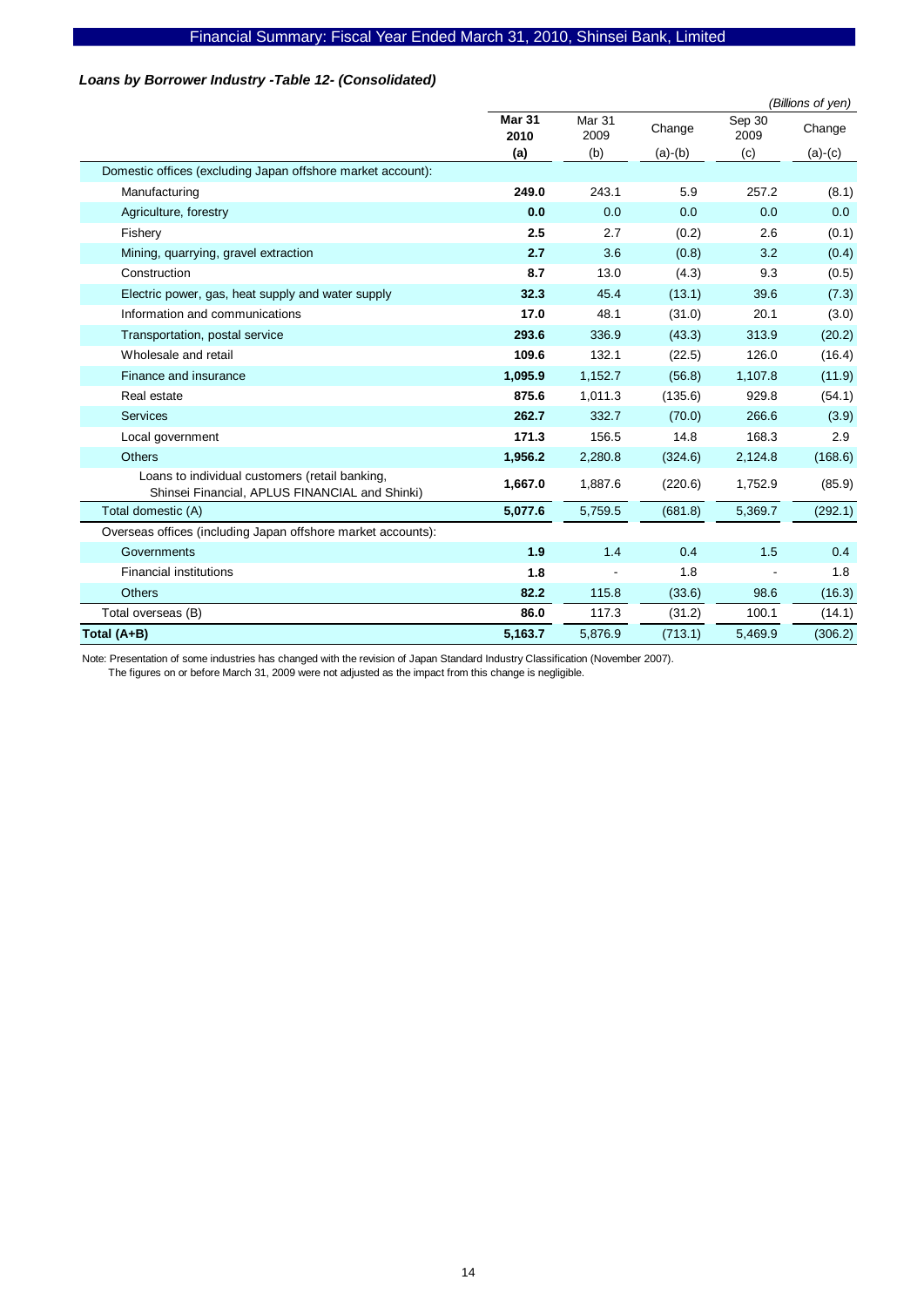# Securities Being Held to Maturity<sup>(1)</sup><br>Securities Being Held to Maturity -Table 13- (Consolidated)

|                                                | <i>(Billions of yen)</i> |                   |              |  |  |
|------------------------------------------------|--------------------------|-------------------|--------------|--|--|
|                                                |                          |                   | Mar 31, 2010 |  |  |
|                                                | <b>Book</b><br>Value     | <b>Difference</b> |              |  |  |
| Items with fair value exceeding book value     |                          |                   |              |  |  |
| Japanese national government bonds             | 353.3                    | 357.9             | 4.6          |  |  |
| Japanese corporate bonds                       | 70.4                     | 71.8              | 1.3          |  |  |
| Other $(2)$                                    | 44.6                     | 47.8              | 3.2          |  |  |
| Total                                          | 468.4                    | 477.7             | 9.2          |  |  |
| Items with fair value not exceeding book value |                          |                   |              |  |  |
| Japanese national government bonds             |                          |                   |              |  |  |
| Japanese corporate bonds                       |                          |                   |              |  |  |
| Other $(2)$                                    | 11.1                     | 10.0              | (1.1)        |  |  |
| Total                                          | 11.1                     | 10.0              | (1.1)        |  |  |
| Total                                          | 479.5                    | 487.7             | 8.1          |  |  |

|                                    |                      |               |                   |                      |               | (Billions of yen) |  |
|------------------------------------|----------------------|---------------|-------------------|----------------------|---------------|-------------------|--|
|                                    |                      | Mar 31, 2009  |                   |                      | Sep 30, 2009  |                   |  |
|                                    | <b>Book</b><br>Value | Fair<br>Value | <b>Difference</b> | <b>Book</b><br>Value | Fair<br>Value | <b>Difference</b> |  |
| Japanese national government bonds | 229.1                | 231.0         | 1.8               | 373.3                | 377.9         | 4.5               |  |
| Japanese corporate bonds           | 75.2                 | 76.6          | 1.3               | 70.3                 | 71.9          | 1.5               |  |
| Other $^{(2)}$                     | 58.2                 | 51.5          | (6.6)             | 54.4                 | 53.0          | (1.4)             |  |
| Total                              | 362.6                | 359.2         | (3.4)             | 498.2                | 502.9         | 4.7               |  |

(1) The presentation format has been changed from March 2010 with the application of "Accounting Standards for Financial Instruments" (revised on March 10, 2008). The format for March 31, 2009 and September 30, 2009 has not been changed.

(2) "Other" includes foreign bonds with high credit ratings that were reclassified from available-for-sale to held-to-maturity on October 1, 2008, due to the extremely illiquid market conditions. The book value and the fair value of the securities reclassified from available-for-sale to held-to-maturity as of March 31, 2010 are ¥45.4 billion and ¥46.5 billion, respectively.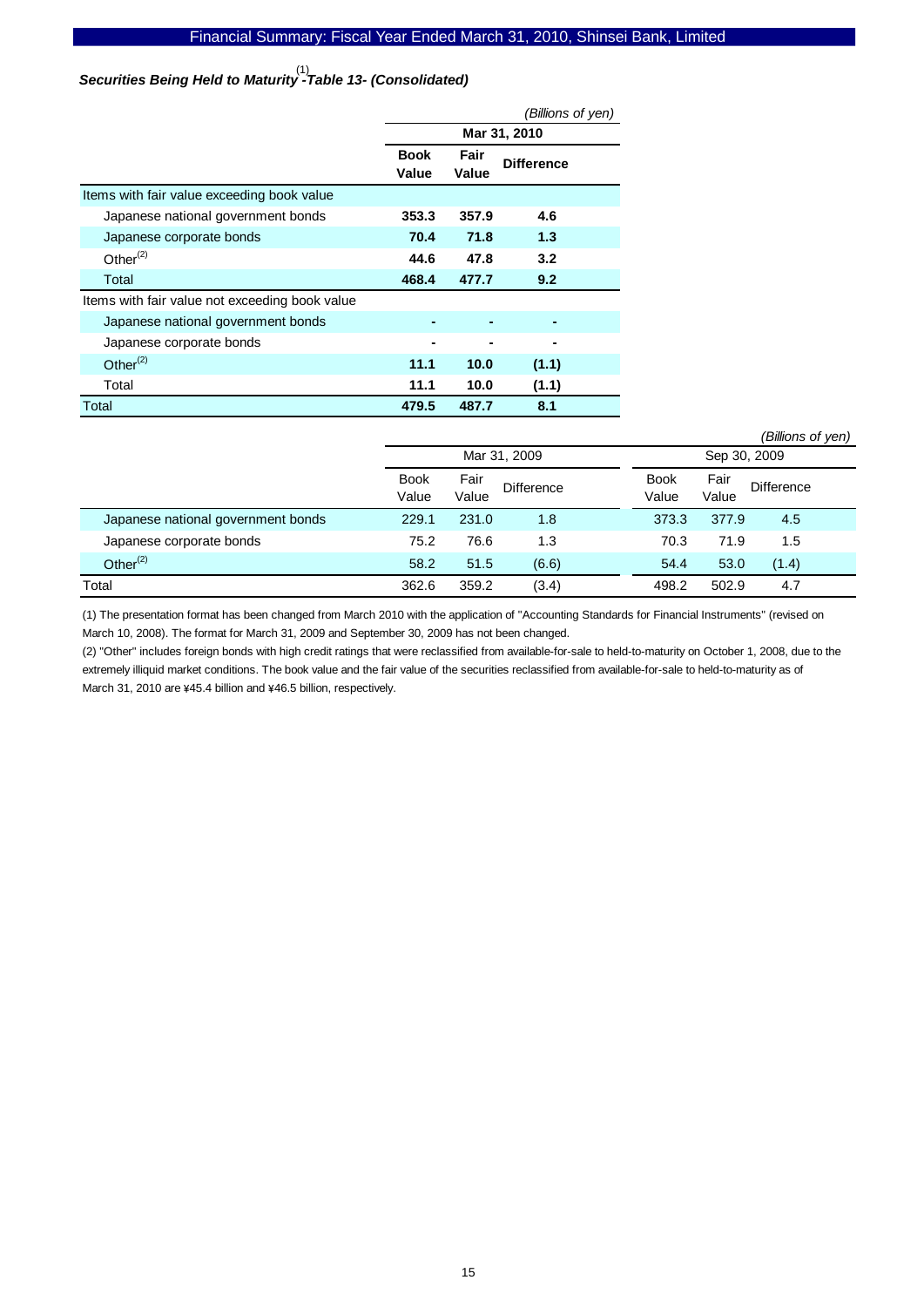*Available for Sale Securities, at Fair Value -Table 14- (Consolidated)*  (1)

|                                                                        | (Billions of yen)                 |                          |                   |  |
|------------------------------------------------------------------------|-----------------------------------|--------------------------|-------------------|--|
|                                                                        | Mar 31, 2010                      |                          |                   |  |
|                                                                        | <b>Book value</b><br>(Fair value) | <b>Amortized</b><br>Cost | <b>Difference</b> |  |
| Items with book value exceeding amortized cost <sup>(2)</sup>          |                                   |                          |                   |  |
| <b>Equity securities</b>                                               | 6.8                               | 5.7                      | 1.1               |  |
| <b>Bonds</b>                                                           | 1.585.0                           | 1.578.5                  | 6.4               |  |
| Japanese national government bonds                                     | 1,543.7                           | 1,537.6                  | 6.0               |  |
| Japanese local government bonds                                        | 1.7                               | 1.7                      | 0.0               |  |
| Japanese corporate bonds                                               | 39.5                              | 39.2                     | 0.3               |  |
| Other $^{(3)}$                                                         | 127.0                             | 110.7                    | 16.2              |  |
| Foreign securities                                                     | 101.9                             | 86.1                     | 15.8              |  |
| Foreign currency denominated foreign<br>corporate and government bonds | 73.1                              | 60.5                     | 12.6              |  |
| Yen-denominated foreign corporate<br>and government bonds              | 18.5                              | 18.3                     | 0.2               |  |
| Foreign equity securities and others                                   | 10.1                              | 7.2                      | 2.9               |  |
| Other securities                                                       | 1.1                               | 0.9                      | 0.2               |  |
| Other monetary claims purchased                                        | 23.9                              | 23.7                     | 0.2               |  |
| Total                                                                  | 1,718.9                           | 1,695.0                  | 23.9              |  |
| Items with book value not exceeding amortized cost <sup>(2)</sup>      |                                   |                          |                   |  |
| Equity securities                                                      | 8.8                               | 12.0                     | (3.2)             |  |
| <b>Bonds</b>                                                           | 746.9                             | 754.5                    | (7.6)             |  |
| Japanese national government bonds                                     | 464.5                             | 467.2                    | (2.6)             |  |
| Japanese local government bonds                                        |                                   |                          |                   |  |
| Japanese corporate bonds                                               | 282.3                             | 287.3                    | (4.9)             |  |
| Other $^{(3)}$                                                         | 170.8                             | 175.1                    | (4.2)             |  |
| Foreign securities                                                     | 165.6                             | 169.8                    | (4.2)             |  |
| Foreign currency denominated foreign<br>corporate and government bonds | 72.2                              | 74.5                     | (2.2)             |  |
| Yen-denominated foreign corporate<br>and government bonds              | 93.2                              | 95.1                     | (1.8)             |  |
| Foreign equity securities and others                                   | 0.1                               | 0.1                      | (0.0)             |  |
| Other securities                                                       | 1.1                               | 1.1                      | (0.0)             |  |
| Other monetary claims purchased                                        | 19.7                              | 19.8                     | (0.0)             |  |
| Total                                                                  | 942.3                             | 957.4                    | (15.1)            |  |
| Total                                                                  | 2,661.3                           | 2,652.5                  | 8.7               |  |

|                                                                        |               |                                      |                                  |                                   |               |                                      |                                  | (Billions of yen)                |
|------------------------------------------------------------------------|---------------|--------------------------------------|----------------------------------|-----------------------------------|---------------|--------------------------------------|----------------------------------|----------------------------------|
|                                                                        |               | Mar 31, 2009                         |                                  |                                   |               | Sep 30, 2009                         |                                  |                                  |
|                                                                        |               | Net unrealized gain (loss) (a) - (b) |                                  |                                   |               | Net unrealized gain (loss) (a) - (b) |                                  |                                  |
|                                                                        | Fair<br>value | <b>Net</b>                           | Gross<br>unrealized<br>gains (a) | Gross<br>unrealized<br>losses (b) | Fair<br>value | Net                                  | Gross<br>unrealized<br>gains (a) | Gross<br>unrealized<br>losses(b) |
| Equity securities                                                      | 15.0          | (3.4)                                | 0.4                              | 3.9                               | 16.4          | (1.7)                                | 1.4                              | 3.2                              |
| <b>Bonds</b>                                                           | 1,011.9       | (0.7)                                | 1.2                              | 1.9                               | 1,984.8       | 6.4                                  | 7.4                              | 0.9                              |
| Japanese national government bonds                                     | 975.0         | 0.3                                  | 1.0                              | 0.7                               | 1,965.6       | 7.2                                  | 7.2                              | 0.0                              |
| Japanese local government bonds                                        | 1.7           | 0.0                                  | 0.0                              |                                   | 1.7           | 0.0                                  | 0.0                              |                                  |
| Japanese corporate bonds                                               | 35.0          | (1.1)                                | 0.1                              | 1.2                               | 17.3          | (0.8)                                | 0.0                              | 0.9                              |
| Other                                                                  | 273.1         | (25.9)                               | 1.9                              | 27.8                              | 299.5         | 7.0                                  | 15.3                             | 8.3                              |
| Foreign securities                                                     | 272.2         | (25.9)                               | 1.9                              | 27.8                              | 298.5         | 6.9                                  | 15.2                             | 8.3                              |
| Foreign currency denominated foreign<br>corporate and government bonds | 136.3         | (12.5)                               | 0.3                              | 12.9                              | 158.4         | 8.7                                  | 12.0                             | 3.2                              |
| Yen-denominated foreign corporate<br>and government bonds              | 123.7         | (14.6)                               | $\overline{\phantom{a}}$         | 14.6                              | 129.1         | (4.9)                                | 0.0                              | 5.0                              |
| Foreign equity securities                                              | 6.6           | 0.9                                  | 1.2                              | 0.3                               | 7.9           | 2.8                                  | 2.8                              |                                  |
| Other securities                                                       | 0.9           | $\overline{a}$                       |                                  |                                   | 0.9           | 0.0                                  | 0.0                              |                                  |
| <b>Total</b>                                                           | 1,300.0       | (30.1)                               | 3.6                              | 33.7                              | 2,300.8       | 11.7                                 | 24.2                             | 12.5                             |

(1) The presentation format has been changed from March 2010 with the application of "Accounting Standards for Financial Instruments" (revised on March 10, 2008). The format for March 31, 2009 and September 30, 2009 has not been changed.

(2) "Japanese corporate bonds" and "Foreign securities," which were previously carried at cost are measured at fair value from March 2010.

Above tables do not include securities whose fair value is hardly determinable.

(3) "Other" as of March 2010 includes "Foreign securities," "Other securities" and "Other monetary claims purchased."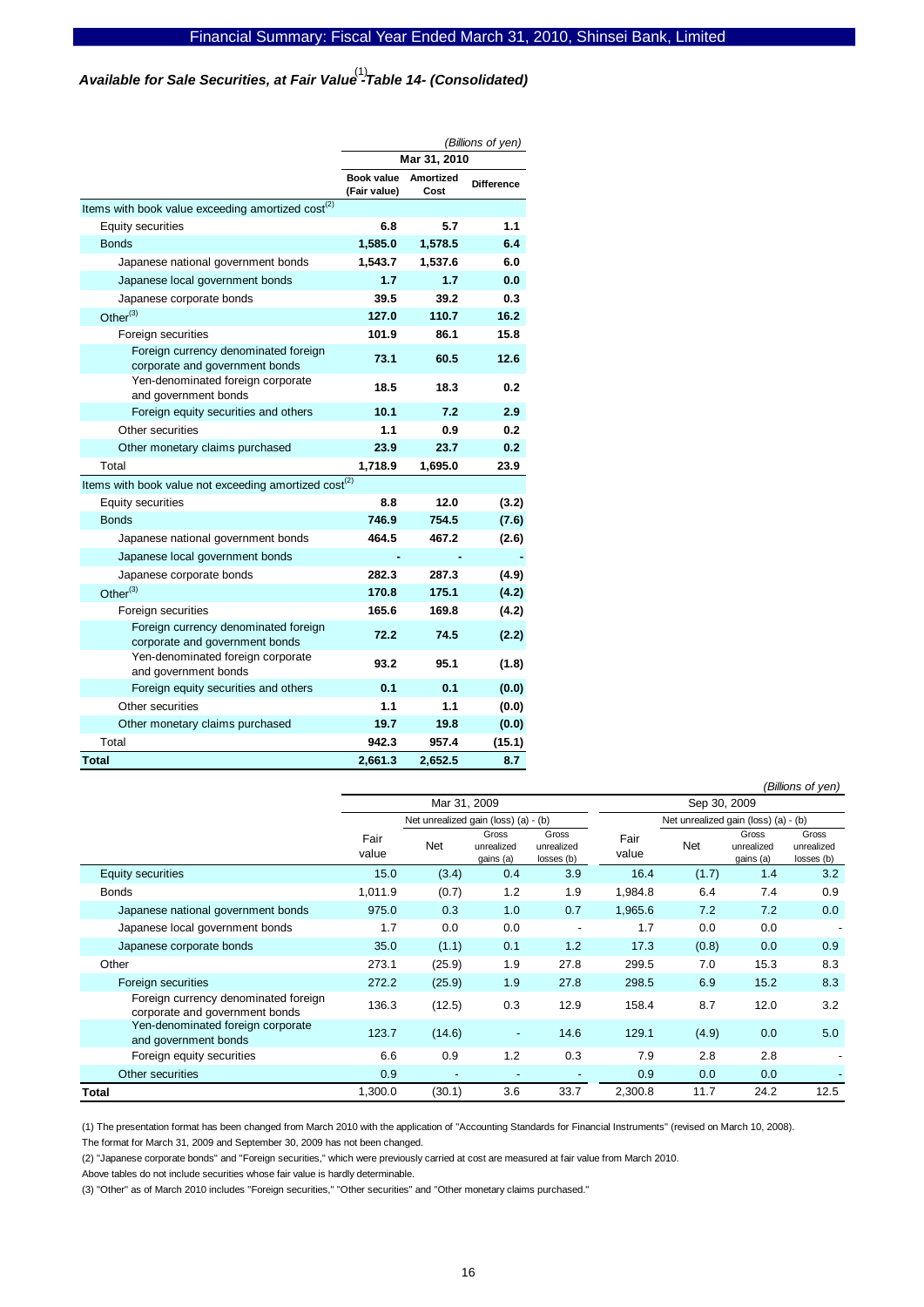*Hedge-Accounting Derivative Transactions -Table 15- (Consolidated)* 

|                                                 |                   |                           |                 | (Billions of yen) |
|-------------------------------------------------|-------------------|---------------------------|-----------------|-------------------|
|                                                 |                   | Mar 31, 2010              |                 |                   |
| <b>Notional Principal Amount (Consolidated)</b> | 1 year or<br>less | Over 1 year<br>to 5 years | Over<br>5 years | Total             |
| Interest rate swaps:                            |                   |                           |                 |                   |
| Receive fixed and pay floating                  | 153.6             | 190.1                     | 113.7           | 457.5             |
| Receive floating and pay fixed                  | 298.5             | 160.8                     | 236.0           | 695.5             |
| Receive floating and pay floating               |                   |                           |                 |                   |
| Total notional principal amount                 | 452.2             | 351.0                     | 349.8           | 1,153.0           |
| Currency swaps:                                 |                   |                           |                 |                   |
| Total notional principal amount                 | 380.2             | 153.6                     | 252.2           | 786.1             |

*Deposits, Including Negotiable Certificates of Deposit (NCDs) -Table 16- (Consolidated)* 

|                                            |                       |                |           |                | (Billions of yen) |
|--------------------------------------------|-----------------------|----------------|-----------|----------------|-------------------|
|                                            | <b>Mar 31</b><br>2010 | Mar 31<br>2009 | Change    | Sep 30<br>2009 | Change            |
|                                            | (a)                   | (b)            | $(a)-(b)$ | (c)            | (a)-(c)           |
| <b>Deposits</b>                            | 6,190.4               | 6,012.4        | 178.0     | 6,667.8        | (477.3)           |
| Liquid (current, ordinary, note) deposits  | 1,490.1               | 1,315.0        | 175.1     | 1.376.4        | 113.7             |
| Time deposits                              | 4,420.7               | 4,435.7        | (14.9)    | 5,028.0        | (607.2)           |
| Other                                      | 279.5                 | 261.6          | 17.8      | 263.3          | 16.1              |
| Negotiable certificates of deposits (NCDs) | 284.9                 | 259.6          | 25.2      | 378.6          | (93.7)            |
| Total                                      | 6,475.3               | 6.272.1        | 203.2     | 7,046.5        | (571.1)           |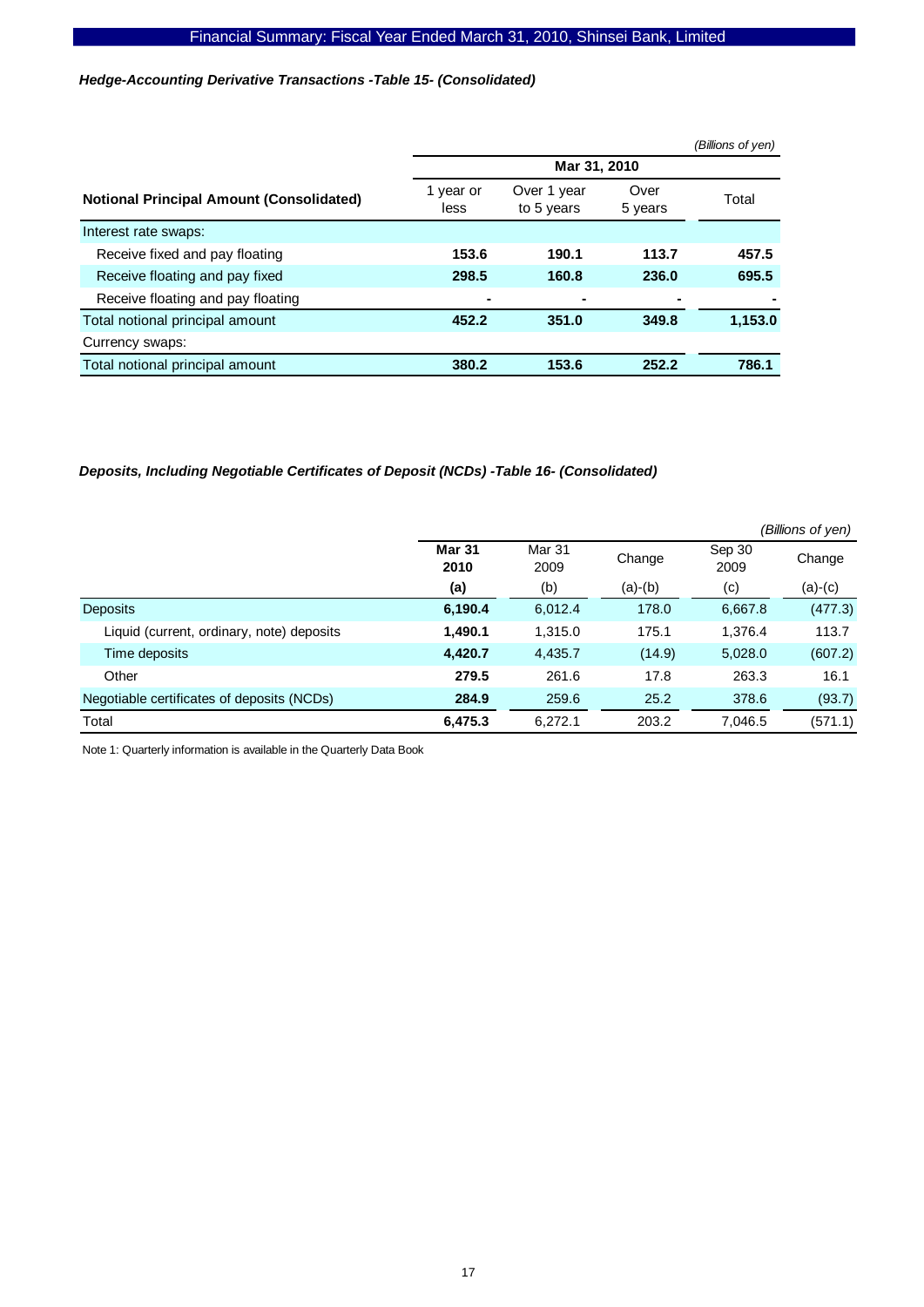#### *Financial Ratios -Table 17- (Consolidated)*

|                                                            | <b>FY2009</b><br>$(12$ months) | FY2008<br>(12 months) | 1HFY2009<br>(6 months) |
|------------------------------------------------------------|--------------------------------|-----------------------|------------------------|
| Return on assets <sup>(1)</sup>                            | $(1.2)\%$                      | (1.2)%                | $0.2\%$ <sup>(4)</sup> |
| Return on equity <sup>(2)</sup>                            | $(27.6)\%$                     | $(22.4)\%$            | $3.8\%$ <sup>(4)</sup> |
| Return on equity (fully diluted) <sup>(3)</sup>            | $(27.6)\%$                     | $(22.4)\%$            | $3.8\%$ <sup>(4)</sup> |
|                                                            |                                |                       |                        |
| Cash basis return on assets (1)                            | (0.5)%                         | (0.8)%                | $0.3\%$ <sup>(4)</sup> |
| Cash basis return on equity <sup>(2)</sup>                 | $(10.6)\%$                     | $(15.2)\%$            | $6.9\%$ <sup>(4)</sup> |
| Cash basis return on equity (fully diluted) <sup>(3)</sup> | $(10.6)\%$                     | $(15.2)\%$            | $6.9\%$ <sup>(4)</sup> |
| Expense-to-revenue ratio $(5)(6)$                          | 59.0%                          | 69.2%                 | 52.2%                  |
| $(4)$ Doturn on appator                                    |                                |                       |                        |

(1) Return on assets:

Net income (Total assets at the BOP + Total assets at the EOP) / 2  BOP: beginning of period EOP: end of period

For the calculation of cash basis return on assets, goodwill and other intangibles are excluded from the amount of total assets.

#### (2) Return on equity:

Net income - dividends on preferred shares

(Total equity eligible for common shareholders at the BOP + Total equity eligible for common shareholders at the EOP) / 2

(3) Return on equity (fully diluted):

Net income

((Total equity at the BOP - Share warrants at the BOP - Minority interests at the BOP) +

(Total equity at the EOP - Share warrants at the EOP - Minority interests at the EOP)) / 2

(4) Annualized basis.

(5) Management accounting basis.

(6) Expense denotes general and administrative expenses.

Note 1: Quarterly information is available in the Quarterly Data Book

# *Capital Adequacy Data -Table 18- (Consolidated)*  (1)

|                                                     | (Billions of yen, except percentages) |                |           |                |           |
|-----------------------------------------------------|---------------------------------------|----------------|-----------|----------------|-----------|
|                                                     | <b>Mar 31</b><br>2010                 | Mar 31<br>2009 | Change    | Sep 30<br>2009 | Change    |
|                                                     | (a)                                   | (b)            | $(a)-(b)$ | (c)            | $(a)-(c)$ |
| Basic items (Tier I)                                | 490.7                                 | 580.0          | (89.2)    | 591.5          | (100.7)   |
| Amount eligible for inclusion in capital (Tier II)  | 268.7                                 | 327.3          | (58.5)    | 289.6          | (20.9)    |
| General reserve for loan losses                     | 10.9                                  | 13.0           | (2.0)     | 12.5           | (1.5)     |
| Perpetual/non-perpetual preferred stocks and        | 257.7                                 | 314.2          | (56.4)    | 277.1          | (19.3)    |
| Perpetual/non-perpetual subordinated debt and bonds |                                       |                |           |                |           |
| <b>Deductions</b>                                   |                                       | ٠              |           |                |           |
| Deduction                                           | (114.0)                               | (103.9)        | (10.1)    | (89.6)         | (24.4)    |
| Total capital <sup>(2)</sup>                        | 645.4                                 | 803.4          | (158.0)   | 791.5          | (146.0)   |
| Risk assets                                         | 7,722.1                               | 9,621.0        | (1,898.9) | 8,449.2        | (727.1)   |
| Capital adequacy ratio                              | 8.35%                                 | 8.35%          |           | 9.36%          |           |
| Tier I capital ratio                                | 6.35%                                 | 6.02%          |           | 7.00%          |           |
| Core Tier I capital ratio <sup>(3)</sup>            | 4.05%                                 | 4.03%          |           | 4.87%          |           |
| TCE ratio $(4)$                                     | 3.09%                                 | 3.00%          |           | 3.47%          |           |

(1) Calculated according to Basel II, F-IRB. Figures are calculated in accordance with FSA Notification Number 79 issued in December 2008 (special treatment of FSA Notification Number 19 issued in 2006). As a result, ¥38.8 billion net unrealized losses on securities available-for-sale, net of taxes, as of March 31, 2009 are not included in BIS capital

Net unrealized gain on securities available-for-sale, net of taxes, is recorded as of March 31, 2010 and September 30, 2009.

(2) Consolidated total required capital is ¥550.8 billion as at March 31, 2010, ¥609.5 billion as at September 30, 2009 and ¥682.6 billion as at March 31, 2009.

(3) Core Tier I capital ratio: Tier I, excluding preferred securities and preferred stock minus deferred tax assets (net) divided by risk weighted assets.

(4) Tangible common equity ratio: Net assets minus preferred stock, intangible assets and minority interests divided by total assets, excluding intangible assets.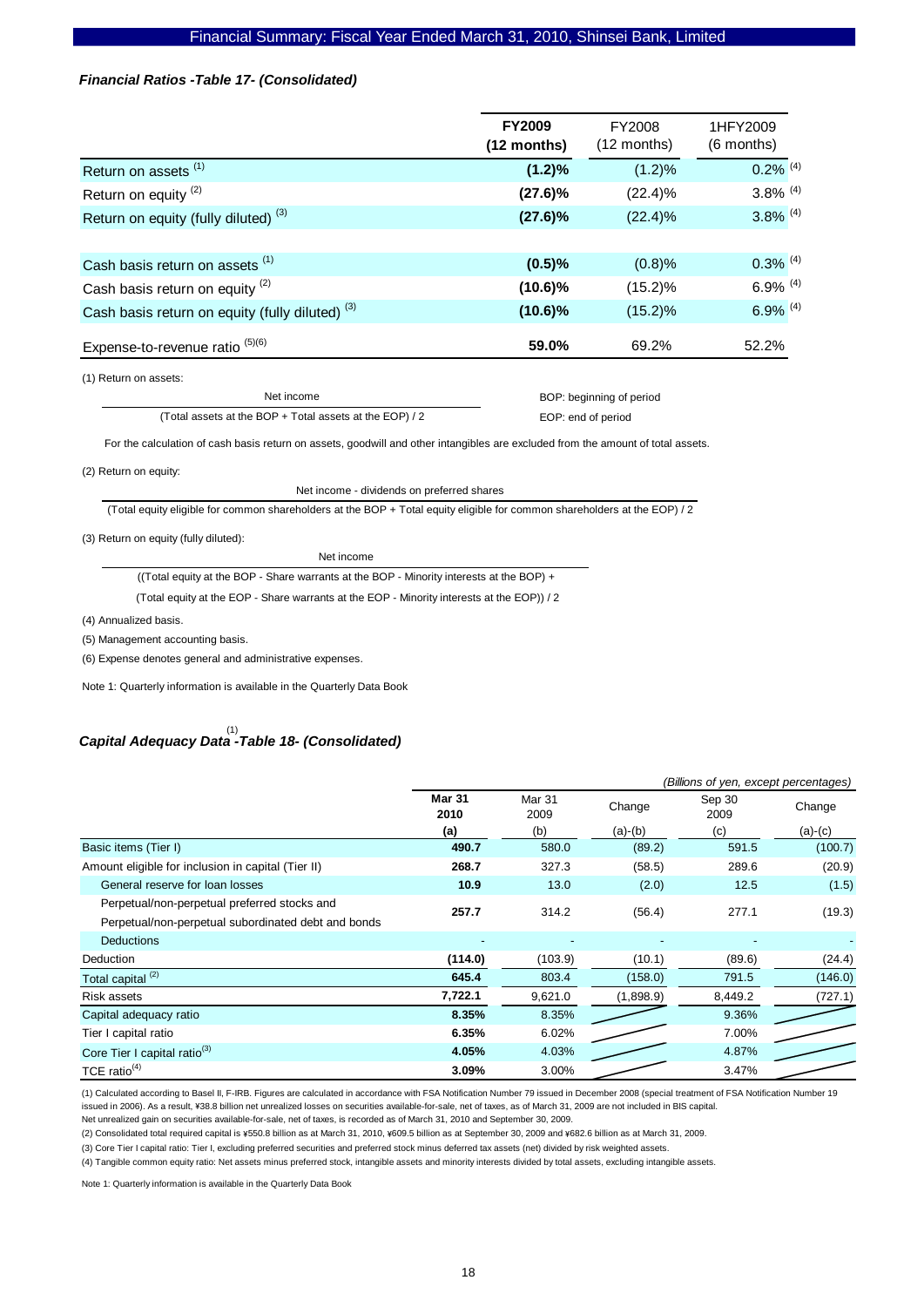### *Per Share Data -Table 19- (Consolidated)*

|                           |                                                     |                              |                       |             |                        | (Yen, except percentages) |
|---------------------------|-----------------------------------------------------|------------------------------|-----------------------|-------------|------------------------|---------------------------|
|                           |                                                     | <b>FY2009</b><br>(12 months) | FY2008<br>(12 months) | %<br>Change | 1HFY2009<br>(6 months) | $\%$<br>Change            |
| Common equity             |                                                     | 232.72                       | 284.95                | (18.3)      | 312.05                 | (25.4)                    |
| Fully diluted equity      |                                                     | 232.72                       | 284.95                | (18.3)      | 312.05                 | (25.4)                    |
| Basic net income (loss)   |                                                     | (71.36)                      | (72.85)               | 2.1         | 5.63                   |                           |
| Diluted net income (loss) |                                                     | (71.36)                      | (72.85)               | 2.1         | 5.63                   |                           |
| Cash basis:               |                                                     |                              |                       |             |                        |                           |
| Basic net income (loss)   |                                                     | (27.37)                      | (49.39)               | 44.6        | 10.31                  |                           |
| Diluted net income (loss) |                                                     | (27.37)                      | (49.39)               | 44.6        | 10.31                  |                           |
|                           | For calculation of per share data:                  |                              |                       |             |                        |                           |
| Equity:                   | Number of common shares <sup>(1)</sup>              | 1,963,919,247                | 1,963,919,853         |             | 1,963,919,453          |                           |
|                           | Fully diluted number of shares <sup>(1)</sup>       | 1,963,919,247                | 1,963,919,853         |             | 1,963,919,453          |                           |
| Net income:               | Number of common shares <sup><math>(2)</math></sup> | 1,963,919,464                | 1,963,916,133         |             | 1,963,919,578          |                           |
|                           | Fully diluted number of shares <sup>(2)</sup>       | 1,963,919,464                | 1,963,916,133         |             | 1,963,919,578          |                           |

(1) Outstanding shares at the end of the respective periods.

(2) Weighted average number of outstanding shares during the respective period.

Note 1: Quarterly information is available in the Quarterly Data Book

• Diluted net loss per share for fiscal year 2009 was ¥71.36. Cash basis diluted net loss per share for fiscal year 2009 was ¥27.37, as compared to a cash basis diluted net loss per share of ¥49.39 for fiscal year 2008.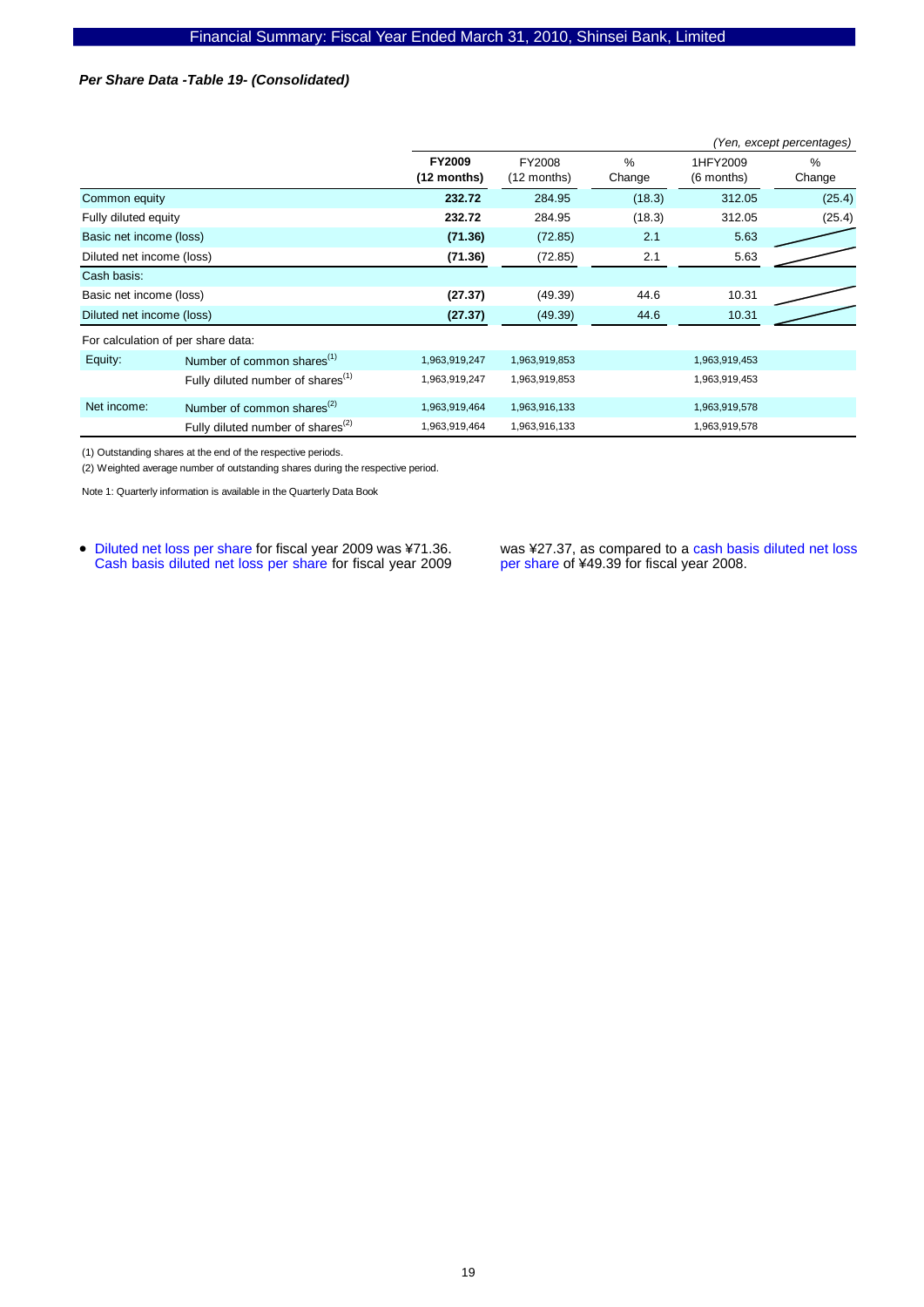# *Business Lines Results -Table 20- (Consolidated)*

|                                                              | (Billions of yen, except percentages) |                               |                |                                       |
|--------------------------------------------------------------|---------------------------------------|-------------------------------|----------------|---------------------------------------|
|                                                              | <b>FY2009</b><br>(12 months)          | $FY2008^{(2)}$<br>(12 months) | $\%$<br>Change | 1HFY2009 <sup>(2)</sup><br>(6 months) |
| <b>Institutional Group:</b>                                  |                                       |                               |                |                                       |
| Net interest income                                          | 43.3                                  | 44.6                          | (2.9)          | 20.1                                  |
| Non-interest income                                          | 16.3                                  | (74.0)                        | 122.1          | 24.7                                  |
| <b>Total revenue</b>                                         | 59.7                                  | (29.3)                        | 303.4          | 44.9                                  |
| General and administrative expenses                          | 43.7                                  | 57.8                          | (24.5)         | 22.5                                  |
| <b>Ordinary business profit (loss)</b>                       | 16.0                                  | (87.2)                        | 118.4          | 22.3                                  |
| Net credit costs                                             | 66.0                                  | 80.8                          | (18.3)         | 12.6                                  |
| Ordinary business profit (loss) after net credit costs       | (50.0)                                | (168.0)                       | 70.2           | 9.7                                   |
| <b>Individual Group:</b>                                     |                                       |                               |                |                                       |
| Net interest income                                          | 167.1                                 | 152.8                         | 9.4            | 89.9                                  |
| Non-interest income                                          | 41.0                                  | 50.7                          | (19.0)         | 21.4                                  |
| <b>Total revenue</b>                                         | 208.2                                 | 203.5                         | 2.3            | 111.3                                 |
| General and administrative expenses                          | 124.2                                 | 120.1                         | 3.4            | 63.9                                  |
| <b>Ordinary business profit</b>                              | 84.0                                  | 83.3                          | 0.8            | 47.3                                  |
| Net credit costs                                             | 46.2                                  | 49.5                          | (6.6)          | 26.1                                  |
| Ordinary business profit after net credit costs              | 37.7                                  | 33.8                          | 11.6           | 21.2                                  |
| Corporate/Other <sup>(1)</sup> :                             |                                       |                               |                |                                       |
| Net interest income                                          | (2.5)                                 | 5.5                           | (146.4)        | (0.6)                                 |
| Non-interest income                                          | 20.1                                  | 78.5                          | (74.3)         | 10.3                                  |
| <b>Total revenue</b>                                         | 17.5                                  | 84.0                          | (79.1)         | 9.6                                   |
| General and administrative expenses                          | 0.4                                   | 0.7                           | (40.7)         | 0.0                                   |
| <b>Ordinary business profit</b>                              | 17.1                                  | 83.2                          | (79.4)         | 9.5                                   |
| Net credit costs (recoveries)                                | (0.0)                                 | (1.3)                         | 97.0           | 0.4                                   |
| Ordinary business profit after net credit costs (recoveries) | 17.1                                  | 84.6                          | (79.7)         | 9.1                                   |
| Total:                                                       |                                       |                               |                |                                       |
| Net interest income                                          | 207.9                                 | 202.9                         | 2.5            | 109.4                                 |
| Non-interest income                                          | 77.5                                  | 55.2                          | 40.5           | 56.4                                  |
| <b>Total revenue</b>                                         | 285.5                                 | 258.2                         | 10.6           | 165.8                                 |
| General and administrative expenses                          | 168.3                                 | 178.7                         | (5.8)          | 86.5                                  |
| <b>Ordinary business profit</b>                              | 117.1                                 | 79.4                          | 47.5           | 79.3                                  |
| <b>Net credit costs</b>                                      | 112.2                                 | 129.0                         | (13.0)         | 39.2                                  |
| Ordinary business profit (loss) after net credit costs       | 4.8                                   | (49.6)                        | 109.8          | 40.1                                  |

(1) Corporate/Other largely includes results of equity and subordinated debt finance activities, corporate level expenses and credit costs.

(2) Prior period has been adjusted to conform to current period presentation.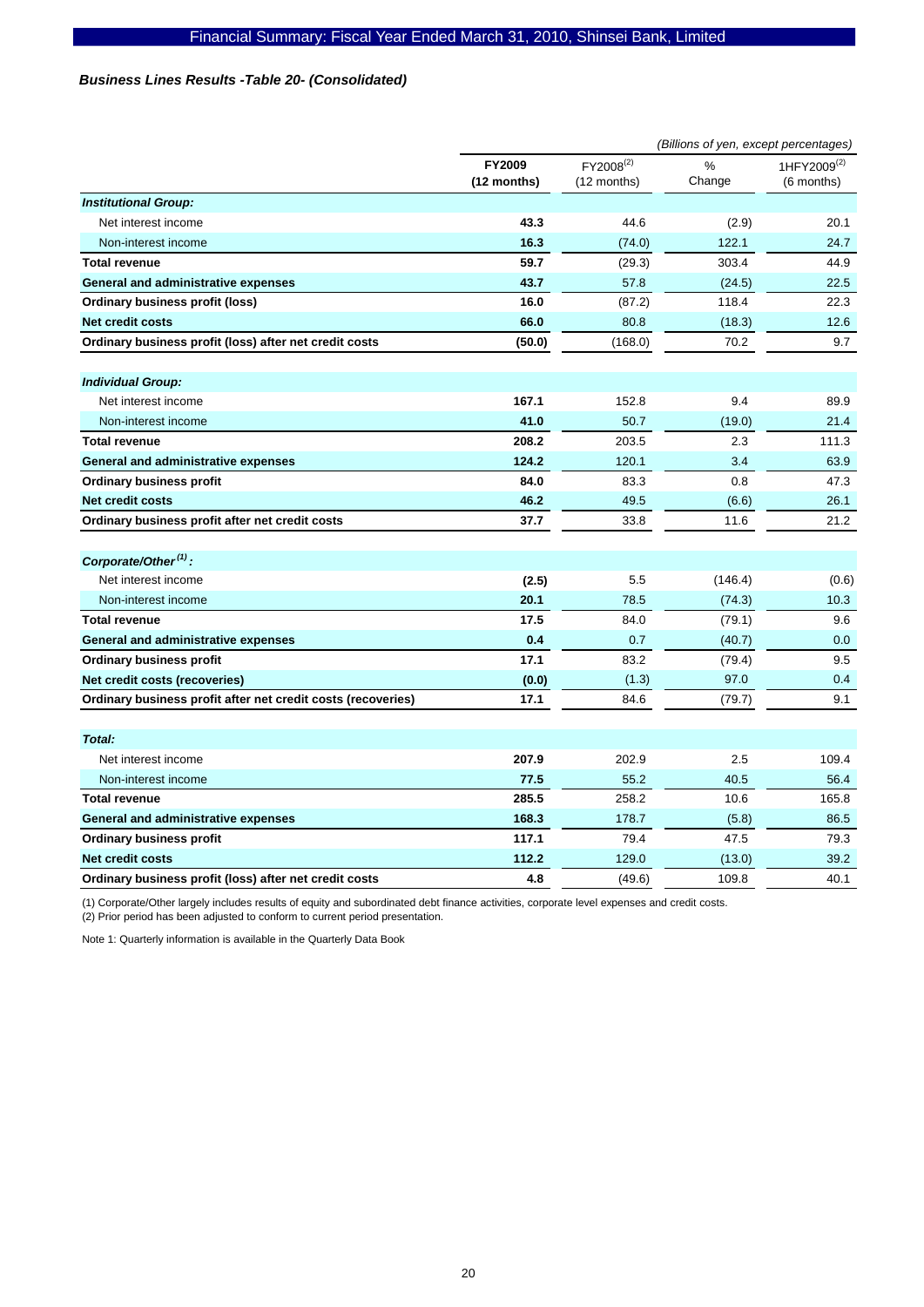# *Institutional Group -Table 21- (Consolidated)*  (1)

|                                                        | (Billions of yen, except percentages) |             |               |                         |
|--------------------------------------------------------|---------------------------------------|-------------|---------------|-------------------------|
|                                                        | FY2009                                | FY2008(3)   | $\frac{0}{0}$ | 1HFY2009 <sup>(3)</sup> |
|                                                        | (12 months)                           | (12 months) | Change        | (6 months)              |
| Institutional Banking <sup>(2)</sup> :                 |                                       |             |               |                         |
| Net interest income                                    | 47.4                                  | 49.7        | (4.6)         | 22.4                    |
| Non-interest income                                    | (3.5)                                 | (100.1)     | 96.5          | 14.4                    |
| <b>Total revenue</b>                                   | 43.9                                  | (50.4)      | 187.0         | 36.8                    |
| General and administrative expenses                    | 35.5                                  | 46.9        | (24.4)        | 18.4                    |
| Ordinary business profit (loss)                        | 8.3                                   | (97.4)      | 108.6         | 18.3                    |
| <b>Net credit costs</b>                                | 60.9                                  | 72.7        | (16.3)        | 9.8                     |
| Ordinary business profit (loss) after net credit costs | (52.5)                                | (170.1)     | 69.1          | 8.5                     |
|                                                        |                                       |             |               |                         |
| <b>Showa Leasing:</b>                                  |                                       |             |               |                         |
| Net interest income                                    | (4.0)                                 | (5.0)       | 20.1          | (2.2)                   |
| Non-interest income                                    | 19.8                                  | 26.1        | (24.1)        | 10.3                    |
| <b>Total revenue</b>                                   | 15.8                                  | 21.0        | (25.1)        | 8.0                     |
| General and administrative expenses                    | 8.1                                   | 10.8        | (24.8)        | 4.0                     |
| <b>Ordinary business profit</b>                        | 7.6                                   | 10.1        | (25.4)        | 3.9                     |
| <b>Net credit costs</b>                                | 5.1                                   | 8.1         | (36.0)        | 2.7                     |
| Ordinary business profit after net credit costs        | 2.4                                   | 2.0         | 15.6          | 1.2                     |
|                                                        |                                       |             |               |                         |
| <b>Institutional Group:</b>                            |                                       |             |               |                         |
| Net interest income                                    | 43.3                                  | 44.6        | (2.9)         | 20.1                    |
| Non-interest income                                    | 16.3                                  | (74.0)      | 122.1         | 24.7                    |
| <b>Total revenue</b>                                   | 59.7                                  | (29.3)      | 303.4         | 44.9                    |
| General and administrative expenses                    | 43.7                                  | 57.8        | (24.5)        | 22.5                    |
| Ordinary business profit (loss)                        | 16.0                                  | (87.2)      | 118.4         | 22.3                    |
| <b>Net credit costs</b>                                | 66.0                                  | 80.8        | (18.3)        | 12.6                    |
| Ordinary business profit (loss) after net credit costs | (50.0)                                | (168.0)     | 70.2          | 9.7                     |

(1) Net of consolidation adjustments, if applicable.

(2) Represents "Institutional Group excluding Showa Leasing."

(3) Prior period has been adjusted to conform to current period presentation.

Note 1: Quarterly information is available in the Quarterly Data Book

# *Institutional Group Revenue by Product -Table 22- (Consolidated)*

|                                               |                                | (Billions of yen, except percentages) |                         |                                       |  |
|-----------------------------------------------|--------------------------------|---------------------------------------|-------------------------|---------------------------------------|--|
|                                               | <b>FY2009</b><br>$(12$ months) | $FY2008^{(1)}$<br>(12 months)         | $\frac{0}{0}$<br>Change | 1HFY2009 <sup>(1)</sup><br>(6 months) |  |
| Basic banking                                 | 12.5                           | 11.3                                  | 10.2                    | 6.3                                   |  |
| Real estate finance                           | 23.9                           | 24.1                                  | (0.8)                   | 10.4                                  |  |
| Credit trading                                | (10.0)                         | 11.5                                  | (187.1)                 | 1.5                                   |  |
| Principal investments                         | (25.6)                         | (13.6)                                | (88.4)                  | (5.2)                                 |  |
| Foreign exchange, derivatives, equity-related | 11.4                           | (19.4)                                | 159.1                   | 6.6                                   |  |
| Securitization                                | 5.2                            | (11.9)                                | 144.2                   | 1.5                                   |  |
| Other capital markets                         | 20.4                           | (61.1)                                | 133.4                   | 13.7                                  |  |
| <b>ALM</b> activities                         | 1.2                            | 5.1                                   | (76.2)                  | (0.0)                                 |  |
| Leasing (Showa Leasing)                       | 15.8                           | 21.0                                  | (25.1)                  | 8.0                                   |  |
| Others                                        | 4.7                            | 3.4                                   | 35.1                    | 1.9                                   |  |
| Total revenue (loss)                          | 59.7                           | (29.3)                                | 303.4                   | 44.9                                  |  |

(1) Prior period has been adjusted to conform to current period presentation.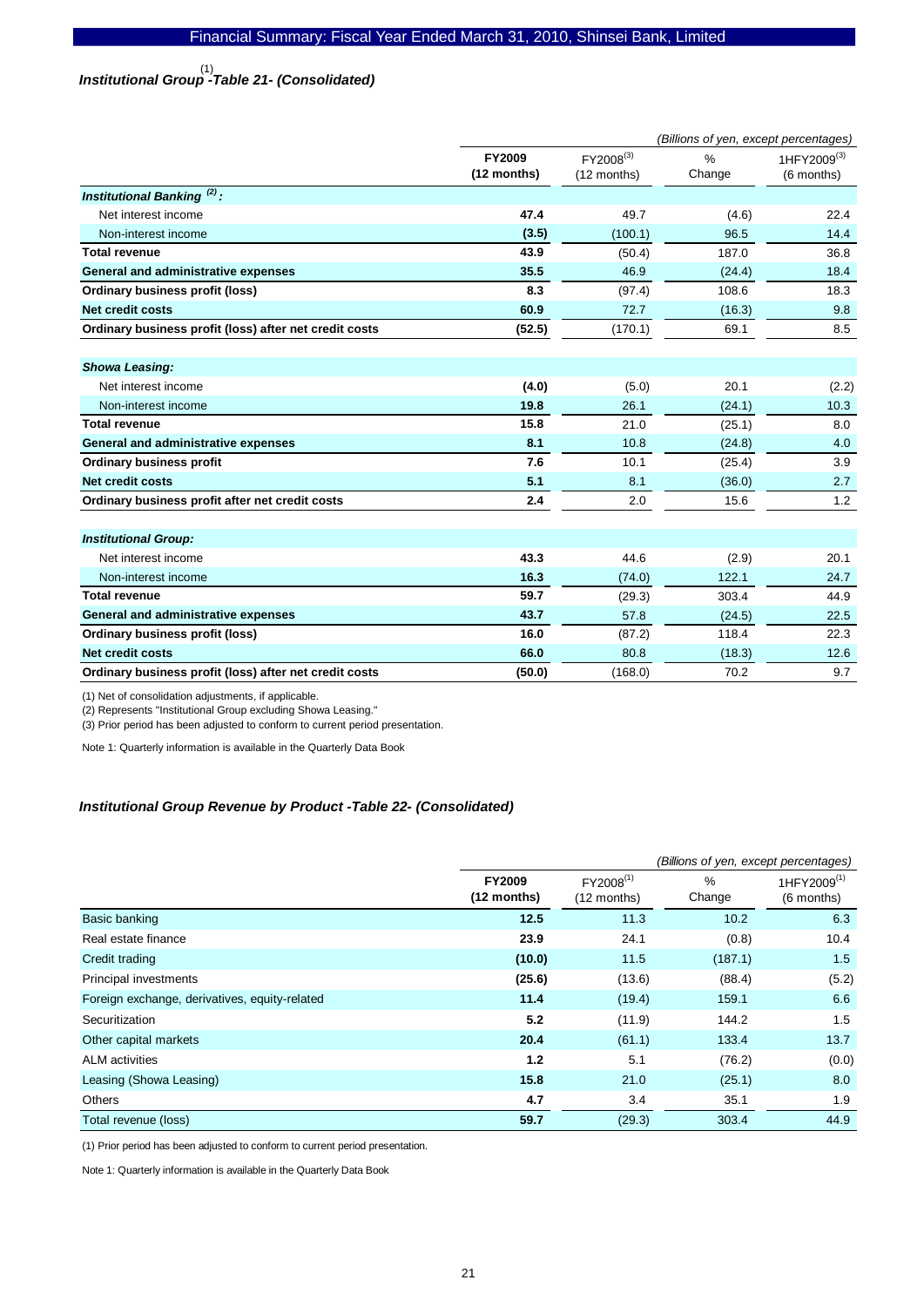- The Institutional Group consists of the Institutional Banking business and Showa Leasing.
- Overall, our Institutional Group businesses were severely impacted by the slump in Japan commercial real estate and by continued deterioration of our overseas and domestic asset-backed investments and asset-backed securities.
- Declines in commercial real estate caused the Institutional Group to record Real Estate Principal Investment impairment and other charges of ¥37.4 billion and Real Estate Non-Recourse Finance credit costs of ¥32.8 billion, for a total of ¥70.2 billion in losses.
- We recorded a further ¥18.9 billion in mark-downs, impairments and credit costs on our European investments and domestic and overseas asset-backed investments and asset-backed securities.
- Offsetting these losses, we booked gains of ¥17.7 billion on our CLO portfolio and ¥4.0 billion on the sale of corporate bonds, equities and others.
- Performance of each of our Institutional businesses is discussed below:
- The Institutional Group business recorded total revenue of ¥59.7 billion in fiscal year 2009, compared to total revenue of negative ¥29.3 billion in fiscal year 2008.
	- ¾ Basic Banking generated total revenue of ¥12.5 billion in fiscal year 2009, an increase of ¥1.1 billion or 10.2% compared to the ¥11.3 billion generated in fiscal year 2008.
	- ¾ Our real estate finance business generated revenue of ¥23.9 billion, a decrease of ¥0.2 billion or 0.8% compared to fiscal year 2008. While our total real estate exposure declined in fiscal year 2009, we were able to maintain our revenues through higher fees and net interest income on our non-recourse loans.
	- ¾ Credit Trading incurred negative revenue of ¥10.0 billion in fiscal year 2009, a decrease of ¥21.5 billion from the prior fiscal year due to mark-downs of certain international credit trading positions, mainly in Europe.
	- ¾ Principal Investments recorded a loss of ¥25.6 billion compared to a loss of ¥13.6 billion in fiscal year 2008, as we took mark-downs and impairments of ¥35.5 billion on our legacy Japanese real estate principal investments. In addition, Principal Investments recorded ¥3.8 billion of losses on our investment in Jih Sun.
	- ¾ Foreign Exchange, Derivatives and Equity-Related Transactions recorded a gain of ¥11.4 billion in the

current period, up from a ¥19.4 billion loss recorded in the prior fiscal year. Positive foreign exchange, derivatives and equity-related transactions revenues reflect our efforts to de-emphasize proprietary trading starting in fiscal year 2008.

- ¾ Securitization recognized a gain of ¥5.2 billion during fiscal year 2009 as compared to a loss of ¥11.9 billion during fiscal year 2008.
- ¾ Our Other Capital Markets businesses generated revenue of ¥20.4 billion for the current period including ¥17.7 billion of gains from the sale of CLOs, compared to a loss of ¥61.1 billion in the prior fiscal year. Fiscal year 2008 results included impairments of ¥50.7 billion on our CLO portfolio and a loss of ¥4.7 billion related to Lehman Brothers bonds.
- In fiscal year 2009, Institutional Banking general and administrative expenses were ¥35.5 billion, a ¥11.4 billion or 24.4% decrease from the prior fiscal year.
	- $\triangleright$  The decrease was largely due to the restructuring that we carried out during fiscal year 2008, as well as stricter cost controls and cost reduction measures enacted during the current period.
- Net credit costs were ¥60.9 billion in the current period as compared to ¥72.7 billion in the prior period.
	- ¾ Current period net credit costs included ¥32.8 billion of net credit costs related to our domestic real estate non-recourse finance portfolio and ¥15.6 billion of net credit costs related to our holdings of domestic and overseas asset-backed investments.
	- ¾ During fiscal year 2008, we recorded net credit costs of ¥20.6 billion incurred for a loan to a subsidiary of Lehman Brothers, ¥18.9 billion of reserves for real estate finance and ¥15.7 billion in net credit costs associated with our holdings of European asset-backed investments.
- As a result, Institutional Banking showed an ordinary business loss after net credit costs of ¥52.5 billion for fiscal year 2009, compared to an ordinary business loss after net credit costs of ¥170.1 billion in fiscal year 2008.
- Showa Leasing's ordinary business profit after net credit costs was ¥2.4 billion for fiscal year 2009 compared to ¥2.0 billion in the prior fiscal year. While revenues have declined, in part due to our sale of Showa Auto Rental & Leasing at the end of the second quarter of fiscal year 2008, we have reduced our expenses and net credit costs for the period in line with the reduced revenue in this business.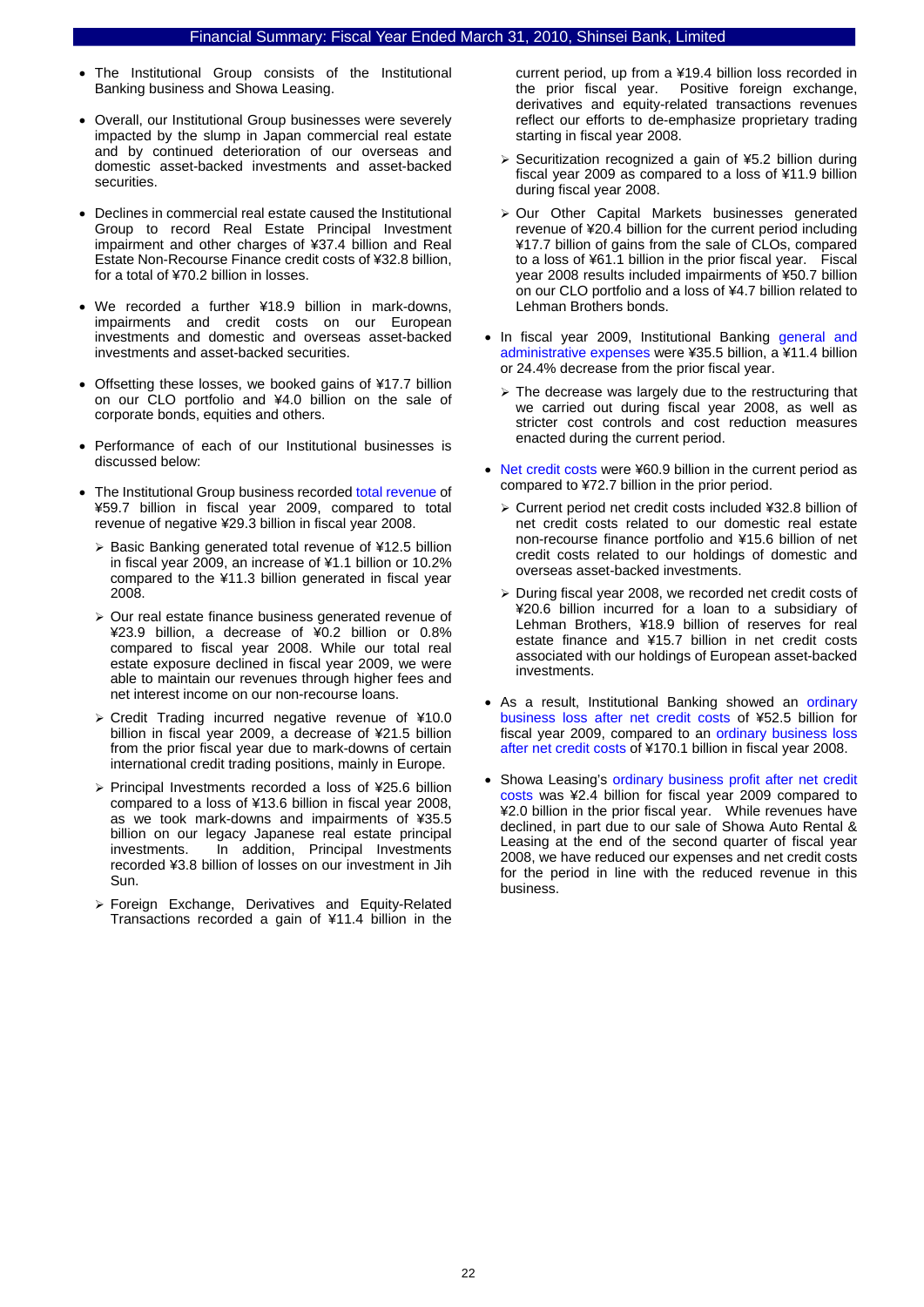# *Individual Group -Table 23- (Consolidated)*  (1)

|                                                                            | (Billions of yen, except percentages) |                          |                 |                        |
|----------------------------------------------------------------------------|---------------------------------------|--------------------------|-----------------|------------------------|
|                                                                            | <b>FY2009</b><br>(12 months)          | FY2008(3)<br>(12 months) | %<br>Change     | 1HFY2009<br>(6 months) |
| <b>Retail Banking:</b>                                                     |                                       |                          |                 |                        |
| Net interest income                                                        | 32.0                                  | 28.4                     | 12.5            | 16.0                   |
| Non-interest income                                                        | 9.4                                   | 11.1                     | (15.1)          | 5.6                    |
| <b>Total revenue</b>                                                       | 41.5                                  | 39.6                     | 4.8             | 21.7                   |
| <b>General and administrative expenses</b>                                 | 35.2                                  | 37.3                     | (5.6)           | 17.7                   |
| <b>Ordinary business profit</b>                                            | 6.3                                   | 2.3                      | 172.7           | 3.9                    |
| Net credit costs (recoveries)                                              | (0.0)                                 | 0.0                      | (141.9)         | (0.0)                  |
| Ordinary business profit after net credit costs (recoveries)               | 6.3                                   | 2.2                      | 186.6           | 4.0                    |
| (Reference) Revenue from structured deposits                               | 6.2                                   | 7.0                      | (11.5)          | 4.0                    |
| <b>Shinsei Financial:</b>                                                  |                                       |                          |                 |                        |
| Net interest income                                                        | 92.5                                  | 65.3                     | 41.6            | 51.0                   |
| Non-interest income                                                        | (3.9)                                 | (0.3)                    | (925.9)         | (2.1)                  |
| <b>Total revenue</b>                                                       | 88.5                                  | 64.9                     | 36.3            | 48.8                   |
| <b>General and administrative expenses</b>                                 | 42.6                                  | 26.6                     | 59.8            | 22.3                   |
| <b>Ordinary business profit</b>                                            | 45.9                                  | 38.3                     | 19.9            | 26.4                   |
| <b>Net credit costs</b>                                                    | 25.3                                  | 14.9                     | 69.1            | 17.4                   |
| Ordinary business profit after net credit costs                            | 20.6                                  | 23.3                     | (11.6)          | 9.0                    |
| <b>APLUS FINANCIAL:</b>                                                    |                                       |                          |                 |                        |
| Net interest income                                                        | 25.9                                  | 34.2                     | (24.2)          | 14.0                   |
| Non-interest income                                                        | 36.6                                  | 40.6                     | (9.9)           | 18.3                   |
| <b>Total revenue</b>                                                       | 62.6                                  | 74.9                     | (16.5)          | 32.3                   |
| General and administrative expenses                                        | 37.9                                  | 43.3                     | (12.4)          | 19.1                   |
| <b>Ordinary business profit</b>                                            | 24.6                                  | 31.6                     | (22.1)          | 13.1                   |
| <b>Net credit costs</b>                                                    | 21.0                                  | 24.3                     | (13.4)          | 11.7                   |
| Ordinary business profit after net credit costs                            | 3.5                                   | 7.2                      | (51.3)          | 1.4                    |
| Shinki:                                                                    |                                       |                          |                 |                        |
| Net interest income                                                        | 15.2                                  | 21.0                     | (27.3)          | 8.2                    |
| Non-interest income                                                        | (1.1)                                 | (1.2)                    | 5.0             | (0.5)                  |
| <b>Total revenue</b>                                                       | 14.0                                  | 19.7                     | (28.7)          | 7.7                    |
| General and administrative expenses                                        | 8.0                                   | 10.8                     | (26.1)          | 4.4                    |
| <b>Ordinary business profit</b>                                            | 6.0                                   | 8.9                      | (32.0)          | 3.2                    |
| Net credit costs (recoveries)                                              | (0.8)                                 | 3.9                      | (122.7)         | (3.4)                  |
| Ordinary business profit after net credit costs (recoveries)               | 6.9                                   | 4.9                      | 39.4            | 6.7                    |
| Other Subsidiaries <sup>(2)</sup> :                                        |                                       |                          |                 |                        |
| Net interest income                                                        | 1.2                                   | 3.6                      | (64.5)          | 0.5                    |
| Non-interest income                                                        | 0.1                                   | 0.5                      | (66.0)          | $0.0\,$                |
| <b>Total revenue</b>                                                       | 1.4                                   | 4.1                      | (64.7)          | 0.6                    |
| General and administrative expenses                                        | 0.3                                   | 1.9                      | (80.8)          | 0.1                    |
| <b>Ordinary business profit</b>                                            | 1.0                                   | 2.1                      | (50.0)          | 0.4                    |
| Net credit costs<br>Ordinary business profit (loss) after net credit costs | 0.7<br>0.3                            | 6.1<br>(3.9)             | (87.3)<br>107.9 | 0.4<br>0.0             |
|                                                                            |                                       |                          |                 |                        |
| <b>Total Individual Group:</b><br>Net interest income                      |                                       |                          |                 |                        |
|                                                                            | 167.1                                 | 152.8                    | 9.4             | 89.9                   |
| Non-interest income                                                        | 41.0                                  | 50.7                     | (19.0)          | 21.4                   |
| <b>Total revenue</b>                                                       | 208.2                                 | 203.5                    | 2.3             | 111.3                  |
| General and administrative expenses<br><b>Ordinary business profit</b>     | 124.2<br>84.0                         | 120.1<br>83.3            | 3.4<br>0.8      | 63.9<br>47.3           |
| Net credit costs                                                           | 46.2                                  | 49.5                     | (6.6)           | 26.1                   |
| Ordinary business profit after net credit costs                            | 37.7                                  | 33.8                     | 11.6            | 21.2                   |

(1) Net of consolidation adjustments, if applicable.

(2) Includes Shinsei Property Finance and unallocated Consumer Finance Sub-Group financials.

(3) Shinsei Financial is only for six months from October 2008 to March 2009.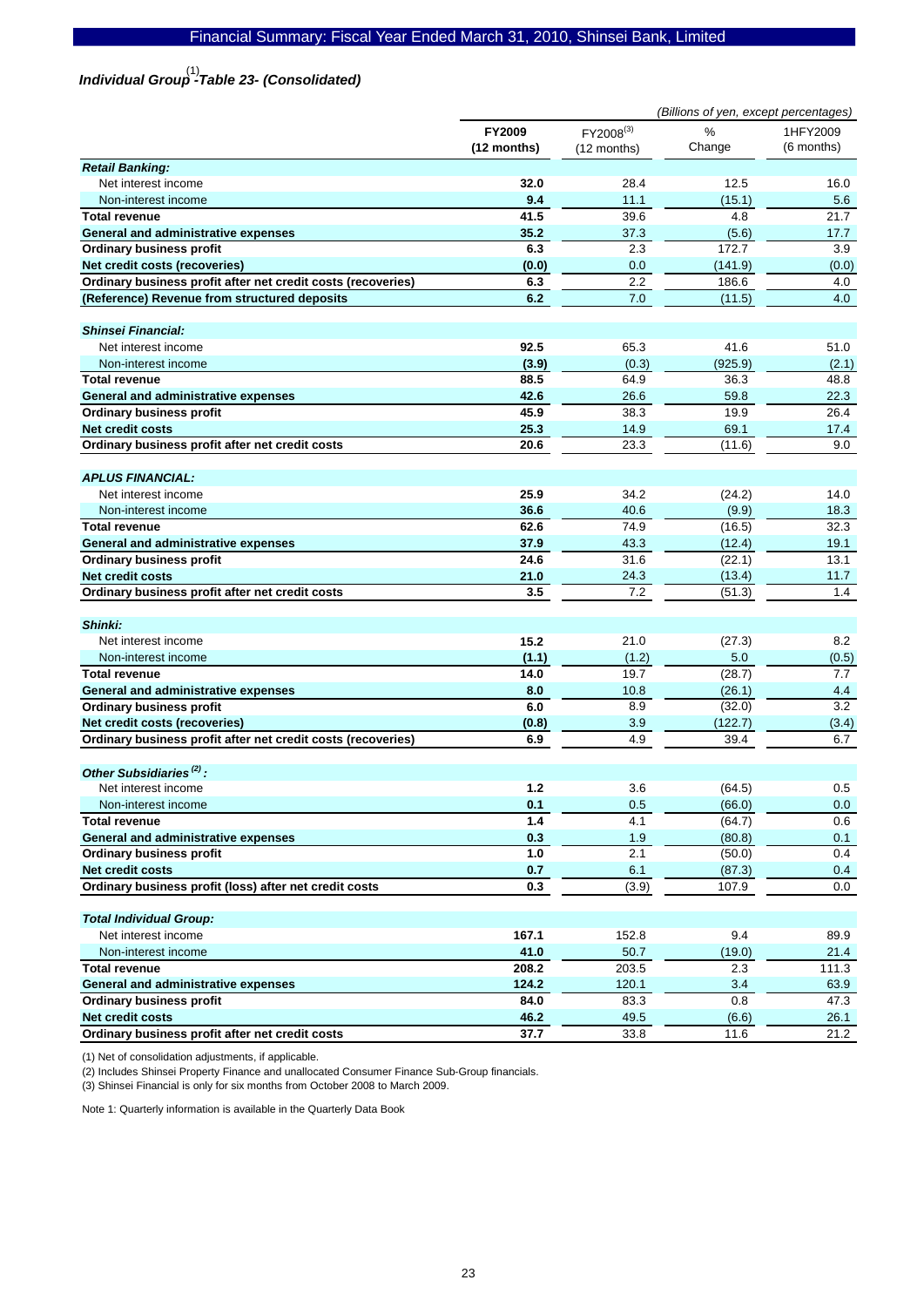#### *Individual Group Revenue by Product/Entity -Table 24- (Consolidated)*

|                                              | (Billions of yen, except percentages) |                                        |                |                        |
|----------------------------------------------|---------------------------------------|----------------------------------------|----------------|------------------------|
|                                              | <b>FY2009</b><br>$(12$ months)        | FY2008 <sup>(1)</sup><br>$(12$ months) | $\%$<br>Change | 1HFY2009<br>(6 months) |
| Retail Banking:                              | 41.5                                  | 39.6                                   | 4.8            | 21.7                   |
| Deposits and debentures net interest income  | 25.3                                  | 22.4                                   | 12.7           | 12.8                   |
| Deposits and debentures non-interest income  | 5.2                                   | 6.1                                    | (14.3)         | 3.4                    |
| Asset management                             | 4.9                                   | 4.7                                    | 4.5            | 2.5                    |
| Loans                                        | 6.0                                   | 6.3                                    | (4.9)          | 2.8                    |
| (Reference) Revenue from structured deposits | 6.2                                   | 7.0                                    | (11.5)         | 4.0                    |
| Shinsei Financial                            | 88.5                                  | 64.9                                   | 36.3           | 48.8                   |
| <b>APLUS FINANCIAL</b>                       | 62.6                                  | 74.9                                   | (16.5)         | 32.3                   |
| Shinki                                       | 14.0                                  | 19.7                                   | (28.7)         | 7.7                    |
| Other subsidiaries                           | 1.4                                   | 4.1                                    | (64.7)         | 0.6                    |
| Total revenue                                | 208.2                                 | 203.5                                  | 2.3            | 111.3                  |

(1) Shinsei Financial is only for six months from October 2008 to March 2009.

- The Individual Group consists of the Retail Banking business as well as the subsidiaries Shinsei Financial, APLUS FINANCIAL, Shinki and Shinsei Property Finance. Shinsei Financial was acquired on September 22, 2008 from GE Japan Holdings Corporation and Shinsei Financial's results have been incorporated in our Results of Operations from the third quarter of fiscal year 2008.
- The Individual Group's overall operations have been negatively impacted by the revised Money Lending Business Control and Regulation Law. Specifically, we have taken ¥29.6 billion in grey zone charges, or provisions for possible losses on reimbursements of excess interest payments, in the current period.
- In addition, interest rates have been or will be reset below the legal maximum rates by June 2010 as stipulated in the revised Money Lending Business Control and Regulation Law and as agreed in our acquisition of Shinsei Financial from GE Japan Holdings Corporation.
- The impact upon our business of the combination of grey zone reserves and lower interest rates has led us to take ¥66.0 billion in impairment of goodwill and intangible assets charges, net of taxes, against our investment in APLUS FINANCIAL and ¥2.5 billion of Shinki intangibles impairment charges, net of taxes, as well as an additional ¥6.5 billion in APLUS FINANCIAL and Shinki restructuring charges in the current period.
- Despite the current period loss due to the above external factors, the Individual Group generated ordinary business profit after net credit costs of ¥37.7 billion compared to ¥33.8 billion during the prior fiscal year, an improvement of ¥3.9 billion, or 11.6%.
	- ¾ The improved ordinary business profit after net credit costs for the current period reflects higher ordinary business profit after net credit costs within our Retail Banking and Shinki businesses, offset by lower ordinary business profit after net credit costs within Shinsei Financial and APLUS FINANCIAL.
- Our strong Retail Banking results reflect the steps that we have made to restructure our business and focus upon providing value-added products and services to our customer base.
- During fiscal year 2009, total Retail Banking revenue was ¥41.5 billion as compared to ¥39.6 billion during the prior fiscal year.
	- $\triangleright$  The main sources of revenue were interest income from retail deposits, income from structured deposits, net interest income from loan products, and fees from asset management products.
- During the current period, we generated net interest income of ¥32.0 billion compared to ¥28.4 billion during the prior fiscal year. The increase in net interest income comes primarily from increases in deposits and debentures net interest income.
- Non-interest income declined slightly to ¥9.4 billion in the current period from ¥11.1 billion in the prior fiscal year as revenue from structured deposits decreased.
- Retail Banking incurred general and administrative expenses of ¥35.2 billion during fiscal year 2009, a decrease of 5.6% as compared to the prior fiscal year.
- Retail Banking generated ordinary business profit after net credit costs of ¥6.3 billion for fiscal year 2009, as compared to an ordinary business profit after net credit costs of ¥2.2 billion during the prior fiscal year.
- For fiscal year 2009, Shinsei Financial generated total revenue of ¥88.5 billion, incurred general and administrative expenses of ¥42.6 billion and incurred net credit costs of ¥25.3 billion. As a result, Shinsei Financial's ordinary business profit after net credit costs was ¥20.6 billion for the current period.
- For fiscal year 2009, APLUS FINANCIAL generated total revenue of ¥62.6 billion, compared to ¥74.9 billion in the prior fiscal year. The decline in revenue was largely due to the slowdown in economic activity.
	- $\triangleright$  The revenue shortfall was partially offset by lower general and administrative expenses and net credit costs. General and administrative expenses declined to ¥37.9 billion from ¥43.3 billion in the prior fiscal year, while net credit costs declined to ¥21.0 billion from ¥24.3 billion in the previous period.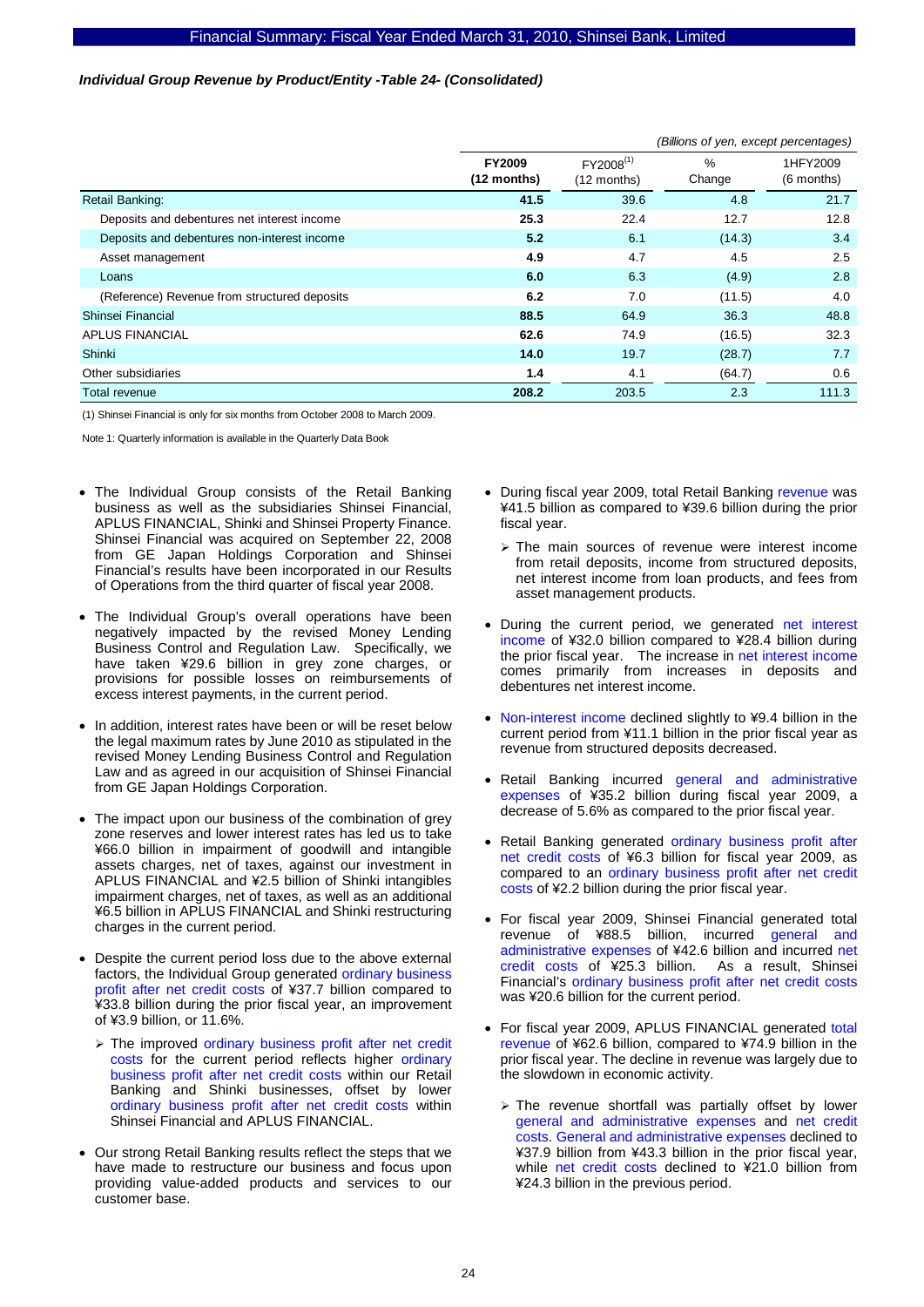- $\triangleright$  As a result, the business generated ordinary business profit after net credit costs of ¥3.5 billion in fiscal year 2009, compared to ¥7.2 billion in the prior fiscal year.
- For fiscal year 2009, Shinki recorded total revenue of ¥14.0 billion and general and administrative expenses of ¥8.0 billion.
	- ¾ Shinki recorded net credit recoveries of ¥0.8 billion, including ¥6.4 billion of credit recoveries due to better than forecast collections within that business.
	- ¾ As a result, Shinki recorded an ordinary business profit after net credit costs of ¥6.9 billion. This compares to an ordinary business profit after net credit costs of ¥4.9 billion in fiscal year 2008.
- Shinsei Financial's usage of reserve for grey zone payments and write-offs amounted to ¥130.8 billion in fiscal year 2009.
- The Shinsei Financial purchase agreement from GE includes an indemnity from GE that provides protection for potential losses beyond ¥203.9 billion from the majority of the legacy accounts with grey zone interest exposure.
	- ¾ The business made new grey zone related provisions of ¥0.9 billion for the non-indemnified portion, and as a result, the total balance of Shinsei Financial's grey

zone reserves was ¥31.1 billion as of March 31, 2010, as compared to ¥161.0 billion as of March 31, 2009.

- APLUS FINANCIAL's usage of reserve for grey zone payments and write-offs amounted to ¥6.7 billion in fiscal year 2009.
	- $\ge$  The business made ¥10.8 billion in grey zone related provisions and the total balance of the grey zone reserve was ¥15.1 billion as of March 31, 2010, as compared to ¥11.0 billion as of March 31, 2009.
	- ¾ APLUS FINANCIAL made ¥8.7 billion of grey zone related provisions and used ¥6.3 billion of reserves for grey zone payments and write-offs in fiscal year 2008.
- Shinki's usage of reserve for grey zone payments and write-offs amounted to ¥15.8 billion in fiscal year 2009.
	- $\triangleright$  The business made new grey zone related provisions of ¥17.8 billion. The total balance of the grey zone reserve was ¥23.7 billion as of March 31, 2010, as compared to ¥21.7 billion as of March 31, 2009.
	- ¾ Shinki made ¥6.3 billion of grey zone related provisions and used ¥15.2 billion of reserves for grey zone payments and write-offs in fiscal year 2008.
- Other subsidiaries' financials mainly include the financial results of Shinsei Property Finance Co., Ltd.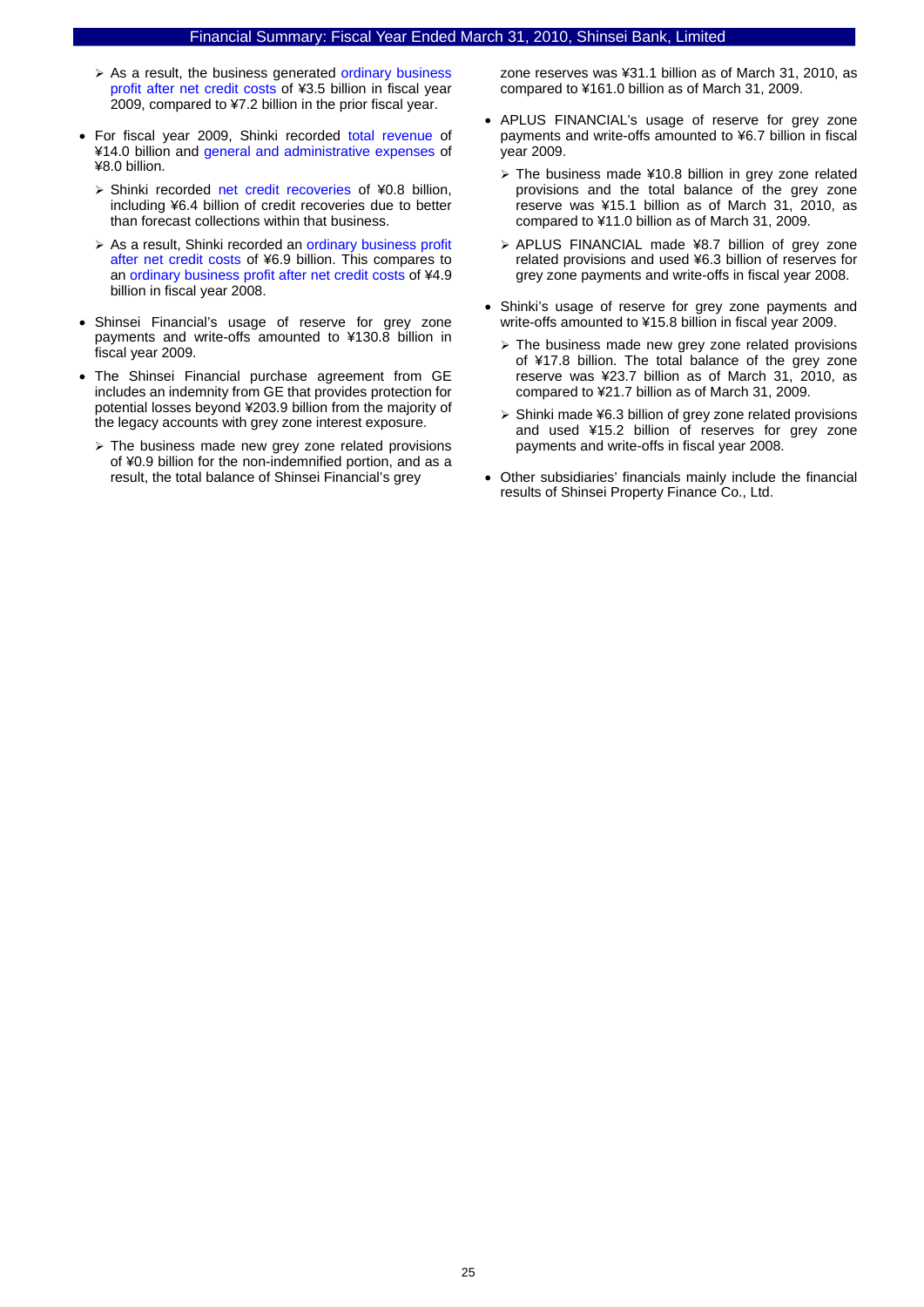# *Consolidated Balance Sheets (Consolidated)*

# **Assets**

|                                                         |               |            | (millions of yen) |
|---------------------------------------------------------|---------------|------------|-------------------|
|                                                         | <b>Mar 31</b> | Mar 31     | Change            |
|                                                         | 2010          | 2009       | a-b               |
|                                                         | a             | b          | Amount            |
| < <assets>&gt;</assets>                                 |               |            |                   |
| Cash and due from banks                                 | 493,141       | 605,089    | (111, 948)        |
| Call loans                                              | 19,129        |            | 19,129            |
| Collateral related to securities borrowing transactions | 2,801         | 280        | 2,521             |
| Other monetary claims purchased                         | 252,761       | 408,035    | (155, 274)        |
| <b>Trading assets</b>                                   | 223,279       | 375,107    | (151, 828)        |
| Monetary assets held in trust                           | 292,227       | 348,840    | (56, 613)         |
| <b>Securities</b>                                       | 3,233,312     | 2,174,198  | 1,059,114         |
| Loans and bills discounted                              | 5,163,763     | 5,876,910  | (713, 147)        |
| Foreign exchanges                                       | 10,976        | 37,138     | (26, 162)         |
| Lease receivables and leased investment assets          | 213,702       | 232,554    | (18, 852)         |
| Other assets                                            | 863,272       | 1,125,768  | (262, 496)        |
| Premises and equipment                                  | 52,154        | 50,964     | 1,190             |
| Intangible assets                                       | 109,953       | 209,175    | (99, 222)         |
| Goodwill, net                                           | 57,844        | 132,952    | (75, 108)         |
| Deferred issuance expenses for debentures               | 176           | 161        | 15                |
| Deferred tax assets                                     | 18,969        | 22,254     | (3,285)           |
| Customers' liabilities for acceptances and guarantees   | 623,786       | 675,225    | (51, 439)         |
| Reserve for credit losses                               | (196, 642)    | (192, 511) | (4, 131)          |
| <b>Total assets</b>                                     | 11,376,767    | 11,949,196 | (572, 429)        |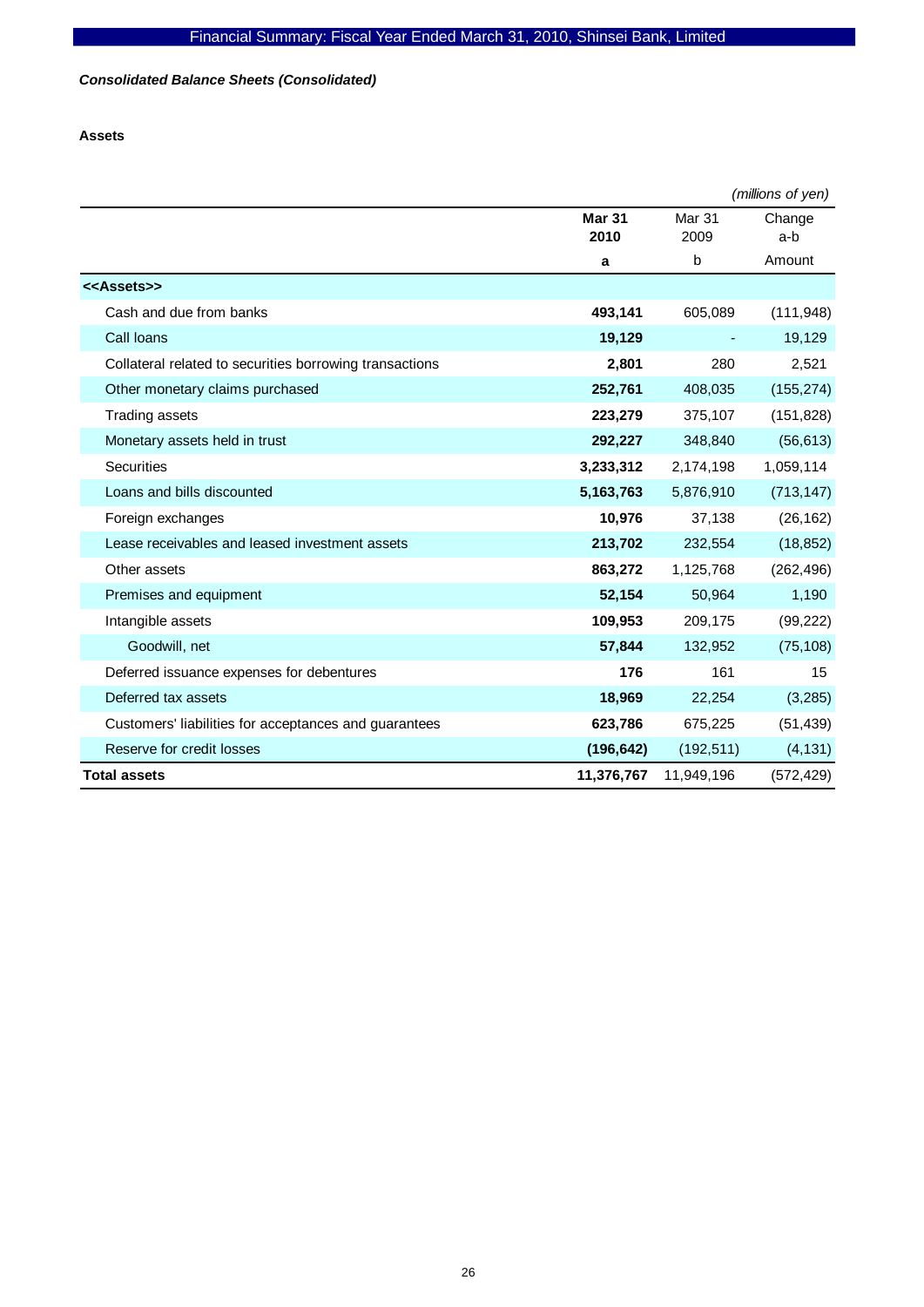**Liabilities and Equity** 

|                                                              |                       |                | (millions of yen) |
|--------------------------------------------------------------|-----------------------|----------------|-------------------|
|                                                              | <b>Mar 31</b><br>2010 | Mar 31<br>2009 | Change<br>a-b     |
|                                                              | a                     | b              | Amount            |
| < <liabilities>&gt;</liabilities>                            |                       |                |                   |
| Deposits                                                     | 6,190,477             | 6,012,455      | 178,022           |
| Negotiable certificates of deposit                           | 284,909               | 259,659        | 25,250            |
| <b>Debentures</b>                                            | 483,713               | 675,567        | (191, 854)        |
| Call money                                                   | 310,487               | 281,513        | 28,974            |
| Payables under repurchase agreements                         | 8,430                 | 53,805         | (45, 375)         |
| Collateral related to securities lending transactions        | 548,479               | 569,566        | (21,087)          |
| Commercial paper                                             |                       | 198            | (198)             |
| <b>Trading liabilities</b>                                   | 177,835               | 307,562        | (129, 727)        |
| Borrowed money                                               | 1,186,837             | 1,012,324      | 174,513           |
| Foreign exchanges                                            | 17                    | 4              | 13                |
| Short-term corporate bonds                                   | 17,700                | 11,500         | 6,200             |
| Corporate bonds                                              | 188,278               | 266,489        | (78, 211)         |
| Other liabilities                                            | 619,201               | 819,900        | (200, 699)        |
| Accrued employees' bonuses                                   | 8,842                 | 10,425         | (1, 583)          |
| Accrued directors' bonuses                                   | 126                   | 318            | (192)             |
| Reserve for employees' retirement benefits                   | 7,718                 | 18,219         | (10, 501)         |
| Reserve for directors' retirement benefits                   | 244                   | 234            | 10                |
| Reserve for losses on interest repayments                    | 70,088                | 193,850        | (123, 762)        |
| Reserve for losses on disposal of premises and equipment     | 7,212                 | 7,559          | (347)             |
| Reserve for losses on litigation                             | 5,873                 | 3,662          | 2,211             |
| Reserve under special law                                    | 3                     | 4              | (1)               |
| Deferred tax liabilities                                     | 1,547                 | 1,665          | (118)             |
| Acceptances and guarantees                                   | 623,786               | 675,225        | (51, 439)         |
| <b>Total liabilities</b>                                     | 10,741,812            | 11, 181, 714   | (439, 902)        |
| < <equity>&gt;</equity>                                      |                       |                |                   |
| Shareholders' equity:                                        |                       |                |                   |
| Capital stock                                                | 476,296               | 476,296        |                   |
| Capital surplus                                              | 43,554                | 43,554         |                   |
| Retained earnings                                            | 12,438                | 152,855        | (140, 417)        |
| Treasury stock, at cost                                      | (72, 558)             | (72, 558)      | $\mathbf 0$       |
| Total shareholders' equity                                   | 459,730               | 600,147        | (140, 417)        |
| Net unrealized gain (loss) and translation adjustments:      |                       |                |                   |
| Unrealized gain (loss) on available-for-sale securities      | 1,398                 | (38, 813)      | 40,211            |
| Deferred gain (loss) on derivatives under hedge accounting   | (3, 327)              | (2,996)        | (331)             |
| Foreign currency translation adjustments                     | (741)                 | 1,297          | (2,038)           |
| Total net unrealized gain (loss) and translation adjustments | (2,669)               | (40, 511)      | 37,842            |
| Stock acquisition rights                                     | 1,672                 | 1,808          | (136)             |
| Minority interests in subsidiaries                           | 176,221               | 206,037        | (29, 816)         |
| <b>Total equity</b>                                          | 634,954               | 767,481        | (132, 527)        |
| <b>Total liabilities and equity</b>                          | 11,376,767            | 11,949,196     | (572, 429)        |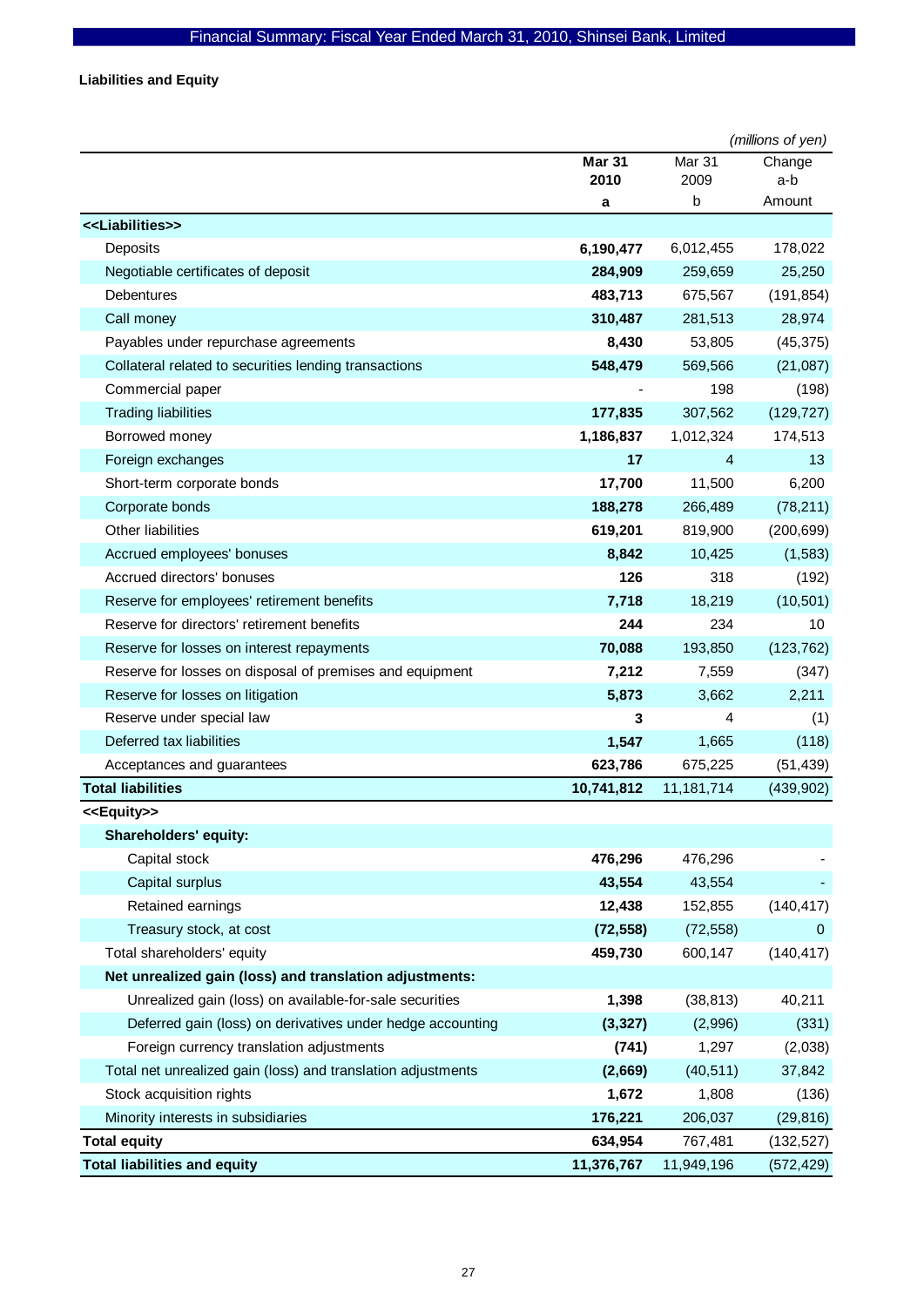# *Consolidated Statements of Operations (Consolidated)*

|                                                  |               | (millions of yen, except percentages) |            |         |
|--------------------------------------------------|---------------|---------------------------------------|------------|---------|
|                                                  | FY2009        | FY2008                                | Change     |         |
|                                                  | $(12$ months) | $(12$ months)                         | Amount     | $\%$    |
| Total interest income                            | 283,581       | 303,421                               | (19, 840)  | (6.5)   |
| Interest on loans and bills discounted           | 245,289       | 256,180                               | (10, 891)  | (4.3)   |
| Interest and dividends on securities             | 30,560        | 37,997                                | (7, 437)   | (19.6)  |
| Other interest income                            | 7,731         | 9,243                                 | (1, 512)   | (16.4)  |
| Fees and commissions income                      | 51,190        | 52,676                                | (1,486)    | (2.8)   |
| Trading profits                                  | 9,014         | 11,918                                | (2,904)    | (24.4)  |
| Other business income                            | 208,085       | 211,588                               | (3,503)    | (1.7)   |
| Other ordinary income                            | 14,471        | 22,071                                | (7,600)    | (34.4)  |
| <b>Ordinary income</b>                           | 566,343       | 601,677                               | (35, 334)  | (5.9)   |
| Total interest expenses                          | 75,595        | 100,425                               | (24, 830)  | (24.7)  |
| Interest on deposits                             | 51,659        | 47,426                                | 4,233      | 8.9     |
| Interest on borrowings                           | 10,208        | 17,001                                | (6, 793)   | (40.0)  |
| Interest on corporate bonds                      | 6,517         | 11,509                                | (4,992)    | (43.4)  |
| Other interest expenses                          | 7,210         | 24,488                                | (17, 278)  | (70.6)  |
| Fees and commissions expenses                    | 26,060        | 26,162                                | (102)      | (0.4)   |
| <b>Trading losses</b>                            |               | 16,582                                | (16, 582)  | (100.0) |
| Other business expenses                          | 170,405       | 244,914                               | (74, 509)  | (30.4)  |
| Total general and administrative expenses        | 191,772       | 199,597                               | (7, 825)   | (3.9)   |
| General and administrative expenses              | 170,845       | 182,043                               | (11, 198)  | (6.2)   |
| Amortization of goodwill                         | 13,242        | 11,673                                | 1,569      | 13.4    |
| Amortization of intangible assets                | 7,685         | 5,880                                 | 1,805      | 30.7    |
| Other ordinary expenses                          | 175,168       | 177,311                               | (2, 143)   | (1.2)   |
| Provision of reserve for loan losses             | 95,433        | 124,973                               | (29, 540)  | (23.6)  |
| Others                                           | 79,734        | 52,338                                | 27,396     | 52.3    |
| <b>Ordinary expenses</b>                         | 639,002       | 764,993                               | (125, 991) | (16.5)  |
| Net ordinary loss                                | 72,659        | 163,316                               | (90, 657)  | (55.5)  |
| Special gains                                    | 34,711        | 100,947                               | (66, 236)  | (65.6)  |
| Special losses                                   | 85,140        | 56,684                                | 28,456     | 50.2    |
| Loss before income taxes and minority interests: | 123,089       | 119,054                               | 4,035      | 3.4     |
| Income taxes (benefit)                           |               |                                       |            |         |
| Current                                          | 1,540         | 3,466                                 | (1,926)    | (55.6)  |
| Deferred                                         | 6,713         | 7,004                                 | (291)      | (4.2)   |
| Total income taxes (benefit)                     | 8,254         | 10,471                                | (2, 217)   | (21.2)  |
| Minority interests in net income of subsidiaries | 8,807         | 13,558                                | (4,751)    | (35.0)  |
| <b>Net loss</b>                                  | 140,150       | 143,084                               | (2,934)    | (2.1)   |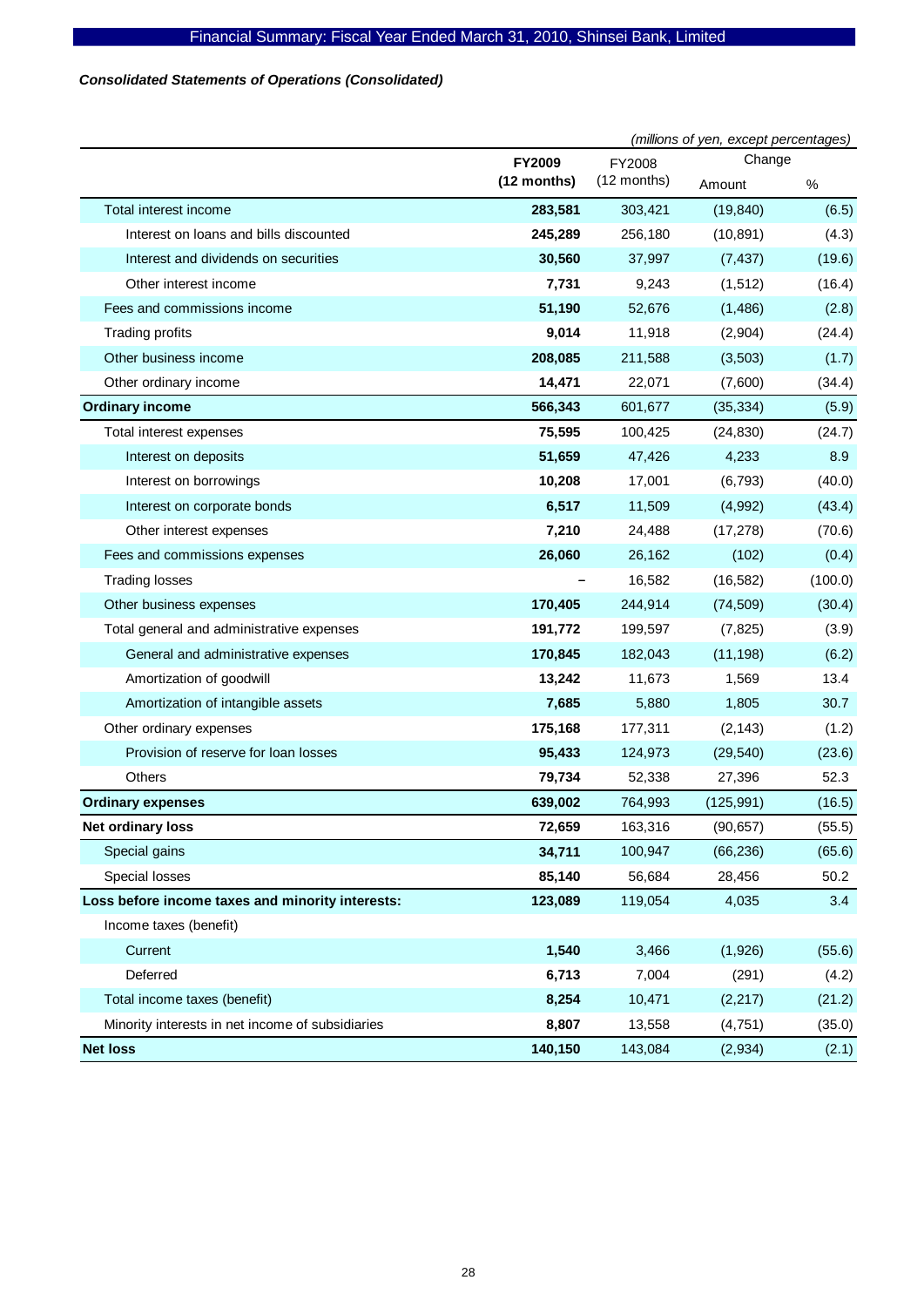# *Consolidated Statements of Change in Equity (Consolidated)*

|                                                 |               | (millions of yen) |
|-------------------------------------------------|---------------|-------------------|
|                                                 | <b>FY2009</b> | FY2008            |
|                                                 | (12 months)   | (12 months)       |
| <b>Shareholders' Equity</b>                     |               |                   |
| Capital stock                                   |               |                   |
| Balance at beginning of the period              | 476,296       | 476,296           |
| Changes in amounts during the period            |               |                   |
| Total changes in amounts during the period      |               |                   |
| Balance at the end of the period                | 476,296       | 476,296           |
| Capital surplus                                 |               |                   |
| Balance at beginning of the period              | 43,554        | 43,558            |
| Changes in amounts during the period            |               |                   |
| Disposal of treasury stock                      |               | (4)               |
| Total changes in amounts during the period      |               | (4)               |
| Balance at the end of the period                | 43,554        | 43,554            |
| Retained earnings                               |               |                   |
| Balance at beginning of the period              | 152,855       | 302,535           |
| Changes in amounts during the period            |               |                   |
| Dividends from surplus                          |               | (5, 773)          |
| Net loss                                        | (140, 150)    | (143, 084)        |
| Decrease by increase of consolidated subsidiary | (0)           |                   |
| Decrease by decrease of consolidated subsidiary | (266)         | (822)             |
| Total changes in amounts during the period      | (140, 416)    | (149, 680)        |
| Balance at the end of the period                | 12,438        | 152,855           |
| Treasury stock                                  |               |                   |
| Balance at beginning of the period              | (72, 558)     | (72, 566)         |
| Changes in amounts during the period            |               |                   |
| Acquisition of treasury stock                   | (0)           | (0)               |
| Disposal of treasury stock                      |               | 9                 |
| Total changes in amounts during the period      | (0)           | 8                 |
| Balance at the end of the period                | (72, 558)     | (72, 558)         |
| <b>Shareholders' Equity</b>                     |               |                   |
| Balance at beginning of the period              | 600,147       | 749,823           |
| Changes in amounts during the period            |               |                   |
| Dividends from surplus                          |               | (5, 773)          |
| Net loss                                        | (140, 150)    | (143, 084)        |
| Acquisition of treasury stock                   | (0)           | (0)               |
| Disposal of treasury stock                      |               | 5                 |
| Decrease by increase of consolidated subsidiary | (0)           |                   |
| Decrease by decrease of consolidated subsidiary | (266)         | (822)             |
| Total changes in amounts during the period      | (140, 416)    | (149, 676)        |
| Balance at the end of the period                | 459,730       | 600,147           |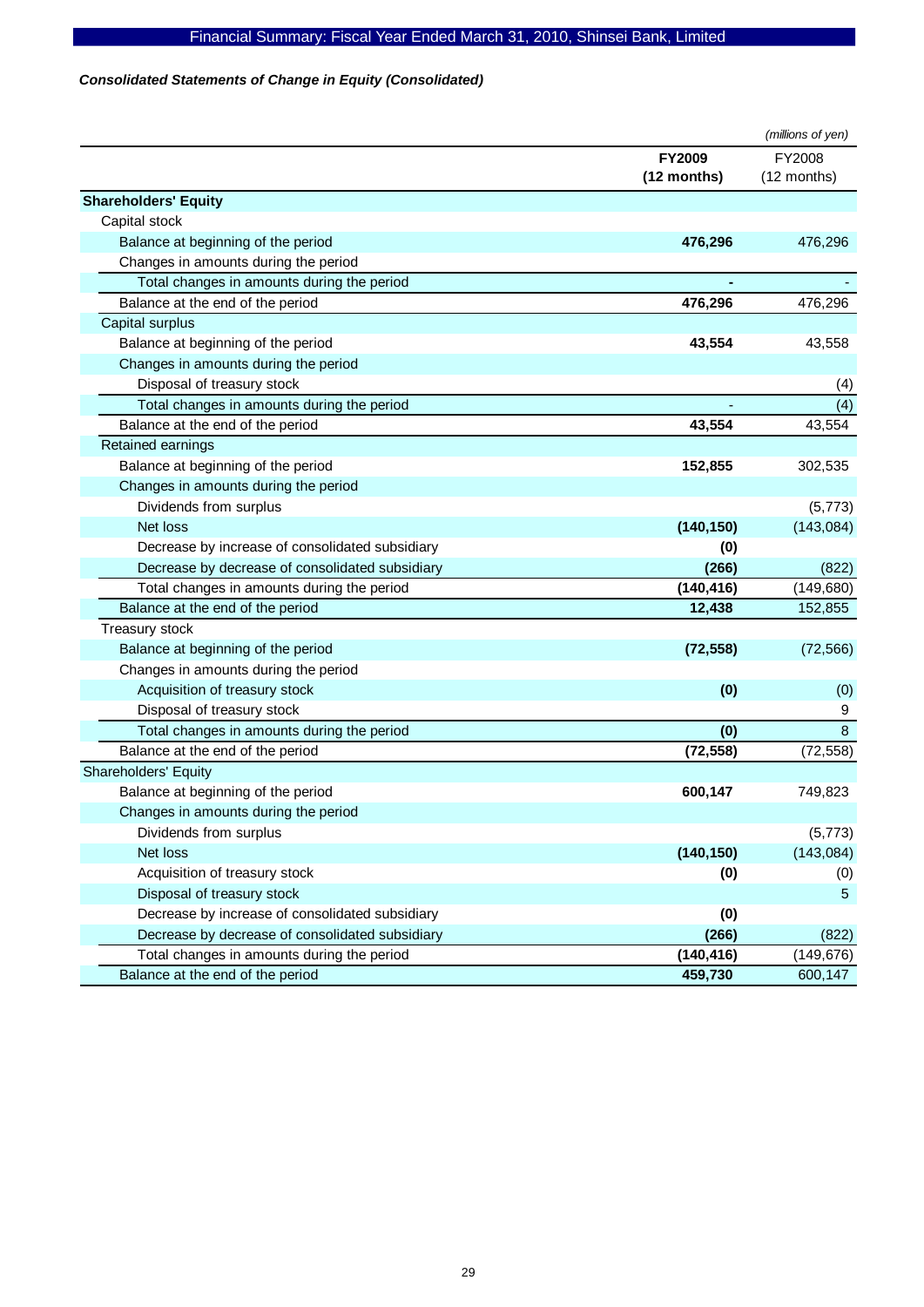|                                                                               |               | (millions of yen)     |
|-------------------------------------------------------------------------------|---------------|-----------------------|
|                                                                               | <b>FY2009</b> | FY2008                |
|                                                                               | (12 months)   | (12 months)           |
| Net unrealized gain (loss) and translation adjustments                        |               |                       |
| Unrealized gain (loss) on available-for-sale securities                       |               |                       |
| Balance at beginning of the period                                            | (38, 813)     | (35,073)              |
| Changes in amounts during the period                                          |               |                       |
| Total changes in amounts during the period excluding capital stock (net)      | 40,211        | (3,739)               |
| Total changes in amounts during the period                                    | 40,211        | (3,739)               |
| Balance at the end of the period                                              | 1,398         | (38, 813)             |
| Deferred gain (loss) on derivatives under hedge accounting                    |               |                       |
| Balance at beginning of the period                                            | (2,996)       | (1,057)               |
| Changes in amounts during the period                                          |               |                       |
| Total changes in amounts during the period excluding capital stock (net)      | (330)         | (1,938)               |
| Total changes in amounts during the period                                    | (330)         | (1,938)               |
| Balance at the end of the period                                              | (3, 327)      | (2,996)               |
| Foreign currency translation adjustments                                      |               |                       |
| Balance at beginning of the period                                            | 1,297         | 1,872                 |
| Changes in amounts during the period                                          |               |                       |
| Total changes in amounts during the period excluding capital stock (net)      | (2,038)       | (575)                 |
| Total changes in amounts during the period                                    | (2,038)       | (575)                 |
| Balance at the end of the period                                              | (741)         | 1,297                 |
| Total net unrealized gain (loss) and translation adjustments                  |               |                       |
| Balance at beginning of the period                                            | (40, 511)     | (34, 258)             |
| Changes in amounts during the period                                          |               |                       |
| Total changes in amounts during the period excluding capital stock (net)      | 37,842        | (6, 253)              |
| Total changes in amounts during the period                                    | 37,842        | (6, 253)              |
| Balance at the end of the period                                              | (2,669)       | (40, 511)             |
| <b>Stock acquisition rights</b>                                               |               |                       |
| Balance at beginning of the period                                            | 1,808         | 1,257                 |
| Changes in amounts during the period                                          |               |                       |
| Total changes in amounts during the period excluding capital stock (net)      | (135)         | 550                   |
| Total changes in amounts during the period                                    | (135)         | 550                   |
| Balance at the end of the period                                              | 1,672         | 1,808                 |
| Minority interests in subsidiaries                                            |               |                       |
| Balance at beginning of the period                                            | 206,037       | 248,437               |
| Changes in amounts during the period                                          |               |                       |
| Total changes in amounts during the period excluding capital stock (net)      | (29, 816)     | (42, 399)             |
| Total changes in amounts during the period                                    | (29, 816)     | (42, 399)             |
| Balance at the end of the period                                              | 176,221       | 206,037               |
| <b>Total equity</b>                                                           |               |                       |
| Balance at beginning of the period<br>Changes in amounts during the period    | 767,481       | 965,261               |
|                                                                               |               |                       |
| Dividends from surplus<br>Net loss                                            | (140, 150)    | (5, 773)<br>(143,084) |
| Acquisition of treasury stock                                                 |               |                       |
|                                                                               | (0)           | (0)                   |
| Disposal of treasury stock<br>Decrease by increase of consolidated subsidiary |               | 5                     |
| Decrease by decrease of consolidated subsidiary                               | (0)           |                       |
|                                                                               | (266)         | (822)                 |
| Total changes in amounts during the period excluding capital stock (net)      | 7,889         | (48, 103)             |
| Total changes in amounts during the period                                    | (132, 527)    | (197, 779)            |
| Balance at the end of the period                                              | 634,954       | 767,481               |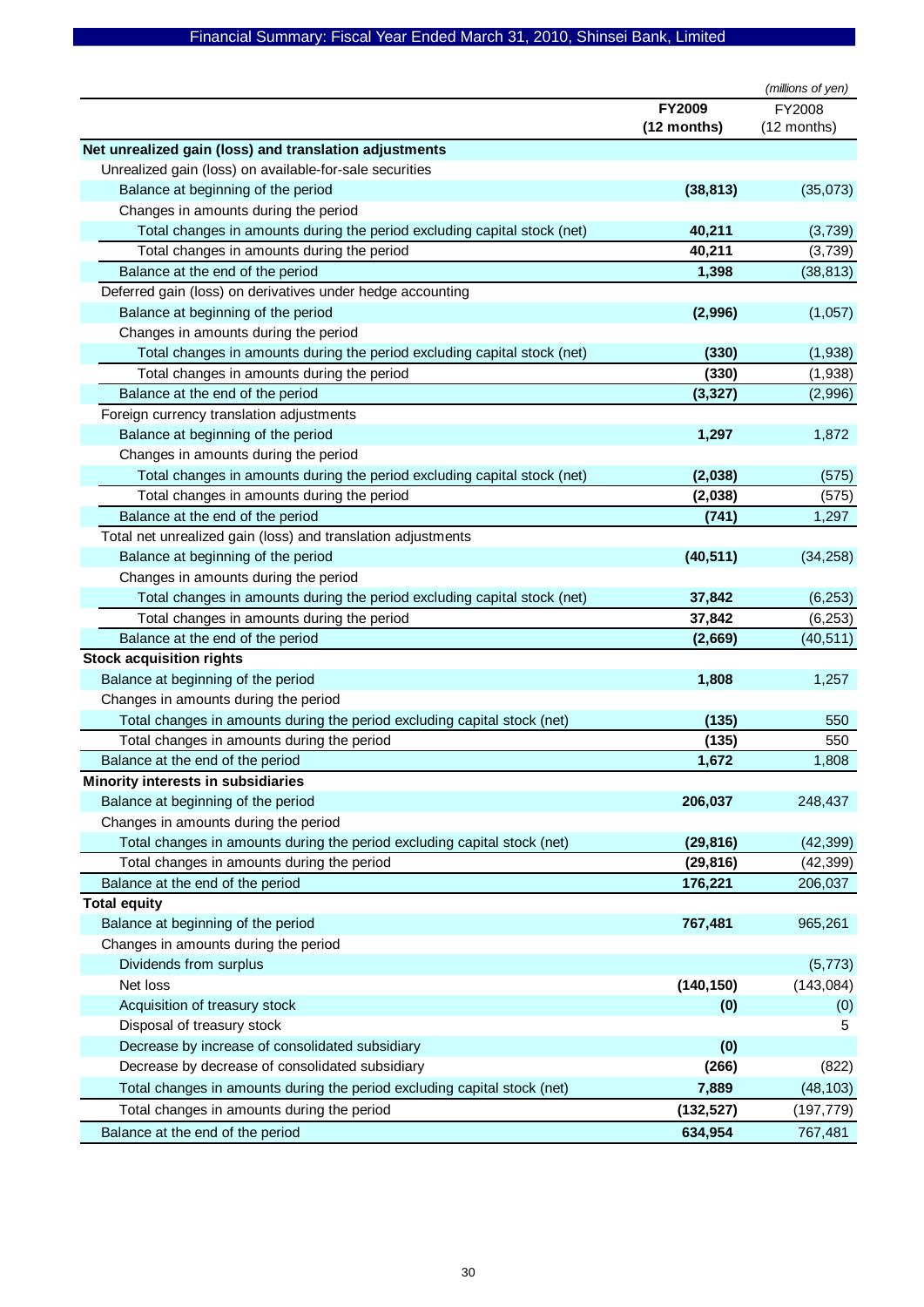# *Consolidated Statements of Cash Flows (Consolidated)*

|                                                                                                  |             |             | (millions of yen) |
|--------------------------------------------------------------------------------------------------|-------------|-------------|-------------------|
|                                                                                                  | FY2009      | FY2008      |                   |
|                                                                                                  | (12 months) | (12 months) | Change            |
|                                                                                                  |             |             |                   |
| I. Cash flows from operating activities:                                                         |             |             |                   |
| Income (loss) before income taxes and minority interests                                         | (123,089)   | (119, 054)  | (4,035)           |
| Depreciation (other than leased assets as lessor)                                                | 14,532      | 15,158      | (626)             |
| Amortization of goodwill                                                                         | 13,242      | 42,578      | (29, 336)         |
| Amortization of intangible assets                                                                | 7,685       | 5,880       | 1,805             |
| Impairment losses on goodwill                                                                    | 61,538      |             | 61,538            |
| Impairment losses on intangible assets                                                           | 11,857      |             | 11,857            |
| Other impairment losses                                                                          | 2,349       | 1,456       | 893               |
| Equity in net (income) loss of affiliates                                                        | 4,181       | 2,717       | 1,464             |
| Net change in reserve for credit losses                                                          | 4,131       | 46,628      | (42, 497)         |
| Net change in accrued employees' bonuses                                                         | (1,583)     | (5,602)     | 4,019             |
| Net change in reserve for employees' retirement benefits                                         | (10, 505)   | 8,236       | (18, 741)         |
| Net change in reserve for losses on interest repayments                                          | (123, 761)  | (68, 420)   | (55, 341)         |
| Net change in other reserves                                                                     | 1,777       | 6,622       | (4, 845)          |
| Interest income                                                                                  | (283, 581)  | (303, 421)  | 19,840            |
|                                                                                                  | 75,595      |             |                   |
| Interest expenses                                                                                |             | 100,425     | (24, 830)         |
| (Gain) loss on securities sold                                                                   | (64)        | 101,796     | (101, 860)        |
| (Gain) loss on monetary assets held in trust                                                     | 11,213      | 3,030       | 8,183             |
| Net exchange (gain) loss                                                                         | 4,221       | (5, 594)    | 9,815             |
| Net (gain) loss on disposal of premises and equipment                                            | 1,961       | (8,787)     | 10,748            |
| Gains from the cancellation of issued bond and other instruments                                 | (21, 269)   | (75, 106)   | 53,837            |
| Net change in trading assets                                                                     | 153,064     | (59, 820)   | 212,884           |
| Net change in trading liabilities                                                                | (129, 727)  | 102,551     | (232, 278)        |
| Net change in loans and bills discounted                                                         | 714,081     | 439,904     | 274,177           |
| Net change in deposits                                                                           | 177,619     | 783,011     | (605, 392)        |
| Net change in negotiable certificates of deposit                                                 | 25,249      | (317, 530)  | 342,779           |
| Net change in debentures                                                                         | (191, 853)  | 13,132      | (204, 985)        |
| Net change in borrowed money (other than subordinated debt)                                      | 174,826     | (77, 753)   | 252,579           |
| Net change in corporate bonds (other than subordinated corporate bonds)                          | (24, 082)   | (14, 572)   | (9,510)           |
| Net change in deposits (other than non-interest-bearing deposits)                                | (37, 469)   | (18, 445)   | (19,024)          |
| Net change in call loans                                                                         | (19, 129)   | 2,014       | (21, 143)         |
| Net change in other monetary claims purchased                                                    | 129,506     | 35,423      | 94,083            |
| Net change in collateral related to securities borrowing transactions                            | (2,520)     | 18,473      | (20, 993)         |
| Net change in call money                                                                         | (16, 401)   | (296, 798)  | 280,397           |
| Net change in commercial paper                                                                   | (198)       | 198         | (396)             |
| Net change in collateral related to securities lending transactions                              | (21, 087)   | 421,144     | (442, 231)        |
| Net change in foreign exchange assets                                                            |             | (19, 286)   | 19,286            |
| Net change in foreign exchange liabilities                                                       |             | (34)        | 34                |
| Net change in foreign exchange assets and liabilities                                            | 26,175      |             | 26,175            |
| Net change in short-term corporate bonds (liabilities)                                           | 6,200       | (62, 100)   | 68,300            |
| Net change in net trust account                                                                  | 570         | 1,699       | (1, 129)          |
| Interest received                                                                                | 296,156     | 307,784     | (11,628)          |
|                                                                                                  | (58, 660)   | (99, 252)   | 40,592            |
| Interest paid                                                                                    | 14,421      | 45,761      |                   |
| Net change in trading securities                                                                 |             |             | (31, 340)         |
| Net change in monetary assets held in trust                                                      | 35,585      | 12,957      | 22,628            |
| Net change in leased receivables and leased investment assets                                    | 22,674      | 22,799      | (125)             |
| Others, net                                                                                      | 36,237      | 124,297     | (88,060)          |
| Subtotal                                                                                         | 961,674     | 1,114,103   | (152, 429)        |
| Income taxes paid                                                                                | (3, 407)    | (6, 358)    | 2,951             |
| Net cash provided by (used in) operating activities                                              | 958,266     | 1,107,745   | (149, 479)        |
| II. Cash flows from investing activities:                                                        |             |             |                   |
| Purchase of securities                                                                           | (3,344,226) | (2,770,791) | (573, 435)        |
| Proceeds from sale of securities                                                                 | 1,474,571   | 1,081,186   | 393,385           |
| Proceeds from maturity of securities                                                             | 812,391     | 1,316,087   | (503, 696)        |
| Investment in monetary assets held in trust                                                      | (46, 484)   | (43, 677)   | (2,807)           |
| Proceeds from disposition of monetary assets held in trust                                       | 56,164      | 49,363      | 6,801             |
| Purchase of premises and equipment (other than leased assets as lessor)                          | (5, 167)    | (4, 391)    | (776)             |
| Proceeds from sale of premises and equipment (other than leased assets as lessor)                |             | 19,598      | (19, 598)         |
| Purchase of intangible fixed assets (other than leased assets as lessor)                         | (9,615)     |             | (9,615)           |
| Purchase of investments in subsidiaries                                                          | (485)       | (70, 405)   | 69,920            |
| Payment for acquisition of new subsidiaries                                                      |             | (574, 179)  | 574,179           |
| Proceeds from sales of investments in subsidiaries resulting in change in scope of consolidation |             | 13,989      | (13,989)          |
| Others, net                                                                                      | (483)       | (25, 420)   | 24,937            |
| Net cash provided by (used in) investing activities                                              | (1,063,336) | (1,008,640) | (54, 696)         |
| III. Cash flows from financing activities:                                                       |             |             |                   |
| Decrease in subordinated debt                                                                    |             | (6,000)     | 6,000             |
| Proceeds from issuance of subordinated corporate bonds                                           | 4,951       |             | 4,951             |
| Payment for redemption of subordinated corporate bonds                                           | (23, 351)   | (39, 706)   | 16,355            |
| Proceeds from minority shareholders of subsidiaries                                              | 9,001       | 50,247      | (41, 246)         |
| Repayments to minority shareholders                                                              | (25, 174)   | (6, 143)    | (19,031)          |
| Dividends paid                                                                                   |             | (5, 773)    | 5,773             |
| Dividends paid to minority shareholders of subsidiaries                                          | (9,374)     | (14, 349)   | 4,975             |
| Purchase of treasury stock                                                                       | (0)         | (0)         | 0                 |
| Proceeds from sale of treasury stock                                                             |             | 4           | (4)               |
| Net cash provided by (used in) financing activities                                              | (43, 948)   | (21, 721)   | (22, 227)         |
| IV. Foreign currency translation adjustments on cash and cash equivalents                        | (3)         | (50)        | 47                |
| Net change in cash and cash equivalents<br>V.                                                    | (149, 021)  | 77,332      | (226, 353)        |
| VI. Cash and cash equivalents at beginning of year                                               | 483,259     | 405,926     | 77,333            |
| VII. Cash and cash equivalents at end of year                                                    | 334,238     | 483,259     | (149, 021)        |
|                                                                                                  |             |             |                   |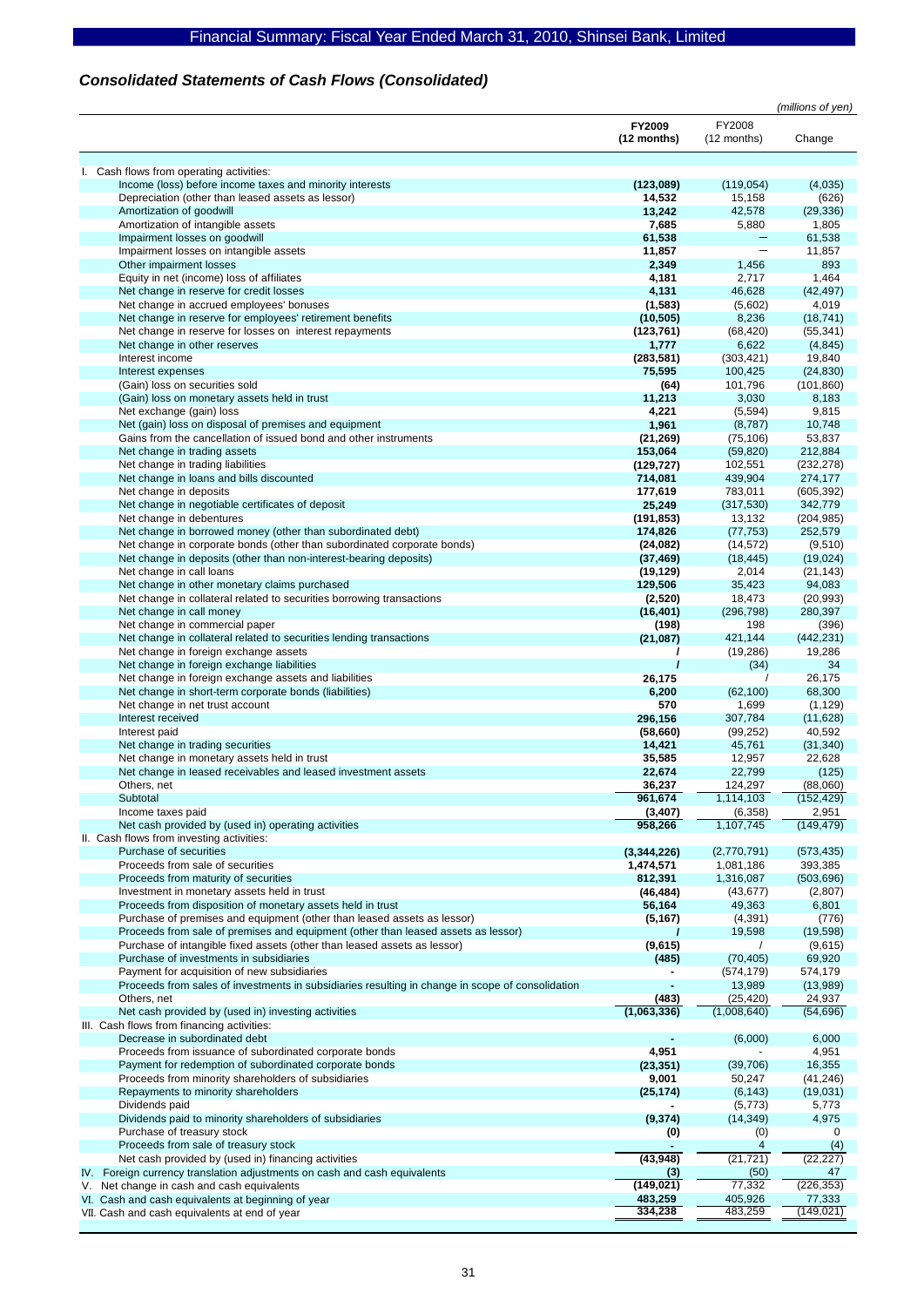# **Section 2. Non-Consolidated Information**

#### *Results of Operations -Table 25- (Non-Consolidated)*

|                                             | (Billions of yen, except percentages) |             |         |            |  |  |
|---------------------------------------------|---------------------------------------|-------------|---------|------------|--|--|
|                                             | FY2009                                | FY2008      | $\%$    | 1HFY2009   |  |  |
|                                             | (12 months)                           | (12 months) | Change  | (6 months) |  |  |
| Net interest income                         | 80.5                                  | 93.9        | (14.3)  | 29.0       |  |  |
| Non-interest income                         | 7.7                                   | (80.8)      | 109.6   | 24.1       |  |  |
| Net fees and commissions <sup>(1)</sup>     | (8.8)                                 | 11.3        | (177.8) | 5.5        |  |  |
| Net trading income                          | 7.7                                   | (5.6)       | 235.4   | 3.5        |  |  |
| Net other business income                   | 8.8                                   | (86.5)      | 110.3   | 15.0       |  |  |
| Total revenue <sup>(1)</sup>                | 88.2                                  | 13.0        | 574.3   | 53.1       |  |  |
| Personnel expenses                          | 23.0                                  | 29.8        | (22.8)  | 12.4       |  |  |
| Non-personnel expenses                      | 40.8                                  | 45.1        | (9.6)   | 20.3       |  |  |
| <b>Taxes</b>                                | 3.4                                   | 3.4         | (0.9)   | 1.7        |  |  |
| General and administrative expenses         | 67.3                                  | 78.4        | (14.2)  | 34.6       |  |  |
| Net business profit <sup>(1)</sup>          | 20.9                                  | (65.3)      | 132.1   | 18.5       |  |  |
| Other gains (losses)                        |                                       |             |         |            |  |  |
| Gains (losses) on the sales of equities     | (2.1)                                 | (7.6)       | (72.6)  | (0.5)      |  |  |
| Provision of reserve for loan losses        | 36.1                                  | 75.8        | (52.4)  | 4.8        |  |  |
| Losses on write-off of loans                | 16.3                                  | 1.8         | 782.4   | 3.6        |  |  |
| Expenses for employees' retirement benefits | 2.7                                   | 5.2         | (46.6)  | 1.6        |  |  |
| Other losses, expenses                      | 7.7                                   | 8.8         | (11.7)  | 4.5        |  |  |
| Net ordinary income (loss)                  | (44.2)                                | (164.8)     | (73.2)  | 3.3        |  |  |
| Special gains (losses)                      |                                       |             |         |            |  |  |
| Gains (losses) from sales of fixed assets   | (0.6)                                 | (1.0)       | (33.4)  | (0.1)      |  |  |
| Gains on bad debt recovered                 | 2.7                                   | 1.1         | 148.6   | 0.3        |  |  |
| Reversal of reserve for loan losses         |                                       |             |         |            |  |  |
| Other special gains (losses)                | 2.8                                   | 13.3        | (78.8)  | 10.0       |  |  |
| Income (loss) before income taxes           | (39.3)                                | (151.3)     | (74.0)  | 13.5       |  |  |
| Income taxes (benefit)                      |                                       |             |         |            |  |  |
| Current                                     | (0.0)                                 | (4.1)       | (99.2)  | 0.2        |  |  |
| Deferred                                    | 8.3                                   | 9.8         | (14.9)  | 4.6        |  |  |
| Net income (loss)                           | (47.6)                                | (157.0)     | (69.7)  | 8.6        |  |  |

(1) Includes income from monetary assets held in trust of \-15.9 billion in FY2009, \2.5 billion in 1HFY2009 and \5.7 billion in FY2008.

Note 1: Quarterly information is available in the Quarterly Data Book

- Shinsei Bank recorded a net loss for fiscal year 2009 of ¥47.6 billion on a non-consolidated basis.
	- $\triangleright$  Current results on a non-consolidated basis differ from our consolidated results primarily because our non-consolidated results do not include the net income or loss from our consolidated subsidiaries, including Showa Leasing, Shinsei Financial, APLUS FINANCIAL and Shinki, nor do they include the loss from our share in the net loss of our equity method affiliate, Jih Sun Financial Holding Co., Ltd. We received dividends of ¥19.3 billion from our consolidated subsidiaries in fiscal

year 2009.

- ¾ During the current period, we recorded gains of ¥22.7 billion on the repurchase of our subordinated debt on a non-consolidated basis.
- ¾ As a recipient of public funds, Shinsei Bank is required to update and report its achievement of non-consolidated performance targets set forth in its revitalization plan on a quarterly basis.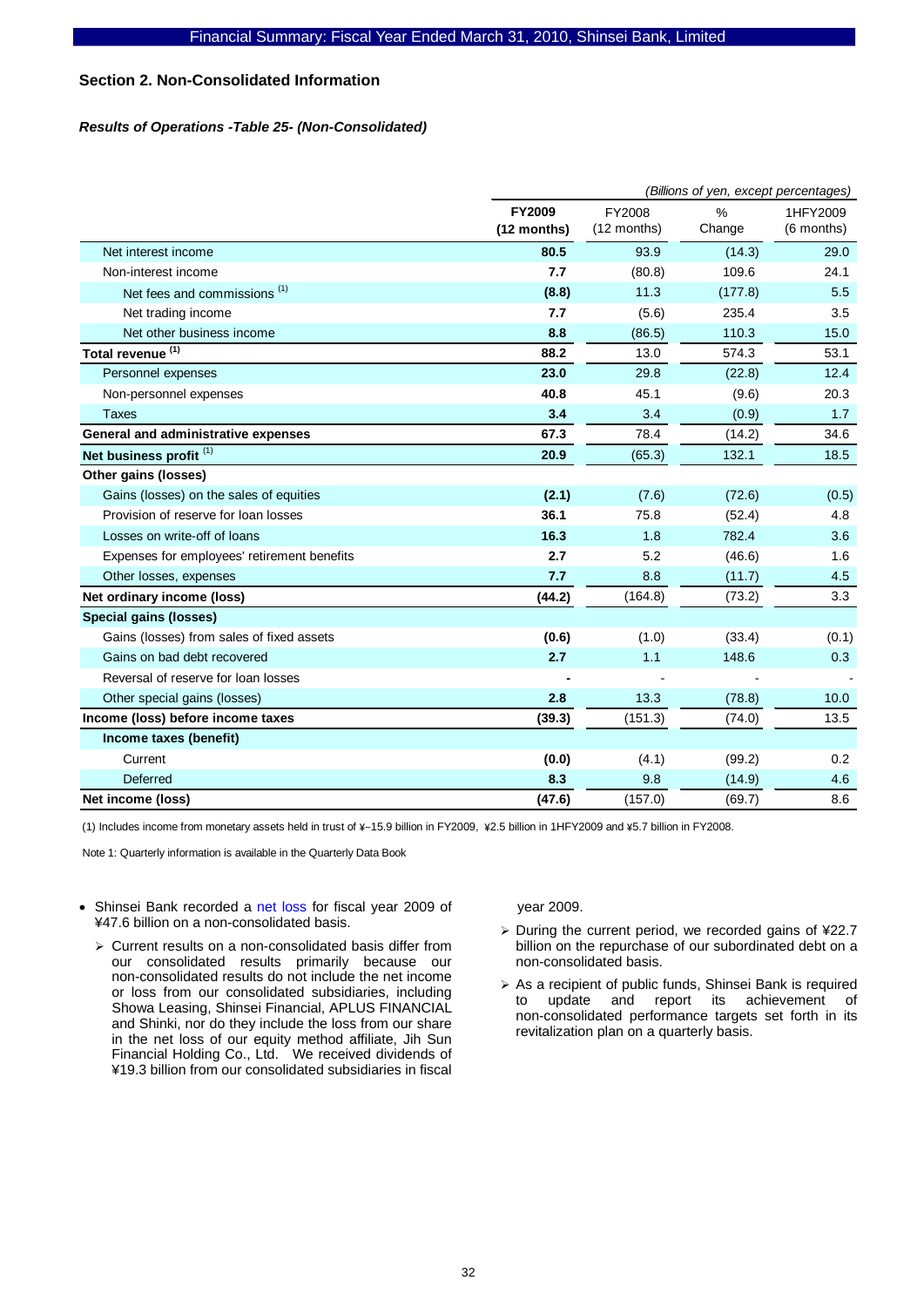# *Net Credit Costs -Table 26- (Non-Consolidated)*

|                                                                                   | (Billions of yen, except percentages) |                         |                         |                        |  |  |
|-----------------------------------------------------------------------------------|---------------------------------------|-------------------------|-------------------------|------------------------|--|--|
|                                                                                   | <b>FY2009</b><br>$(12$ months)        | FY2008<br>$(12$ months) | $\frac{0}{0}$<br>Change | 1HFY2009<br>(6 months) |  |  |
| Losses on write-off of loans                                                      | 16.4                                  | 2.1                     | 679.8                   | 3.6                    |  |  |
| Net provision of reserve for loan losses                                          | 36.1                                  | 75.8                    | (52.4)                  | 4.8                    |  |  |
| Net provision (reversal) of general reserve for loan losses                       | 11.5                                  | 53.6                    | (78.5)                  | 1.5                    |  |  |
| Net provision (reversal) of specific reserve for loan losses                      | 24.6                                  | 22.2                    | 10.8                    | 3.2                    |  |  |
| Net provision (reversal) of reserve for loan losses to<br>restructuring countries | (0.0)                                 | (0.0)                   | 14.9                    | (0.0)                  |  |  |
| Net credit costs                                                                  | 52.6                                  | 77.9                    | (32.5)                  | 8.4                    |  |  |

Note 1: Quarterly information is available in the Quarterly Data Book

# *Interest-Earning Assets and Interest-Bearing Liabilities -Table 27- (Non-Consolidated)*

|                                                         |                    |                              |                   |                       |          |                   | (Billions of yen, except percentages) |                          |                   |
|---------------------------------------------------------|--------------------|------------------------------|-------------------|-----------------------|----------|-------------------|---------------------------------------|--------------------------|-------------------|
|                                                         |                    | <b>FY2009</b><br>(12 months) |                   | FY2008<br>(12 months) |          |                   | 1HFY2009<br>(6 months)                |                          |                   |
|                                                         | Average<br>balance | Interest                     | Yield/rate<br>(%) | Average<br>balance    | Interest | Yield/rate<br>(%) | Average<br>balance                    | Interest                 | Yield/rate<br>(%) |
| Interest-earning assets:                                |                    |                              |                   |                       |          |                   |                                       |                          |                   |
| Cash and due from banks                                 | 10.3               | 0.0                          | 0.64              | 57.7                  | 1.4      | 2.57              | 6.5                                   | 0.0                      | 0.82              |
| Call Ioans                                              | 79.6               | 0.1                          | 0.14              | 135.6                 | 0.8      | 0.65              | 77.0                                  | 0.0                      | 0.14              |
| Receivables under resale agreements                     |                    | ٠                            | $\blacksquare$    | 0.4                   | 0.0      | 1.67              |                                       | $\overline{\phantom{a}}$ |                   |
| Collateral related to securities borrowing transactions | 60.0               | 0.0                          | 0.12              | 142.3                 | 0.7      | 0.51              | 46.6                                  | 0.0                      | 0.13              |
| <b>Securities</b>                                       | 3,662.2            | 51.2                         | 1.39              | 2,665.9               | 59.4     | 2.23              | 3,652.1                               | 16.7                     | 0.91              |
| Loans and bills discounted                              | 4,750.0            | 86.4                         | 1.82              | 5,345.5               | 109.8    | 2.05              | 4,794.0                               | 42.7                     | 1.77              |
| Other interest-earning assets                           | 574.5              | 10.1                         | 1.75              | 398.8                 | 10.2     | 2.57              | 666.5                                 | 6.2                      | 1.87              |
| Interest rate and funding swaps                         |                    | 4.9                          |                   |                       |          |                   |                                       | 2.3                      |                   |
| Total interest-earning assets                           | 9,136.8            | 153.0                        | 1.67              | 8,746.6               | 182.7    | 2.08              | 9,242.9                               | 68.1                     | 1.47              |
| Interest-bearing liabilities:                           |                    |                              |                   |                       |          |                   |                                       |                          |                   |
| <b>Deposits</b>                                         | 6,844.7            | 51.7                         | 0.75              | 5,731.9               | 47.5     | 0.82              | 6,986.5                               | 27.9                     | 0.79              |
| Negotiable certificates of deposit                      | 380.0              | 1.3                          | 0.34              | 616.5                 | 4.8      | 0.79              | 396.4                                 | 0.8                      | 0.41              |
| Debentures                                              | 563.1              | 3.8                          | 0.68              | 705.9                 | 5.0      | 0.71              | 619.0                                 | 2.2                      | 0.73              |
| Call money                                              | 247.8              | 0.2                          | 0.12              | 496.3                 | 4.8      | 0.98              | 239.2                                 | 0.1                      | 0.12              |
| Payable under repurchase agreements                     | 44.9               | 0.0                          | 0.12              | 0.9                   | 0.0      | 0.58              | 53.6                                  | 0.0                      | 0.12              |
| Collateral related to securities lending transactions   | 502.6              | 0.6                          | 0.12              | 354.9                 | 2.6      | 0.74              | 504.5                                 | 0.3                      | 0.13              |
| Borrowed money                                          | 396.0              | 2.9                          | 0.74              | 403.6                 | 5.2      | 1.30              | 334.8                                 | 1.8                      | 1.09              |
| Corporate bonds                                         | 369.2              | 16.4                         | 4.46              | 484.4                 | 20.2     | 4.18              | 376.8                                 | 8.2                      | 4.35              |
| Other interest-bearing liabilities                      | 0.2                | 0.5                          | $n.m.$ $(1)$      | 0.2                   | 4.7      | $n.m.$ $(1)$      | 0.2                                   | 0.5                      | $n.m.$ $(1)$      |
| Interest rate and funding swaps                         | $\sim$             | $\sim$                       |                   | $\mathbf{r}$          | 1.0      |                   |                                       | $\blacksquare$           |                   |
| <b>Total interest-bearing liabilities</b>               | 9,348.8            | 77.9                         | 0.83              | 8,795.1               | 96.3     | 1.09              | 9,511.4                               | 42.2                     | 0.88              |
| Net interest income/yield on interest-earning assets    | 9,136.8            | 75.1                         | 0.82              | 8,746.6               | 86.3     | 0.98              | 9,242.9                               | 25.9                     | 0.56              |

(1) n.m. is not meaningful.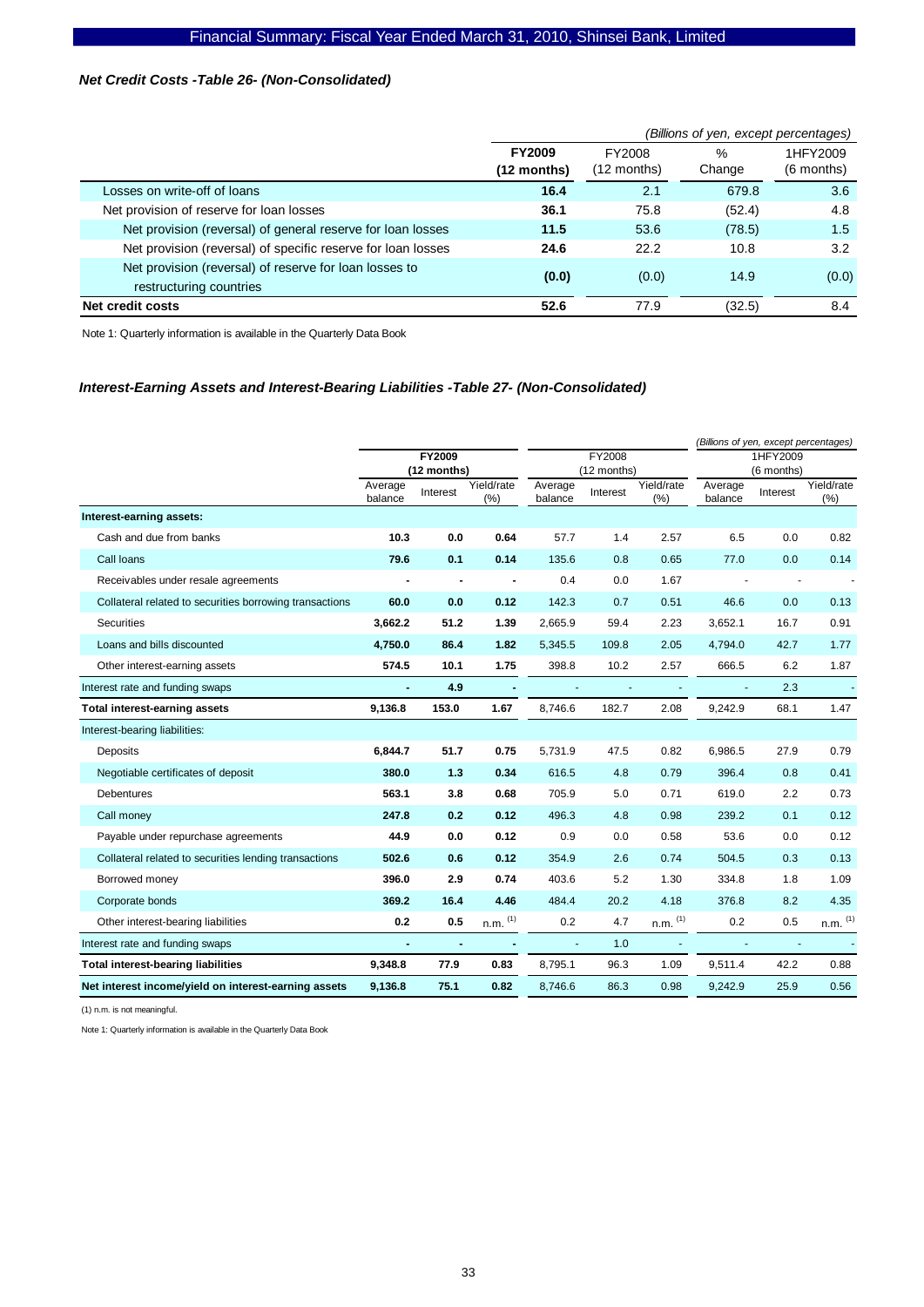# *Risk-Monitored Loans -Table 28- (Non-Consolidated)*

|                                                         |                       | (Billions of yen, except percentages) |           |                |           |  |  |  |
|---------------------------------------------------------|-----------------------|---------------------------------------|-----------|----------------|-----------|--|--|--|
|                                                         | <b>Mar 31</b><br>2010 | <b>Mar 31</b><br>Change<br>2009       |           | Sep 30<br>2009 | Change    |  |  |  |
|                                                         | (a)                   | (b)                                   | $(a)-(b)$ | (c)            | $(a)-(c)$ |  |  |  |
| Loans to bankrupt obligors                              | 11.1                  | 23.9                                  | (12.8)    | 20.1           | (9.0)     |  |  |  |
| Non-accrual delinquent loans                            | 290.0                 | 110.2                                 | 179.7     | 129.4          | 160.6     |  |  |  |
| Loans past due for three months or more                 | 2.0                   | 3.7                                   | (1.7)     | 24.6           | (22.5)    |  |  |  |
| <b>Restructured loans</b>                               | 3.0                   | 3.1                                   | (0.0)     | 3.1            | (0.1)     |  |  |  |
| Total (A)                                               | 306.2                 | 141.0                                 | 165.2     | 177.3          | 128.9     |  |  |  |
| Loans and bills discounted (B)                          | 4,732.8               | 5,168.0                               | (435.1)   | 4,922.8        | (190.0)   |  |  |  |
| Ratio to total loans and bills discounted $(A / B)$ (%) | 6.47                  | 2.73                                  |           | 3.60           |           |  |  |  |
| Reserve for credit losses (C)                           | 102.2                 | 118.9                                 | (16.7)    | 107.5          | (5.3)     |  |  |  |
| Reserve ratio $(C / A)$ (%)                             | 33.4                  | 84.3                                  |           | 60.7           |           |  |  |  |

Note 1: Quarterly information is available in the Quarterly Data Book

# *Loans by Borrower Industry -Table 29- (Non-Consolidated)*  (1)

|                                                              | (Billions of yen)     |                |           |                |           |
|--------------------------------------------------------------|-----------------------|----------------|-----------|----------------|-----------|
|                                                              | <b>Mar 31</b><br>2010 | Mar 31<br>2009 | Change    | Sep 30<br>2009 | Change    |
|                                                              | (a)                   | (b)            | $(a)-(b)$ | (c)            | $(a)-(c)$ |
| Domestic offices (excluding Japan offshore market account):  |                       |                |           |                |           |
| Manufacturing                                                | 246.8                 | 239.3          | 7.4       | 254.6          | (7.8)     |
| Agriculture, forestry                                        |                       |                |           |                |           |
| Fishery                                                      | 2.5                   | 2.7            | (0.2)     | 2.6            | (0.1)     |
| Mining, quarrying, gravel extraction                         | 2.7                   | 3.6            | (0.8)     | 3.2            | (0.4)     |
| Construction                                                 | 5.6                   | 12.2           | (6.5)     | 8.2            | (2.6)     |
| Electric power, gas, heat supply and water supply            | 32.3                  | 45.4           | (13.1)    | 39.6           | (7.3)     |
| Information and communications                               | 16.4                  | 47.3           | (30.8)    | 19.4           | (2.9)     |
| Transportation, postal service                               | 288.4                 | 331.6          | (43.1)    | 308.9          | (20.4)    |
| Wholesale and retail                                         | 107.0                 | 123.0          | (15.9)    | 116.7          | (9.6)     |
| Finance and insurance                                        | 1,486.1               | 1,521.2        | (35.0)    | 1,515.2        | (29.0)    |
| Real estate                                                  | 845.2                 | 966.4          | (121.1)   | 892.6          | (47.3)    |
| <b>Services</b>                                              | 318.1                 | 352.0          | (33.9)    | 321.2          | (3.1)     |
| Local government                                             | 171.3                 | 156.5          | 14.8      | 168.3          | 2.9       |
| Individual                                                   | 913.2                 | 905.3          | 7.9       | 851.0          | 62.1      |
| Overseas yen loan and overseas loans booked domestically     | 248.6                 | 389.7          | (141.0)   | 366.1          | (117.4)   |
| <b>Total domestic</b>                                        | 4,684.9               | 5,096.7        | (411.8)   | 4,868.3        | (183.4)   |
| Overseas offices (including Japan offshore market accounts): |                       |                |           |                |           |
| Governments                                                  | 1.9                   | 1.4            | 0.4       | 1.5            | 0.4       |
| <b>Financial institutions</b>                                | 1.8                   |                | 1.8       |                | 1.8       |
| Commerce and industry                                        | 44.1                  | 69.7           | (25.6)    | 52.9           | (8.8)     |
| Others                                                       |                       |                |           |                |           |
| <b>Total overseas</b>                                        | 47.9                  | 71.2           | (23.3)    | 54.5           | (6.6)     |
| Total                                                        | 4,732.8               | 5,168.0        | (435.1)   | 4,922.8        | (190.0)   |

(1) Presentation of some industries has changed with the revision of Japan Standard Industry Classification (November 2007). The figures on or before March 31, 2009 were not adjusted as the impact from this change is negligible.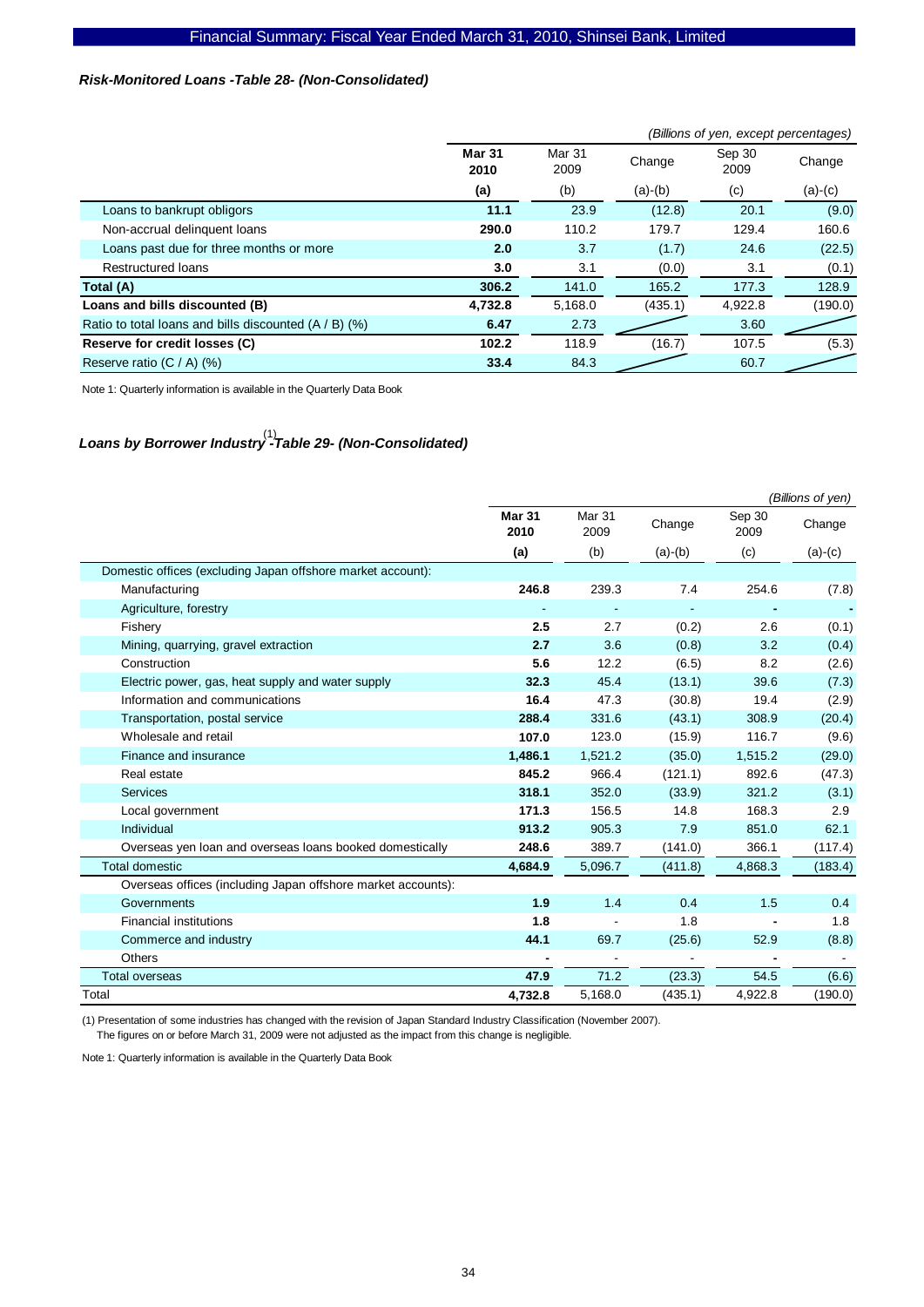# *Risk Monitored Loans by Borrower Industry -Table 30- (Non-Consolidated)*  (1)

|                                                              | (Billions of yen)     |                |           |                |           |
|--------------------------------------------------------------|-----------------------|----------------|-----------|----------------|-----------|
|                                                              | <b>Mar 31</b><br>2010 | Mar 31<br>2009 | Change    | Sep 30<br>2009 | Change    |
|                                                              | (a)                   | (b)            | $(a)-(b)$ | (c)            | $(a)-(c)$ |
| Domestic offices (excluding Japan offshore market account):  |                       |                |           |                |           |
| Manufacturing                                                | 1.5                   | 1.6            | (0.0)     | 1.6            | (0.0)     |
| Agriculture, forestry                                        |                       |                |           |                |           |
| Fishery                                                      |                       |                |           |                |           |
| Mining, quarrying, gravel extraction                         |                       |                |           |                |           |
| Construction                                                 |                       | 1.0            | (1.0)     |                |           |
| Electric power, gas, heat supply and water supply            |                       |                |           |                |           |
| Information and communications                               | 0.5                   | 0.5            | (0.0)     | 0.5            | (0.0)     |
| Transportation, postal service                               | 14.2                  | 6.0            | 8.2       | 5.3            | 8.8       |
| Wholesale and retail                                         | 0.0                   | 0.0            |           | 0.0            |           |
| Finance and insurance                                        | 34.4                  | 51.1           | (16.7)    | 46.5           | (12.1)    |
| Real estate                                                  | 231.6                 | 32.0           | 199.5     | 93.3           | 138.2     |
| <b>Services</b>                                              | 3.7                   | 3.4            | 0.3       | 1.1            | 2.6       |
| Local government                                             |                       |                |           |                |           |
| Individual                                                   | 4.8                   | 5.3            | (0.4)     | 2.6            | 2.2       |
| Overseas yen loan and overseas loans booked domestically     | 15.2                  | 39.8           | (24.6)    | 24.3           | (9.1)     |
| <b>Total domestic</b>                                        | 306.2                 | 141.0          | 165.2     | 175.5          | 130.7     |
| Overseas offices (including Japan offshore market accounts): |                       |                |           |                |           |
| Governments                                                  |                       |                |           |                |           |
| <b>Financial institutions</b>                                |                       |                |           |                |           |
| Commerce and industry                                        |                       |                |           | 1.7            | (1.7)     |
| Others                                                       |                       |                |           |                |           |
| <b>Total overseas</b>                                        |                       |                |           | 1.7            | (1.7)     |
| Total                                                        | 306.2                 | 141.0          | 165.2     | 177.3          | 128.9     |

(1) Presentation of some industries has changed with the revision of Japan Standard Industry Classification (November 2007).

The figures on or before March 31, 2009 were not adjusted as the impact from this change is negligible.

Note 1: Quarterly information is available in the Quarterly Data Book

#### *Overseas and Offshore Loans by Region -Table 31- (Non-Consolidated)*

|                                                   |                       |                |           |                | (Billions of yen) |
|---------------------------------------------------|-----------------------|----------------|-----------|----------------|-------------------|
|                                                   | <b>Mar 31</b><br>2010 | Mar 31<br>2009 | Change    | Sep 30<br>2009 | Change            |
|                                                   | (a)                   | (b)            | $(a)-(b)$ | (c)            | $(a)-(c)$         |
| <b>US</b>                                         | 39.8                  | 103.1          | (63.2)    | 86.1           | (46.2)            |
| Asset-backed investments <sup>(1)</sup> in US     | 3.7                   | 5.4            | (1.7)     | 3.4            | 0.2               |
| Europe                                            | 135.7                 | 166.1          | (30.3)    | 148.5          | (12.7)            |
| Asset-backed investments <sup>(1)</sup> in Europe | 95.6                  | 122.2          | (26.5)    | 106.0          | (10.3)            |
| <b>Others</b>                                     | 120.9                 | 191.7          | (70.7)    | 185.9          | (65.0)            |
| Total overseas and offshore loans                 | 296.5                 | 460.9          | (164.4)   | 420.6          | (124.1)           |
| Total asset-backed investments <sup>(1)</sup>     | 99.4                  | 127.7          | (28.2)    | 109.5          | (10.1)            |

(1) "Asset-backed investments" is another term for the Asset-Backed Investments Program, one of our old product programs. Under this program, loans backed mainly by collateral (including infrastructure related assets or equipment, real estate, business and operating assets) are referred to as "asset-backed investments" for disclosure purposes. For the asset-backed securities which we disclose as securitized products, please see table 45 Balance of Securitized Products (Breakdown by Region and Type of Securities) on page 49.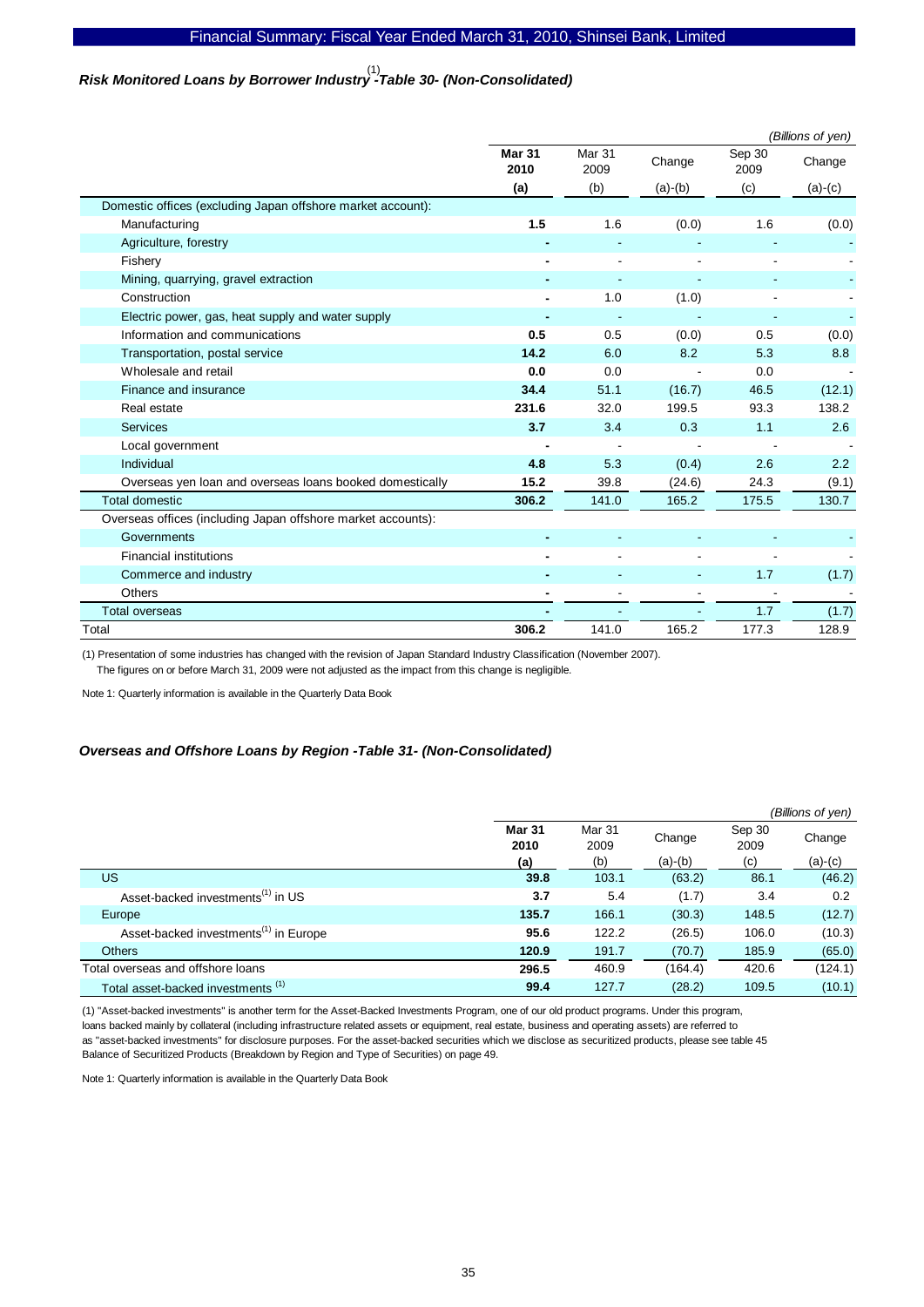# *Risk-Monitored Overseas and Offshore Loans by Region -Table 32- (Non-Consolidated)*

|                                                   |                       |                |           |                | (Billions of yen) |
|---------------------------------------------------|-----------------------|----------------|-----------|----------------|-------------------|
|                                                   | <b>Mar 31</b><br>2010 | Mar 31<br>2009 | Change    | Sep 30<br>2009 | Change            |
|                                                   | (a)                   | (b)            | $(a)-(b)$ | (c)            | $(a)-(c)$         |
| <b>US</b>                                         | $\blacksquare$        | 0.7            | (0.7)     | 7.2            | (7.2)             |
| Asset-backed investments <sup>(1)</sup> in US     | $\blacksquare$        | 0.7            | (0.7)     | 0.4            | (0.4)             |
| Europe                                            | 15.1                  | 38.9           | (23.8)    | 18.7           | (3.6)             |
| Asset-backed investments <sup>(1)</sup> in Europe | 14.0                  | 37.0           | (23.0)    | 17.2           | (3.2)             |
| <b>Others</b>                                     | 0.0                   | 0.0            | (0.0)     | 0.0            | (0.0)             |
| Total overseas and offshore loans                 | 15.2                  | 39.8           | (24.6)    | 26.1           | (10.9)            |
| Total asset-backed investments <sup>(1)(2)</sup>  | 14.0                  | 37.8           | (23.8)    | 17.7           | (3.6)             |

(1) "Asset-backed investments" is another term for the Asset-Backed Investments Program, one of our old product programs. Under this program,

loans backed mainly by collateral (including infrastructure related assets or equipment, real estate, business and operating assets) are referred to as "asset-backed investments" for disclosure purposes. For the asset-backed securities which we disclose as securitized products, please see table 45 Balance of Securitized Products (Breakdown by Region and Type of Securities) on page 49.

(2) As of March 31, 2010, reserve for loan losses and collateral/guarantees for risk monitored loans related to asset-backed investments were \5.4 billion and \8.5 billion, respectively, and the coverage ratio was 100.0%.

Note 1: Quarterly information is available in the Quarterly Data Book

### *Claims Classified under the Financial Revitalization Law -Table 33- (Non-Consolidated)*

|                                                     |                       | (Billions of yen, except percentages) |           |                |           |  |  |  |
|-----------------------------------------------------|-----------------------|---------------------------------------|-----------|----------------|-----------|--|--|--|
|                                                     | <b>Mar 31</b><br>2010 | <b>Mar 31</b><br>2009                 | Change    | Sep 30<br>2009 | Change    |  |  |  |
|                                                     | (a)                   | (b)                                   | $(a)-(b)$ | (c)            | $(a)-(c)$ |  |  |  |
| Claims against bankrupt and quasi-bankrupt obligors | 112.2                 | 83.3                                  | 28.9      | 116.2          | (3.9)     |  |  |  |
| Doubtful claims                                     | 215.7                 | 55.7                                  | 159.9     | 37.6           | 178.0     |  |  |  |
| Substandard claims                                  | 5.1                   | 6.9                                   | (1.7)     | 27.8           | (22.6)    |  |  |  |
| Total (A)                                           | 333.0                 | 145.8                                 | 187.1     | 181.6          | 151.3     |  |  |  |
| Total claims (B)                                    | 4,970.1               | 5,815.6                               | (845.4)   | 5,325.7        | (355.5)   |  |  |  |
| Loans and bills discounted                          | 4,732.8               | 5,168.0                               | (435.1)   | 4,922.8        | (190.0)   |  |  |  |
| <b>Others</b>                                       | 237.3                 | 647.6                                 | (410.2)   | 402.8          | (165.5)   |  |  |  |
| Ratio to total claims $(A / B)$ X 100 (%)           | 6.70                  | 2.51                                  |           | 3.41           |           |  |  |  |
| Reserve for credit losses (C)                       | 102.2                 | 118.9                                 | (16.7)    | 107.5          | (5.3)     |  |  |  |
| Reserve ratio $(C / A)$ X 100 $(\%)$                | 30.6                  | 81.6                                  |           | 59.2           |           |  |  |  |
| (Ref. 1) Amount of write-off                        | 96.8                  | 71.3                                  | 25.5      | 64.7           | 32.1      |  |  |  |
| (Ref. 2) Below need caution level                   | 739.6                 | 485.3                                 | 254.2     | 471.9          | 267.6     |  |  |  |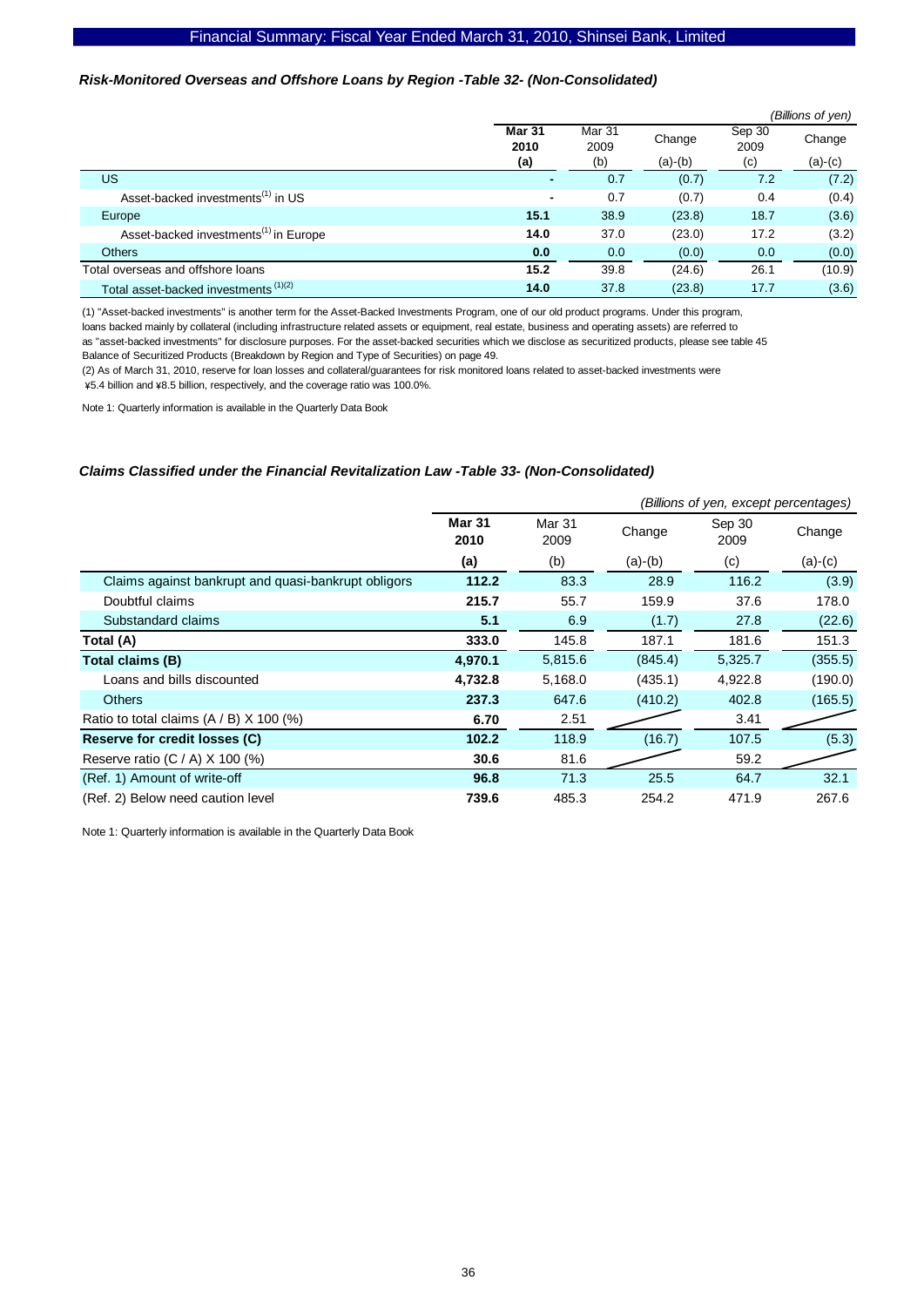*Coverage Ratios for Non-Performing Claims Disclosed under the Financial Revitalization Law -Table 34 (Non-Consolidated)* 

|                             | (Billions of yen, except percentages) |                     |                            |                              |                   |  |  |
|-----------------------------|---------------------------------------|---------------------|----------------------------|------------------------------|-------------------|--|--|
|                             |                                       |                     | Mar 31, 2010               |                              |                   |  |  |
|                             |                                       | Amounts of coverage |                            |                              |                   |  |  |
|                             | Amounts<br>of claims                  | Total               | Reserve for<br>loan losses | Collateral and<br>quarantees | Coverage<br>ratio |  |  |
| Claims against bankrupt and |                                       |                     |                            |                              |                   |  |  |
| quasi-bankrupt obligors     | 112.2                                 | 112.2               | 5.7                        | 106.5                        | 100.0%            |  |  |
| Doubtful claims             | 215.7                                 | 208.9               | 22.3                       | 186.5                        | 96.8%             |  |  |
| Substandard claims          | 5.1                                   | 4.0                 | 1.6                        | 2.4                          | 79.0%             |  |  |
| <b>Total</b>                | 333.0                                 | 325.1               | 29.7                       | 295.5                        | 97.6%             |  |  |

|                             |                      |                     |                            |                                       |        |                      |                     |                            | (Billions of yen, except percentages) |        |
|-----------------------------|----------------------|---------------------|----------------------------|---------------------------------------|--------|----------------------|---------------------|----------------------------|---------------------------------------|--------|
|                             |                      |                     | Mar 31, 2009               |                                       |        |                      |                     | Sep 30, 2009               |                                       |        |
|                             |                      | Amounts of coverage |                            |                                       |        |                      | Amounts of coverage |                            |                                       |        |
|                             | Amounts<br>of claims | Total               | Reserve for<br>loan losses | Collateral and Coverage<br>quarantees | ratio  | Amounts<br>of claims | Total               | Reserve for<br>loan losses | Collateral and Coverage<br>quarantees | ratio  |
| Claims against bankrupt and |                      |                     |                            |                                       |        |                      |                     |                            |                                       |        |
| quasi-bankrupt obligors     | 83.3                 | 83.3                | $\overline{\phantom{a}}$   | 83.3                                  | 100.0% | 116.2                | 116.2               | 4.8                        | 111.4                                 | 100.0% |
| Doubtful claims             | 55.7                 | 50.6                | 23.3                       | 27.2                                  | 90.7%  | 37.6                 | 33.3                | 10.5                       | 22.8                                  | 88.5%  |
| Substandard claims          | 6.9                  | 6.2                 | 1.7                        | 4.5                                   | 90.0%  | 27.8                 | 26.8                | 2.2                        | 24.6                                  | 96.5%  |
| <b>Total</b>                | 145.8                | 140.0               | 25.0                       | 115.0                                 | 96.0%  | 181.6                | 176.3               | 17.4                       | 158.9                                 | 97.1%  |

# *Reserve for Credit Losses -Table 35 (Non-Consolidated)*

|                                              |                       |                |         |                | (Billions of yen) |
|----------------------------------------------|-----------------------|----------------|---------|----------------|-------------------|
|                                              | <b>Mar 31</b><br>2010 | Mar 31<br>2009 | Change  | Sep 30<br>2009 | Change            |
|                                              | (a)                   | (b)            | (a)-(b) | (c)            | (a)-(c)           |
| Reserve for credit losses                    | 81.0                  | 97.6           | (16.6)  | 86.4           | (5.3)             |
| General reserve for loan losses              | 50.6                  | 65.5           | (14.8)  | 63.7           | (13.0)            |
| Specific reserve for loan losses             | 30.3                  | 32.1           | (1.7)   | 22.6           | 7.6               |
| Reserve for loans to restructuring countries | 0.0                   | 0.0            | (0.0)   | 0.0            | (0.0)             |
| Specific reserve for other credit losses     | 21.1                  | 21.2           | (0.1)   | 21.1           | 0.0               |
| <b>Total reserve for credit losses</b>       | 102.2                 | 118.9          | (16.7)  | 107.5          | (5.3)             |

Note 1: Quarterly information is available in the Quarterly Data Book

#### *Reserve Ratios for Borrowers' Category -Table 36- (Non-Consolidated)*

|                                |                     |                       |                |           |                | (Percentages) |
|--------------------------------|---------------------|-----------------------|----------------|-----------|----------------|---------------|
|                                |                     | <b>Mar 31</b><br>2010 | Mar 31<br>2009 | Change    | Sep 30<br>2009 | Change        |
|                                |                     | (a)                   | (b)            | $(a)-(b)$ | (c)            | $(a)-(c)$     |
| Legally and virtually bankrupt | (unsecured portion) | 100.00                | 100.00         | ٠         | 100.00         |               |
| Possibly bankrupt              | (unsecured portion) | 78.75                 | 81.89          | (3.14)    | 75.54          | 3.21          |
| Substandard                    | (unsecured portion) | 70.44                 | 83.41          | (12.97)   | 85.38          | (14.94)       |
| Need caution                   | (total claims)      | 6.60                  | 6.85           | (0.25)    | 5.63           | 0.98          |
|                                | (unsecured portion) | 17.24                 | 46.26          | (29.02)   | 74.28          | (57.04)       |
| Normal                         | (total claims)      | 0.45                  | 0.37           | 0.08      | 0.41           | 0.04          |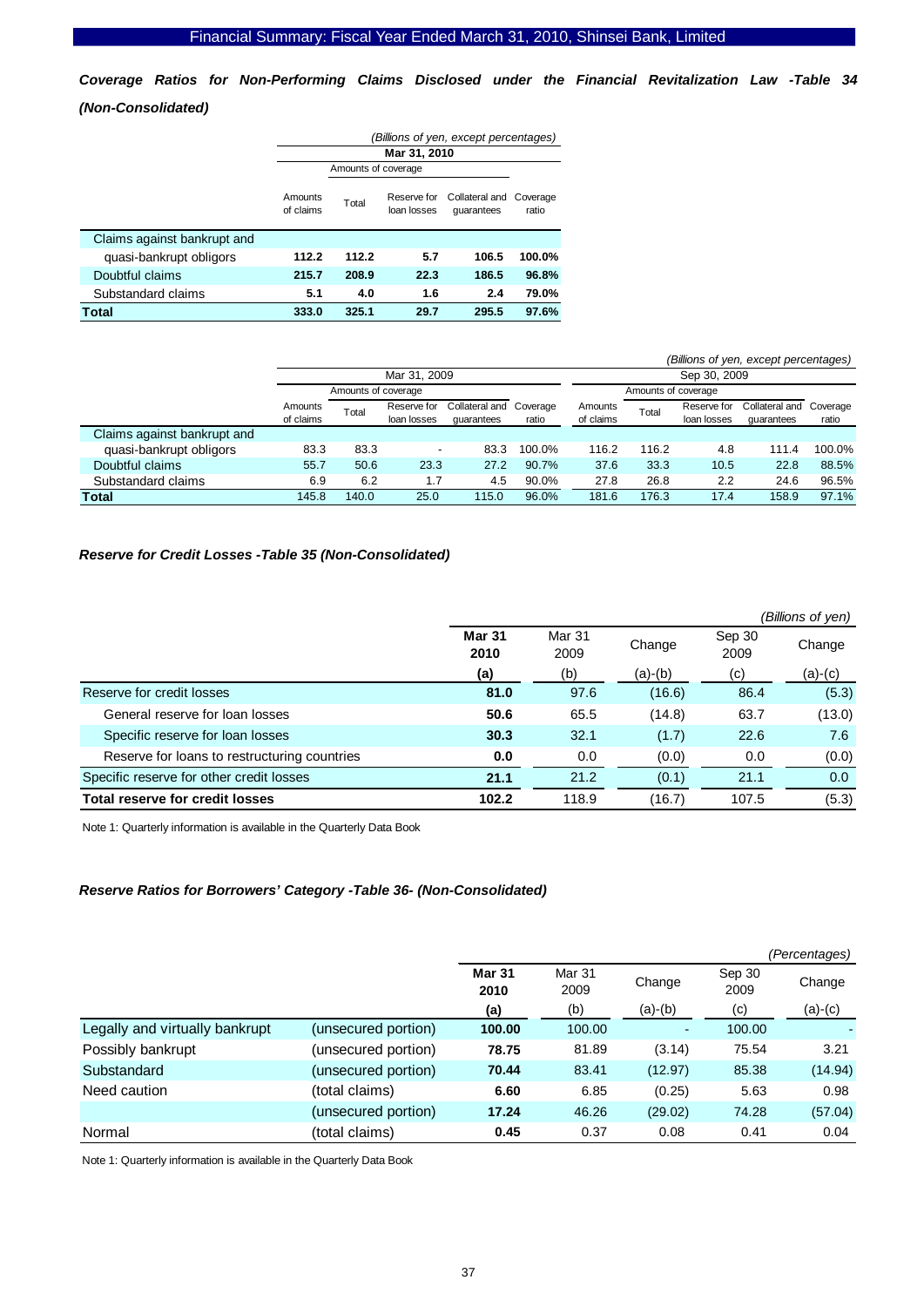# *Housing Loans -Table 37- (Non-Consolidated)*

|               |                       |                |           |                | (Billions of yen) |
|---------------|-----------------------|----------------|-----------|----------------|-------------------|
|               | <b>Mar 31</b><br>2010 | Mar 31<br>2009 | Change    | Sep 30<br>2009 | Change            |
|               | (a)                   | (b)            | $(a)-(b)$ | (C)            | (a)-(c)           |
| Housing loans | 882.3                 | 860.0          | 22.3      | 816.7          | 65.6              |

Note 1: Quarterly information is available in the Quarterly Data Book

# *Loans to Small- and Medium-Sized Entities (SMEs) -Table 38- (Non-Consolidated)*

|                                                  |                |                |         |                | (Billions of yen) |
|--------------------------------------------------|----------------|----------------|---------|----------------|-------------------|
|                                                  | Mar 31<br>2010 | Mar 31<br>2009 | Change  | Sep 30<br>2009 | Change            |
|                                                  | (a)            | (b)            | (a)-(b) | (C)            | (a)-(c)           |
| Loans to small- and medium-sized entities (SMEs) | 2.822.2        | 2,937.8        | (115.5) | 2.694.2        | 128.0             |
| % of loans to small- and medium-sized entities   | 60.2%          | 57.6%          |         | 55.3%          |                   |

Note: Small- and medium-sized enterprises in this table refer to companies with ¥300 million or fewer in capital (¥100 million for wholesale and ¥50 million for retail and services) as well as companies or individuals with 300 employees or less (100 for wholesale and services and 50 for retail).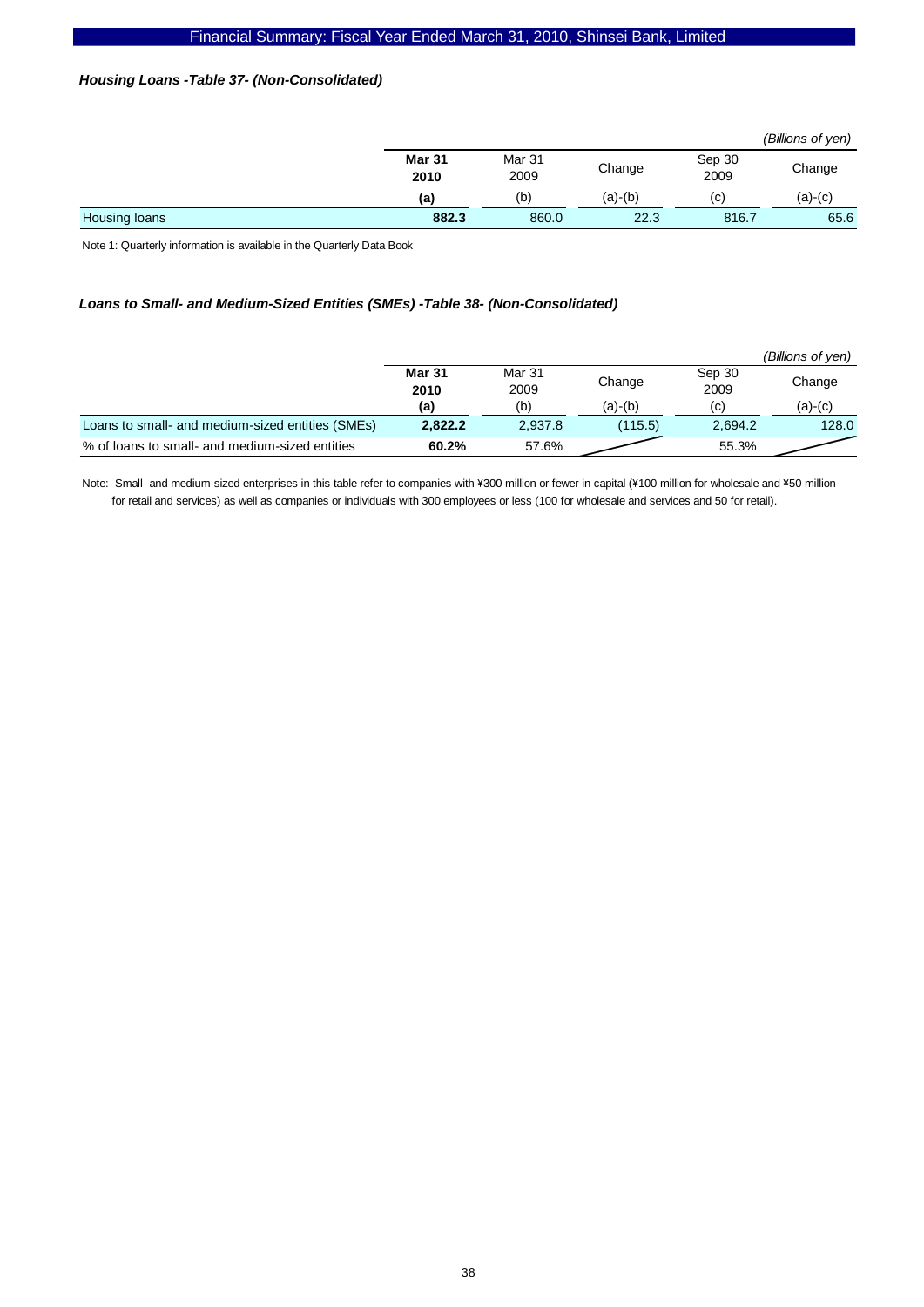Securities Being Held to Maturity<sup>(1)</sup><br>Securities Being Held to Maturity -Table 39- (Non-Consolidated)

|                                                |                      |               | (Billions of yen) |  |
|------------------------------------------------|----------------------|---------------|-------------------|--|
|                                                |                      | Mar 31, 2010  |                   |  |
|                                                | <b>Book</b><br>Value | Fair<br>Value | <b>Difference</b> |  |
| Items with fair value exceeding book value     |                      |               |                   |  |
| Japanese national government bonds             | 353.3                | 357.9         | 4.6               |  |
| Japanese corporate bonds                       | 70.4                 | 71.8          | 1.3               |  |
| Other $(2)$                                    | 44.6                 | 47.8          | 3.2               |  |
| Total                                          | 468.4                | 477.7         | 9.2               |  |
| Items with fair value not exceeding book value |                      |               |                   |  |
| Japanese national government bonds             |                      |               |                   |  |
| Japanese corporate bonds                       |                      |               |                   |  |
| Other $(2)$                                    | 11.1                 | 10.0          | (1.1)             |  |
| Total                                          | 11.1                 | 10.0          | (1.1)             |  |
| Total                                          | 479.5                | 487.7         | 8.1               |  |

|                                    |                      |               |                   |  |                      |               | (Billions of yen) |  |
|------------------------------------|----------------------|---------------|-------------------|--|----------------------|---------------|-------------------|--|
|                                    |                      | Mar 31, 2009  |                   |  | Sep 30, 2009         |               |                   |  |
|                                    | <b>Book</b><br>Value | Fair<br>Value | <b>Difference</b> |  | <b>Book</b><br>Value | Fair<br>Value | <b>Difference</b> |  |
| Japanese national government bonds | 229.1                | 231.0         | 1.8               |  | 373.3                | 377.9         | 4.5               |  |
| Japanese corporate bonds           | 75.2                 | 76.6          | 1.3               |  | 70.3                 | 71.9          | 1.5               |  |
| Other $(2)$                        | 58.2                 | 51.5          | (6.6)             |  | 54.4                 | 53.0          | (1.4)             |  |
| Total                              | 362.6                | 359.2         | (3.4)             |  | 498.2                | 502.9         | 4.7               |  |

(1) The presentation format has been changed from March 2010 with the application of "Accounting Standards for Financial Instruments" (revised on March 10, 2008). The format for March 31, 2009 and September 30, 2009 has not been changed.

(2) "Other" includes foreign bonds with high credit ratings that were reclassified from available-for-sale to held-to-maturity on October 1, 2008, due to the extremely illiquid market conditions. The book value and the fair value of the securities reclassified from available-for-sale to held-to-maturity as of March 31, 2010 are ¥45.4 billion and ¥46.5 billion, respectively.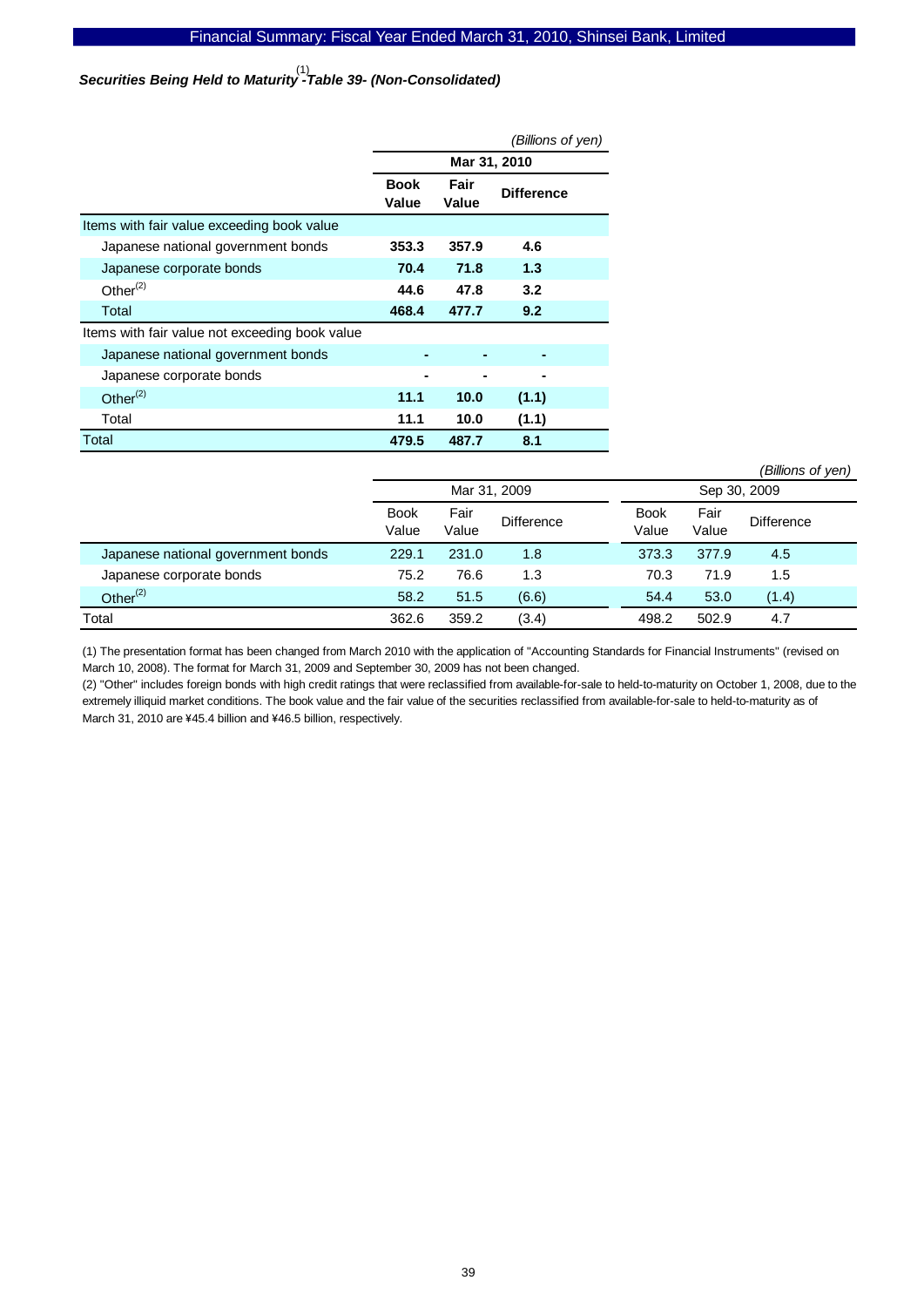# *Available for Sale Securities, at Fair Value -Table 40- (Non-Consolidated)*  (1)

|                                                                        | (Billions of yen)          |                   |                   |  |  |  |
|------------------------------------------------------------------------|----------------------------|-------------------|-------------------|--|--|--|
|                                                                        |                            | Mar 31, 2010      |                   |  |  |  |
|                                                                        | Book value<br>(Fair value) | Amortized<br>Cost | <b>Difference</b> |  |  |  |
| Items with book value exceeding amortized cost <sup>(2)</sup>          |                            |                   |                   |  |  |  |
| Equity securities                                                      | 3.4                        | 2.9               | 0.4               |  |  |  |
| <b>Bonds</b>                                                           | 1,584.9                    | 1,578.5           | 6.4               |  |  |  |
| Japanese national government bonds                                     | 1,543.6                    | 1,537.6           | 6.0               |  |  |  |
| Japanese local government bonds                                        | 1.7                        | 1.7               | 0.0               |  |  |  |
| Japanese corporate bonds                                               | 39.5                       | 39.2              | 0.3               |  |  |  |
| Other $^{(3)}$                                                         | 107.4                      | 91.2              | 16.2              |  |  |  |
| Foreign securities                                                     | 101.9                      | 86.1              | 15.8              |  |  |  |
| Foreign currency denominated foreign<br>corporate and government bonds | 73.1                       | 60.5              | 12.6              |  |  |  |
| Yen-denominated foreign corporate<br>and government bonds              | 18.5                       | 18.3              | 0.2               |  |  |  |
| Foreign equity securities and others                                   | 10.1                       | 7.2               | 2.9               |  |  |  |
| Other securities                                                       | 1.1                        | 0.9               | 0.2               |  |  |  |
| Other monetary claims purchase                                         | 4.3                        | 4.2               | 0.1               |  |  |  |
| Total                                                                  | 1,695.9                    | 1,672.7           | 23.1              |  |  |  |
| Items with book value not exceeding amortized cost <sup>(2)</sup>      |                            |                   |                   |  |  |  |
| <b>Equity securities</b>                                               | 7.4                        | 10.3              | (2.8)             |  |  |  |
| <b>Bonds</b>                                                           | 750.7                      | 758.3             | (7.6)             |  |  |  |
| Japanese national government bonds                                     | 464.5                      | 467.2             | (2.6)             |  |  |  |
| Japanese local government bonds                                        |                            |                   |                   |  |  |  |
| Japanese corporate bonds                                               | 286.1                      | 291.1             | (5.0)             |  |  |  |
| Other $^{(3)}$                                                         | 188.4                      | 193.4             | (5.0)             |  |  |  |
| Foreign securities                                                     | 183.3                      | 188.2             | (4.9)             |  |  |  |
| Foreign currency denominated foreign<br>corporate and government bonds | 89.9                       | 93.0              | (3.0)             |  |  |  |
| Yen-denominated foreign corporate<br>and government bonds              | 93.2                       | 95.1              | (1.8)             |  |  |  |
| Foreign equity securities and others                                   | 0.1                        | 0.1               | (0.0)             |  |  |  |
| Other securities                                                       | 1.0                        | 1.0               |                   |  |  |  |
| Other monetary claims purchase                                         | 4.0                        | 4.1               | (0.0)             |  |  |  |
| Total                                                                  | 946.6                      | 962.2             | (15.5)            |  |  |  |
| <b>Total</b>                                                           | 2.642.5                    | 2.634.9           | 7.5               |  |  |  |

*(Billions of yen)*

|                                                                        | Mar 31, 2009  |                                      |                                  |                                   |               | Sep 30, 2009                         |                                  |                                   |  |  |
|------------------------------------------------------------------------|---------------|--------------------------------------|----------------------------------|-----------------------------------|---------------|--------------------------------------|----------------------------------|-----------------------------------|--|--|
|                                                                        |               | Net unrealized gain (loss) (a) - (b) |                                  |                                   |               | Net unrealized gain (loss) (a) - (b) |                                  |                                   |  |  |
|                                                                        | Fair<br>value | Net                                  | Gross<br>unrealized<br>gains (a) | Gross<br>unrealized<br>losses (b) | Fair<br>value | <b>Net</b>                           | Gross<br>unrealized<br>gains (a) | Gross<br>unrealized<br>losses (b) |  |  |
| <b>Equity securities</b>                                               | 10.8          | (2.8)                                | 0.3                              | 3.1                               | 11.9          | (1.7)                                | 0.9                              | 2.7                               |  |  |
| <b>Bonds</b>                                                           | 1,014.5       | (0.6)                                | 1.3                              | 1.9                               | 1,986.1       | 6.5                                  | 7.5                              | 0.9                               |  |  |
| Japanese national government bonds                                     | 975.0         | 0.3                                  | 1.0                              | 0.7                               | 1,965.6       | 7.2                                  | 7.2                              | 0.0                               |  |  |
| Japanese local government bonds                                        | 1.7           | 0.0                                  | 0.0                              | $\overline{\phantom{a}}$          | 1.7           | 0.0                                  | 0.0                              |                                   |  |  |
| Japanese corporate bonds                                               | 37.7          | (1.0)                                | 0.2                              | 1.2                               | 18.6          | (0.7)                                | 0.1                              | 0.9                               |  |  |
| Other                                                                  | 267.6         | (25.9)                               | 1.9                              | 27.8                              | 295.6         | 7.0                                  | 15.3                             | 8.3                               |  |  |
| Foreign securities                                                     | 266.7         | (25.9)                               | 1.9                              | 27.8                              | 294.9         | 6.9                                  | 15.2                             | 8.3                               |  |  |
| Foreign currency denominated foreign<br>corporate and government bonds | 133.7         | (12.5)                               | 0.3                              | 12.9                              | 155.7         | 8.7                                  | 12.0                             | 3.2                               |  |  |
| Yen-denominated foreign corporate<br>and government bonds              | 123.7         | (14.6)                               | $\overline{\phantom{a}}$         | 14.6                              | 129.1         | (4.9)                                | 0.0                              | 5.0                               |  |  |
| Foreign equity securities                                              | 6.6           | 0.9                                  | 1.2                              | 0.3                               | 7.9           | 2.8                                  | 2.8                              |                                   |  |  |
| Other securities                                                       | 0.9           | ٠                                    | ٠                                | $\overline{\phantom{a}}$          | 0.9           | 0.0                                  | 0.0                              |                                   |  |  |
| <b>Total</b>                                                           | 1,293.1       | (29.4)                               | 3.5                              | 33.0                              | 2,293.9       | 11.8                                 | 23.8                             | 12.0                              |  |  |

(1) The presentation format has been changed from March 2010 with the application of "Accounting Standards for Financial Instruments" (revised on March 10, 2008). The format for March 31, 2009 and September 30, 2009 has not been changed.

(2) "Japanese corporate bonds" and "Foreign securities," which were previously carried at cost are measured at fair value from March 2010.

Above tables do not include securities whose fair value is hardly determinable.

(3) "Other" as of March 2010 includes "Foreign securities," "Other securities" and "Other monetary claims purchased."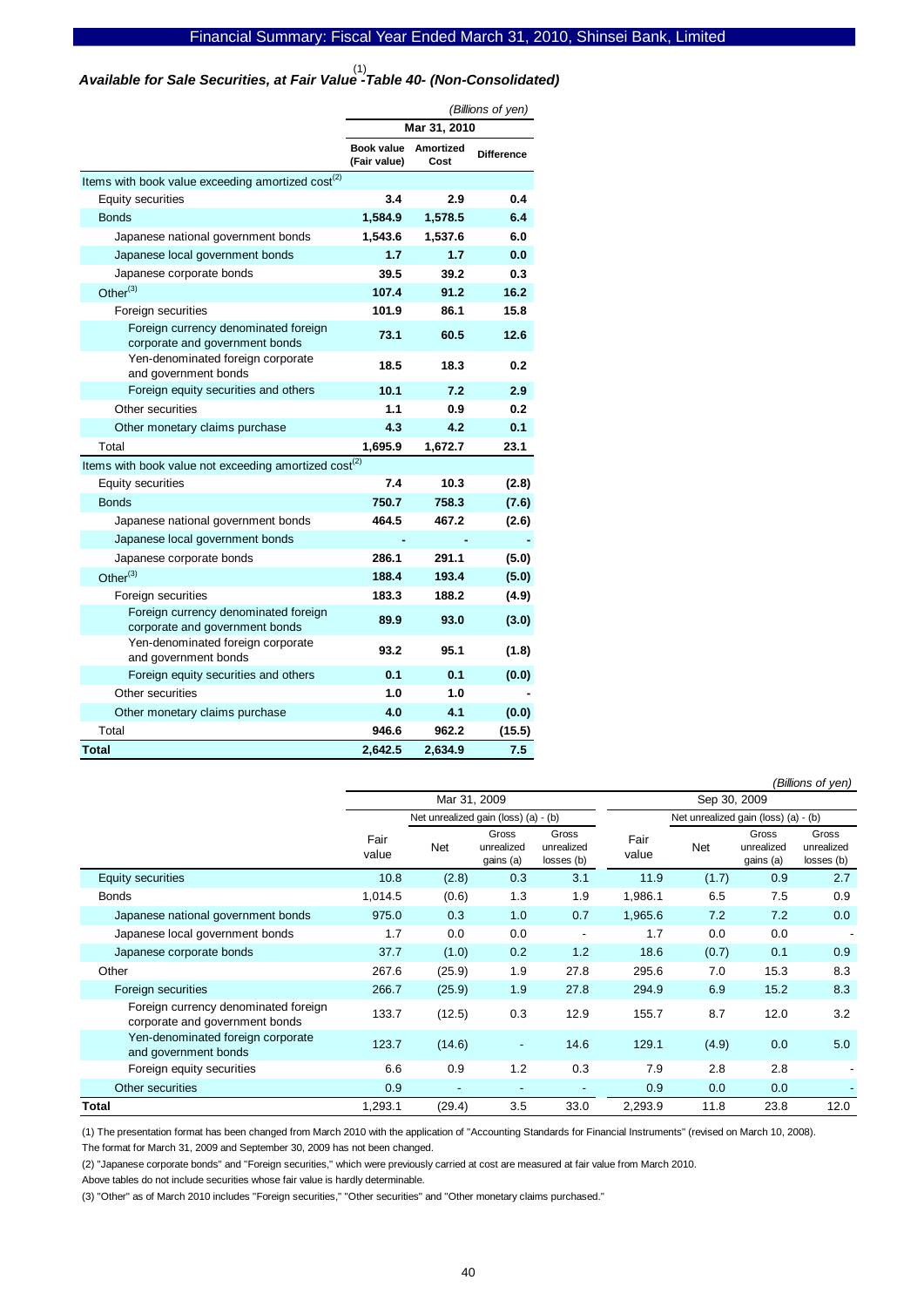# *Hedge-Accounting Derivative Transactions -Table 41- (Non-Consolidated)*

|                                   |                   |                           |                 | (Billions of yen) |
|-----------------------------------|-------------------|---------------------------|-----------------|-------------------|
|                                   |                   | Mar 31, 2010              |                 |                   |
| <b>Notional Principal Amount</b>  | 1 year<br>or less | Over 1 year to<br>5 years | Over<br>5 years | Total             |
| Interest rate swaps:              |                   |                           |                 |                   |
| Receive fixed and pay floating    | 153.6             | 190.1                     | 113.7           | 457.5             |
| Receive floating and pay fixed    | 298.5             | 160.8                     | 236.0           | 695.5             |
| Receive floating and pay floating |                   |                           | ٠               |                   |
| Total notional principal amount   | 452.2             | 351.0                     | 349.8           | 1,153.0           |
| Currency swaps                    |                   |                           |                 |                   |
| Total notional principal amount   | 380.2             | 153.6                     | 252.2           | 786.1             |

### *Employees' Retirement Benefit -Table 42- (Non-Consolidated)*

# **Projected Benefit Obligation (Non-Consolidated)**

|                                                     |                 | (Billions of yen) |
|-----------------------------------------------------|-----------------|-------------------|
|                                                     |                 | Mar 31, 2010      |
| Projected benefit obligation                        | (A)             | 52.3              |
| Discount rate                                       |                 | 2.2%              |
| Fair value of plan assets                           | (B)             | 42.8              |
| Prepaid pension cost                                | (C)             | (1.8)             |
| Unrecognized prior service cost                     | (D)             | (2.3)             |
| Unrecognized net actuarial losses                   | (E)             | 10.6              |
| Other (Unrecognized obligation at transition, etc.) | (F)             | 3.0               |
| Reserve for retirement benefits                     | $(A-B-C-D-E-F)$ |                   |

#### **Pension Expenses (Non-Consolidated)**

|                                                       | (Billions of yen) |
|-------------------------------------------------------|-------------------|
|                                                       | <b>FY2009</b>     |
|                                                       | (12 months)       |
| Service cost                                          | 2.4               |
| Interest                                              | 1.1               |
| Expected return on plan assets                        | (0.8)             |
| Amortization of prior service cost                    | (0.3)             |
| Amortization of net actuarial losses                  | 2.0               |
| Amortization of unrecognized obligation at transition | 0.6               |
| Other (extraordinary severance benefit expense, etc.) | 1.2               |
| Net periodic retirement benefit cost                  | 6.3               |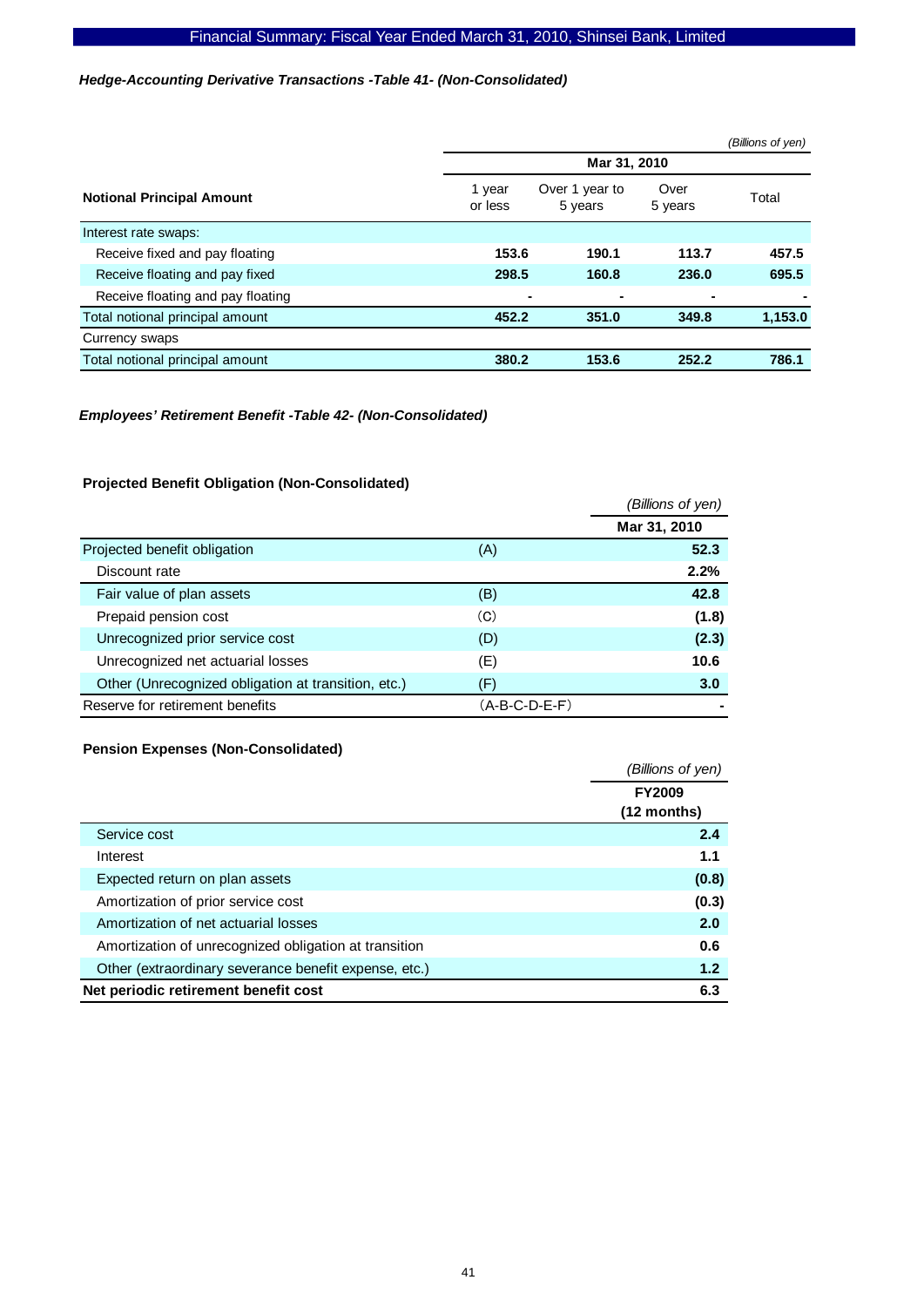# *Capital Adequacy Data -Table 43- (Non-Consolidated)*  (1)

|                               |                                         | (Billions of yen, except percentages) |           |                |           |  |
|-------------------------------|-----------------------------------------|---------------------------------------|-----------|----------------|-----------|--|
|                               | <b>Mar 31</b><br>Mar 31<br>2009<br>2010 |                                       | Change    | Sep 30<br>2009 | Change    |  |
|                               | (a)                                     | (b)                                   | $(a)-(b)$ | (c)            | $(a)-(c)$ |  |
| Basic items (Tier I)          | 655.0                                   | 745.7                                 | (90.7)    | 740.8          | (85.8)    |  |
| Supplementary items (Tier II) | 260.6                                   | 301.2                                 | (40.5)    | 269.6          | (8.9)     |  |
| Deduction                     | (86.6)                                  | (75.0)                                | (11.6)    | (60.6)         | (26.0)    |  |
| Total capital (2)             | 829.0                                   | 971.9                                 | (142.9)   | 949.8          | (120.8)   |  |
| <b>Risk assets</b>            | 7,241.8                                 | 8,875.5                               | (1,633.7) | 7,813.3        | (571.5)   |  |
| Capital adequacy ratio        | 11.44%                                  | 10.95%                                |           | 12.15%         |           |  |
| Tier I capital ratio          | 9.04%                                   | 8.40%                                 |           | 9.48%          |           |  |

(1) Calculated according to Basel II, F-IRB. Figures are calculated in accordance with FSA Notification Number 79 issued in December 2008 (special treatment of FSA Notification Number 19 issued in 2006). As a result, ¥38.0 billion of net unrealized losses on securities available-for-sale, net of taxes, as of March 31, 2009 are not included in BIS capital.

Unrealized gain on securities available-for-sale, net of taxes, is recorded as of March 31, 2010 and September 30, 2009.

(2) Non-Consolidated total required capital is ¥434.0 billion as at March 31, 2010, ¥401.5 billion as at September 30, 2009 and ¥455.7 billion as at March 31, 2009.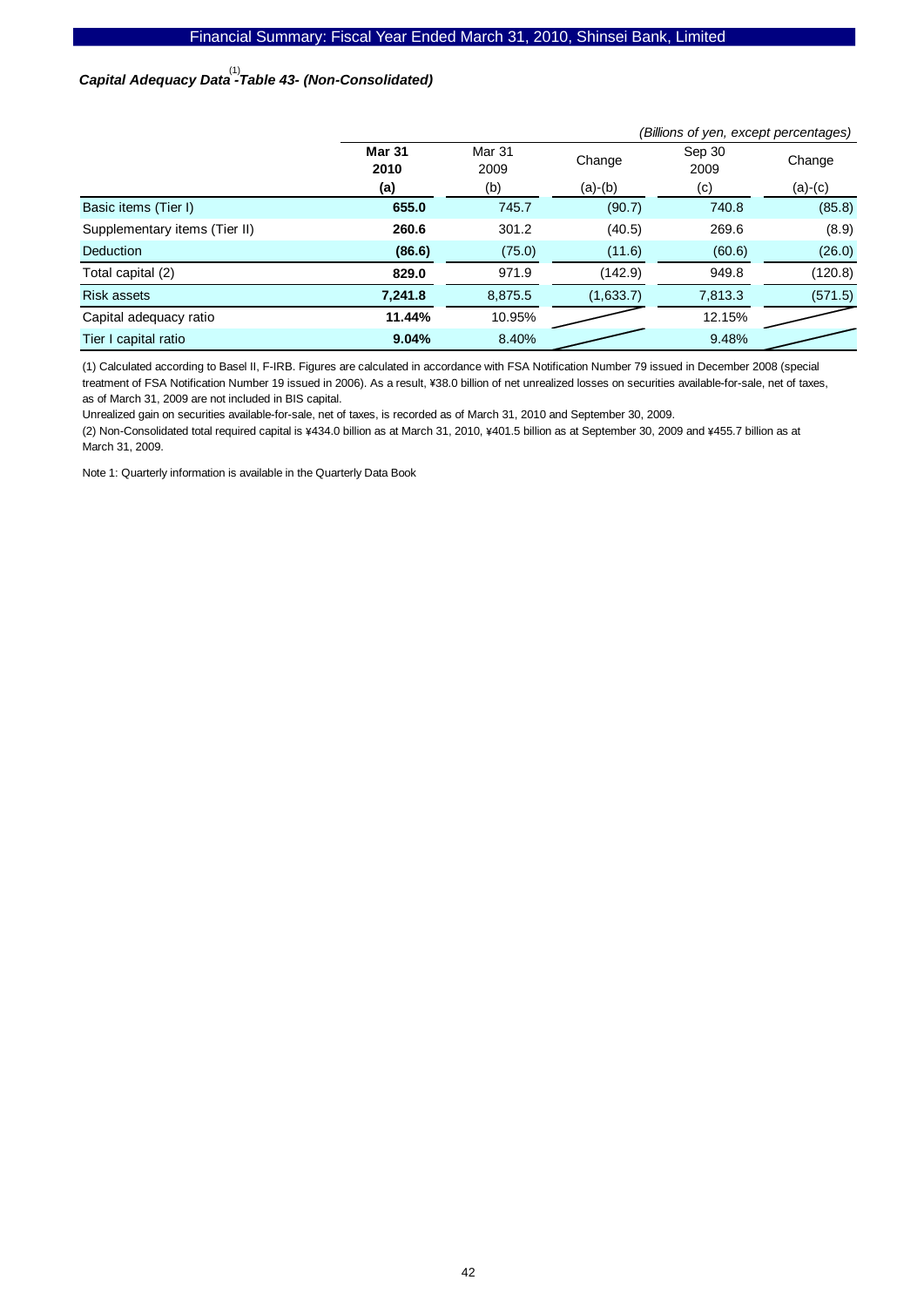*Non-Consolidated Balance Sheets (Non-Consolidated)* 

**Assets** 

|                                                         |               |               | (millions of yen) |
|---------------------------------------------------------|---------------|---------------|-------------------|
|                                                         | <b>Mar 31</b> | <b>Mar 31</b> | Change            |
|                                                         | 2010          | 2009          | a-b               |
|                                                         | a             | b             | Amount            |
| < <assets>&gt;</assets>                                 |               |               |                   |
| Cash and due from banks                                 | 310,022       | 411,999       | (101, 977)        |
| Call loans                                              | 19,129        |               | 19,129            |
| Collateral related to securities borrowing transactions | 2,801         | 131           | 2,670             |
| Other monetary claims purchased                         | 621,271       | 666,126       | (44, 855)         |
| <b>Trading assets</b>                                   | 211,020       | 326,038       | (115, 018)        |
| Monetary assets held in trust                           | 463,467       | 573,032       | (109, 565)        |
| Securities                                              | 3,674,523     | 2,626,047     | 1,048,476         |
| Valuation allowance for investments                     | (3, 370)      | (3,370)       |                   |
| Loans and bills discounted                              | 4,732,858     | 5,168,004     | (435, 146)        |
| Foreign exchanges                                       | 10,976        | 37,138        | (26, 162)         |
| Other assets                                            | 506,855       | 977,924       | (471,069)         |
| Premises and equipment                                  | 17,890        | 18,856        | (966)             |
| Intangible assets                                       | 11,891        | 13,477        | (1,586)           |
| Deferred issuance expenses for debentures               | 176           | 161           | 15                |
| Deferred tax assets                                     |               | 4,329         | (4,329)           |
| Customers' liabilities for acceptances and guarantees   | 11,266        | 12,556        | (1, 290)          |
| Reserve for credit losses                               | (102, 213)    | (118,960)     | 16,747            |
| <b>Total assets</b>                                     | 10,488,567    | 10,713,494    | (224, 927)        |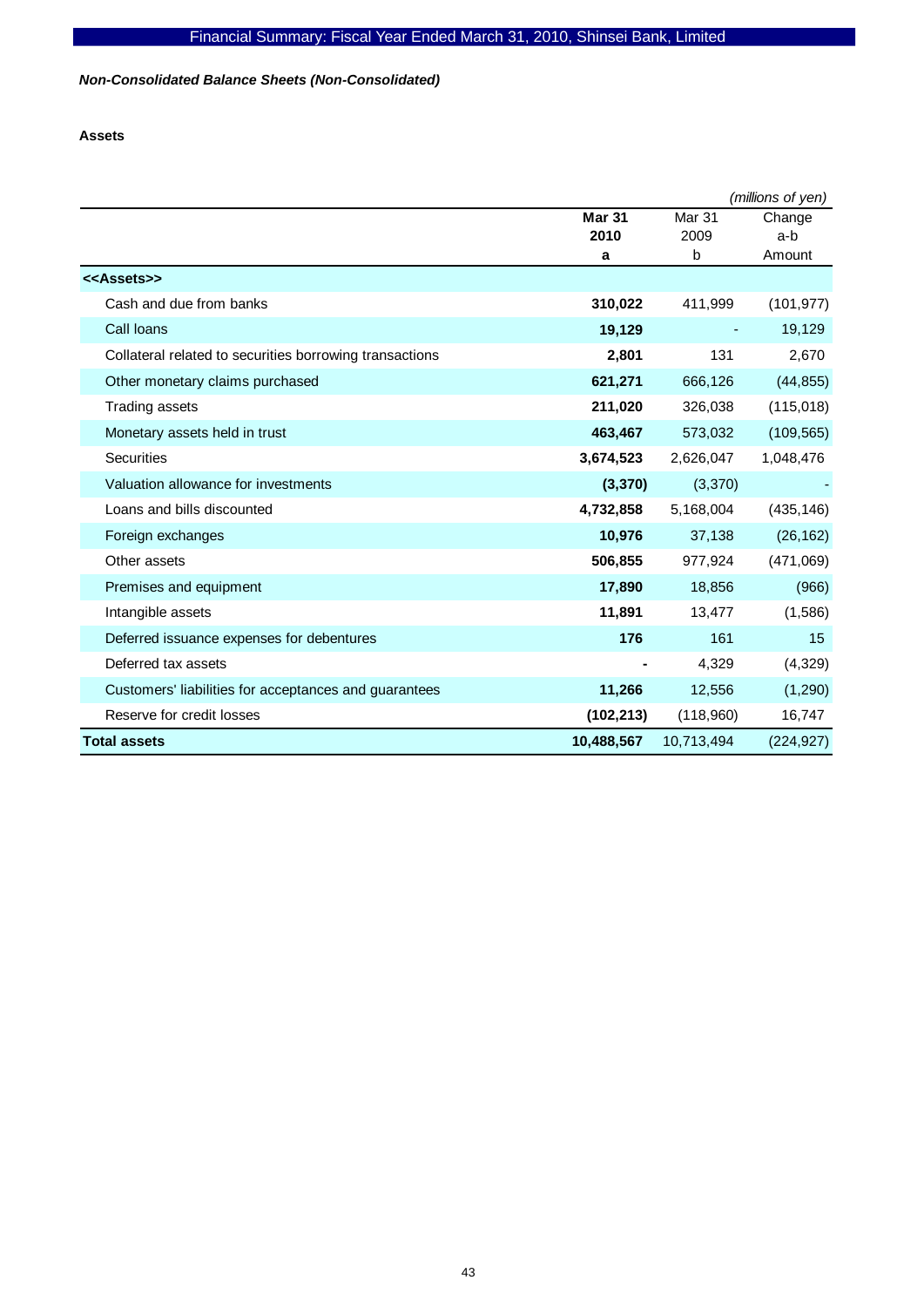**Liabilities and Equity** 

|                                                            |               |            | (millions of yen) |
|------------------------------------------------------------|---------------|------------|-------------------|
|                                                            | <b>Mar 31</b> | Mar 31     | Change            |
|                                                            | 2010<br>a     | 2009<br>b  | a-b<br>Amount     |
| < <liabilities>&gt;</liabilities>                          |               |            |                   |
| Deposits                                                   | 6,533,555     | 6,637,831  | (104, 276)        |
| Negotiable certificates of deposit                         | 290,909       | 259,659    | 31,250            |
| Debentures                                                 | 487,513       | 676,767    | (189, 254)        |
| Call money                                                 | 310,487       | 281,513    | 28,974            |
| Payables under repurchase agreements                       | 8,430         | 53,805     | (45, 375)         |
| Collateral related to securities lending transactions      | 548,479       | 569,566    | (21,087)          |
| <b>Trading liabilities</b>                                 | 176,668       | 316,068    | (139, 400)        |
| Borrowed money                                             | 811,100       | 425,371    | 385,729           |
| Foreign exchanges                                          | 222           | 226        | (4)               |
| Corporate bonds                                            | 342,518       | 402,453    | (59, 935)         |
| <b>Other liabilities</b>                                   | 392,414       | 495,016    | (102, 602)        |
| Income taxes payable                                       | 484           | 34         | 450               |
| Lease debt                                                 | 4             | 11         | (7)               |
| Other liabilities                                          | 391,925       | 494,970    | (103, 045)        |
| Accrued employees' bonuses                                 | 5,423         | 7,191      | (1,768)           |
| Reserve for retirement benefits                            |               | 55         | (55)              |
| Reserve for losses on disposal of premises and equipment   | 7,011         | 6,911      | 100               |
| Reserve for losses on litigation                           | 5,873         | 3,662      | 2,211             |
| Deferred tax liability                                     | 745           |            | 745               |
| Acceptances and guarantees                                 | 11,266        | 12,556     | (1, 290)          |
| <b>Total liabilities</b>                                   | 9,932,620     | 10,148,658 | (216, 038)        |
| < <equity>&gt;</equity>                                    |               |            |                   |
| Shareholders' equity:                                      |               |            |                   |
| Capital stock                                              | 476,296       | 476,296    |                   |
| Capital surplus                                            | 43,558        | 43,558     |                   |
| Additional paid-in capital                                 | 43,558        | 43,558     |                   |
| Retained earnings                                          | 106,809       | 154,454    | (47, 645)         |
| Legal reserve                                              | 11,035        | 11,035     |                   |
| Other retained earnings                                    | 95,773        | 143,418    | (47, 645)         |
| Unappropriated retained earnings                           | 95,773        | 143,418    | (47, 645)         |
| Treasury stock, at cost                                    | (72, 558)     | (72, 558)  | (0)               |
| Total shareholders' equity                                 | 554,105       | 601,750    | (47, 645)         |
| Net unrealized gain (loss):                                |               |            |                   |
| Unrealized gain (loss) on available-for-sale securities    | 361           | (38,049)   | 38,410            |
| Deferred gain (loss) on derivatives under hedge accounting | (192)         | (672)      | 480               |
| Total net unrealized gain (loss)                           | 168           | (38, 722)  | 38,890            |
| Stock acquisition rights                                   | 1,672         | 1,808      | (136)             |
| <b>Total equity</b>                                        | 555,947       | 564,836    | (8,889)           |
| <b>Total liabilities and equity</b>                        | 10,488,567    | 10,713,494 | (224, 927)        |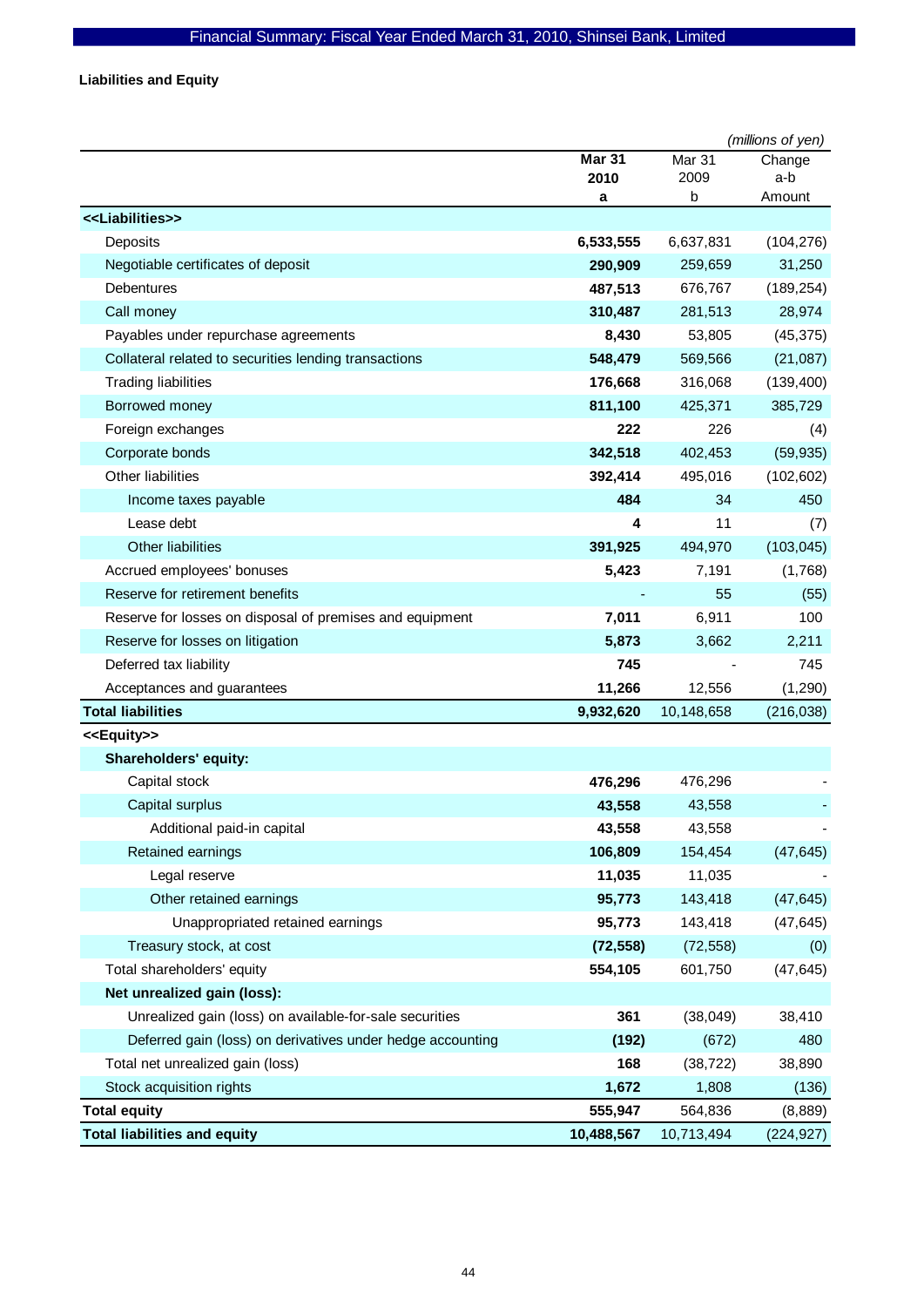# *Non-Consolidated Statements of Operations (Non-Consolidated)*

|                                        |               | (millions of yen, except percentages) |            |        |  |
|----------------------------------------|---------------|---------------------------------------|------------|--------|--|
|                                        | <b>FY2009</b> | FY2008                                | Change     |        |  |
|                                        | (12 months)   | (12 months)                           | Amount     | %      |  |
| Total interest income                  | 153,051       | 182,737                               | (29, 686)  | (16.2) |  |
| Interest on loans and bills discounted | 86,463        | 109,886                               | (23, 423)  | (21.3) |  |
| Interest and dividends on securities   | 51,251        | 59,458                                | (8, 207)   | (13.8) |  |
| Other interest income                  | 15,335        | 13,391                                | 1,944      | 14.5   |  |
| Fees and commissions income            | 16,937        | 18,963                                | (2,026)    | (10.7) |  |
| <b>Trading profits</b>                 | 7,892         | 5,277                                 | 2,615      | 49.6   |  |
| Other business income                  | 31,442        | 16,956                                | 14,486     | 85.4   |  |
| Other ordinary income                  | 8,545         | 22,389                                | (13, 844)  | (61.8) |  |
| <b>Ordinary income</b>                 | 217,868       | 246,323                               | (28, 455)  | (11.6) |  |
| Total interest expenses                | 77,918        | 96,368                                | (18, 450)  | (19.1) |  |
| Interest on deposits                   | 51,714        | 47,548                                | 4,166      | 8.8    |  |
| Interest on corporate bonds            | 16,472        | 20,266                                | (3,794)    | (18.7) |  |
| Other interest expenses                | 9,732         | 28,553                                | (18, 821)  | (65.9) |  |
| Fees and commissions expenses          | 9,843         | 13,415                                | (3, 572)   | (26.6) |  |
| <b>Trading losses</b>                  | 186           | 10,968                                | (10, 782)  | (98.3) |  |
| Other business expenses                | 22,531        | 103,456                               | (80, 925)  | (78.2) |  |
| General and administrative expenses    | 69,780        | 81,741                                | (11, 961)  | (14.6) |  |
| Other ordinary expenses                | 81,814        | 105,234                               | (23, 420)  | (22.3) |  |
| <b>Ordinary expenses</b>               | 262,074       | 411,184                               | (149, 110) | (36.3) |  |
| Net ordinary loss                      | 44,205        | 164,860                               | (120, 655) | (73.2) |  |
| Special gains                          | 25,851        | 76,948                                | (51,097)   | (66.4) |  |
| Special losses                         | 20,955        | 63,487                                | (42, 532)  | (67.0) |  |
| Loss before income taxes               | 39,309        | 151,399                               | (112,090)  | (74.0) |  |
| Income taxes (benefit)                 |               |                                       |            |        |  |
| Current                                | (34)          | (4, 184)                              | 4,150      | 99.2   |  |
| Deferred                               | 8,369         | 9,833                                 | (1,464)    | (14.9) |  |
| Total income taxes (benefit)           | 8,334         | 5,648                                 | 2,686      | 47.6   |  |
| <b>Net loss</b>                        | 47,644        | 157,048                               | (109, 404) | (69.7) |  |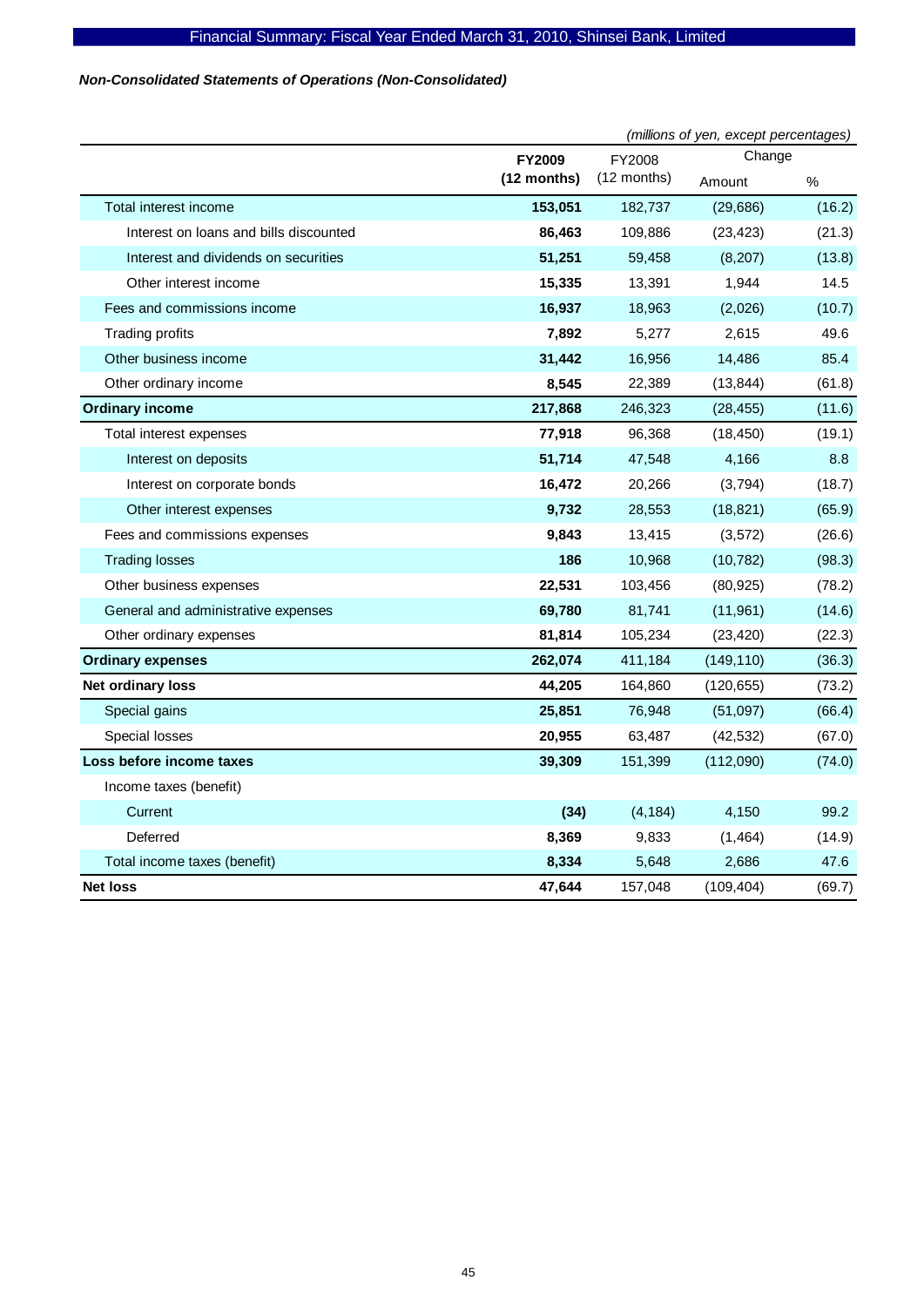# *Non-Consolidated Statements of Change in Equity (Non-Consolidated)*

|                                            |             | (millions of yen) |
|--------------------------------------------|-------------|-------------------|
|                                            | FY2009      | FY2008            |
|                                            | (12 months) | (12 months)       |
| <b>Shareholders' Equity</b>                |             |                   |
| Capital stock                              |             |                   |
| Balance at beginning of the period         | 476,296     | 476,296           |
| Changes in amounts during the period       |             |                   |
| Total changes in amounts during the period |             |                   |
| Balance at the end of the period           | 476,296     | 476,296           |
| Capital surplus                            |             |                   |
| Capital reserve                            |             |                   |
| Balance at beginning of the period         | 43,558      | 43,558            |
| Changes in amounts during the period       |             |                   |
| Total changes in amounts during the period |             |                   |
| Balance at the end of the period           | 43,558      | 43,558            |
| Total capital surplus                      |             |                   |
| Balance at beginning of the period         | 43,558      | 43,558            |
| Changes in amounts during the period       |             |                   |
| Total changes in amounts during the period |             |                   |
| Balance at the end of the period           | 43,558      | 43,558            |
| Retained earnings                          |             |                   |
| Legal reserve for retained earnings        |             |                   |
| Balance at beginning of the period         | 11,035      | 9,880             |
| Changes in amounts during the period       |             |                   |
| Dividends of retained earnings             |             | 1,154             |
| Total changes in amounts during the period |             | 1,154             |
| Balance at the end of the period           | 11,035      | 11,035            |
| Other retained earnings                    |             |                   |
| Retained earnings carried forward          |             |                   |
| Balance at beginning of the period         | 143,418     | 307,395           |
| Changes in amounts during the period       |             |                   |
| Dividends of retained earnings             |             | (6,928)           |
| Net loss                                   | (47, 644)   | (157, 048)        |
| Total changes in amounts during the period | (47, 644)   | (163, 976)        |
| Balance at the end of the period           | 95,773      | 143,418           |
| Total retained earnings                    |             |                   |
| Balance at beginning of the period         | 154,454     | 317,276           |
| Changes in amounts during the period       |             |                   |
| Dividends of retained earnings             |             | (5, 773)          |
| Net loss                                   | (47, 644)   | (157, 048)        |
| Total changes in amounts during the period | (47, 644)   | (162, 822)        |
| Balance at the end of the period           | 106,809     | 154,454           |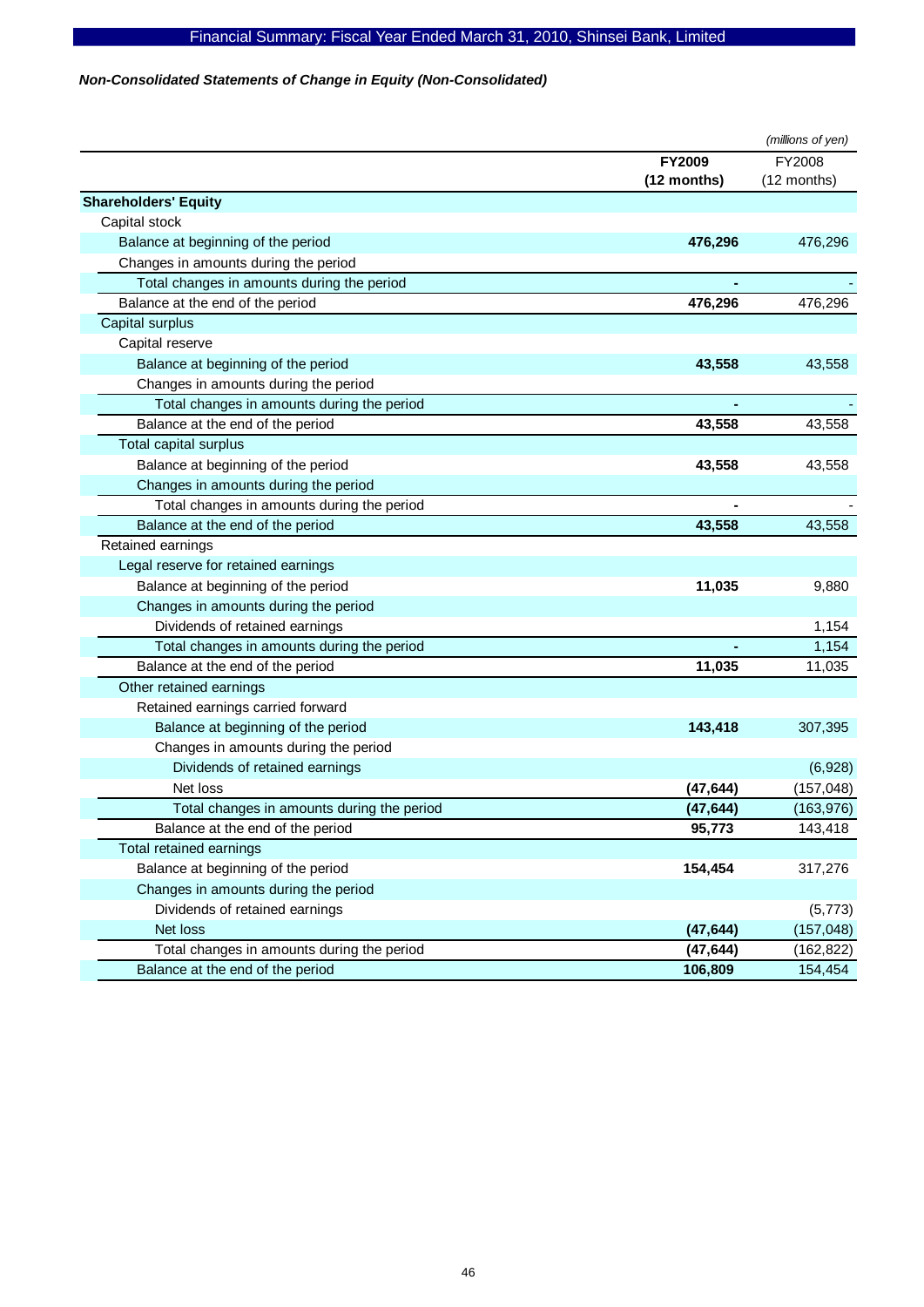| FY2009<br>FY2008<br>(12 months)<br>(12 months)<br><b>Treasury stock</b><br>Balance at beginning of the period<br>(72, 558)<br>(72, 557)<br>Changes in amounts during the period<br>Purchase of treasury stock<br>(0)<br>(0)<br>(0)<br>Total changes in amounts during the period<br>(0)<br>Balance at the end of the period<br>(72, 558)<br>(72, 558)<br><b>Shareholders' Equity</b><br>Balance at beginning of the period<br>601,750<br>764,573<br>Changes in amounts during the period<br>Dividends of retained earnings<br>(5, 773)<br>(157, 048)<br>Net loss<br>(47, 644)<br>Purchase of treasury stock<br>(0)<br>(0)<br>(47, 644)<br>(162, 823)<br>Total changes in amounts during the period<br>554,105<br>Balance at the end of the period<br>601,750<br>Net unrealized gain (loss) and translation adjustments<br>Unrealized gain (loss) on available-for-sale securities<br>Balance at beginning of the period<br>(38, 049)<br>(35, 024)<br>Changes in amounts during the period<br>Total changes in amounts during the period excluding capital stock (net)<br>38,411<br>(3,025)<br>38,411<br>Total changes in amounts during the period<br>(3,025)<br>Balance at the end of the period<br>361<br>(38, 049)<br>Deferred gain (loss) on derivatives under hedge accounting<br>Balance at beginning of the period<br>(672)<br>1,896<br>Changes in amounts during the period<br>Total changes in amounts during the period excluding capital stock (net)<br>479<br>(2, 568)<br>479<br>Total changes in amounts during the period<br>(2, 568)<br>Balance at the end of the period<br>(192)<br>(672)<br>Total net unrealized gain (loss) and translation adjustments<br>Balance at beginning of the period<br>(38, 722)<br>(33, 128)<br>Changes in amounts during the period<br>Total changes in amounts during the period excluding capital stock (net)<br>38,890<br>(5, 593)<br>I otal changes in amounts during the period<br>38,890<br>(5, 593)<br>Balance at the end of the period<br>168<br>(38, 722)<br><b>Stock acquisition rights</b><br>Balance at beginning of the period<br>1,808<br>1,257<br>Changes in amounts during the period<br>Total changes in amounts during the period excluding capital stock (net)<br>(135)<br>550<br>Total changes in amounts during the period<br>(135)<br>550<br>Balance at the end of the period<br>1,672<br>1,808<br><b>Total equity</b><br>Balance at beginning of the period<br>564,836<br>732,703<br>Changes in amounts during the period<br>Dividends of retained earnings<br>(5,773)<br>Net loss<br>(47, 644)<br>(157, 048)<br>Purchase of treasury stock<br>(0)<br>(0)<br>Total changes in amounts during the period excluding capital stock (net)<br>38,755<br>(5,043)<br>Total changes in amounts during the period<br>(8,889)<br>(167, 866)<br>555,947<br>Balance at the end of the period<br>564,836 |  | (millions of yen) |
|------------------------------------------------------------------------------------------------------------------------------------------------------------------------------------------------------------------------------------------------------------------------------------------------------------------------------------------------------------------------------------------------------------------------------------------------------------------------------------------------------------------------------------------------------------------------------------------------------------------------------------------------------------------------------------------------------------------------------------------------------------------------------------------------------------------------------------------------------------------------------------------------------------------------------------------------------------------------------------------------------------------------------------------------------------------------------------------------------------------------------------------------------------------------------------------------------------------------------------------------------------------------------------------------------------------------------------------------------------------------------------------------------------------------------------------------------------------------------------------------------------------------------------------------------------------------------------------------------------------------------------------------------------------------------------------------------------------------------------------------------------------------------------------------------------------------------------------------------------------------------------------------------------------------------------------------------------------------------------------------------------------------------------------------------------------------------------------------------------------------------------------------------------------------------------------------------------------------------------------------------------------------------------------------------------------------------------------------------------------------------------------------------------------------------------------------------------------------------------------------------------------------------------------------------------------------------------------------------------------------------------------------------------------------------------------------------------------------------------------------------------------------------------------------------------------------------------------------------------------|--|-------------------|
|                                                                                                                                                                                                                                                                                                                                                                                                                                                                                                                                                                                                                                                                                                                                                                                                                                                                                                                                                                                                                                                                                                                                                                                                                                                                                                                                                                                                                                                                                                                                                                                                                                                                                                                                                                                                                                                                                                                                                                                                                                                                                                                                                                                                                                                                                                                                                                                                                                                                                                                                                                                                                                                                                                                                                                                                                                                                  |  |                   |
|                                                                                                                                                                                                                                                                                                                                                                                                                                                                                                                                                                                                                                                                                                                                                                                                                                                                                                                                                                                                                                                                                                                                                                                                                                                                                                                                                                                                                                                                                                                                                                                                                                                                                                                                                                                                                                                                                                                                                                                                                                                                                                                                                                                                                                                                                                                                                                                                                                                                                                                                                                                                                                                                                                                                                                                                                                                                  |  |                   |
|                                                                                                                                                                                                                                                                                                                                                                                                                                                                                                                                                                                                                                                                                                                                                                                                                                                                                                                                                                                                                                                                                                                                                                                                                                                                                                                                                                                                                                                                                                                                                                                                                                                                                                                                                                                                                                                                                                                                                                                                                                                                                                                                                                                                                                                                                                                                                                                                                                                                                                                                                                                                                                                                                                                                                                                                                                                                  |  |                   |
|                                                                                                                                                                                                                                                                                                                                                                                                                                                                                                                                                                                                                                                                                                                                                                                                                                                                                                                                                                                                                                                                                                                                                                                                                                                                                                                                                                                                                                                                                                                                                                                                                                                                                                                                                                                                                                                                                                                                                                                                                                                                                                                                                                                                                                                                                                                                                                                                                                                                                                                                                                                                                                                                                                                                                                                                                                                                  |  |                   |
|                                                                                                                                                                                                                                                                                                                                                                                                                                                                                                                                                                                                                                                                                                                                                                                                                                                                                                                                                                                                                                                                                                                                                                                                                                                                                                                                                                                                                                                                                                                                                                                                                                                                                                                                                                                                                                                                                                                                                                                                                                                                                                                                                                                                                                                                                                                                                                                                                                                                                                                                                                                                                                                                                                                                                                                                                                                                  |  |                   |
|                                                                                                                                                                                                                                                                                                                                                                                                                                                                                                                                                                                                                                                                                                                                                                                                                                                                                                                                                                                                                                                                                                                                                                                                                                                                                                                                                                                                                                                                                                                                                                                                                                                                                                                                                                                                                                                                                                                                                                                                                                                                                                                                                                                                                                                                                                                                                                                                                                                                                                                                                                                                                                                                                                                                                                                                                                                                  |  |                   |
|                                                                                                                                                                                                                                                                                                                                                                                                                                                                                                                                                                                                                                                                                                                                                                                                                                                                                                                                                                                                                                                                                                                                                                                                                                                                                                                                                                                                                                                                                                                                                                                                                                                                                                                                                                                                                                                                                                                                                                                                                                                                                                                                                                                                                                                                                                                                                                                                                                                                                                                                                                                                                                                                                                                                                                                                                                                                  |  |                   |
|                                                                                                                                                                                                                                                                                                                                                                                                                                                                                                                                                                                                                                                                                                                                                                                                                                                                                                                                                                                                                                                                                                                                                                                                                                                                                                                                                                                                                                                                                                                                                                                                                                                                                                                                                                                                                                                                                                                                                                                                                                                                                                                                                                                                                                                                                                                                                                                                                                                                                                                                                                                                                                                                                                                                                                                                                                                                  |  |                   |
|                                                                                                                                                                                                                                                                                                                                                                                                                                                                                                                                                                                                                                                                                                                                                                                                                                                                                                                                                                                                                                                                                                                                                                                                                                                                                                                                                                                                                                                                                                                                                                                                                                                                                                                                                                                                                                                                                                                                                                                                                                                                                                                                                                                                                                                                                                                                                                                                                                                                                                                                                                                                                                                                                                                                                                                                                                                                  |  |                   |
|                                                                                                                                                                                                                                                                                                                                                                                                                                                                                                                                                                                                                                                                                                                                                                                                                                                                                                                                                                                                                                                                                                                                                                                                                                                                                                                                                                                                                                                                                                                                                                                                                                                                                                                                                                                                                                                                                                                                                                                                                                                                                                                                                                                                                                                                                                                                                                                                                                                                                                                                                                                                                                                                                                                                                                                                                                                                  |  |                   |
|                                                                                                                                                                                                                                                                                                                                                                                                                                                                                                                                                                                                                                                                                                                                                                                                                                                                                                                                                                                                                                                                                                                                                                                                                                                                                                                                                                                                                                                                                                                                                                                                                                                                                                                                                                                                                                                                                                                                                                                                                                                                                                                                                                                                                                                                                                                                                                                                                                                                                                                                                                                                                                                                                                                                                                                                                                                                  |  |                   |
|                                                                                                                                                                                                                                                                                                                                                                                                                                                                                                                                                                                                                                                                                                                                                                                                                                                                                                                                                                                                                                                                                                                                                                                                                                                                                                                                                                                                                                                                                                                                                                                                                                                                                                                                                                                                                                                                                                                                                                                                                                                                                                                                                                                                                                                                                                                                                                                                                                                                                                                                                                                                                                                                                                                                                                                                                                                                  |  |                   |
|                                                                                                                                                                                                                                                                                                                                                                                                                                                                                                                                                                                                                                                                                                                                                                                                                                                                                                                                                                                                                                                                                                                                                                                                                                                                                                                                                                                                                                                                                                                                                                                                                                                                                                                                                                                                                                                                                                                                                                                                                                                                                                                                                                                                                                                                                                                                                                                                                                                                                                                                                                                                                                                                                                                                                                                                                                                                  |  |                   |
|                                                                                                                                                                                                                                                                                                                                                                                                                                                                                                                                                                                                                                                                                                                                                                                                                                                                                                                                                                                                                                                                                                                                                                                                                                                                                                                                                                                                                                                                                                                                                                                                                                                                                                                                                                                                                                                                                                                                                                                                                                                                                                                                                                                                                                                                                                                                                                                                                                                                                                                                                                                                                                                                                                                                                                                                                                                                  |  |                   |
|                                                                                                                                                                                                                                                                                                                                                                                                                                                                                                                                                                                                                                                                                                                                                                                                                                                                                                                                                                                                                                                                                                                                                                                                                                                                                                                                                                                                                                                                                                                                                                                                                                                                                                                                                                                                                                                                                                                                                                                                                                                                                                                                                                                                                                                                                                                                                                                                                                                                                                                                                                                                                                                                                                                                                                                                                                                                  |  |                   |
|                                                                                                                                                                                                                                                                                                                                                                                                                                                                                                                                                                                                                                                                                                                                                                                                                                                                                                                                                                                                                                                                                                                                                                                                                                                                                                                                                                                                                                                                                                                                                                                                                                                                                                                                                                                                                                                                                                                                                                                                                                                                                                                                                                                                                                                                                                                                                                                                                                                                                                                                                                                                                                                                                                                                                                                                                                                                  |  |                   |
|                                                                                                                                                                                                                                                                                                                                                                                                                                                                                                                                                                                                                                                                                                                                                                                                                                                                                                                                                                                                                                                                                                                                                                                                                                                                                                                                                                                                                                                                                                                                                                                                                                                                                                                                                                                                                                                                                                                                                                                                                                                                                                                                                                                                                                                                                                                                                                                                                                                                                                                                                                                                                                                                                                                                                                                                                                                                  |  |                   |
|                                                                                                                                                                                                                                                                                                                                                                                                                                                                                                                                                                                                                                                                                                                                                                                                                                                                                                                                                                                                                                                                                                                                                                                                                                                                                                                                                                                                                                                                                                                                                                                                                                                                                                                                                                                                                                                                                                                                                                                                                                                                                                                                                                                                                                                                                                                                                                                                                                                                                                                                                                                                                                                                                                                                                                                                                                                                  |  |                   |
|                                                                                                                                                                                                                                                                                                                                                                                                                                                                                                                                                                                                                                                                                                                                                                                                                                                                                                                                                                                                                                                                                                                                                                                                                                                                                                                                                                                                                                                                                                                                                                                                                                                                                                                                                                                                                                                                                                                                                                                                                                                                                                                                                                                                                                                                                                                                                                                                                                                                                                                                                                                                                                                                                                                                                                                                                                                                  |  |                   |
|                                                                                                                                                                                                                                                                                                                                                                                                                                                                                                                                                                                                                                                                                                                                                                                                                                                                                                                                                                                                                                                                                                                                                                                                                                                                                                                                                                                                                                                                                                                                                                                                                                                                                                                                                                                                                                                                                                                                                                                                                                                                                                                                                                                                                                                                                                                                                                                                                                                                                                                                                                                                                                                                                                                                                                                                                                                                  |  |                   |
|                                                                                                                                                                                                                                                                                                                                                                                                                                                                                                                                                                                                                                                                                                                                                                                                                                                                                                                                                                                                                                                                                                                                                                                                                                                                                                                                                                                                                                                                                                                                                                                                                                                                                                                                                                                                                                                                                                                                                                                                                                                                                                                                                                                                                                                                                                                                                                                                                                                                                                                                                                                                                                                                                                                                                                                                                                                                  |  |                   |
|                                                                                                                                                                                                                                                                                                                                                                                                                                                                                                                                                                                                                                                                                                                                                                                                                                                                                                                                                                                                                                                                                                                                                                                                                                                                                                                                                                                                                                                                                                                                                                                                                                                                                                                                                                                                                                                                                                                                                                                                                                                                                                                                                                                                                                                                                                                                                                                                                                                                                                                                                                                                                                                                                                                                                                                                                                                                  |  |                   |
|                                                                                                                                                                                                                                                                                                                                                                                                                                                                                                                                                                                                                                                                                                                                                                                                                                                                                                                                                                                                                                                                                                                                                                                                                                                                                                                                                                                                                                                                                                                                                                                                                                                                                                                                                                                                                                                                                                                                                                                                                                                                                                                                                                                                                                                                                                                                                                                                                                                                                                                                                                                                                                                                                                                                                                                                                                                                  |  |                   |
|                                                                                                                                                                                                                                                                                                                                                                                                                                                                                                                                                                                                                                                                                                                                                                                                                                                                                                                                                                                                                                                                                                                                                                                                                                                                                                                                                                                                                                                                                                                                                                                                                                                                                                                                                                                                                                                                                                                                                                                                                                                                                                                                                                                                                                                                                                                                                                                                                                                                                                                                                                                                                                                                                                                                                                                                                                                                  |  |                   |
|                                                                                                                                                                                                                                                                                                                                                                                                                                                                                                                                                                                                                                                                                                                                                                                                                                                                                                                                                                                                                                                                                                                                                                                                                                                                                                                                                                                                                                                                                                                                                                                                                                                                                                                                                                                                                                                                                                                                                                                                                                                                                                                                                                                                                                                                                                                                                                                                                                                                                                                                                                                                                                                                                                                                                                                                                                                                  |  |                   |
|                                                                                                                                                                                                                                                                                                                                                                                                                                                                                                                                                                                                                                                                                                                                                                                                                                                                                                                                                                                                                                                                                                                                                                                                                                                                                                                                                                                                                                                                                                                                                                                                                                                                                                                                                                                                                                                                                                                                                                                                                                                                                                                                                                                                                                                                                                                                                                                                                                                                                                                                                                                                                                                                                                                                                                                                                                                                  |  |                   |
|                                                                                                                                                                                                                                                                                                                                                                                                                                                                                                                                                                                                                                                                                                                                                                                                                                                                                                                                                                                                                                                                                                                                                                                                                                                                                                                                                                                                                                                                                                                                                                                                                                                                                                                                                                                                                                                                                                                                                                                                                                                                                                                                                                                                                                                                                                                                                                                                                                                                                                                                                                                                                                                                                                                                                                                                                                                                  |  |                   |
|                                                                                                                                                                                                                                                                                                                                                                                                                                                                                                                                                                                                                                                                                                                                                                                                                                                                                                                                                                                                                                                                                                                                                                                                                                                                                                                                                                                                                                                                                                                                                                                                                                                                                                                                                                                                                                                                                                                                                                                                                                                                                                                                                                                                                                                                                                                                                                                                                                                                                                                                                                                                                                                                                                                                                                                                                                                                  |  |                   |
|                                                                                                                                                                                                                                                                                                                                                                                                                                                                                                                                                                                                                                                                                                                                                                                                                                                                                                                                                                                                                                                                                                                                                                                                                                                                                                                                                                                                                                                                                                                                                                                                                                                                                                                                                                                                                                                                                                                                                                                                                                                                                                                                                                                                                                                                                                                                                                                                                                                                                                                                                                                                                                                                                                                                                                                                                                                                  |  |                   |
|                                                                                                                                                                                                                                                                                                                                                                                                                                                                                                                                                                                                                                                                                                                                                                                                                                                                                                                                                                                                                                                                                                                                                                                                                                                                                                                                                                                                                                                                                                                                                                                                                                                                                                                                                                                                                                                                                                                                                                                                                                                                                                                                                                                                                                                                                                                                                                                                                                                                                                                                                                                                                                                                                                                                                                                                                                                                  |  |                   |
|                                                                                                                                                                                                                                                                                                                                                                                                                                                                                                                                                                                                                                                                                                                                                                                                                                                                                                                                                                                                                                                                                                                                                                                                                                                                                                                                                                                                                                                                                                                                                                                                                                                                                                                                                                                                                                                                                                                                                                                                                                                                                                                                                                                                                                                                                                                                                                                                                                                                                                                                                                                                                                                                                                                                                                                                                                                                  |  |                   |
|                                                                                                                                                                                                                                                                                                                                                                                                                                                                                                                                                                                                                                                                                                                                                                                                                                                                                                                                                                                                                                                                                                                                                                                                                                                                                                                                                                                                                                                                                                                                                                                                                                                                                                                                                                                                                                                                                                                                                                                                                                                                                                                                                                                                                                                                                                                                                                                                                                                                                                                                                                                                                                                                                                                                                                                                                                                                  |  |                   |
|                                                                                                                                                                                                                                                                                                                                                                                                                                                                                                                                                                                                                                                                                                                                                                                                                                                                                                                                                                                                                                                                                                                                                                                                                                                                                                                                                                                                                                                                                                                                                                                                                                                                                                                                                                                                                                                                                                                                                                                                                                                                                                                                                                                                                                                                                                                                                                                                                                                                                                                                                                                                                                                                                                                                                                                                                                                                  |  |                   |
|                                                                                                                                                                                                                                                                                                                                                                                                                                                                                                                                                                                                                                                                                                                                                                                                                                                                                                                                                                                                                                                                                                                                                                                                                                                                                                                                                                                                                                                                                                                                                                                                                                                                                                                                                                                                                                                                                                                                                                                                                                                                                                                                                                                                                                                                                                                                                                                                                                                                                                                                                                                                                                                                                                                                                                                                                                                                  |  |                   |
|                                                                                                                                                                                                                                                                                                                                                                                                                                                                                                                                                                                                                                                                                                                                                                                                                                                                                                                                                                                                                                                                                                                                                                                                                                                                                                                                                                                                                                                                                                                                                                                                                                                                                                                                                                                                                                                                                                                                                                                                                                                                                                                                                                                                                                                                                                                                                                                                                                                                                                                                                                                                                                                                                                                                                                                                                                                                  |  |                   |
|                                                                                                                                                                                                                                                                                                                                                                                                                                                                                                                                                                                                                                                                                                                                                                                                                                                                                                                                                                                                                                                                                                                                                                                                                                                                                                                                                                                                                                                                                                                                                                                                                                                                                                                                                                                                                                                                                                                                                                                                                                                                                                                                                                                                                                                                                                                                                                                                                                                                                                                                                                                                                                                                                                                                                                                                                                                                  |  |                   |
|                                                                                                                                                                                                                                                                                                                                                                                                                                                                                                                                                                                                                                                                                                                                                                                                                                                                                                                                                                                                                                                                                                                                                                                                                                                                                                                                                                                                                                                                                                                                                                                                                                                                                                                                                                                                                                                                                                                                                                                                                                                                                                                                                                                                                                                                                                                                                                                                                                                                                                                                                                                                                                                                                                                                                                                                                                                                  |  |                   |
|                                                                                                                                                                                                                                                                                                                                                                                                                                                                                                                                                                                                                                                                                                                                                                                                                                                                                                                                                                                                                                                                                                                                                                                                                                                                                                                                                                                                                                                                                                                                                                                                                                                                                                                                                                                                                                                                                                                                                                                                                                                                                                                                                                                                                                                                                                                                                                                                                                                                                                                                                                                                                                                                                                                                                                                                                                                                  |  |                   |
|                                                                                                                                                                                                                                                                                                                                                                                                                                                                                                                                                                                                                                                                                                                                                                                                                                                                                                                                                                                                                                                                                                                                                                                                                                                                                                                                                                                                                                                                                                                                                                                                                                                                                                                                                                                                                                                                                                                                                                                                                                                                                                                                                                                                                                                                                                                                                                                                                                                                                                                                                                                                                                                                                                                                                                                                                                                                  |  |                   |
|                                                                                                                                                                                                                                                                                                                                                                                                                                                                                                                                                                                                                                                                                                                                                                                                                                                                                                                                                                                                                                                                                                                                                                                                                                                                                                                                                                                                                                                                                                                                                                                                                                                                                                                                                                                                                                                                                                                                                                                                                                                                                                                                                                                                                                                                                                                                                                                                                                                                                                                                                                                                                                                                                                                                                                                                                                                                  |  |                   |
|                                                                                                                                                                                                                                                                                                                                                                                                                                                                                                                                                                                                                                                                                                                                                                                                                                                                                                                                                                                                                                                                                                                                                                                                                                                                                                                                                                                                                                                                                                                                                                                                                                                                                                                                                                                                                                                                                                                                                                                                                                                                                                                                                                                                                                                                                                                                                                                                                                                                                                                                                                                                                                                                                                                                                                                                                                                                  |  |                   |
|                                                                                                                                                                                                                                                                                                                                                                                                                                                                                                                                                                                                                                                                                                                                                                                                                                                                                                                                                                                                                                                                                                                                                                                                                                                                                                                                                                                                                                                                                                                                                                                                                                                                                                                                                                                                                                                                                                                                                                                                                                                                                                                                                                                                                                                                                                                                                                                                                                                                                                                                                                                                                                                                                                                                                                                                                                                                  |  |                   |
|                                                                                                                                                                                                                                                                                                                                                                                                                                                                                                                                                                                                                                                                                                                                                                                                                                                                                                                                                                                                                                                                                                                                                                                                                                                                                                                                                                                                                                                                                                                                                                                                                                                                                                                                                                                                                                                                                                                                                                                                                                                                                                                                                                                                                                                                                                                                                                                                                                                                                                                                                                                                                                                                                                                                                                                                                                                                  |  |                   |
|                                                                                                                                                                                                                                                                                                                                                                                                                                                                                                                                                                                                                                                                                                                                                                                                                                                                                                                                                                                                                                                                                                                                                                                                                                                                                                                                                                                                                                                                                                                                                                                                                                                                                                                                                                                                                                                                                                                                                                                                                                                                                                                                                                                                                                                                                                                                                                                                                                                                                                                                                                                                                                                                                                                                                                                                                                                                  |  |                   |
|                                                                                                                                                                                                                                                                                                                                                                                                                                                                                                                                                                                                                                                                                                                                                                                                                                                                                                                                                                                                                                                                                                                                                                                                                                                                                                                                                                                                                                                                                                                                                                                                                                                                                                                                                                                                                                                                                                                                                                                                                                                                                                                                                                                                                                                                                                                                                                                                                                                                                                                                                                                                                                                                                                                                                                                                                                                                  |  |                   |
|                                                                                                                                                                                                                                                                                                                                                                                                                                                                                                                                                                                                                                                                                                                                                                                                                                                                                                                                                                                                                                                                                                                                                                                                                                                                                                                                                                                                                                                                                                                                                                                                                                                                                                                                                                                                                                                                                                                                                                                                                                                                                                                                                                                                                                                                                                                                                                                                                                                                                                                                                                                                                                                                                                                                                                                                                                                                  |  |                   |
|                                                                                                                                                                                                                                                                                                                                                                                                                                                                                                                                                                                                                                                                                                                                                                                                                                                                                                                                                                                                                                                                                                                                                                                                                                                                                                                                                                                                                                                                                                                                                                                                                                                                                                                                                                                                                                                                                                                                                                                                                                                                                                                                                                                                                                                                                                                                                                                                                                                                                                                                                                                                                                                                                                                                                                                                                                                                  |  |                   |
|                                                                                                                                                                                                                                                                                                                                                                                                                                                                                                                                                                                                                                                                                                                                                                                                                                                                                                                                                                                                                                                                                                                                                                                                                                                                                                                                                                                                                                                                                                                                                                                                                                                                                                                                                                                                                                                                                                                                                                                                                                                                                                                                                                                                                                                                                                                                                                                                                                                                                                                                                                                                                                                                                                                                                                                                                                                                  |  |                   |
|                                                                                                                                                                                                                                                                                                                                                                                                                                                                                                                                                                                                                                                                                                                                                                                                                                                                                                                                                                                                                                                                                                                                                                                                                                                                                                                                                                                                                                                                                                                                                                                                                                                                                                                                                                                                                                                                                                                                                                                                                                                                                                                                                                                                                                                                                                                                                                                                                                                                                                                                                                                                                                                                                                                                                                                                                                                                  |  |                   |
|                                                                                                                                                                                                                                                                                                                                                                                                                                                                                                                                                                                                                                                                                                                                                                                                                                                                                                                                                                                                                                                                                                                                                                                                                                                                                                                                                                                                                                                                                                                                                                                                                                                                                                                                                                                                                                                                                                                                                                                                                                                                                                                                                                                                                                                                                                                                                                                                                                                                                                                                                                                                                                                                                                                                                                                                                                                                  |  |                   |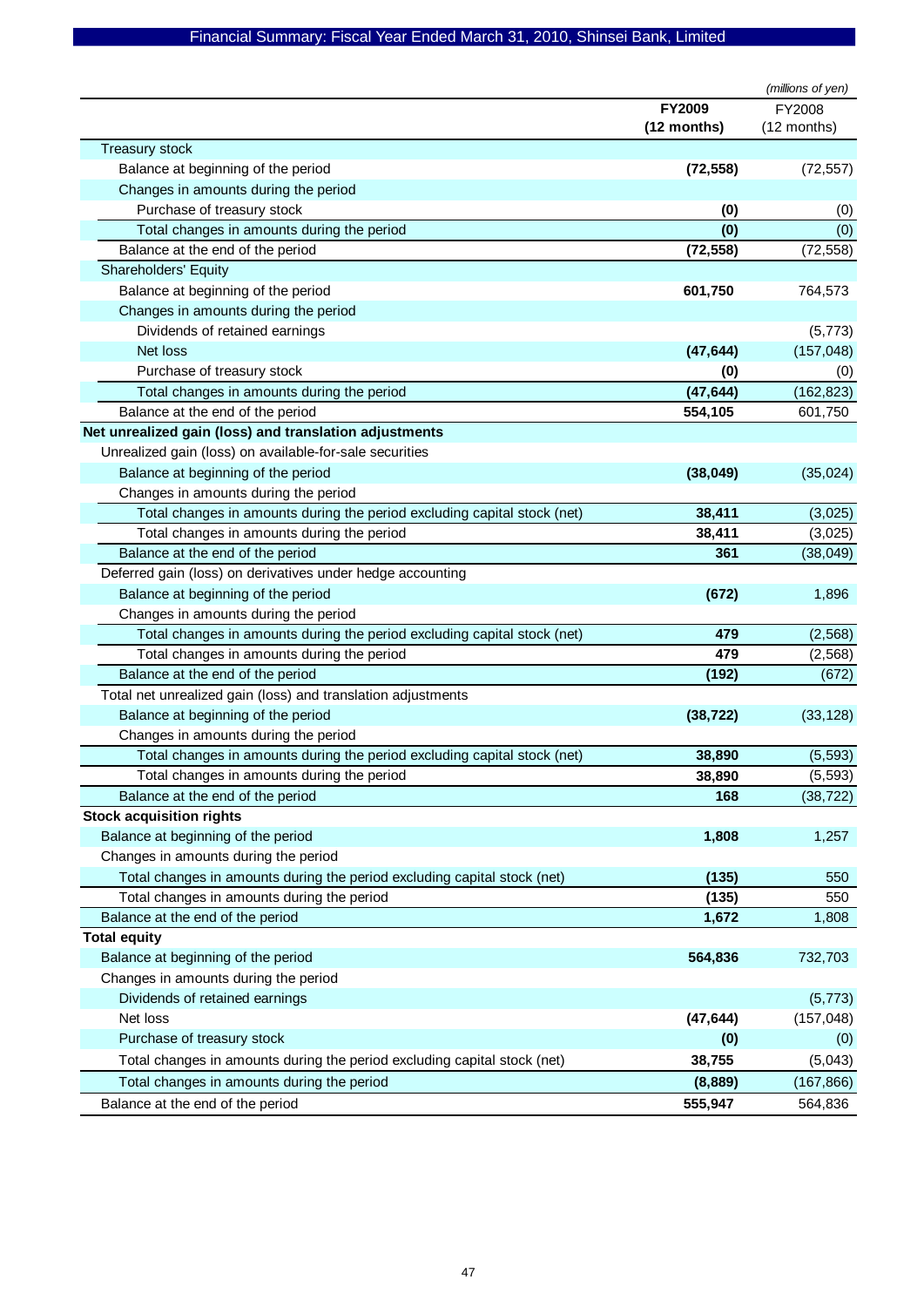# **Section 3. Earnings Forecast -Table 44- (Consolidated and Non-Consolidated)**

|                       |                                                | (Billions of yen)               |  |
|-----------------------|------------------------------------------------|---------------------------------|--|
| (Consolidated)        | <b>Fiscal year ending</b><br><b>March 2011</b> | Fiscal year ended<br>March 2010 |  |
|                       | (FY2010)                                       | (FY2009)                        |  |
|                       | <b>Forecast</b>                                | Actual                          |  |
| Net income            | 12.5                                           | (140.1)                         |  |
| Cash basis net income | 23.6                                           | (53.7)                          |  |

| (Non-Consolidated)            | <b>Fiscal year ending</b><br><b>March 2011</b> | Fiscal year ended<br><b>March 2010</b> |  |
|-------------------------------|------------------------------------------------|----------------------------------------|--|
|                               | (FY2010)                                       | (FY2009)                               |  |
|                               | <b>Forecast</b>                                | Actual                                 |  |
| Net Business Profit           | 32.0                                           | 20.9                                   |  |
| Net income                    | 10.0                                           | (47.6)                                 |  |
| Dividends (per share in yen): |                                                |                                        |  |
| Common stock                  | 1.00                                           | $0.00^{(1)}$                           |  |

(1) No dividend to be paid on common shares for fiscal year 2009.

Above forecasts are based on current assumptions of future events and trends, which may be incorrect. Actual results may differ materially from those in the statements as a result of various factors.

- Shinsei Bank forecasts a consolidated cash basis\* net income of ¥23.6 billion (consolidated reported basis net income of ¥12.5 billion) for the fiscal year ending March 31, 2011.
- Shinsei Bank forecasts a non-consolidated net income for the fiscal year ending March 31, 2011 of ¥10.0 billion.
- Shinsei Bank forecasts a dividend payment to common shareholders of ¥1.00 per common share for the fiscal year 2010 ending March 31, 2011.

\*Cash-basis figures are calculated by excluding amortization and impairment of goodwill and other intangible assets, net of tax benefit.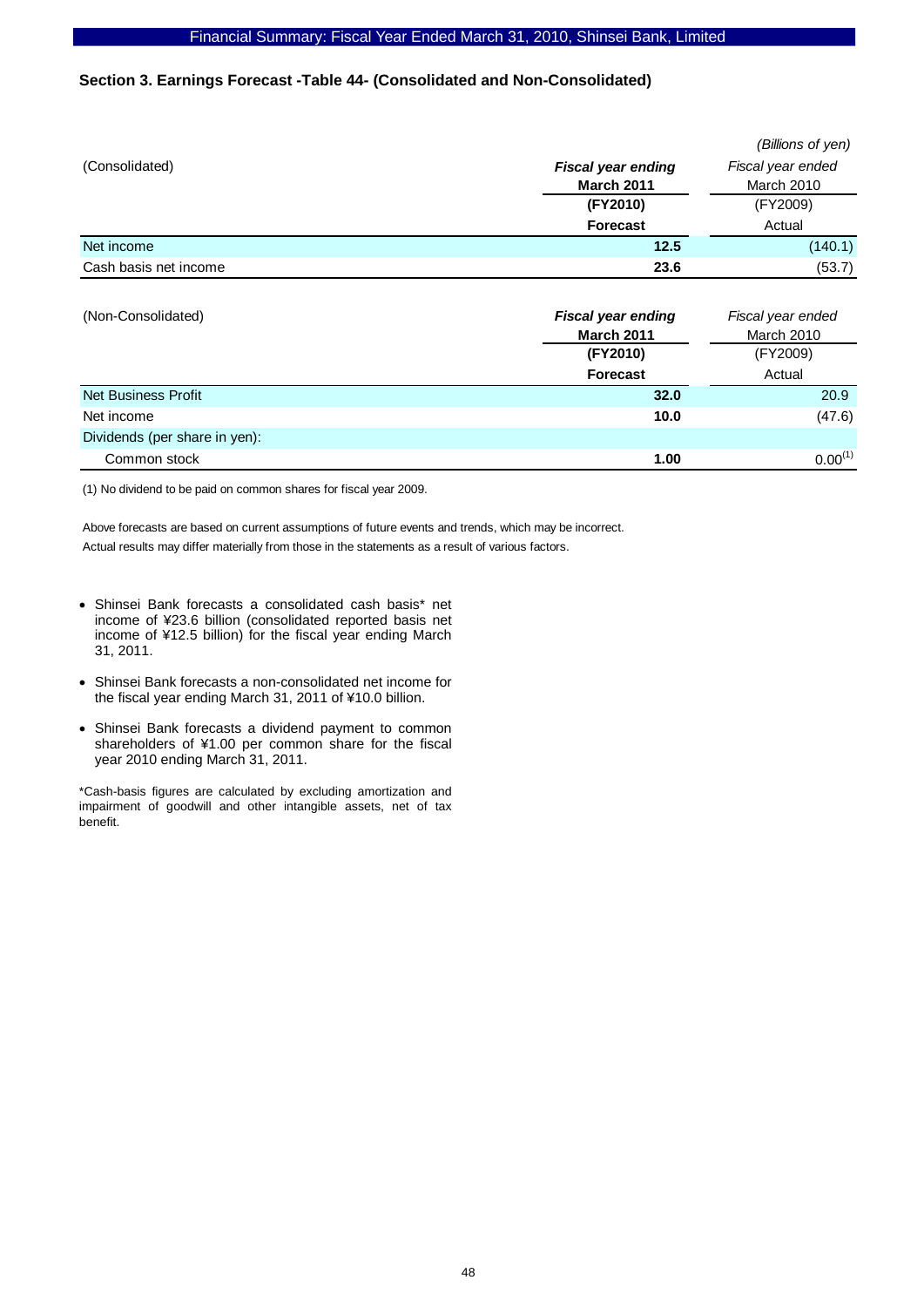# **Section 4. Exposure to Securitized Products and Related Investments (Non-Consolidated)**

# *Balance of Securitized Products (Breakdown by Region and Type of Securities) -Table 45- (Non-Consolidated)*  (1)

|                                                                                                                                                                     |                       | (Billions of yen)        |
|---------------------------------------------------------------------------------------------------------------------------------------------------------------------|-----------------------|--------------------------|
| <b>Credit Ratings</b><br>Mar 31<br>Mar 31<br>of Securities <sup>(2)</sup><br>Change<br>2010<br>2009<br>(March 31, 2010)<br>$(a)-(b)$<br>(b)<br>(a)<br>A or          | Sep 30<br>2009<br>(c) | Change<br>$(a)-(c)$      |
| AA<br>N/A<br>AAA<br>lower                                                                                                                                           |                       |                          |
| <b>RMBS</b><br>52.2<br>53.7<br>1.4<br>17%<br>13%<br>63%<br>7%                                                                                                       | 48.7                  | 4.9                      |
| 49.9<br>49.3<br>0.6<br>18%<br>Japan<br>6%<br>8%<br>68%                                                                                                              | 47.5                  | 2.3                      |
| <b>U.S.</b><br>0.0<br>0.9<br>(0.9)<br>L.<br>L.<br>$\Box$<br>$\Box$                                                                                                  | 0.0                   | 0.0                      |
| 3.7<br>1.1<br>0%<br>2.5<br>Europe<br>0%<br>100%<br>0%                                                                                                               | 1.1                   | 2.5                      |
| Other<br>(0.8)<br>$\blacksquare$<br>$\blacksquare$<br>$\Box$<br>L.<br>L,<br>÷.                                                                                      | 0.0                   | 0.0                      |
| CMBS <sup>(3)</sup><br>19.0<br>19.4<br>0%<br>(0.3)<br>14%<br>86%<br>0%                                                                                              | 19.4                  | (0.3)                    |
| 10.9<br>13.1<br>Japan<br>0%<br>0%<br>(2.2)<br>0%<br>100%                                                                                                            | 13.1                  | (2.2)                    |
| U.S.<br>$\blacksquare$<br>$\overline{\phantom{a}}$<br>$\overline{\phantom{a}}$<br>$\overline{\phantom{a}}$<br>$\sim$                                                | $\overline{a}$        |                          |
| 5.5<br>3.9<br>1.6<br>Europe<br>0%<br>0%<br>100%<br>0%                                                                                                               | 4.0                   | 1.5                      |
| 2.5<br>2.3<br>0.2<br>Other<br>0%<br>0%<br>100%<br>0%                                                                                                                | 2.2                   | 0.3                      |
| <b>CLO</b><br>56.7<br>69.1<br>(12.4)<br>2%<br>91%<br>5%<br>3%                                                                                                       | 62.7                  | (6.0)                    |
| $\overline{\phantom{a}}$<br>Japan<br>$\overline{\phantom{a}}$<br>$\sim$<br>$\blacksquare$<br>$\overline{\phantom{a}}$<br>$\overline{\phantom{a}}$<br>$\blacksquare$ | $\blacksquare$        | $\blacksquare$           |
| U.S.<br>42.3<br>53.2<br>(10.8)<br>2%<br>94%<br>0%<br>4%                                                                                                             | 47.5                  | (5.1)                    |
| 12.9<br>14.5<br>Europe<br>(1.6)<br>0%<br>91%<br>9%<br>0%                                                                                                            | 13.9                  | (1.0)                    |
| $1.4$<br>1.3<br>Other<br>0.1<br>0%<br>0%<br>100%<br>0%                                                                                                              | 1.3                   | 0.1                      |
| <b>ABS CDO (Resecuritized Products)</b><br>7.9<br>(7.9)<br>$\blacksquare$<br>$\overline{\phantom{a}}$<br>$\overline{\phantom{a}}$                                   | 4.9                   | (4.9)                    |
| 7.9<br>(7.9)<br>Japan<br>$\overline{a}$                                                                                                                             | 4.9                   | (4.9)                    |
| U.S.<br>$\overline{a}$                                                                                                                                              |                       | $\overline{\phantom{a}}$ |
| Europe<br>÷,<br>٠                                                                                                                                                   | ÷,                    |                          |
| Other<br>$\overline{a}$<br>L<br>$\overline{a}$<br>$\overline{a}$<br>$\overline{a}$                                                                                  | $\mathbf{r}$          |                          |
| 129.5<br>148.9<br>(19.3)<br><b>Total</b><br>8%<br>47%<br>18%<br>27%                                                                                                 | 135.8                 | (6.3)                    |
| 60.8<br>70.4<br>(9.5)<br>Japan<br>15%<br>5%<br>24%<br>55%                                                                                                           | 65.6                  | (4.7)                    |
| U.S.<br>42.3<br>54.2<br>(11.8)<br>2%<br>94%<br>0%<br>4%                                                                                                             | 47.5                  | (5.1)                    |
| 19.6<br>2.5<br>22.2<br>Europe<br>0%<br>70%<br>30%<br>0%                                                                                                             | 19.1                  | 3.0                      |
| 4.0<br>4.5<br>Other<br>(0.5)<br>0%<br>64%<br>0%<br>36%                                                                                                              | 3.5                   | 0.4                      |
|                                                                                                                                                                     |                       |                          |
| <b>Securities</b><br>74.3<br>81.7<br>(7.4)                                                                                                                          | 73.7                  | 0.5                      |
| 5.8<br><b>RMBS</b><br>2.9<br>2.9                                                                                                                                    | 1.1                   | 4.6                      |
| <b>CMBS</b><br>11.6<br>9.5<br>2.1                                                                                                                                   | 9.8                   | 1.8                      |
| CLO<br>56.7<br>69.1<br>(12.4)                                                                                                                                       | 62.7                  | (6.0)                    |
| ABS CDO<br>0.0<br>0.0                                                                                                                                               | 0.0                   | 0.0                      |
| Other monetary claims purchased <sup>(4)</sup><br>55.2<br>67.2<br>(11.9)                                                                                            | 62.0                  | (6.8)                    |
| 47.8<br>49.3<br>(1.5)<br>RMBS (Japan)                                                                                                                               | 47.5                  | 0.2                      |
| 7.3<br>CMBS (Japan)<br>9.8<br>(2.4)                                                                                                                                 | 9.6                   | (2.2)                    |
| CLO (Japan)<br>$\blacksquare$<br>$\blacksquare$<br>÷,                                                                                                               | $\blacksquare$        |                          |
| ABS CDO (Japan)<br>7.9<br>(7.9)                                                                                                                                     | 4.9                   | (4.9)                    |
| 129.5<br>148.9<br>(19.3)<br><b>Total</b>                                                                                                                            | 135.8                 | (6.3)                    |

(1) The amount is the outstanding balance, after mark-downs and other comprehensive income (OCI) adjustments, at the end of each period. This table excludes securitized products backed by consumer loans, credit card loans, and other similar exposure to individuals.

(2) Based on ratings by S&P or ratings equivalent to S&P ratings matrix as of March 31, 2010. The "N/A" rating for Japanese RMBS represents senior portions of other monetary claims purchased for the purpose of warehousing for future securitization.

(3) Breakdown of collateral: office building (46.5%), multi-family (33.8%), retail and shops (10.8%), hotel and others (8.9%)

(4) Includes Japanese RMBS recorded as monetary assets held in trust of \4.2 billion as at March 31, 2010.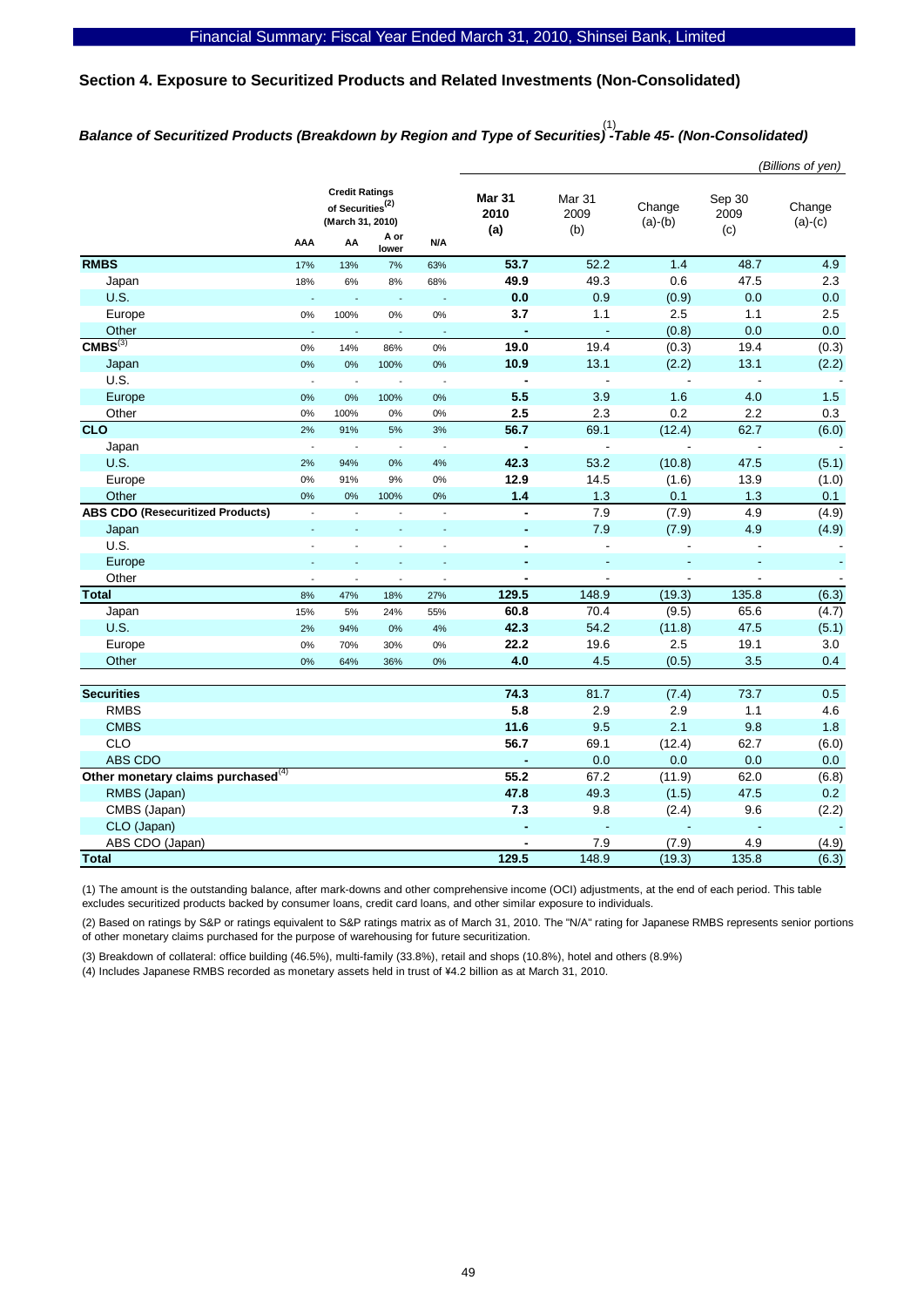Securitized Products, Recorded under "Securities" and "Other Monetary Claims Purchased" and OCI<sup>(1)</sup>-Table 46-*(Non-Consolidated)* 

|                                                                               | (Billions of yen, except percentages)                 |                                   |                                     |                                               |  |
|-------------------------------------------------------------------------------|-------------------------------------------------------|-----------------------------------|-------------------------------------|-----------------------------------------------|--|
| <b>Securities</b>                                                             | As of March 31, 2010                                  |                                   |                                     |                                               |  |
|                                                                               | Balance before<br>Mark-to-Market<br>Evaluation        | Market Value or<br><b>Balance</b> | Unrealized<br>Gains/Losses<br>(OCI) | Price Increase<br>(Decrease) Ratio<br>$(\% )$ |  |
| <b>Trading Securities</b>                                                     |                                                       | 2.4                               |                                     |                                               |  |
| RMBS (U.S.)                                                                   |                                                       | 0.0                               |                                     |                                               |  |
| $CLO$ (U.S.)                                                                  |                                                       | 0.9                               |                                     |                                               |  |
| CLO (Other foreign countries)                                                 |                                                       | 1.4                               |                                     |                                               |  |
| Securities Being Held to Maturity with                                        |                                                       |                                   |                                     |                                               |  |
| Readily Determinable Fair Value                                               |                                                       | 45.4                              |                                     |                                               |  |
| $CLO$ (U.S.)                                                                  |                                                       | 34.3                              |                                     |                                               |  |
| CLO (Europe)                                                                  |                                                       | 11.1                              |                                     |                                               |  |
| Securities Available for Sale                                                 | 17.1                                                  | 26.4                              | 9.2                                 | 53.6                                          |  |
| Other                                                                         | 17.1                                                  | 26.4                              | 9.2                                 | 53.6                                          |  |
| <b>Foreign Securities</b>                                                     | 17.1                                                  | 26.4                              | 9.2                                 | 53.6                                          |  |
| Foreign Currency Denominated Foreign<br><b>Corporate and Government Bonds</b> | 11.4                                                  | 20.7                              | 9.2                                 | 81.1                                          |  |
| <b>RMBS</b>                                                                   | 1.1                                                   | 3.7                               | 2.5                                 | 225.0                                         |  |
| Europe                                                                        | 1.1                                                   | 3.7                               | 2.5                                 | 225.0                                         |  |
| <b>CMBS</b>                                                                   | 6.4                                                   | 8.1                               | 1.7                                 | 27.3                                          |  |
| Europe                                                                        | 3.6                                                   | 5.5                               | 1.9                                 | 54.1                                          |  |
| Other foreign countries                                                       | 2.7                                                   | 2.5                               | (0.2)                               | (7.3)                                         |  |
| <b>CLO</b>                                                                    | 3.9                                                   | 8.8                               | 4.9                                 | 126.8                                         |  |
| U.S.                                                                          | 2.9                                                   | 7.0                               | 4.0                                 | 137.2                                         |  |
| Europe                                                                        | 0.9                                                   | 1.7                               | 0.8                                 | 93.6                                          |  |
| Yen-Denominated Foreign Corporate and                                         | 5.7                                                   | 5.6                               | 0.0                                 | (1.4)                                         |  |
| RMBS (Japan)                                                                  | 2.1                                                   | 2.1                               | 0.0                                 | 0.0                                           |  |
| CMBS (Japan)                                                                  | 3.6                                                   | 3.5                               | 0.0                                 | (2.2)                                         |  |
| Securities                                                                    |                                                       | 74.3                              |                                     |                                               |  |
| <b>RMBS</b>                                                                   |                                                       | 5.8                               |                                     |                                               |  |
| <b>CMBS</b>                                                                   |                                                       | 11.6                              |                                     |                                               |  |
| <b>CLO</b>                                                                    |                                                       | 56.7                              |                                     |                                               |  |
| Other Monetary Claims Purchased <sup>(2)</sup>                                |                                                       | As of March 31, 2010              |                                     |                                               |  |
|                                                                               | <b>Balance before</b><br>Mark-to-Market<br>Evaluation | Market Value or<br><b>Balance</b> | Unrealized<br>Gains/Losses<br>(OCI) | Price Increase<br>(Decrease) Ratio<br>(%)     |  |
| <b>Trading Purposes</b>                                                       |                                                       | 16.5                              |                                     |                                               |  |
| RMBS (Japan) <sup>(2)</sup>                                                   |                                                       | 13.4                              |                                     |                                               |  |
| CMBS (Japan)                                                                  |                                                       | 3.1                               |                                     |                                               |  |
| Others                                                                        | 38.4                                                  | 38.6                              |                                     |                                               |  |
| RMBS (Japan)                                                                  | 34.3                                                  | 34.4                              |                                     |                                               |  |
| CMBS (Japan)                                                                  | 4.1                                                   | 4.2                               |                                     |                                               |  |
| Total                                                                         |                                                       | 55.2                              |                                     |                                               |  |
| RMBS (Japan)                                                                  |                                                       | 47.8                              |                                     |                                               |  |
| CMBS (Japan)                                                                  |                                                       | 7.3                               |                                     |                                               |  |
| RMBS, CMBS, CLO, ABS CDO Total                                                |                                                       | 129.5                             |                                     |                                               |  |
| <b>Securities</b>                                                             |                                                       | 74.3                              |                                     |                                               |  |
| Other Monetary Claims Purchased                                               |                                                       | 55.2                              |                                     |                                               |  |

(1) This table excludes securitized products backed by consumer loans, credit card loans, and other similar exposure to individuals.

(2) Includes Japanese RMBS recorded as monetary assets held in trust of \4.2 billion as at March 31, 2010.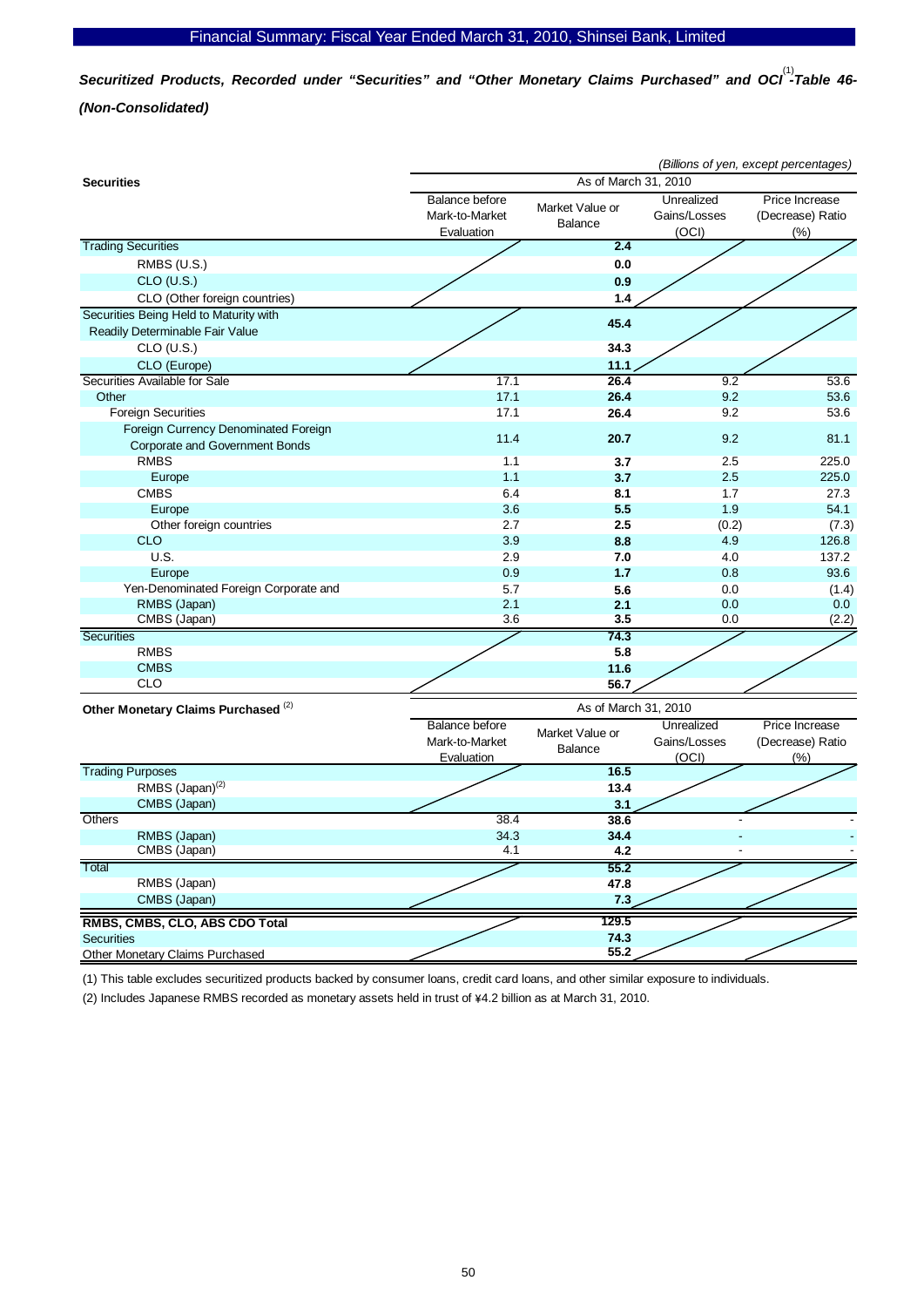# *LBO, Monoline, SIV, ABCP, CDS -Table 47- (Non-Consolidated)*

|             |                                |                              |                       |                     | (Billions of yen)     |                     |
|-------------|--------------------------------|------------------------------|-----------------------|---------------------|-----------------------|---------------------|
|             |                                | <b>Mar 31</b><br>2010<br>(a) | Mar 31<br>2009<br>(b) | Change<br>$(a)-(b)$ | Sep 30<br>2009<br>(c) | Change<br>$(a)-(c)$ |
| $LBO^{(1)}$ |                                | 194.4                        | 266.0                 | (97.3)              | 291.7                 | (71.6)              |
|             | Japan                          | 189.8 <sup>(2)</sup>         | 252.2                 | (88.8)              | 278.6                 | (62.4)              |
|             | U.S.                           | 2.8                          | 2.8                   | (0.4)               | 3.2                   | 0.0                 |
|             | Europe                         | $\blacksquare$               |                       |                     |                       |                     |
|             | Other                          | 1.7                          | 10.8                  | (8.1)               | 9.8                   | (9.1)               |
|             |                                |                              |                       |                     |                       |                     |
|             | (Breakdown by Industry Sector) |                              |                       |                     |                       |                     |
|             | Manufacturing                  | 17.1%                        | 12.3%                 |                     |                       |                     |
|             | Information and communications | 0.0%                         | 12.6%                 |                     |                       |                     |
|             | Wholesale and retail           | 12.6%                        | 8.7%                  |                     |                       |                     |
|             | Finance and Insurance          | 55.0%                        | 49.4%                 |                     |                       |                     |
|             | Services                       | 11.4%                        | 8.5%                  |                     |                       |                     |
|             | <b>Others</b>                  | 3.8%                         | 8.5%                  |                     |                       |                     |
|             | Total                          | 100.0%                       | 100.0%                |                     |                       |                     |

(1) The amount includes unfunded commitment line.

(2) As of March 31, 2010, unfunded commitment line (only domestic) is ¥5.0 billion.

|                 |                       |                          |                          |                       | (Billions of yen)   |
|-----------------|-----------------------|--------------------------|--------------------------|-----------------------|---------------------|
|                 | Mar 31<br>2010<br>(a) | Mar 31<br>2009<br>(b)    | Change<br>$(a)-(b)$      | Sep 30<br>2009<br>(c) | Change<br>$(a)-(c)$ |
| <b>Monoline</b> | $\blacksquare$        | 0.8                      | (0.8)                    | ٠                     | ٠                   |
| Japan           | $\blacksquare$        | $\overline{\phantom{a}}$ | $\overline{\phantom{a}}$ | ۰                     | ٠                   |
| <b>U.S.</b>     | $\blacksquare$        | ٠                        | ٠                        | ٠                     | ٠                   |
| Europe          | $\blacksquare$        | ۰                        | ٠                        | ٠                     | ۰                   |
| Other           | $\blacksquare$        | 0.8                      | (0.8)                    | ٠                     | ٠                   |
|                 |                       |                          |                          |                       |                     |
| <b>SIV</b>      | $\blacksquare$        | ٠                        | $\sim$                   | ٠                     | ٠                   |
|                 |                       |                          |                          |                       |                     |
| <b>ABCP</b>     | $\blacksquare$        | ٠                        | ٠                        | ٠                     | ٠                   |

#### **Credit Default Swaps (CDS)(1)**

|             |                  | As of March 31, 2010                                                                |                     |                      |         |                     |                      |          |
|-------------|------------------|-------------------------------------------------------------------------------------|---------------------|----------------------|---------|---------------------|----------------------|----------|
|             |                  | Netted Nominal Amount and Fair Value <sup>(2)</sup><br>Fair Value<br>Nominal Amount |                     |                      |         |                     |                      | Realized |
|             |                  |                                                                                     |                     |                      | Nominal | Fair Value          |                      | Profits  |
|             | Protection (buy) | Protection<br>(sell)                                                                | Protection<br>(buy) | Protection<br>(sell) | Amount  | Protection<br>(buy) | Protection<br>(sell) | (Losses) |
| Total       | 894.6            | 934.6                                                                               | 9.3                 | (9.8)                | 777.0   | 7.3                 | (8.7)                | (7.6)    |
| Japan       | 773.4            | 817.6                                                                               | 11.6                | (11.7)               | 668.2   | 9.8                 | (10.5)               | (7.3)    |
| <b>U.S.</b> | 55.8             | 56.7                                                                                | (0.5)               | 0.2                  | 51.5    | (0.6)               | 0.2                  | 0.6      |
| Europe      | 28.3             | 24.3                                                                                | (0.6)               | 0.7                  | 23.9    | (0.6)               | 0.7                  | (0.3)    |
| Other       | 37.0             | 35.8                                                                                | (1.0)               | 0.8                  | 33.2    | (1.0)               | 0.7                  | (0.6)    |

*(Billions of yen)*

(1) Represents transactions under both banking book and trading book. The above table is based on provisional financial and operational data at the time of the financial results announcement and may differ slightly from the final data.

(2) Transactions which are netted with buy and sell.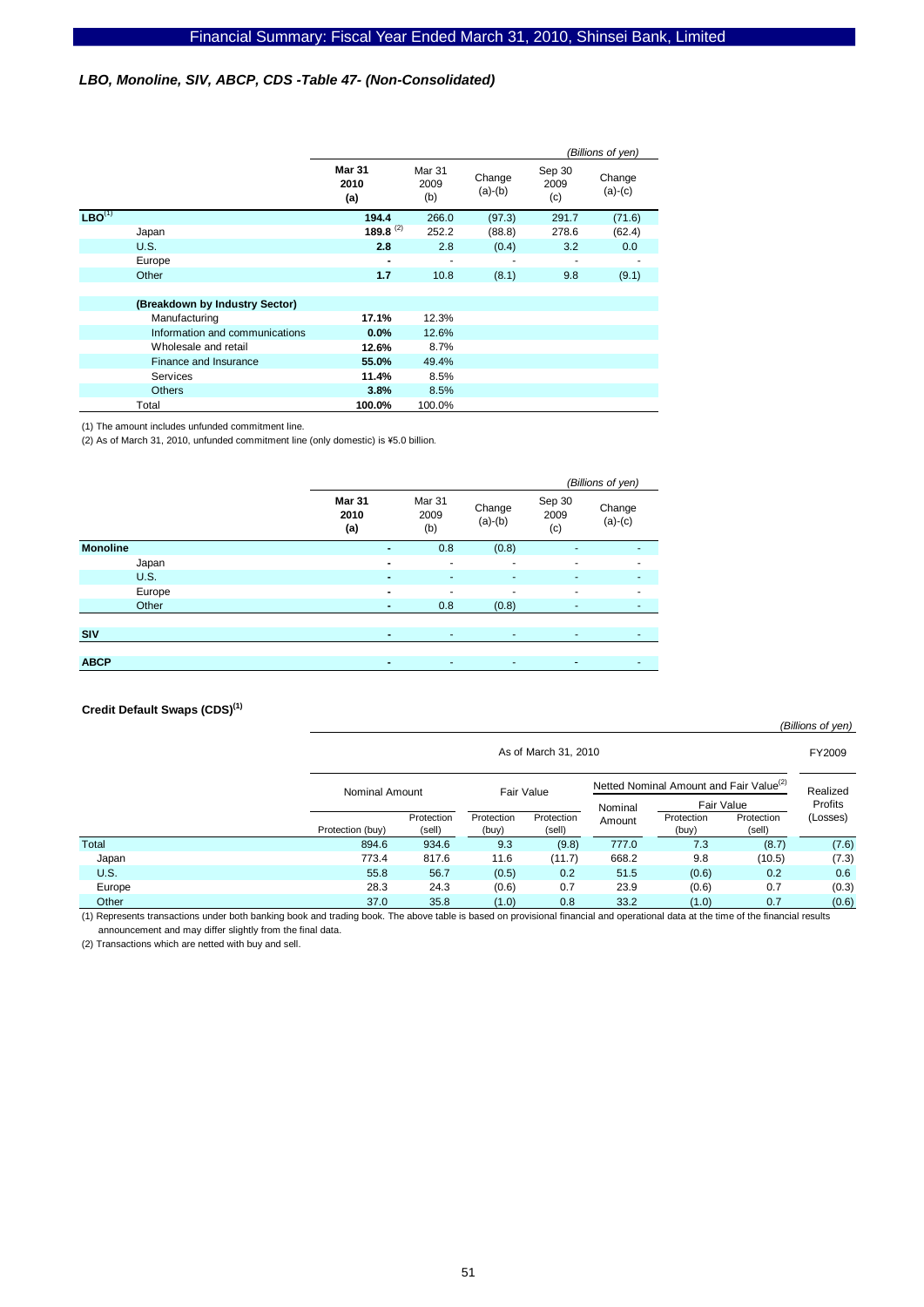*Definitions -Table 48-* 

| Names                                       | Definitions                                                                                                                                                                                                                                                                                                                                                                                                    |
|---------------------------------------------|----------------------------------------------------------------------------------------------------------------------------------------------------------------------------------------------------------------------------------------------------------------------------------------------------------------------------------------------------------------------------------------------------------------|
| <b>RMBS</b>                                 | Residential mortgage-backed securities and other related assets, including beneficial<br>interests backed by mortgage loans.<br>Recorded in "trading securities," "securities available-for-sale" and "other monetary claims."                                                                                                                                                                                 |
| <b>CMBS</b>                                 | Commercial mortgage-backed securities.<br>Recorded in "securities available-for-sale" and "other monetary claims." We have no U.S.<br><b>CMBS</b> exposure.                                                                                                                                                                                                                                                    |
| <b>CLO</b>                                  | Collateralized loan obligations (CLO) mainly backed by LBO debt, corporate loans and high-<br>yield securities.<br>Recorded in "trading securities," "securities being held to maturity with readily determinable<br>fair value," and "securities available-for-sale."                                                                                                                                         |
| <b>ABS CDO</b><br>(Re-securitized Products) | CDO backed by asset-backed securities (ABS) such as RMBS.<br>Recorded in "securities available-for-sale" and "other monetary claims."<br>We have no exposure to ABS CDO as at March 31, 2010.                                                                                                                                                                                                                  |
| Subprime-Related                            | Subprime-related exposure refers to the total book value of securities whose underlying<br>assets include U.S. subprime, Alt-A and/or second-lien loans. We have no subprime-related<br>exposure as at March 31, 2010.                                                                                                                                                                                         |
| <b>LBO</b>                                  | Loans for leveraged buyout for acquisition finance including refinancing of past acquisitions.                                                                                                                                                                                                                                                                                                                 |
| <b>Monoline</b>                             | Monolines are insurance companies that insure against the risk of a bond or other security<br>defaulting. We have no exposure to Monoline as at March 31, 2010.                                                                                                                                                                                                                                                |
| <b>SIV</b>                                  | A structured investment vehicle (SIV) is a fund which borrows money by issuing short-term<br>securities at low interest rates, then lends that money by buying long-term securities (such as<br>securitization products) at higher interest rates, making a profit for investors from the<br>difference. We have no exposure to SIVs.                                                                          |
| <b>ABCP</b>                                 | An asset-backed commercial paper (ABCP) conduit is a limited-purpose entity that issues<br>CP to finance the purchase of assets or to make loans. Some asset types include<br>receivables generated from trade, credit card, auto loan, auto, and equipment leasing<br>obligors, as well as collateralized loan obligations (CLOs) and collateralized bond obligations<br>(CBOs). We have no exposure to ABCP. |
| <b>CDS</b>                                  | Credit default swap is a type of derivative in which the buyer receives credit protection by<br>making periodic payments to a counterparty and the seller provides credit protection by<br>giving the promise of a payoff if a third-party defaults.                                                                                                                                                           |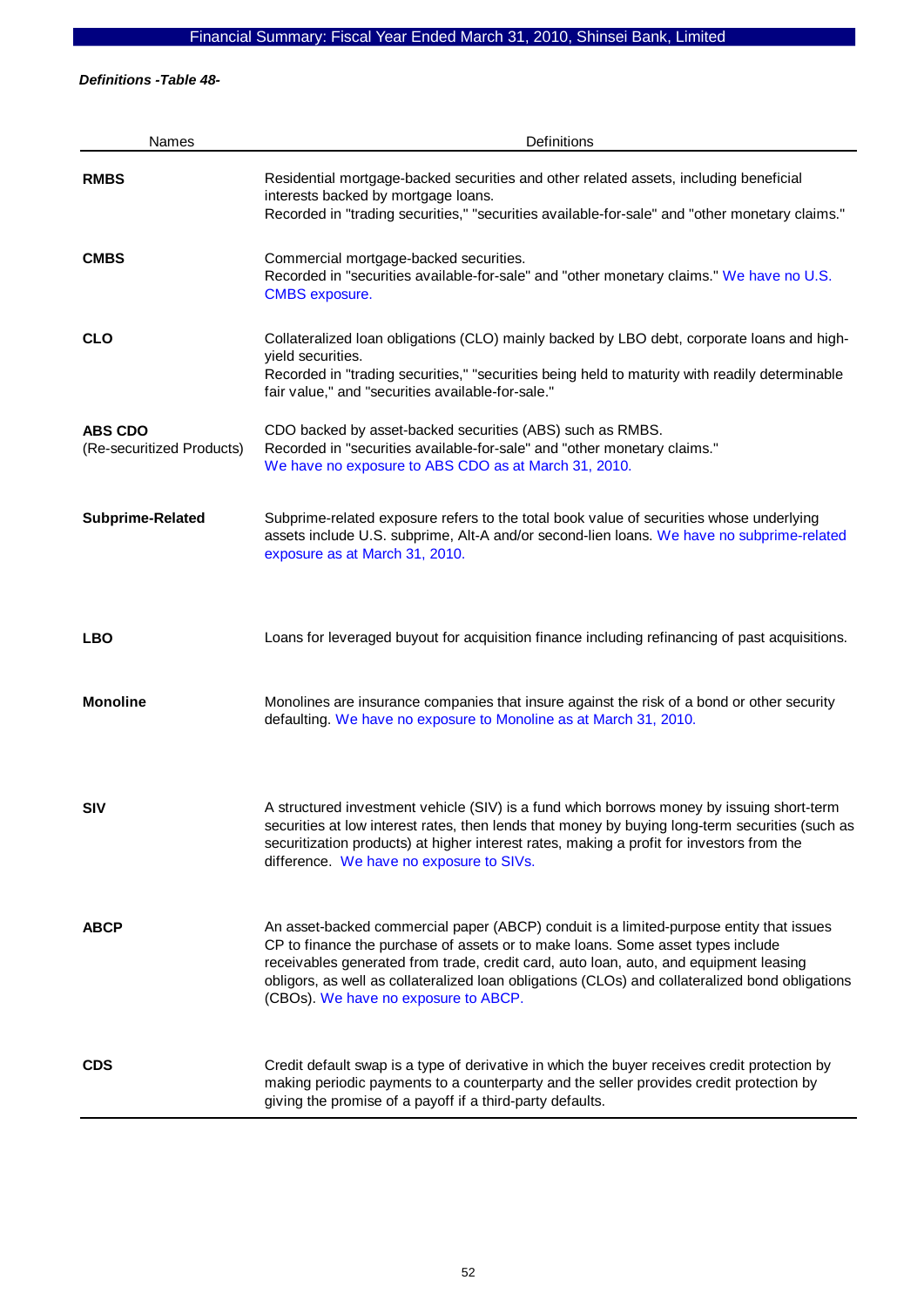# *(Appendix 1) English translation originally prepared in Japanese using the format required by Bank of Japan Press Club*

|                  | 1. Ratio of non-performing claims classified under the Financial Revitalization Law |              |              |              |              | $(\% )$      |
|------------------|-------------------------------------------------------------------------------------|--------------|--------------|--------------|--------------|--------------|
|                  | Mar 31, 2005                                                                        | Sep 30, 2005 | Mar 31, 2006 | Sep 30, 2006 | Mar 31, 2007 | Sep 30, 2007 |
| Non-consolidated | l.43                                                                                | 1.16         | $1.03 \mid$  | 0.54         | 0.53         | 0.82         |
| Consolidated     | 1.83                                                                                | 2.06         | 1.76         | 1.18         | 1.08         | 1.23         |
|                  | Mar 31, 2008                                                                        | Sep 30, 2008 | Mar 31, 2009 | Sep 30, 2009 | Mar 31, 2010 |              |
| Non-consolidated | 0.95                                                                                | 0.90         | 2.51         | 3.41         | 6.70         |              |
| Consolidated     | 1.69                                                                                | 2.36         | 4.43         | 5.33         | 7.99         |              |

#### 2. Equity holdings

| (1) Equity held (Non-consolidated) | (Billions of yen) |                      |        |
|------------------------------------|-------------------|----------------------|--------|
|                                    | Book value        | Net unrealized gain  |        |
|                                    |                   | Subsidiaries' shares | (loss) |
| <b>IFY2008</b>                     | 449.9             | 432.1                | (2.8)  |
| 1HFY2009                           | 448.0             | 429.1                | (1.7)  |
| <b>IFY2009</b>                     | 441.0             | 423.3                | (2.3)  |

#### (2) Impairment (Non-consolidated) *(Billions of yen)*

|          | Equity related profits  |                   |
|----------|-------------------------|-------------------|
|          | and losses              |                   |
|          | (net of three accounts) | Impairment amount |
| 1HFY2009 | (0.5)                   | 2.0               |
| FY2009   |                         | 4.5               |

\* Other extraordinary losses for 1HFY2009 contains \3.2 billion in mark-down of subsidiaries' equity.

\*\* Other extraordinary losses for FY2009 contains ¥34.5 billion in mark-down of subsidiaries' equity.

(3) Break-even level of profit and loss of equities held (domestic) (theoretical figure) (Non-consolidated)

| Nikkei Stock Average | approximately ¥13,500 |
|----------------------|-----------------------|
| <b>TOPIX</b>         | approximately ¥1,200  |
|                      |                       |

| 3. Loans to SMEs (% shows changes from the previous period) | (Billions of ven) |            |                    |
|-------------------------------------------------------------|-------------------|------------|--------------------|
|                                                             |                   | Ratio to   |                    |
|                                                             | Results           | % Change   | total loan balance |
| Mar 31, 2009                                                | 2.937.8           | (5.45%)    | 57.64%             |
| Sep 30, 2009                                                | 2.694.2           | $(8.29\%)$ | 55.34%             |
| Mar 31, 2010                                                | 2.822.2           | 4.75%      | 60.24%             |

\* Small- and medium-sized enterprises in this table refer to companies with ¥300 million or less in capital (¥100 million for wholesale and ¥50 million for retail and services) as well as companies or individuals with 300 employees or fewer (100 for wholesale and services and 50 for retail).

\*\* Revitalization Law (actual net increase/decrease excluding impact loan)

Actual loans to SMEs were JPY 20.6 billion above the annual plan in FY2009, as compared with JPY 0.1 billion above the plan in FY2008.

#### 4. Sales performance of investment trusts and insurance

| a. Investment trust sales performance and commission | (Billions of ven)                         |                        |            |
|------------------------------------------------------|-------------------------------------------|------------------------|------------|
|                                                      | Handling commission<br>Revenue from sales | Amount of sales during |            |
|                                                      | for sales of investment                   | during the period      | the period |
| <b>FY2008</b>                                        | 3.6                                       | 0.9                    | 58.7       |
| 1HFY2009                                             | 2.3                                       | 1.1                    | 43.6       |
| <b>FY2009</b>                                        | 4.6                                       | 2.1                    | 84.2       |

b. Insurance sales performance and commission *(Billions of yen)*

|               | Handling commission    | Revenue from sales | Amount of sales during |  |  |  |
|---------------|------------------------|--------------------|------------------------|--|--|--|
|               | for sales of insurance | during the period  | the period             |  |  |  |
| <b>FY2008</b> |                        |                    | 19.6                   |  |  |  |
| 1HFY2009      | 0.2                    | 0.1                | 5.5                    |  |  |  |
| <b>FY2009</b> | 0.3                    | 0.2                | 9.3                    |  |  |  |

#### 5. Securitization products

Please refer to tables 45, 46 and 47 of Financial Summary for the fiscal year 2009.

#### 6. Capital adequacy ratio (Core Tier I)

| Core Tier I capital ratio * | 4.28% Tier I, excluding preferred securities and non-convertible preferred stock minus                   |
|-----------------------------|----------------------------------------------------------------------------------------------------------|
|                             | deferred tax assets (net) divided by risk weighted assets.                                               |
| Tier I common capital       | 4.16% Tier I, excluding preferred securities and non-convertible preferred stock minus minority interest |
| Iratio                      | In consolidated subsidiaries divided by risk weighted assets.                                            |
| Tier I common capital       | 3.94% Tier I, excluding preferred securities and non-convertible preferred stock minus minority interest |
| <b>Iratio after DTA</b>     | in consolidated subsidiaries and deferred tax assets divided by risk weighted assets.                    |

\* The above definition conforms to BOJ press club format and is different from Shinsei Bank's definition of Core Tier I ratio (please refer to p.2 and p.20 for Shinsei Bank's definition).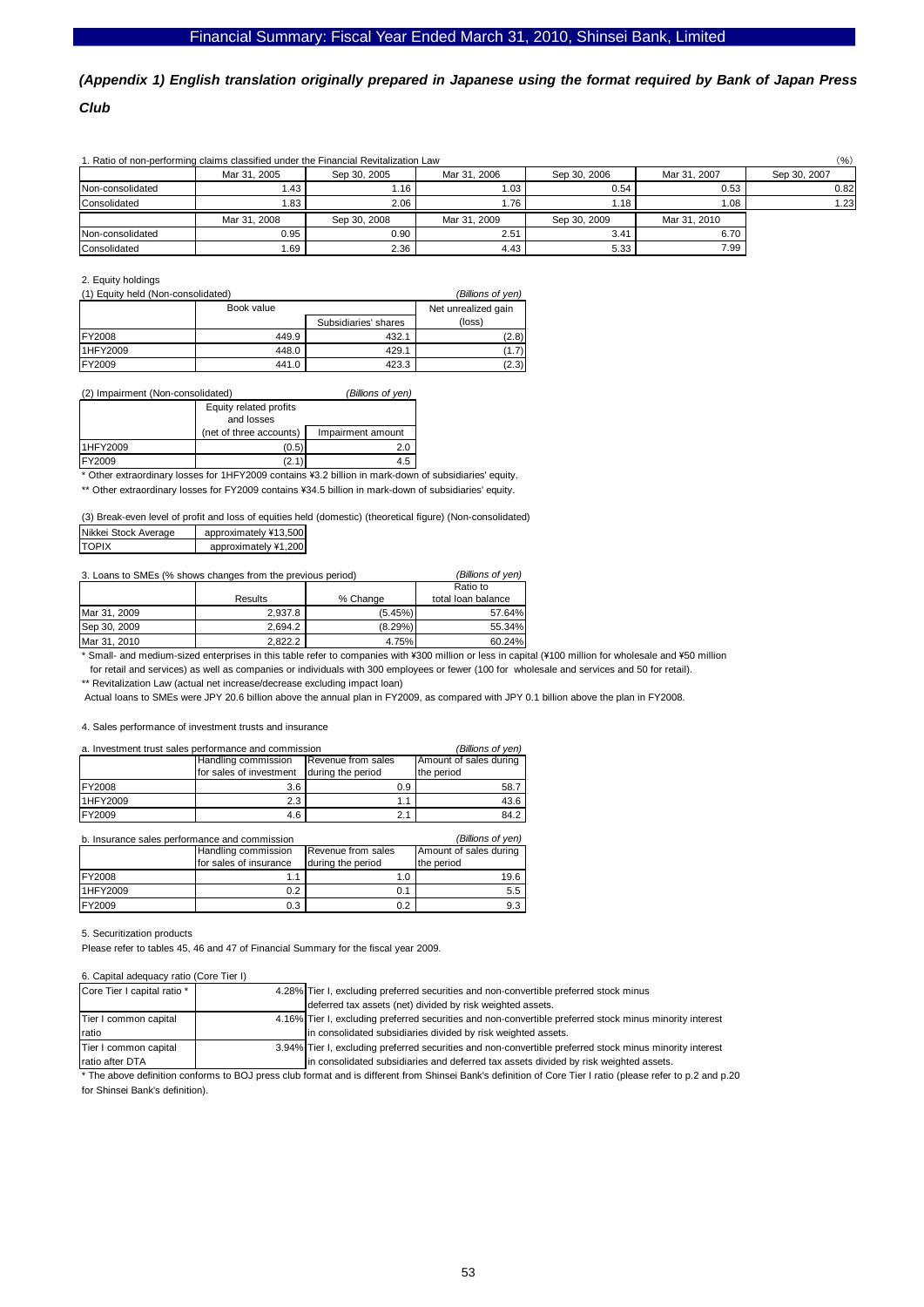7. Measures in Response to the Act concerning Temporary Measures to Facilitate Financing for SMEs, etc.

(Accumulated data from Dec 4, 2009 to Mar 31, 2010)

( *Unit: Number, Millions of yen* )

|         |                  | Total<br>#<br>Amount |        |                 |                      |    |                    |
|---------|------------------|----------------------|--------|-----------------|----------------------|----|--------------------|
|         |                  |                      |        |                 | <b>SME Borrowers</b> |    | Mortgage Borrowers |
|         |                  |                      |        | #               | Amount               | #  | Amount             |
| Request |                  | 102                  | 30,469 | 25              | 28,327               |    | 2.142              |
|         | Execution        | 25                   | 18,563 | 14 <sub>1</sub> | 18,163               |    | 400                |
|         | Refusal          | 23                   | 4,886  |                 | 4,445                | 19 | 441                |
|         | Under evaluation | 52                   | 6,896  | 6               | 5,618                | 46 | 1,278              |
|         | Withdrawal       | ົ                    | 122    |                 | 100                  |    | 22                 |

SME loans are not guaranteed by the Credit Guarantee Association, etc.

\*\* "Refusal" as at Mar 31, 2010 includes two loans for a total of \2,836 million which were at one point counted as "Deemed Refusal" but executed by March-end. (Execution amount was ¥2,808 million due to the partial principal reduction.) "Refusal" of the Mortgage as at Mar 31, 2010 includes six loans for a total of \177 million which were counted as "Deemed Refusal" as we could not receive information on the obligors' current income etc. within three months after the request was filed.

\*\*\* The "Under Evaluation" of the Mortgage as at Mar 31, 2010 includes 25 loans for a total of \511 million on which changes to terms and conditions have been agreed and which are scheduled for execution.